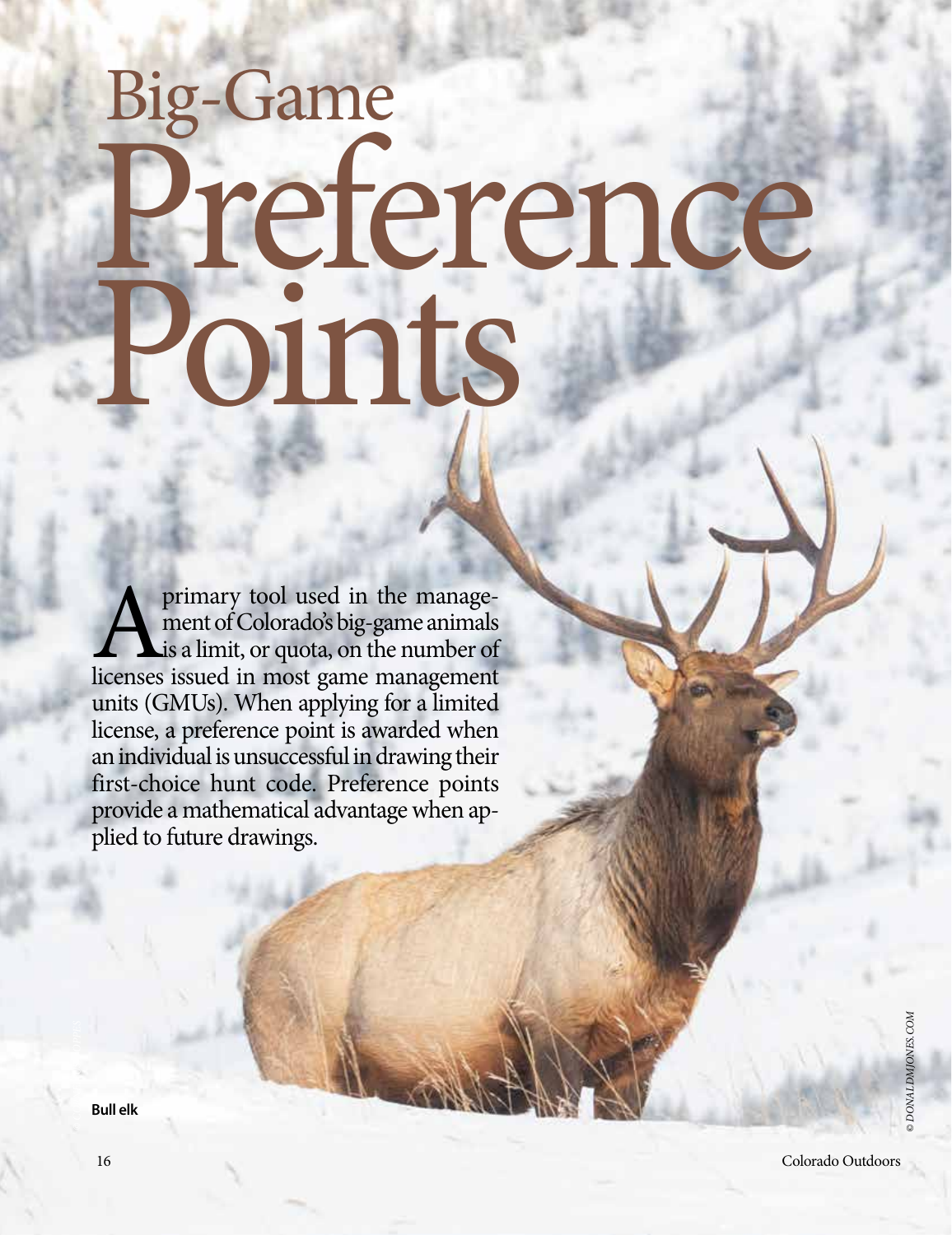## **Some things to remember:**

• Preference points are only used and gained through the primary draw.

• Preference points are awarded by species, not hunt code. A point can be used to apply for any draw license available for that species.

• A preference point is awarded for unsuccessful applications for a first-choice hunt code or for hunters using a preference point hunt code as their first choice.

• Hunt codes are an eight-character code used to designate species, sex, GMU, season and method of harvest. For example, a hunt code of E-E-050-O1-R would be for elk, either sex, GMU 50, first season, rifle.

• Use a preference point hunt code if your goal is to accumulate points for use toward a future quality hunt.

• For bear, elk, deer and pronghorn, you will accumulate preference points until you are successful in drawing a first-choice license. If you draw your first choice, your preference points drop down to zero, regardless of the minimum number of points it takes to draw in a specific unit. In other words, if it takes two points to draw a first-choice tag, and a hunter has accumulated four points, then all four preference points will be used if the first choice is drawn. There is no "banking" of preference points.

• If you do not apply or hold a license for that species at least once within 10 consecutive years for a bear, elk, deer, pronghorn, moose, mountain goat or bighorn sheep, your preference points for that species will be lost. Applying for a preference point for the species keeps your file active.

• For bighorn sheep, moose and mountain

goat, an applicant can accumulate a maximum of three points. Future applications are pooled with other three-point applicants. If you are unsuccessful in the pooled drawing, a "mathematically weighted" point is awarded to increase the probability of drawing a future license. These are called weighted preference points.

• Nonresident allocations are determined by the average number of preference points a Colorado resident needed to draw a specific license during a 3-year period that ended with the 2009 drawing. For hunt codes that required six or more points for a Colorado resident to draw an elk or deer license, **up to** 20 percent may go to nonresidents. For hunt codes that required fewer than six points for a Colorado resident to draw an elk or deer license, **up to** 35 percent may go to nonresidents. Nonresident allocations may increase if licenses remain after drawing all first-choice hunt codes for Colorado residents.

• The following lists show the last point at which a license was drawn for a specific hunt code in 2021. The last point drawn listed does not denote that all applicants at that level drew, but that at least one applicant at that level drew. Quotas and applicant pools change from yearto-year, so a hunt code that takes two preference points to draw in 2021 may take more (or less) the following year. Unsuccessful applicants will be awarded a preference point for use in future drawings.

• A Colorado Habitat Stamp is required in order to buy or apply for a license. The Habitat Stamp may be purchased online, by phone or at any Colorado Parks and Wildlife office or license agent.

• New units in 2022 will not be listed in the

following tables because they do not have any data from previous years.

## **How long will it take to draw a license?**

Statistics from previous years may be used to estimate the approximate time required to successfully draw a license. For example: If a unit allowed 20 licenses with 60 applicants, zero preference points are required, 40 were unsuccessful. These 40 were awarded a preference point.

Assuming that the quota for this unit remained the same for the next year, and these 40 apply, 20 will draw a license using their preference point and 20 will be awarded a second point. An applicant with no points may be able to draw a license in three years if this pattern persists.

**Things to know when reading the lists:**

Float — Quotas marked with "Float" indicate licenses of the same sex that are shared between two or more seasons.

+ — A plus sign means additional GMUs are included in this hunt code.

Res. — Resident points.

NR — Nonresident points.

RFW — Ranching for wildlife.

Preference-point requirements can be found at the Colorado Parks and Wildlife website. There are separate tables for each species. Preference-point requirements have the ability to change dramatically from year to year based upon the number of applications and the number of licenses issued for each unit, but usually don't vary much from year to year. Visit the website at: cpw.state.co.us/bg-stats



January/February 2022 17





*© VIC SCHENDEL* **CSCHENDE**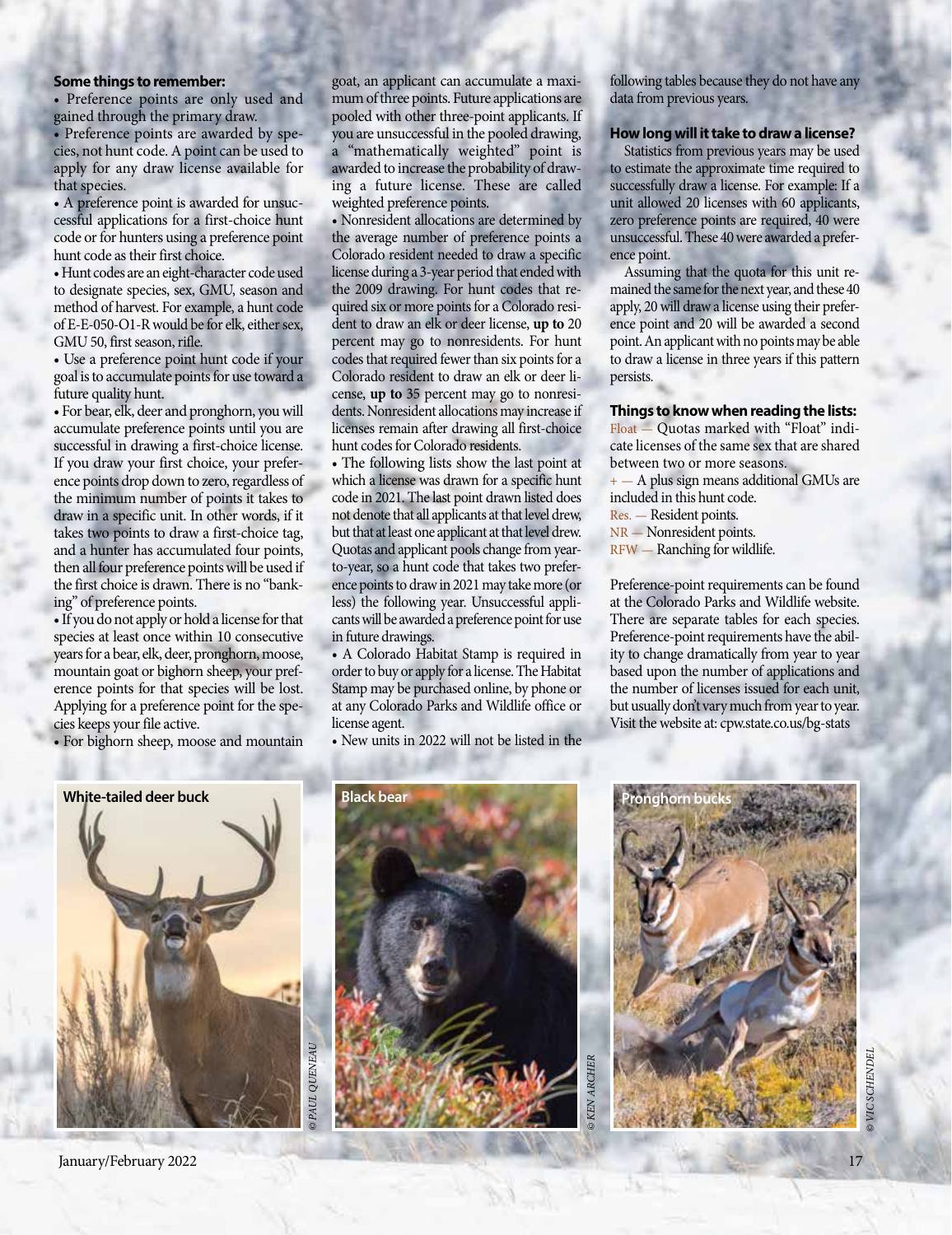## **The Choice**<br>**1 Appli-**

87+ DE08702X 350 99 Choice 3 Choice 2 Choice 3 No Apps Season Choice **BEER**  $\frac{87+}{87+}$  DE08702X 350 99 Choice 3 Choice 2 Choice 3 No Apps Season Choice 3 No Apps Season Choice 87 DE08702X 350 99 Choice 3 Choice 2 Choice 3 No Apps Season Choice<br>
87 DF08702X 350 3 Leftover Leftover Leftover Leftover Season Choice<br>
91 DF091P5X 130 14 Leftover Leftover Leftover Leftover Season Choice<br>
92 DF092P5X 13 92 DF092P5X 130 15 Leftover Leftover Leftover Leftover Season Choice 93+ DE09302X 300 64 Choice 2 Choice 2 Choice 2 No Apps Season Choice 93+ DE09302X 300 64 Choice 2 Choice Choice No Apps Season Choice<br>93+ DF09302X 300 2 Leftover Leftover Leftover Leftover Season Choice<br>96 DF096P6X 250 17 Leftover Leftover Leftover Leftover Season Choice<br>96 DF096P6X 250 17 96 DF096P5X 100 38 Choice 4 Choice 2 Choice 2 No Apps Season Choice 96 DF096P6X 250 17 Leftover Leftover Leftover Leftover Season Choice 101+ DE10102X 200 95 Choice 2 Choice 2 Choice No Apps Season Choice 101+ DF10102X 160 6 Leftover Leftover Leftover Leftover Season Choice  $101 + DF10102X$ **Unit Code Quota cants Adult Res Adult NR Youth Res Youth NR Season**



| 1              | <b>DM00101A</b> | 1              | 28             | <b>6 Pref Points</b> | None Drawn                   | None Drawn           | No Apps              | Archery        |
|----------------|-----------------|----------------|----------------|----------------------|------------------------------|----------------------|----------------------|----------------|
| $\overline{2}$ | <b>DM00201A</b> | $\overline{7}$ | 51             | <b>4 Pref Points</b> | 12 Pref Points 2 Pref Points |                      | No Apps              | Archery        |
| $3+$           | DE00301A        | 550            | 979            | <b>0 Pref Points</b> | 0 Pref Points                | Choice 2             | 0 Pref Points        | Archery        |
| $4+$           | DF004P5A        | 50             | 5              | Leftover             | Leftover                     | Leftover             | Leftover             | Archery        |
| $4+$           | DM004P5A        | 5              | 12             | 1 Pref Points        | 1 Pref Points                | No Apps              | None Drawn           | Archery        |
| $6+$           | DM00601A        | 155            | 352            | 1 Pref Points        | 1 Pref Points                | 2 Pref Points        | None Drawn           | Archery        |
| $7+$           | DE00701A        | 1000           | 1049           | 0 Pref Points        | 0 Pref Points                | Choice 2             | None Drawn           | Archery        |
| 10             | DM01001A        | 5              | 68             | <b>9 Pref Points</b> | 21 Pref Points None Drawn    |                      | None Drawn           | Archery        |
| $11 +$         | DE01101A        | 250            | 326            | 0 Pref Points        | 0 Pref Points                | Choice 2             | <b>0 Pref Points</b> | Archery        |
| $12+$          | DE01201A        | 100            | 236            | 1 Pref Points        | 1 Pref Points                | Choice <sub>2</sub>  | 0 Pref Points        | Archery        |
| 15             | DE01501A        | 165            | 163            | <b>0 Pref Points</b> | <b>0 Pref Points</b>         | 0 Pref Points        | No Apps              | Archery        |
| $18+$          | <b>DE01801A</b> | 1125           | 947            | Choice 2             | Choice 2                     | Choice 2             | 0 Pref Points        | Archerv        |
| 20             | DE02001A        | 300            | 226            | Choice 2             | Choice 2                     | Choice 2             | No Apps              | Archery        |
| $21+$          | DM02101A        | 60             | 187            | 3 Pref Points        | <b>4 Pref Points</b>         | 3 Pref Points        | None Drawn           | Archerv        |
| $23+$          | DE02301A        | 175            | 213            | <b>0 Pref Points</b> | <b>O</b> Pref Points         | 0 Pref Points        | 1 Pref Points        | Archery        |
| $25+$          | DE02501A        | 125            | 82             | Choice 2             | Choice 2                     | Choice 2             | 0 Pref Points        | Archery        |
| 29             | DE02901A        | 150            | 69             | Leftover             | Leftover                     | Leftover             | Leftover             | Archery        |
| 30             | DE030P5A        | 25             | 17             | Choice 2             | 2 Pref Points                | <b>0 Pref Points</b> | No Apps              | Archery        |
| 30             | DF030P5A        | 50             | 0              | Leftover             | Leftover                     | Leftover             | Leftover             | Archery        |
| $31+$          | DE03101A        | 135            | 162            | <b>0 Pref Points</b> | 0 Pref Points                | Choice 2             | 0 Pref Points        | Archery        |
| 33             | DE03301A        | 150            | 184            | <b>0 Pref Points</b> | 0 Pref Points                | Choice 2             | 0 Pref Points        | Archery        |
| 34             | DE03401A        | 85             | 52             | Choice 2             | Choice 2                     | Choice 2             | Choice 2             | Archery        |
| $35+$          | DE03501A        | 220            | 272            | <b>0 Pref Points</b> | 0 Pref Points                | Choice 2             | 0 Pref Points        | Archery        |
| 38             | DE03801A        | 200            | 96             | Choice 3             | Choice 3                     | <b>0 Pref Points</b> | No Apps              | Archery        |
| $39+$          | DE03901A        | 275            | 320            | <b>0 Pref Points</b> | <b>O</b> Pref Points         | Choice 2             | No Apps              | Archery        |
| 40             | DM04001A        | 80             | 200            | 2 Pref Points        | 2 Pref Points                | 2 Pref Points        | None Drawn           | Archery        |
| $41+$          | DE04101A        | 325            | 496            | 0 Pref Points        | 0 Pref Points                | Choice 2             | 0 Pref Points        | Archery        |
| 41             | DE041P5A        | 75             | 29             | Choice 2             | Choice 2                     | Choice 2             | No Apps              | Archery        |
| 41             | DF041P5A        | 50             | $\overline{4}$ | Leftover             | Leftover                     | Leftover             | Leftover             | Archery        |
| $43+$          | DE04301A        | 225            | 280            | 0 Pref Points        | <b>0 Pref Points</b>         | Choice 2             | 0 Pref Points        | Archery        |
| 44             | DE04401A        | 65             | 143            | 1 Pref Points        | 1 Pref Points                | <b>0 Pref Points</b> | 1 Pref Points        | Archery        |
| $48+$          | DM04801A        | 200            | 301            | 0 Pref Points        | <b>0 Pref Points</b>         | 1 Pref Points        | 2 Pref Points        | Archery        |
| 49+            | DE04901A        | 330            | 815            | 1 Pref Points        | 1 Pref Points                | Choice 4             | 1 Pref Points        | Archery        |
| $50+$          | DE05001A        | 220            | 446            | 1 Pref Points        | 1 Pref Points                | Choice 2             | No Apps              | Archery        |
| 51             | DE05101A        | 130            | 229            | <b>0 Pref Points</b> | 1 Pref Points                | Choice 2             | No Apps              | Archery        |
| $52+$          | DM05201A        | 110            | 250            | 1 Pref Points        | 1 Pref Points                | 1 Pref Points        | None Drawn           | Archerv        |
| 53             | DM05301A        | 50             | 96             | <b>0 Pref Points</b> | 1 Pref Points                | 1 Pref Points        | None Drawn           | Archerv        |
| 54             | DM05401A        | 55             | 128            | 1 Pref Points        | 3 Pref Points                | 1 Pref Points        | None Drawn           | Archery        |
| 55             | DM05501A        | 60             | 315            | 3 Pref Points        | 9 Pref Points                | None Drawn           | None Drawn           | Archery        |
| $59+$          | <b>DM05901A</b> | 175            | 425            | 1 Pref Points        | 1 Pref Points                | 1 Pref Points        | No Apps              | Archery        |
| 60             | DM06001A        | 45             | 18             | Choice 2             | Choice 2                     | Choice 2             | None Drawn           | Archery        |
| 61             | DM06101A        | 50             | 177            | <b>4 Pref Points</b> | <b>7 Pref Points</b>         | None Drawn           | None Drawn           | Archery        |
| 62             | DM06201A        | 190            | 336            | 1 Pref Points        | 1 Pref Points                | 1 Pref Points        | 1 Pref Points        | Archery        |
| 63             | DM06301A        | 50             | 142            | 1 Pref Points        | 3 Pref Points                | 2 Pref Points        | None Drawn           | Archery        |
| $64+$          | DM06401A        | 140            | 221            | <b>0 Pref Points</b> | <b>0 Pref Points</b>         | <b>0 Pref Points</b> | None Drawn           | Archery        |
| 66             | DM06601A        | 65             | 230            | 3 Pref Points        | <b>9 Pref Points</b>         | 3 Pref Points        | None Drawn           | <b>Archery</b> |
| 67             | DM06701A        | 65             | 115            | 1 Pref Points        | 3 Pref Points                | 1 Pref Points        | None Drawn           | Archery        |
| $68+$          | DM06801A        | 115            | 152            | 0 Pref Points        | 0 Pref Points                | <b>0 Pref Points</b> | No Apps              | Archery        |
| $69+$          | DE06901A        | 290            | 813            | 1 Pref Points        | 1 Pref Points                | Choice <sub>2</sub>  | 0 Pref Points        | Archery        |
| 70             | <b>DM07001A</b> | 150            | 159            | 0 Pref Points        | 0 Pref Points                | <b>0 Pref Points</b> | 0 Pref Points        | Archery        |
| $71+$          | <b>DM07101A</b> | 135            | 260            | <b>0 Pref Points</b> | 1 Pref Points                | <b>0 Pref Points</b> | None Drawn           | Archery        |

|                    |                           |                | Choice         |                      |                                                     |                                                                                                              |                      |                                |                 |                      |                                  | Choice                 |                             |                                                                                               |                                   |                      |                    |
|--------------------|---------------------------|----------------|----------------|----------------------|-----------------------------------------------------|--------------------------------------------------------------------------------------------------------------|----------------------|--------------------------------|-----------------|----------------------|----------------------------------|------------------------|-----------------------------|-----------------------------------------------------------------------------------------------|-----------------------------------|----------------------|--------------------|
|                    | Hunt                      |                | 1 Appli-       | <b>DRAWN</b>         |                                                     | <b>OUT</b>                                                                                                   | AТ                   |                                |                 | Hunt                 |                                  | 1 Appli-               | <b>DRAWN</b>                |                                                                                               | оυт                               | AТ                   |                    |
|                    | Unit Code                 | Quota          | cants          | <b>Adult Res</b>     | <b>Adult NR</b>                                     | <b>Youth Res</b>                                                                                             | Youth NR             | Season                         |                 | Unit Code            | Quota                            | cants                  | Adult Res                   | <b>Adult NR</b>                                                                               | <b>Youth Res</b>                  | <b>Youth NR</b>      | Season             |
|                    | 87+ DE08702X              | 350            | 99             | Choice 3             | Choice 2                                            | Choice 3                                                                                                     | No Apps              | Season Choice                  | $72+$           | DM07201A             | 125                              | 191                    | 0 Pref Points               | 0 Pref Points                                                                                 | 0 Pref Points                     | None Drawn           | Archery            |
| 37+                | DF08702X                  | 350            | $\overline{3}$ | Leftover             | Leftover                                            | Leftover                                                                                                     | Leftover             | Season Choice                  | 74              | DM07401A             | 110                              | 165                    | 0 Pref Points               | 0 Pref Points                                                                                 | 0 Pref Points                     | None Drawn           | Archery            |
| 91                 | DF091P5X                  | 130            | 14             | Leftover             | Leftover                                            | Leftover                                                                                                     | Leftover             | Season Choice                  | $75+$           | DE07501A             | 225                              | 361                    |                             | <b>O Pref Points O Pref Points</b>                                                            | Choice 2                          | <b>0 Pref Points</b> | Archery            |
| 92                 | DF092P5X                  | 130            | 15             | Leftover             | Leftover                                            | Leftover                                                                                                     | Leftover             | Season Choice                  | 76              | DM07601A             | 25                               | 104                    |                             | 3 Pref Points 6 Pref Points                                                                   | None Drawn None Drawn             |                      | Archery            |
| $3+$               | DE09302X                  | 300            | 64             | Choice 2             | Choice 2                                            | Choice 2                                                                                                     | No Apps              | Season Choice                  | $77+$           | <b>DE07701A</b>      | 300                              | 538                    | 0 Pref Points               | 1 Pref Points                                                                                 | Choice 2                          | Choice 2             | Archery            |
| 93+                | DF09302X                  | 300            | $\overline{2}$ | Leftover             | Leftover                                            | Leftover                                                                                                     | Leftover             | Season Choice                  | $79+$           | <b>DM07901A</b>      | 10                               | 51                     |                             | 1 Pref Points 2 Pref Points                                                                   | None Drawn None Drawn             |                      | Archery            |
| 96                 | DF096P5X                  | 100            | 38             | Choice 4             | Choice 2                                            | Choice 2                                                                                                     | No Apps              | Season Choice                  | $80 +$          | DM08001A             | 250                              | 430                    |                             | <b>OPrefPoints OPrefPoints</b>                                                                | 0 Pref Points None Drawn          |                      | Archery            |
| 96                 | DF096P6X<br>101+ DE10102X | 250<br>200     | 17<br>95       | Leftover<br>Choice 2 | Leftover<br>Choice 2                                | Leftover                                                                                                     | Leftover             | Season Choice<br>Season Choice | 82<br>83        | DM08201A<br>DM083P1A | 50<br>$\overline{7}$             | 73<br>56               | 0 Pref Points               | 0 Pref Points<br>4 Pref Points 3 Pref Points None Drawn No Apps                               | None Drawn                        | No Apps              | Archery            |
|                    | 101+ DF10102X             | 160            | 6              | Leftover             | Leftover                                            | Choice 2<br>Leftover                                                                                         | No Apps<br>Leftover  | Season Choice                  | $85+$           | <b>DM08501A</b>      | 125                              | 332                    |                             | 1 Pref Points 1 Pref Points                                                                   | 1 Pref Points None Drawn          |                      | Archery<br>Archery |
|                    |                           |                |                |                      |                                                     |                                                                                                              |                      |                                | $87 +$          | <b>DE08701A</b>      | 100                              | 90                     | 0 Pref Points               | 0 Pref Points                                                                                 | 0 Pref Points                     | No Apps              | Archery            |
|                    |                           |                |                |                      |                                                     |                                                                                                              |                      |                                | 91              | DE09101A             | 75                               | 144                    |                             | 1 Pref Points 2 Pref Points                                                                   | Choice 2                          | No Apps              | Archery            |
|                    |                           |                |                |                      |                                                     |                                                                                                              |                      |                                | 92              | DE09201A             | 80                               | 67                     | Choice 2                    | 0 Pref Points                                                                                 | Choice 2                          | No Apps              | Archery            |
|                    |                           |                |                |                      |                                                     |                                                                                                              |                      |                                | $93+$           | DE09301A             | 90                               | 82                     | 0 Pref Points               | <b>0 Pref Points</b>                                                                          | Choice 2                          | No Apps              | Archery            |
|                    |                           |                |                |                      |                                                     |                                                                                                              |                      |                                | $94+$           | DE09401A             | 150                              | 213                    |                             | O Pref Points 1 Pref Points 0 Pref Points No Apps                                             |                                   |                      | Archery            |
|                    |                           |                |                |                      |                                                     |                                                                                                              |                      |                                | 96              | DE09601A             | 110                              | 194                    | 1 Pref Points               | 1 Pref Points                                                                                 | 0 Pref Points                     | No Apps              | Archery            |
|                    |                           |                |                |                      |                                                     |                                                                                                              |                      |                                | 99              | DE09901A             | 60                               | 60                     | 0 Pref Points               | 2 Pref Points                                                                                 | 0 Pref Points                     | No Apps              | Archery            |
|                    |                           |                |                |                      |                                                     |                                                                                                              |                      |                                |                 | 101+ DE10101A        | 100                              | 92                     |                             | <b>O Pref Points O Pref Points</b>                                                            | None Drawn No Apps                |                      | Archery            |
|                    |                           |                |                |                      |                                                     |                                                                                                              |                      |                                | 103             | DE10301A             | 50                               | 82                     | 0 Pref Points               | 1 Pref Points                                                                                 | Choice 2                          | No Apps              | Archery            |
|                    |                           |                |                |                      |                                                     |                                                                                                              |                      |                                | 103             | DF10303A             | 20                               | $\boldsymbol{\Lambda}$ | Leftover                    | Leftover                                                                                      | Leftover                          | Leftover             | Archery            |
|                    |                           |                |                |                      |                                                     |                                                                                                              |                      |                                |                 | 104+ DE10401A        | 600                              | 568                    | 0 Pref Points               | 0 Pref Points                                                                                 | Choice 2                          | <b>0 Pref Points</b> | Archery            |
|                    |                           |                |                |                      |                                                     |                                                                                                              |                      |                                |                 | 104+ DE10403A        | 50                               | 14                     | Leftover                    | Leftover                                                                                      | Leftover                          | Leftover             | Archery            |
|                    |                           |                |                |                      |                                                     |                                                                                                              |                      |                                | 107             | DE10701A             | 30                               | 14                     | Choice 3                    | Choice 2                                                                                      | 0 Pref Points                     | No Apps              | Archery            |
|                    |                           |                |                |                      |                                                     |                                                                                                              |                      |                                | 107             | DE10703A             | 30 <sup>°</sup>                  | $\overline{2}$         | <b>Leftover</b>             | <b>Leftover</b>                                                                               | Leftover                          | Leftover             | Archery            |
|                    |                           |                |                |                      |                                                     |                                                                                                              |                      |                                | 107             | DF10703A<br>DE10901A | 20                               | $\mathbf{0}$           | Leftover                    | Leftover                                                                                      | Leftover                          | Leftover             | Archery            |
|                    |                           |                |                |                      |                                                     |                                                                                                              |                      |                                | 109<br>109      | DE10903A             | 50<br>30                         | 17<br>$\overline{2}$   | Choice 2<br>Leftover        | Choice 2                                                                                      | Choice 2                          | No Apps              | Archery            |
|                    |                           |                |                |                      |                                                     |                                                                                                              |                      |                                | 109             | DF10903A             | 20                               | $\bf{0}$               | Leftover                    | <u>Leftover</u><br>Leftover                                                                   | Leftover<br>Leftover              | Leftover<br>Leftover | Archery<br>Archery |
|                    |                           |                |                |                      |                                                     |                                                                                                              |                      |                                | ANDREW SANDERS  | 110+ DE11002A        | 200                              | 205                    | <b>0 Pref Points</b>        | 0 Pref Points                                                                                 | 0 Pref Points                     | No Apps              | Archery            |
|                    |                           |                |                |                      |                                                     |                                                                                                              |                      |                                |                 | 110+ DE11004A        | 200                              | 6                      | <b>Leftover</b>             | <u>Leftover</u>                                                                               | Leftover                          | Leftover             | Archery            |
|                    |                           |                |                |                      |                                                     |                                                                                                              |                      |                                |                 | 110+ DF11004A        | 50                               | $\mathbf{0}$           | Leftover                    | Leftover                                                                                      | Leftover                          | Leftover             | Archery            |
|                    |                           |                |                |                      |                                                     |                                                                                                              | Mule deer buck       |                                |                 | 112+ DE11202A        | 90                               | 44                     | Choice 2                    | Choice 2                                                                                      | Choice 3                          | 0 Pref Points        | Archery            |
|                    |                           |                |                |                      |                                                     |                                                                                                              |                      |                                | $\odot$         | 112+ DE11204A        | 80                               | $\mathbf{1}$           | Leftover                    | <u>Leftover</u>                                                                               | Leftover                          | Leftover             | Archery            |
|                    |                           |                |                |                      |                                                     |                                                                                                              |                      |                                |                 | 112+ DF11204A        | 50                               | $\mathbf{0}$           | Leftover                    | Leftover                                                                                      | Leftover                          | Leftover             | Archery            |
|                    | DM00101A                  | 1              | 28             |                      |                                                     | 6 Pref Points None Drawn None Drawn No Apps                                                                  |                      | Archery                        |                 | 116+ DE11601A        | 75                               | 29                     | Leftover                    | Leftover                                                                                      | Leftover                          | Leftover             | Archery            |
|                    | DM00201A                  | $\overline{7}$ | 51             |                      |                                                     | 4 Pref Points 12 Pref Points 2 Pref Points No Apps                                                           |                      | Archery                        |                 | 116+ DE11603A        | 100                              | $\mathbf{1}$           | <b>Leftover</b>             | Leftover                                                                                      | Leftover                          | Leftover             | Archery            |
|                    | DE00301A                  | 550            | 979            |                      | <b>O Pref Points O Pref Points</b>                  | Choice 2                                                                                                     | 0 Pref Points        | Archery                        |                 | 116+ DF11603A        | 30                               | $\mathbf{0}$           | Leftover                    | Leftover                                                                                      | Leftover                          | Leftover             | Archery            |
| 4+                 | DF004P5A                  | 50             | 5              | Leftover             | Leftover                                            | Leftover                                                                                                     | Leftover             | Archery                        |                 | 122+ DE12201A        | 325                              | 242                    | Choice 2                    | <b>0 Pref Points</b>                                                                          | Choice 2                          | No Apps              | Archery            |
| $^{4+}$            | DM004P5A                  | 5              | 12             |                      | 1 Pref Points 1 Pref Points                         | No Apps                                                                                                      | None Drawn           | Archery                        |                 | 122+ DE12203A        | 120                              | 56                     | Choice 2                    | Choice 2                                                                                      | Choice 2                          | No Apps              | Archery            |
| 5+                 | DM00601A                  | 155            | 352            |                      | 1 Pref Points 1 Pref Points                         | 2 Pref Points                                                                                                | None Drawn           | Archery                        |                 | 122+ DF12203A        | 100                              | $\bf{0}$               | Leftover                    | Leftover                                                                                      | Leftover                          | Leftover             | Archery            |
| 7+                 | <b>DE00701A</b>           | 1000           | 1049           |                      | <b>O Pref Points O Pref Points</b>                  | Choice 2                                                                                                     | None Drawn           | Archery                        |                 | 128+ DE12802A        | 125                              | 102                    | 0 Pref Points               | 0 Pref Points                                                                                 | Choice 2                          | No Apps              | Archery            |
| 10                 | DM01001A                  | -5             | 68             |                      |                                                     | 9 Pref Points 21 Pref Points None Drawn None Drawn                                                           |                      | Archery                        |                 | 128+ DE12804A        | 50                               | 22                     | Leftover                    | <u>Leftover</u>                                                                               | Leftover                          | Leftover             | Archery            |
| 11+                | DE01101A                  | 250            | 326            |                      | <b>O Pref Points O Pref Points</b>                  | Choice 2                                                                                                     | 0 Pref Points        | Archery                        |                 | 128+ DF12804A        | 30                               | $\bf{0}$               | Leftover                    | Leftover                                                                                      | Leftover                          | Leftover             | Archery            |
| 12+<br>15          | DE01201A<br>DE01501A      | 100<br>165     | 236<br>163     | 1 Pref Points        | 1 Pref Points<br><b>O Pref Points O Pref Points</b> | Choice 2<br><b>O Pref Points</b> No Apps                                                                     | 0 Pref Points        | Archery                        | 129<br>129      | DE12901A<br>DE12903A | 20<br>20                         | 26<br>$\mathbf{1}$     | <b>0 Pref Points</b>        | No Apps                                                                                       | 0 Pref Points<br>Leftover         | No Apps<br>Leftover  | Archery            |
| 18+                | DE01801A                  | 1125           | 947            | Choice 2             | Choice 2                                            | Choice 2                                                                                                     | 0 Pref Points        | Archery<br>Archery             | 129             | DF12903A             | 15                               | $\mathbf{0}$           | <b>Leftover</b><br>Leftover | <u>Leftover</u><br>Leftover                                                                   | Leftover                          | Leftover             | Archery<br>Archery |
| <u>20</u>          | DE02001A                  | 300            | 226            | Choice 2             | Choice 2                                            | Choice 2                                                                                                     | No Apps              | Archery                        |                 | 136+ DE13601A        | 45                               | 13                     | Choice 3                    | Choice 2                                                                                      | Choice 3                          | No Apps              | Archery            |
| $21+$              | DM02101A                  | 60             | 187            |                      | 3 Pref Points 4 Pref Points                         | 3 Pref Points None Drawn                                                                                     |                      | Archery                        |                 | 136+ DE13603A        | 30                               | $\mathbf{1}$           | <b>Leftover</b>             | <b>Leftover</b>                                                                               | Leftover                          | Leftover             | Archery            |
| 23+                | DE02301A                  | 175            | 213            |                      | <b>O Pref Points O Pref Points</b>                  | 0 Pref Points                                                                                                | 1 Pref Points        | Archery                        |                 | 136+ DF13603A        | 10                               | 2                      | Leftover                    | Leftover                                                                                      | Leftover                          | Leftover             | Archery            |
| $25+$              | DE02501A                  | 125            | 82             | Choice 2             | Choice 2                                            | Choice 2                                                                                                     | 0 Pref Points        | Archery                        | 140             | DM14001A             | 60                               | 34                     | Choice 2                    | Choice 2                                                                                      | Choice 2                          | No Apps              | Archery            |
| 29                 | DE02901A                  | 150            | 69             | Leftover             | Leftover                                            | Leftover                                                                                                     | Leftover             | Archery                        | 142             | DE14202A             | 35                               | 111                    | 1 Pref Points               | 4 Pref Points                                                                                 | 0 Pref Points                     | Choice 2             | Archery            |
| 30                 | DE030P5A                  | 25             | 17             | Choice 2             | 2 Pref Points                                       | 0 Pref Points                                                                                                | No Apps              | Archery                        |                 | 143+ DE14301A        | 40                               | 28                     | Choice 2                    | 0 Pref Points                                                                                 | No Apps                           | No Apps              | Archery            |
| 30                 | DF030P5A                  | 50             | $\mathbf{0}$   | Leftover             | Leftover                                            | Leftover                                                                                                     | Leftover             | Archery                        |                 | 143+ DE14303A        | 20                               | $\mathbf{0}$           | Leftover                    | Leftover                                                                                      | Leftover                          | Leftover             | Archery            |
|                    | 31+ DE03101A              | 135            | 162            |                      | <b>OPrefPoints OPrefPoints Choice 2</b>             |                                                                                                              | <b>O Pref Points</b> | Archery                        |                 | 143+ DF14303A        | 30                               | 0                      | Leftover                    | <u>Leftover</u>                                                                               | Leftover                          | <u>Leftover</u>      | Archery            |
| 33                 | DE03301A                  | 150            | 184            |                      | O Pref Points O Pref Points Choice 2                |                                                                                                              | 0 Pref Points        | Archery                        | 201             | DM20101A             | 8                                | 54                     |                             | 5 Pref Points 14 Pref Points None Drawn No Apps                                               |                                   |                      | Archery            |
| 34                 | DE03401A                  | 85             | 52             | Choice 2             | Choice 2                                            | Choice 2                                                                                                     | Choice 2             | Archery                        |                 | 391+ DE39101A        | 125                              | 68                     | Leftover                    | Leftover                                                                                      | Leftover                          | Leftover             | Archery            |
|                    | 35+ DE03501A              | 220            | 272            |                      | 0 Pref Points 0 Pref Points Choice 2                |                                                                                                              | 0 Pref Points        | Archery                        | 444             | DE44401A             | 120                              | 89                     | Choice 2                    | Choice 2                                                                                      | Choice 2                          | No Apps              | Archery            |
| 38                 | DE03801A                  | 200            | 96             | Choice 3             | Choice 3                                            | 0 Pref Points                                                                                                | No Apps              | <b>Archery</b>                 | 551             | DM55101A             | 50                               | 96                     |                             | 1 Pref Points 1 Pref Points No Apps                                                           |                                   | None Drawn           | Archery            |
|                    | 39+ DE03901A              | 275            | 320            |                      | <b>O Pref Points O Pref Points</b>                  | Choice 2                                                                                                     | No Apps              | Archery                        | <u>741</u>      | DE74101A             | 55                               | 32                     | Choice 2                    | Choice 2                                                                                      | Choice 2                          | 0 Pref Points        | Archery            |
| 40                 | DM04001A<br>41+ DE04101A  | 80<br>325      | 200<br>496     |                      | 0 Pref Points 0 Pref Points                         | 2 Pref Points 2 Pref Points 2 Pref Points None Drawn<br>Choice 2                                             | 0 Pref Points        | Archery<br>Archery             | 851             | DM85101A<br>DM00101M | $\overline{5}$<br>$\overline{1}$ | 29<br>5                |                             | 3 Pref Points None Drawn None Drawn No Apps<br>0 Pref Points None Drawn None Drawn None Drawn |                                   |                      | Archery<br>Muzzle  |
| <u>41 </u>         | DE041P5A                  | 75             | 29             | Choice 2             | Choice 2                                            | Choice 2                                                                                                     | No Apps              | Archery                        |                 | DM00201M             | $\overline{7}$                   | 59                     |                             | 5 Pref Points 21 Pref Points None Drawn None Drawn                                            |                                   |                      | Muzzle             |
| 41                 | <b>DF041P5A</b>           | 50             | $\overline{4}$ | Leftover             | Leftover                                            | Leftover                                                                                                     | Leftover             | Archery                        | $3+$            | DF00301M             | 75                               | 84                     |                             | O Pref Points O Pref Points Choice 2                                                          |                                   | None Drawn           | <b>Muzzle</b>      |
|                    | 43+ DE04301A              | 225            | 280            |                      | O Pref Points O Pref Points Choice 2                |                                                                                                              | 0 Pref Points        | Archery                        | $3+$            | DM00301M 100         |                                  | 381                    |                             | 2 Pref Points 3 Pref Points 2 Pref Points None Drawn                                          |                                   |                      | Muzzle             |
| 44                 | DE04401A                  | 65             | 143            |                      |                                                     | 1 Pref Points 1 Pref Points 0 Pref Points                                                                    | 1 Pref Points        | Archery                        | $6+$            | DM00601M             | 95                               | 299                    |                             | 1 Pref Points 1 Pref Points                                                                   | 2 Pref Points                     | None Drawn           | Muzzle             |
|                    | 48+ DM04801A              | 200            | 301            |                      |                                                     | O Pref Points O Pref Points 1 Pref Points 2 Pref Points                                                      |                      | Archery                        | $7+$            | DF00701M 275         |                                  | 162                    | Leftover                    | Leftover                                                                                      | Leftover                          | Leftover             | <b>Muzzle</b>      |
|                    | 49+ DE04901A              | 330            | 815            |                      | 1 Pref Points 1 Pref Points Choice 4                |                                                                                                              | 1 Pref Points        | Archery                        |                 | DM00701M 550         |                                  | 334                    | Choice 3                    | Choice 3                                                                                      | Choice 3                          | 0 Pref Points        | Muzzle             |
|                    | 50+ DE05001A              | 220            | 446            |                      | 1 Pref Points 1 Pref Points                         | Choice 2                                                                                                     | No Apps              | Archery                        | 10 <sup>°</sup> | DM01001M             | 5                                | 59                     | 6 Pref Points               | 21 Pref Points None Drawn None Drawn                                                          |                                   |                      | Muzzle             |
|                    | DE05101A                  | 130            | 229            |                      | O Pref Points 1 Pref Points Choice 2                |                                                                                                              | No Apps              | Archery                        | $11+$           | DF01101M             | 25                               | 30                     |                             | O Pref Points None Drawn O Pref Points No Apps                                                |                                   |                      | Muzzle             |
|                    | 52+ DM05201A              | 110            | 250            |                      |                                                     | 1 Pref Points 1 Pref Points 1 Pref Points None Drawn                                                         |                      | Archery                        | $11+$           | DM01101M 150         |                                  | 212                    |                             | O Pref Points 1 Pref Points 0 Pref Points 1 Pref Points                                       |                                   |                      | Muzzle             |
| <u>53 </u>         | DM05301A                  | 50             | 96             |                      |                                                     | O Pref Points 1 Pref Points 1 Pref Points None Drawn                                                         |                      | Archery                        | $12+$           | DF01201M             | 25                               | 20                     | Choice 2                    |                                                                                               | None Drawn 1 Pref Points No Apps  |                      | Muzzle             |
| 54                 | DM05401A                  | 55             | 128            |                      |                                                     | 1 Pref Points 3 Pref Points 1 Pref Points None Drawn                                                         |                      | Archery                        |                 | 12+ DM01201M 50      |                                  | 110                    |                             | 1 Pref Points 1 Pref Points None Drawn No Apps                                                |                                   |                      | <b>Muzzle</b>      |
| 55                 | <b>DM05501A</b>           | 60             | 315            |                      |                                                     | 3 Pref Points 9 Pref Points None Drawn None Drawn                                                            |                      | Archery                        | 15              | DF01501M             | 25                               | 27                     |                             | O Pref Points O Pref Points O Pref Points None Drawn                                          |                                   |                      | Muzzle             |
|                    | 59+ DM05901A              | 175            | 425            |                      | 1 Pref Points 1 Pref Points                         | 1 Pref Points No Apps                                                                                        |                      | Archery                        | 15              | DM01501M 140         |                                  | 83                     | Choice 4                    | Choice 3                                                                                      | Choice 2                          | None Drawn           | Muzzle             |
| 50                 | DM06001A                  | 45             | 18             | Choice 2             | Choice 2                                            | Choice 2                                                                                                     | None Drawn           | Archery                        | $18+$           | DF01801M             | 460                              | 210                    | Leftover                    | <b>Leftover</b>                                                                               | Leftover                          | Leftover             | <b>Muzzle</b>      |
| 51                 | DM06101A                  | 50             | 177            |                      |                                                     | 4 Pref Points 7 Pref Points None Drawn None Drawn                                                            |                      | Archery                        | $18+$           | DM01801M 640         |                                  | 437                    | Choice 2                    | Choice 2                                                                                      | Choice 2                          | 0 Pref Points        | Muzzle             |
| <u>52</u>          | DM06201A                  | 190            | 336            |                      | 1 Pref Points 1 Pref Points                         | 1 Pref Points 1 Pref Points                                                                                  |                      | Archery                        | 20              | DF02001M             | 20                               | 16                     | Choice 2                    | No Apps                                                                                       | Choice 2                          | No Apps              | Muzzle             |
| <u>53 </u>         | DM06301A                  | 50             | 142            |                      |                                                     | 1 Pref Points 3 Pref Points 2 Pref Points None Drawn                                                         |                      | <b>Archery</b>                 | 20              | DM02001M 100         |                                  | 35                     | Leftover                    | Leftover                                                                                      | Leftover                          | Leftover             | <b>Muzzle</b>      |
|                    | 64+ DM06401A<br>DM06601A  | 140<br>65      | 221<br>230     |                      |                                                     | O Pref Points O Pref Points O Pref Points None Drawn<br>3 Pref Points 9 Pref Points 3 Pref Points None Drawn |                      | Archery<br>Archery             | $21+$<br>$23+$  | DM02101M<br>DF02301M | 25<br>25                         | 104<br>15              | Leftover                    | 3 Pref Points 6 Pref Points<br>Leftover                                                       | None Drawn None Drawn<br>Leftover | Leftover             | Muzzle<br>Muzzle   |
| <u>56 </u><br>57 L | DM06701A                  | 65             | 115            |                      |                                                     | 1 Pref Points 3 Pref Points 1 Pref Points None Drawn                                                         |                      | Archery                        |                 | 23+ DM02301M         | 75                               | 70                     | 0 Pref Points               | O Pref Points O Pref Points No Apps                                                           |                                   |                      | <b>Muzzle</b>      |
|                    | 68+ DM06801A              | 115            | 152            |                      |                                                     | O Pref Points O Pref Points O Pref Points No Apps                                                            |                      | Archery                        | $25+$           | DF02501M             | 25                               | 16                     | Choice 2                    | O Pref Points                                                                                 | Choice 2                          | None Drawn           | Muzzle             |
|                    | 69+ DE06901A              | 290            | 813            |                      | 1 Pref Points 1 Pref Points                         | Choice 2                                                                                                     | 0 Pref Points        | Archery                        | $25+$           | DM02501M             | 95                               | 44                     | Leftover                    | Leftover                                                                                      | Leftover                          | Leftover             | Muzzle             |
| 70                 | DM07001A                  | 150            | 159            |                      |                                                     | O Pref Points O Pref Points O Pref Points O Pref Points                                                      |                      | Archery                        | 29              | DF02901M             | 50                               | 14                     | Leftover                    | <b>Leftover</b>                                                                               | Leftover                          | Leftover             | <b>Muzzle</b>      |
|                    | 71+ DM07101A              | 135            | 260            |                      |                                                     | O Pref Points 1 Pref Points 0 Pref Points None Drawn                                                         |                      | Archery                        | 29              | DM02901M             | 60                               | 10                     | Leftover                    | Leftover                                                                                      | Leftover                          | Leftover             | Muzzle             |
|                    |                           |                |                |                      |                                                     |                                                                                                              |                      |                                |                 |                      |                                  |                        |                             |                                                                                               |                                   |                      |                    |
|                    |                           |                |                |                      |                                                     |                                                                                                              |                      |                                |                 |                      |                                  |                        |                             |                                                                                               |                                   | Colorado Outdoors    |                    |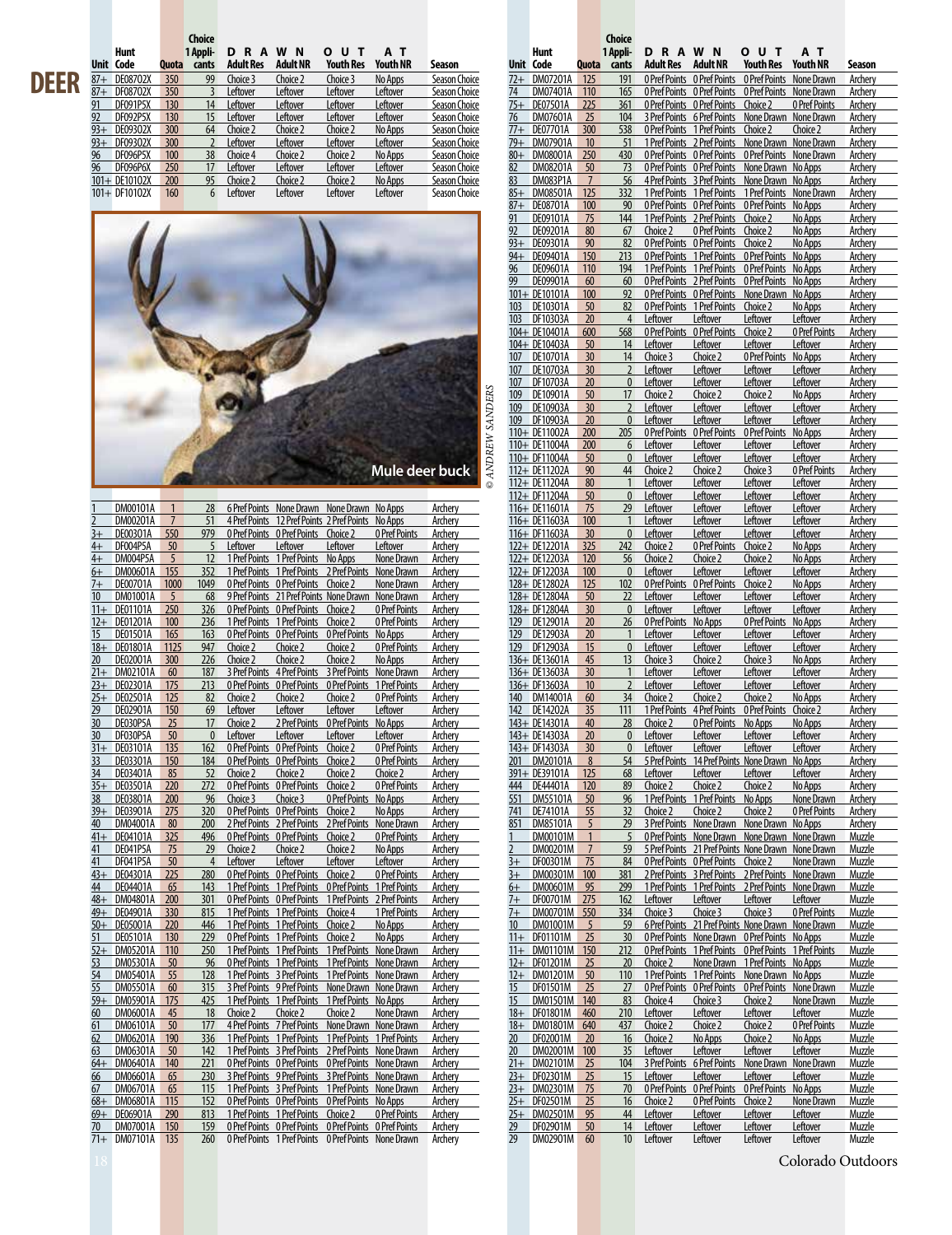|                  | Hunt                             |              | Choice<br>1 Appli-            | <b>DRAWN</b>                                               |                                   | <b>OUT</b>                                                                                                      | AТ                        |                  |              | Hunt                               |            | Choice<br>1 Appli-              | DRA                                                 | W N                                                                                                                | o u t                                      | AТ                        |                  |                                 |                                                                                        |                                                                                                                                                                                                                                         |
|------------------|----------------------------------|--------------|-------------------------------|------------------------------------------------------------|-----------------------------------|-----------------------------------------------------------------------------------------------------------------|---------------------------|------------------|--------------|------------------------------------|------------|---------------------------------|-----------------------------------------------------|--------------------------------------------------------------------------------------------------------------------|--------------------------------------------|---------------------------|------------------|---------------------------------|----------------------------------------------------------------------------------------|-----------------------------------------------------------------------------------------------------------------------------------------------------------------------------------------------------------------------------------------|
|                  | Unit Code                        | <b>Quota</b> | cants                         | <b>Adult Res</b>                                           | <b>Adult NR</b>                   | <b>Youth Res</b>                                                                                                | <b>Youth NR</b>           | Season           | Unit Code    |                                    | Quota      | cants                           | Adult Res                                           | <b>Adult NR</b>                                                                                                    | <b>Youth Res</b>                           | <b>Youth NR</b>           | Season           |                                 |                                                                                        |                                                                                                                                                                                                                                         |
| $31+$<br>33      | DM03101M<br>DF03301M             | 100<br>10    | 127<br>41                     | 0 Pref Points<br>1 Pref Points                             | 1 Pref Points<br>None Drawn       | None Drawn<br>0 Pref Points                                                                                     | 3 Pref Points<br>Choice 2 | Muzzle<br>Muzzle | 109          | DM10902M<br>110+ DE11003M          | 30<br>100  | 10                              | Leftover<br>Leftover                                | Leftover<br>Leftover                                                                                               | Leftover<br>Leftover                       | Leftover<br>Leftover      | Muzzle<br>Muzzle |                                 | DEER                                                                                   |                                                                                                                                                                                                                                         |
| 33               | DM03301M                         | 150          | 102                           | Choice 2                                                   | Choice 2                          | Choice 2                                                                                                        | 0 Pref Points             | Muzzle           |              | 110+ DF11002M                      | 15         | 14                              | 0 Pref Points                                       | No Apps                                                                                                            | 0 Pref Points                              | No Apps                   | Muzzle           |                                 |                                                                                        |                                                                                                                                                                                                                                         |
| 34<br>34         | DF03401M<br>DM03401M             | 25<br>95     | 14<br>32                      | Leftover                                                   | Leftover                          | Leftover                                                                                                        | Leftover                  | Muzzle           |              | 110+ DF11003M<br>110+ DM11002M     | 45         | $\overline{2}$<br>34            | Leftover                                            | Leftover                                                                                                           | Leftover                                   | Leftover                  | Muzzle           |                                 |                                                                                        |                                                                                                                                                                                                                                         |
|                  | 35+ DF03501M                     | 40           | 53                            | Leftover<br>0 Pref Points                                  | <b>Leftover</b><br>None Drawn     | Leftover<br>Choice 2                                                                                            | Leftover<br>No Apps       | Muzzle<br>Muzzle |              | 116+ DE11603M                      | 80<br>100  | $\mathbf{0}$                    | Choice 2<br>Leftover                                | Choice 2<br>Leftover                                                                                               | Choice 2<br>Leftover                       | No Apps<br>Leftover       | Muzzle<br>Muzzle |                                 |                                                                                        |                                                                                                                                                                                                                                         |
| $35+$            | <b>DM03501M</b>                  | 245          | 162                           | Choice 2                                                   | Choice 2                          | Choice 2                                                                                                        | 0 Pref Points             | Muzzle           |              | 116+ DF11602M                      | 10         | $\mathbf{1}$                    | Leftover                                            | Leftover                                                                                                           | Leftover                                   | Leftover                  | Muzzle           |                                 |                                                                                        | N/A = program/applicant type is not eligible for the hunt<br>Float = Quotas marked with "Float" indicate licenses of the same sex that are shared between two or more seasons.                                                          |
| 38<br>38         | DF03801M<br>DM03801M             | 20<br>50     | 11<br>18                      | Choice 2<br>Leftover                                       | Choice 3<br>Leftover              | Choice 2<br>Leftover                                                                                            | No Apps<br>Leftover       | Muzzle<br>Muzzle |              | 116+ DF11603M<br>116+ DM11602M 100 | 15         | $\mathbf{0}$<br>6               | Leftover<br>Leftover                                | Leftover<br>Leftover                                                                                               | Leftover<br>Leftover                       | Leftover<br>Leftover      | Muzzle<br>Muzzle |                                 |                                                                                        |                                                                                                                                                                                                                                         |
|                  | 39+ DF03901M                     | 25           | 35                            | 0 Pref Points                                              | 0 Pref Points                     | 0 Pref Points None Drawn                                                                                        |                           | Muzzle           |              | 122+ DE12203M                      | 60         | 15                              | Choice 3                                            | 0 Pref Points                                                                                                      | Choice 2                                   | No Apps                   | Muzzle           |                                 |                                                                                        |                                                                                                                                                                                                                                         |
| $39+$<br>40      | DM03901M<br>DM04001M             | 150<br>35    | 96<br>104                     | Leftover<br>2 Pref Points                                  | Leftover                          | Leftover<br>4 Pref Points None Drawn None Drawn                                                                 | Leftover                  | Muzzle<br>Muzzle |              | 122+ DF12202M<br>122+ DF12203M     | 30<br>10   | $\overline{4}$<br>$\mathbf{0}$  | Leftover<br>Leftover                                | Leftover<br>Leftover                                                                                               | Leftover<br>Leftover                       | Leftover<br>Leftover      | Muzzle<br>Muzzle |                                 |                                                                                        |                                                                                                                                                                                                                                         |
|                  | 41+ DF04101M                     | 10           | 62                            | 3 Pref Points                                              |                                   | None Drawn 0 Pref Points None Drawn                                                                             |                           | Muzzle           |              | 122+ DM12202M                      | 35         | 55                              | 0 Pref Points                                       | 0 Pref Points                                                                                                      | 0 Pref Points                              | No Apps                   | Muzzle           |                                 |                                                                                        |                                                                                                                                                                                                                                         |
|                  | 41+ DM04101M                     | 250          | 276                           | <b>0 Pref Points</b>                                       | 0 Pref Points                     | <b>O Pref Points O Pref Points</b>                                                                              |                           | Muzzle           |              | 128+ DE12803M                      | 10         | 5                               | Choice 2                                            | <u>No Apps</u>                                                                                                     | Choice 2                                   | No Apps                   | Muzzle           |                                 |                                                                                        |                                                                                                                                                                                                                                         |
|                  | 43+ DF043K1M<br>43+ DF04301M     | 10<br>10     | $\overline{\mathbf{3}}$<br>21 | Leftover<br>0 Pref Points                                  | Leftover<br>None Drawn            | Leftover<br>No Apps                                                                                             | Leftover<br>No Apps       | Muzzle<br>Muzzle |              | 128+ DF12802M<br>128+ DF12803M     | 10<br>20   | $\overline{2}$<br>$\mathbf{0}$  | Choice 3<br>Leftover                                | No Apps<br>Leftover                                                                                                | Choice 2<br>Leftover                       | No Apps<br>Leftover       | Muzzle<br>Muzzle |                                 |                                                                                        |                                                                                                                                                                                                                                         |
|                  | 43+ DM04301M                     | 200          | 153                           | Choice 2                                                   | Choice 2                          | Choice 2                                                                                                        | <b>O</b> Pref Points      | Muzzle           |              | 128+ DM12802M                      | 25         | 26                              | 0 Pref Points                                       | 0 Pref Points                                                                                                      | 0 Pref Points                              | No Apps                   | Muzzle           |                                 |                                                                                        |                                                                                                                                                                                                                                         |
| 44<br>44         | DF04401M<br>DM04401M             | 20<br>50     | 11<br>121                     | Choice 2<br>1 Pref Points                                  | 1 Pref Points                     | None Drawn None Drawn No Apps                                                                                   |                           | Muzzle           | 140<br>142   | DM14001M<br>DF14202M               | 20<br>15   | 9<br>$\mathbf{0}$               | Choice 3<br>Choice 2                                | Choice 2<br>Choice 2                                                                                               | 1 Pref Points No Apps<br>Choice 2          |                           | Muzzle<br>Muzzle |                                 |                                                                                        |                                                                                                                                                                                                                                         |
| 48+              | DF04801M                         | 10           | 39                            | 1 Pref Points                                              |                                   | 1 Pref Points None Drawn<br>None Drawn 0 Pref Points No Apps                                                    |                           | Muzzle<br>Muzzle | 142          | DM14202M                           | 15         | 58                              | 3 Pref Points                                       | 4 Pref Points                                                                                                      | <b>None Drawr</b>                          | No Apps<br>None Drawn     | Muzzle           | le after the draw was completed |                                                                                        |                                                                                                                                                                                                                                         |
|                  | 48+ DM04801M                     | 100          | 172                           |                                                            |                                   | O Pref Points O Pref Points O Pref Points No Apps                                                               |                           | Muzzle           |              | 143+ DE14303M                      | 20         | $\mathbf{0}$                    | Leftover                                            | Leftover                                                                                                           | Leftover                                   | Leftover                  | Muzzle           |                                 |                                                                                        |                                                                                                                                                                                                                                         |
|                  | 49+ DF04901M<br>49+ DM04901M     | 25<br>150    | 94<br>332                     | 1 Pref Points                                              | 1 Pref Points                     | 2 Pref Points None Drawn 1 Pref Points No Apps<br>1 Pref Points None Drawn                                      |                           | Muzzle<br>Muzzle |              | 143+ DF14302M<br>143+ DF14303M     | 15<br>10   | $\mathbf{1}$<br>$\mathbf{0}$    | Leftover<br>Leftover                                | Leftover<br>Leftover                                                                                               | Leftover<br>Leftover                       | Leftover<br>Leftover      | Muzzle<br>Muzzle |                                 |                                                                                        |                                                                                                                                                                                                                                         |
|                  | 50+ DM05001M                     | 110          | 205                           |                                                            | 1 Pref Points 1 Pref Points       | 1 Pref Points 5 Pref Points                                                                                     |                           | Muzzle           |              | 143+ DM14302M                      | 15         | 16                              | 0 Pref Points                                       | 0 Pref Points                                                                                                      | None Drawn                                 | No Apps                   | Muzzle           |                                 |                                                                                        |                                                                                                                                                                                                                                         |
| 51               | DF05101M                         | 15           | 27                            |                                                            | 0 Pref Points None Drawn Choice 3 |                                                                                                                 | No Apps                   | Muzzle           | 201          | DM20101M                           | 8          | 60                              | 7 Pref Points                                       | 17 Pref Points None Drawn                                                                                          |                                            | None Drawn                | Muzzle           |                                 |                                                                                        |                                                                                                                                                                                                                                         |
| 51               | DM05101M<br>52+ DM05201M         | 50<br>60     | 97<br>190                     | 0 Pref Points 1 Pref Points<br>2 Pref Points 2 Pref Points |                                   | 0 Pref Points No Apps<br>2 Pref Points None Drawn                                                               |                           | Muzzle<br>Muzzle |              | 391+ DF39101M<br>391+ DM39101M     | 10<br>25   | $\mathbf{0}$<br>10 <sup>°</sup> | Leftover<br>Leftover                                | Leftover<br>Leftover                                                                                               | Leftover<br>Leftover                       | Leftover<br>Leftover      | Muzzle<br>Muzzle |                                 |                                                                                        |                                                                                                                                                                                                                                         |
| 53               | DM05301M                         | 20           | 57                            |                                                            |                                   | 1 Pref Points 6 Pref Points 2 Pref Points None Drawn                                                            |                           | Muzzle           | 444          | DF44401M                           | 25         | 12                              | Choice 4                                            | Choice 2                                                                                                           | <b>O Pref Points</b> No Apps               |                           | Muzzle           |                                 | rawn                                                                                   |                                                                                                                                                                                                                                         |
| 54               | DM05401M                         | 50           | 108                           |                                                            |                                   | 1 Pref Points 3 Pref Points 4 Pref Points No Apps                                                               |                           | Muzzle           | 444          | DM44401M                           | 60         | 66                              | 0 Pref Points                                       | 0 Pref Points                                                                                                      | None Drawn                                 | 0 Pref Points             | Muzzle           |                                 | ਰੋ                                                                                     |                                                                                                                                                                                                                                         |
| 55<br>59+        | DM05501M<br>DF05901M             | 50<br>30     | 180<br>59                     |                                                            | 1 Pref Points None Drawn Choice 2 | 2 Pref Points 13 Pref Points None Drawn None Drawn                                                              | No Apps                   | Muzzle<br>Muzzle | 501<br>551   | DF50101M<br>DM55101M               | 25<br>50   | 37<br>80                        | 0 Pref Points<br>1 Pref Points                      | None Drawn<br>1 Pref Points                                                                                        | 0 Pref Points No Apps<br>2 Pref Points     | No Apps                   | Muzzle<br>Muzzle | availabl                        | no applicants participatec<br>m = no applications were «<br>rram/applicant type is not |                                                                                                                                                                                                                                         |
| 59+              | DM05901M                         | 60           | 157                           | 1 Pref Points 1 Pref Points                                |                                   | 1 Pref Points None Drawn                                                                                        |                           | Muzzle           | 741          | DF74101M                           | 10         |                                 | Leftover                                            | Leftover                                                                                                           | Leftover                                   | Leftover                  | Muzzle           | ined                            |                                                                                        |                                                                                                                                                                                                                                         |
| 60               | DM06001M                         | 10<br>20     | 10 <sup>°</sup><br>102        |                                                            |                                   | 0 Pref Points 0 Pref Points 0 Pref Points None Drawn                                                            |                           | Muzzle           | 741          | DM74101M                           | 25         | 21<br>22                        | 0 Pref Points                                       | 0 Pref Points                                                                                                      | No Apps                                    | 0 Pref Points             | Muzzle           | remai                           |                                                                                        |                                                                                                                                                                                                                                         |
| 61<br>62         | DM06101M<br>DM06201M             | 75           | 122                           |                                                            |                                   | 6 Pref Points 13 Pref Points None Drawn None Drawn<br>O Pref Points 2 Pref Points 3 Pref Points 2 Pref Points   |                           | Muzzle<br>Muzzle | 851<br>951   | DM85101M<br>DF95102M               | 5<br>15    |                                 | 3 Pref Points<br>Choice 3                           | 5 Pref Points<br>No Apps                                                                                           | No Apps<br>Choice 2                        | No Apps<br>No Apps        | Muzzle<br>Muzzle |                                 |                                                                                        |                                                                                                                                                                                                                                         |
| 63               | DM06301M                         | 25           | 80                            |                                                            |                                   | 2 Pref Points 4 Pref Points 3 Pref Points 4 Pref Points                                                         |                           | Muzzle           | 951          | DM95102M                           | 15         | 9                               | Choice 2                                            | 0 Pref Points None Drawn No Apps                                                                                   |                                            |                           | Muzzle           | licenses                        |                                                                                        |                                                                                                                                                                                                                                         |
| 64+<br><u>66</u> | <b>DM06401M</b><br>DM06601M      | 60<br>65     | 79<br>174                     | 2 Pref Points                                              | 0 Pref Points 0 Pref Points       | 1 Pref Points 1 Pref Points<br>10 Pref Points 2 Pref Points None Drawn                                          |                           | Muzzle<br>Muzzle |              | DM00102R<br>DM00103R               | 11<br>5    | 112<br>51                       | 6 Pref Points                                       | 16 Pref Points None Drawn<br>12 Pref Points 14 Pref Points None Drawn                                              |                                            | None Drawn<br>None Drawn  | Rifle<br>Rifle   |                                 |                                                                                        |                                                                                                                                                                                                                                         |
| 67               | DM06701M                         | 60           | 86                            |                                                            |                                   | 1 Pref Points 2 Pref Points None Drawn None Drawn                                                               |                           | Muzzle           |              | DM00202R                           | 20         | 230                             |                                                     | 12 Pref Points 21 Pref Points None Drawn None Drawn                                                                |                                            |                           | Rifle            |                                 | No Apps = no<br>None Drawn =                                                           |                                                                                                                                                                                                                                         |
|                  | 68+ DM06801M                     | 115          | 167                           |                                                            |                                   | O Pref Points O Pref Points O Pref Points O Pref Points                                                         |                           | Muzzle           |              | DM00203R                           | 20         | 322                             |                                                     | 16 Pref Points 21 Pref Points None Drawn                                                                           |                                            | None Drawn                | Rifle            | eftover                         |                                                                                        |                                                                                                                                                                                                                                         |
| 69+              | DF06901M<br>69+ DM06901M         | 50<br>200    | 90<br>311                     | 0 Pref Points                                              | 0 Pref Points                     | 0 Pref Points None Drawn<br>O Pref Points O Pref Points 1 Pref Points 1 Pref Points                             |                           | Muzzle<br>Muzzle | $3+$<br>$3+$ | DF00302R<br>DF00303R               | 240<br>540 | 366<br>300                      | 0 Pref Points<br>Choice 3                           | 0 Pref Points<br>Choice 3                                                                                          | 0 Pref Points<br>Choice 3                  | 0 Pref Points<br>Choice 3 | Rifle<br>Rifle   |                                 |                                                                                        |                                                                                                                                                                                                                                         |
| 70               | DM07001M                         | 90           | 105                           |                                                            |                                   | O Pref Points O Pref Points O Pref Points O Pref Points                                                         |                           | Muzzle           | $3+$         | DM00302R                           | 800        | 1027                            |                                                     | O Pref Points O Pref Points                                                                                        | 0 Pref Points                              | 0 Pref Points             | Rifle            |                                 |                                                                                        |                                                                                                                                                                                                                                         |
|                  | 71+ DM07101M                     | 75           | 202                           | 1 Pref Points                                              | 2 Pref Points                     | 1 Pref Points None Drawn                                                                                        |                           | Muzzle           | $3+$         | DM00303R                           | 1100       | 1335                            | 0 Pref Points                                       | 0 Pref Points                                                                                                      | 0 Pref Points                              | 1 Pref Points             | Rifle            |                                 |                                                                                        | points                                                                                                                                                                                                                                  |
| 74               | 72+ DM07201M<br>DM07401M         | 105<br>95    | 125<br>128                    |                                                            |                                   | O Pref Points O Pref Points O Pref Points O Pref Points<br>O Pref Points O Pref Points O Pref Points None Drawn |                           | Muzzle<br>Muzzle | $3+$<br>$3+$ | DM00304R<br>DE003P2R               | 75<br>700  | 310<br>685                      | 2 Pref Points<br><b>O Pref Points O Pref Points</b> | 4 Pref Points                                                                                                      | 3 Pref Points None Drawn<br>Choice 2       | Choice 2                  | Rifle<br>Rifle   | licenses                        |                                                                                        | choice hunt                                                                                                                                                                                                                             |
| 75+              | DF07501M                         | 10           | 21                            | 0 Pref Points                                              | None Drawn                        | 1 Pref Points                                                                                                   | No Apps                   | Muzzle           | $3+$         | DE003P3R                           | 900        | 511                             | Choice 3                                            | Choice 3                                                                                                           | Choice 3                                   | Choice 2                  | Rifle            | does not include                |                                                                                        | 1st, 2nd or 3rd choice<br>weighted preference                                                                                                                                                                                           |
| 76               | 75+ DM07501M<br>DM07601M         | 195<br>20    | 122<br>94                     | Choice 2<br>6 Pref Points 8 Pref Points                    | Choice 2                          | Choice 2<br>None Drawn None Drawn                                                                               | Choice 2                  | Muzzle<br>Muzzle | $3+$<br>4+   | DE003P4R<br>DF00402R               | 100<br>445 | 114<br>346                      | 0 Pref Points<br>Choice 2                           | 0 Pref Points<br>Choice 2                                                                                          | 0 Pref Points<br>Choice 4                  | Choice 2<br>Choice 2      | Rifle<br>Rifle   |                                 |                                                                                        |                                                                                                                                                                                                                                         |
|                  | 77+ DF07701M                     | 15           | 32                            | 0 Pref Points                                              | None Drawn                        | 1 Pref Points None Drawn                                                                                        |                           | Muzzle           |              | DF00403R                           | 200        | 71                              | Choice 2                                            | Choice 2                                                                                                           | Choice 2                                   | Choice 2                  | Rifle            |                                 |                                                                                        |                                                                                                                                                                                                                                         |
|                  | 77+ DM07701M                     | 205          | 369                           |                                                            |                                   | O Pref Points 1 Pref Points 0 Pref Points 1 Pref Points                                                         |                           | Muzzle           |              | DF004S4R                           | 50         | 12                              | Leftover                                            | Leftover                                                                                                           | Leftover                                   | Leftover                  | Rifle            |                                 |                                                                                        |                                                                                                                                                                                                                                         |
|                  | 79+ DM07901M<br>80+ DM08001M 200 | 25           | 41<br>309                     |                                                            |                                   | O Pref Points O Pref Points O Pref Points None Drawn<br>O Pref Points O Pref Points O Pref Points None Drawn    |                           | Muzzle<br>Muzzle | 4+           | DM00402R<br>DM00403R 250           | 300        | 1301<br>660                     |                                                     | O Pref Points 1 Pref Points 0 Pref Points 1 Pref Points<br>O Pref Points 2 Pref Points 0 Pref Points 2 Pref Points |                                            |                           | Rifle<br>Rifle   |                                 |                                                                                        |                                                                                                                                                                                                                                         |
| 82               | DM08201M 60                      |              | 76                            |                                                            |                                   | 0 Pref Points 0 Pref Points 0 Pref Points None Drawn                                                            |                           | Muzzle           | $4+$         | DM00404R 50                        |            | 152                             |                                                     | 2 Pref Points 5 Pref Points 2 Pref Points None Drawn                                                               |                                            |                           | Rifle            |                                 |                                                                                        |                                                                                                                                                                                                                                         |
| 83               | DM083P1M                         | $\bf 8$      | 53                            | 4 Pref Points 4 Pref Points                                |                                   | None Drawn None Drawn                                                                                           |                           | Muzzle           | 4+           | DE004P4R                           | 100        | 105                             | <b>OPrefPoints OPrefPoints</b>                      |                                                                                                                    | Choice 2                                   | 0 Pref Points             | Rifle            |                                 |                                                                                        |                                                                                                                                                                                                                                         |
|                  | 85+ DM08501M<br>87+ DF08702M     | 35<br>50     | 120<br>12                     | 1 Pref Points 3 Pref Points<br>Leftover                    | Leftover                          | None Drawn None Drawn<br>Leftover                                                                               | Leftover                  | Muzzle<br>Muzzle |              | <b>DF00502R</b><br>DF00503R        | 90<br>20   | 40<br>11                        | Choice 2<br>Choice 2                                | Choice 2<br>None Drawn Choice 2                                                                                    | Choice 2                                   | Choice 2<br>No Apps       | Rifle<br>Rifle   |                                 |                                                                                        |                                                                                                                                                                                                                                         |
|                  | 87+ DM08702M                     | 40           | 30 <sup>°</sup>               | <b>O Pref Points O Pref Points</b>                         |                                   | O Pref Points No Apps                                                                                           |                           | Muzzle           |              | DM00502R                           | 50         | 341                             |                                                     | 1 Pref Points 5 Pref Points 2 Pref Points                                                                          |                                            | None Drawn                | Rifle            |                                 |                                                                                        |                                                                                                                                                                                                                                         |
| 91<br>91         | DF09102M<br>DM09102M             | 30<br>25     | 31<br>36                      | <b>O Pref Points No Apps</b><br>0 Pref Points No Apps      |                                   | <b>O Pref Points No Apps</b><br>0 Pref Points No Apps                                                           |                           | Muzzle<br>Muzzle |              | DM00503R<br>DM00504R               | 15<br>10   | 176<br>56                       |                                                     | 4 Pref Points 11 Pref Points 5 Pref Points None Drawn<br>8 Pref Points 16 Pref Points None Drawn None Drawn        |                                            |                           | Rifle<br>Rifle   |                                 |                                                                                        |                                                                                                                                                                                                                                         |
| 92               | DF09202M                         | 30           | $\overline{3}$                | Leftover                                                   | Leftover                          | Leftover                                                                                                        | Leftover                  | Muzzle           | 5            | DE005P4R                           | 10         | 5                               | 1 Pref Points Choice 2                              |                                                                                                                    | No Apps                                    | No Apps                   | Rifle            |                                 |                                                                                        |                                                                                                                                                                                                                                         |
| 92               | DM09202M                         | 25           | $6\phantom{.}6$               | Leftover                                                   | Leftover                          | Leftover                                                                                                        | Leftover                  | Muzzle           | $6+$         | DM006E1R                           | 15         | 101                             |                                                     | 3 Pref Points 3 Pref Points                                                                                        | None Drawn No Apps                         |                           | Rifle            |                                 |                                                                                        |                                                                                                                                                                                                                                         |
| $93+$            | 93+ DF09302M<br>DM09302M         | 40<br>40     | $\overline{3}$<br>43          | Leftover<br>0 Pref Points                                  | Leftover<br>1 Pref Points         | Leftover<br>0 Pref Points No Apps                                                                               | Leftover                  | Muzzle<br>Muzzle | 6            | DM006E2R<br>DM00602R               | 40<br>35   | 119<br>213                      |                                                     | 2 Pref Points 3 Pref Points None Drawn 5 Pref Points<br>3 Pref Points 5 Pref Points 3 Pref Points 5 Pref Points    |                                            |                           | Rifle<br>Rifle   |                                 |                                                                                        |                                                                                                                                                                                                                                         |
| 94               | DF09402M                         | 15           | $\mathbf{1}$                  | Leftover                                                   | <b>Leftover</b>                   | Leftover                                                                                                        | Leftover                  | Muzzle           |              | DM00603R                           | 25         | 171                             |                                                     | 5 Pref Points 11 Pref Points None Drawn None Drawn                                                                 |                                            |                           | Rifle            |                                 |                                                                                        |                                                                                                                                                                                                                                         |
| 94               | DM09402M                         | 15           | $\mathbf{0}$                  | Leftover                                                   | Leftover                          | Leftover<br><b>O Pref Points No Apps</b>                                                                        | Leftover                  | Muzzle           | $6+$         | DM00604R<br>DF00702R               | 20         | 165                             |                                                     | 8 Pref Points 13 Pref Points None Drawn None Drawn                                                                 |                                            | None Drawn                | Rifle            |                                 |                                                                                        |                                                                                                                                                                                                                                         |
| 96<br>96         | DF09602M<br>DM09602M             | 30<br>35     | 18<br>39                      | Choice 3<br>0 Pref Points                                  | No Apps<br>0 Pref Points          | O Pref Points No Apps                                                                                           |                           | Muzzle<br>Muzzle | 7+<br>7+     | DF00703R                           | 200<br>170 | 300<br>129                      | O Pref Points O Pref Points<br>Choice 2             | Choice 2                                                                                                           | Choice 2<br>Choice 2                       | No Apps                   | Rifle<br>Rifle   |                                 |                                                                                        |                                                                                                                                                                                                                                         |
| 99               | DF09902M                         | 50           | $\overline{2}$                | Leftover                                                   | Leftover                          | Leftover                                                                                                        | Leftover                  | Muzzle           | $7+$         | DM00702R                           | 400        | 547                             |                                                     | 0 Pref Points 0 Pref Points 0 Pref Points None Drawn                                                               |                                            |                           | Rifle            |                                 |                                                                                        |                                                                                                                                                                                                                                         |
| 99               | DM09902M<br>101+ DF10102M        | 40<br>50     | 24<br>$\overline{4}$          | Choice 2<br>Leftover                                       | 0 Pref Points<br>Leftover         | 0 Pref Points No Apps<br>Leftover                                                                               | Leftover                  | Muzzle<br>Muzzle | 7+<br>7+     | DM00703R<br>DM00704R               | 300<br>170 | 320<br>140                      | <b>OPrefPoints OPrefPoints</b><br>Choice 2          | Choice 2                                                                                                           | <b>OPrefPoints OPrefPoints</b><br>Choice 2 | Choice 2                  | Rifle<br>Rifle   |                                 |                                                                                        |                                                                                                                                                                                                                                         |
|                  | 101+ DM10102M                    | 60           | 29                            | Choice 3                                                   | Choice 2                          | No Apps                                                                                                         | No Apps                   | Muzzle           | $9 +$        | DF00902R                           | 150        | 361                             |                                                     | O Pref Points 1 Pref Points 0 Pref Points None Drawn                                                               |                                            |                           | Rifle            |                                 |                                                                                        |                                                                                                                                                                                                                                         |
|                  | 103 DF10302M                     | 25           | 10 <sup>°</sup>               | Leftover                                                   | Leftover                          | Leftover                                                                                                        | Leftover                  | Muzzle           | $9+$         | DF00903R                           | 125        | 188                             |                                                     | 0 Pref Points None Drawn                                                                                           | Choice 4                                   | No Apps                   | Rifle            |                                 |                                                                                        |                                                                                                                                                                                                                                         |
|                  | 103 DM10302M<br>104+ DE10403M    | 25<br>15     | 25<br>$\overline{2}$          | 0 Pref Points<br>Leftover                                  | 0 Pref Point<br>Leftover          | None Drawn<br>Leftover                                                                                          | No Apps<br>Leftover       | Muzzle<br>Muzzle | $9+$<br>9    | DF009L1R<br>DM009L1R               | 125<br>120 | 207<br>146                      | 0 Pref Points                                       | 1 Pref Points<br>O Pref Points O Pref Points O Pref Points None Drawn                                              | 0 Pref Points                              | No Apps                   | Rifle<br>Rifle   |                                 |                                                                                        | - # Pref Pts = the minimum preference point used when the last license was drawn as a Choice 1<br>drawn in the hybrid draw<br>- Choice # = the last license was drawn as a 2nd, 3rd or 4th choice hunt<br>- Choice # = the last license |
|                  | 104+ DF10402M                    | 25           | 9                             | Leftover                                                   | Leftover                          | Leftover                                                                                                        | Leftover                  | Muzzle           | 9            | DF009P5R                           | 100        | 29                              | Leftover                                            | Leftover                                                                                                           | Leftover                                   | Leftover                  | Rifle            |                                 |                                                                                        |                                                                                                                                                                                                                                         |
|                  | 104+ DF10403M                    | 45           | $\mathbf{0}$                  | Leftover                                                   | <b>Leftover</b>                   | Leftover                                                                                                        | Leftover                  | Muzzle           | 10           | DM01002R                           | 30         | 318                             |                                                     | 11 Pref Points 23 Pref Points None Drawn None Drawn                                                                |                                            |                           | Rifle            |                                 |                                                                                        |                                                                                                                                                                                                                                         |
|                  | 104+ DM10402M<br>107+ DE10703M   | 75<br>80     | 39<br>$\mathbf{1}$            | Choice 2<br>Leftover                                       | Choice 2<br>Leftover              | 0 Pref Points No Apps<br>Leftover                                                                               | Leftover                  | Muzzle<br>Muzzle | 10<br>$11+$  | DM01003R<br>DF01102R               | 20<br>250  | 281<br>82                       | Leftover                                            | 16 Pref Points 24 Pref Points None Drawn None Drawn<br>Leftover                                                    | Leftover                                   | Leftover                  | Rifle<br>Rifle   |                                 |                                                                                        |                                                                                                                                                                                                                                         |
|                  | 107+ DF10702M                    | 30           |                               | Leftover                                                   | <b>Leftover</b>                   | Leftover                                                                                                        | Leftover                  | Muzzle           | $11+$        | DF01103R                           | 250        | 70                              | Leftover                                            | Leftover                                                                                                           | Leftover                                   | Leftover                  | Rifle            |                                 |                                                                                        |                                                                                                                                                                                                                                         |
|                  | 107+ DF10703M<br>107+ DM10702M   | 15           | $\mathbf{0}$<br>28            | Leftover                                                   | Leftover                          | Leftover<br>Leftover                                                                                            | Leftover<br>Leftover      | Muzzle<br>Muzzle | 11           | DF011S4R<br>11+ DM01102R           | 50<br>500  | 11<br>822                       | Choice 3<br>O Pref Points 1 Pref Points             | Choice 2                                                                                                           | Choice 2<br><b>OPrefPoints 1PrefPoints</b> | No Apps                   | Rifle<br>Rifle   |                                 |                                                                                        |                                                                                                                                                                                                                                         |
| 109              | DE10903M                         | 90<br>35     | 3                             | Leftover<br><u>Leftover</u>                                | Leftover<br>Leftover              | Leftover                                                                                                        | Leftover                  | Muzzle           | $11+$        | DM01103R 750                       |            | 1322                            | 0 Pref Points                                       | 1 Pref Points                                                                                                      | 0 Pref Points                              | 1 Pref Points             | Rifle            |                                 |                                                                                        |                                                                                                                                                                                                                                         |
|                  | 109 DF10902M                     | 20           | $\mathbf{0}$                  | Leftover                                                   | Leftover                          | Leftover                                                                                                        | Leftover                  | Muzzle           |              | 11+ DM01104R                       | $-55$      | 189                             | 2 Pref Points 5 Pref Points                         |                                                                                                                    | 2 Pref Points None Drawn                   |                           | Rifle            |                                 |                                                                                        |                                                                                                                                                                                                                                         |
|                  | 109 DF10903M                     | 20           | $\mathbf{0}$                  | Leftover                                                   | Leftover                          | Leftover                                                                                                        | Leftover                  | Muzzle           |              | 11+ DE011P2R                       | 500        | 295                             | Choice 2                                            | Choice 2                                                                                                           | Choice 2                                   | 0 Pref Points             | Rifle            |                                 |                                                                                        |                                                                                                                                                                                                                                         |

January/February 2022 2012 19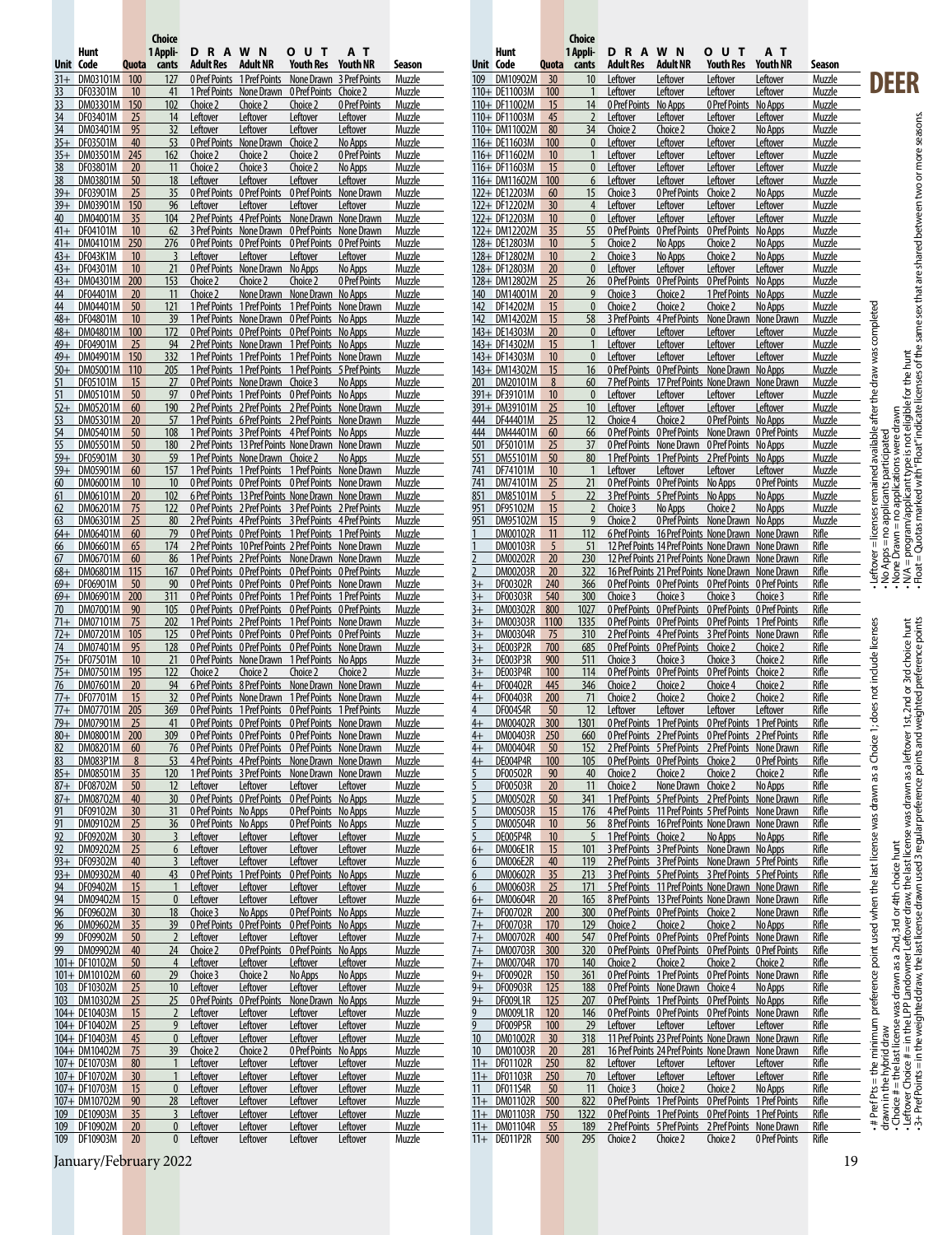|             |             |                              |              | Choice                 |                                                         |                           |                                                                                                        |                           |                 |                       |                                 |                  | Choice                   |                                                |                                                                                                                 |                                    |                             |                 |
|-------------|-------------|------------------------------|--------------|------------------------|---------------------------------------------------------|---------------------------|--------------------------------------------------------------------------------------------------------|---------------------------|-----------------|-----------------------|---------------------------------|------------------|--------------------------|------------------------------------------------|-----------------------------------------------------------------------------------------------------------------|------------------------------------|-----------------------------|-----------------|
|             |             | Hunt                         |              | 1 Appli-               | D R A W N                                               |                           | <b>OUT</b>                                                                                             | A T                       |                 |                       | Hunt                            |                  | 1 Appli-                 | <b>DRAWN</b>                                   |                                                                                                                 | <b>OUT</b>                         | A T                         |                 |
|             | Unit Code   | 11+ DE011P3R                 | 700          | Quota cants<br>327     | Adult Res Adult NR<br>Leftover                          | Leftover                  | Youth Res<br>Leftover                                                                                  | Youth NR<br>Leftover      | Season<br>Rifle | 34                    | Unit Code<br>DM03402R           | 275              | Quota cants<br>83        | Adult Res Adult NR<br>Leftover                 | Leftover                                                                                                        | Youth Res<br>Leftover              | <b>Youth NR</b><br>Leftover | Season<br>Rifle |
| <b>DEER</b> |             | 11+ DE011P4R                 | 100          | 60                     | Choice 2                                                | Choice 2                  | Choice 2                                                                                               | Choice 2                  | Rifle           | 34                    | DM03403R                        | 220              | 36                       | Leftover                                       | Leftover                                                                                                        | Leftover                           | Leftover                    | Rifle           |
|             |             | 12+ DM012E1R                 | 10           | 152                    |                                                         |                           | 5 Pref Points 13 Pref Points None Drawn No Apps                                                        |                           | Rifle           | 34                    | DM03404R                        | 55               | 19                       | Leftover                                       | Leftover                                                                                                        | Leftover                           | Leftover                    | Rifle           |
|             |             | 12+ DF01202R                 | 250          | 165                    | Choice 3                                                | Choice 3                  | Choice 3                                                                                               | Choice 2                  | Rifle           | 34                    | DE034P2R                        | 15               | $\overline{2}$           | Leftover                                       | Leftover                                                                                                        | Leftover                           | Leftover                    | Rifle           |
|             |             | 12+ DF01203R                 | 250          | 97                     | Leftover                                                | Leftover                  | Leftover                                                                                               | Leftover                  | Rifle           | 34                    | DE034P3R                        | 15               | $\overline{\phantom{0}}$ | Leftover                                       | Leftover                                                                                                        | Leftover                           | Leftover                    | Rifle           |
|             |             | 12+ DM01202R<br>12+ DM01203R | 950<br>800   | 1146<br>669            | Choice 2                                                | Choice 2                  | O Pref Points O Pref Points O Pref Points O Pref Points<br><b>OPrefPoints OPrefPoints</b>              |                           | Rifle<br>Rifle  |                       | 35+ DF03502R<br>35+ DF03503R    | 110<br>60        | 217<br>79                | <b>O Pref Points O Pref Points</b>             | 1 Pref Points 2 Pref Points Choice 2                                                                            | Choice 4                           | None Drawn<br>0 Pref Points | Rifle<br>Rifle  |
|             |             | 12+ DM01204R                 | 55           | 101                    |                                                         |                           | 1 Pref Points 1 Pref Points 1 Pref Points 2 Pref Points                                                |                           | Rifle           |                       | 35+ DM03502R                    | 915              | 924                      |                                                | O Pref Points O Pref Points O Pref Points O Pref Points                                                         |                                    |                             | Rifle           |
|             |             | 12+ DE012P4R                 | 200          | 100                    | Leftover                                                | Leftover                  | Leftover                                                                                               | Leftover                  | Rifle           |                       | 35+ DM03503R                    | 640              | 952                      |                                                | O Pref Points 1 Pref Points 0 Pref Points 1 Pref Points                                                         |                                    |                             | Rifle           |
|             |             | 14+ DM014E1R                 | 50           | 212                    |                                                         |                           | 2 Pref Points 2 Pref Points 2 Pref Points None Drawn                                                   |                           | Rifle           |                       | 35+ DM03504R                    | 25               | 141                      |                                                | 7 Pref Points 13 Pref Points None Drawn None Drawn                                                              |                                    |                             | Rifle           |
|             | 15          | <b>DF01502R</b>              | 110          | 233                    |                                                         |                           | 1 Pref Points 1 Pref Points 0 Pref Points None Drawn                                                   |                           | Rifle           |                       | 35+ DE035P2R                    | 25               | 15                       | Choice 3                                       | Choice 3                                                                                                        | 0 Pref Points No Apps              |                             | Rifle           |
|             | 15          | DF01503R                     | 60           | 70                     | 0 Pref Points None Drawn                                |                           | Choice 2                                                                                               | No Apps                   | Rifle           |                       | 35+ DE035P3R                    | 25               | 15                       | Choice 2                                       | Choice 2                                                                                                        | <b>O Pref Points</b> No Apps       |                             | Rifle           |
|             |             | DM01502R                     | 570          | 371                    | Choice 2                                                | Choice 2                  | Choice 2                                                                                               | 0 Pref Points             | Rifle           | 36                    | DM036E1R                        | 10               | 61                       |                                                | 2 Pref Points 3 Pref Points None Drawn No Apps<br>O Pref Points None Drawn O Pref Points No Apps                |                                    |                             | Rifle           |
|             | 15<br>15    | DM01503R<br>DM01504R         | 370<br>45    | 401<br>127             | 2 Pref Points 6 Pref Points                             |                           | O Pref Points O Pref Points O Pref Points O Pref Points<br>2 Pref Points None Drawn                    |                           | Rifle<br>Rifle  | 38<br>38              | DF03802R<br>DF03803R            | 25<br>25         | 31<br>14                 | Choice 2                                       | O Pref Points Choice 3                                                                                          |                                    | No Apps                     | Rifle<br>Rifle  |
|             | 15          | DE015P2R                     | 40           | 26                     | Choice 2                                                | Choice 2                  | Choice 2                                                                                               | 0 Pref Points             | Rifle           | 38                    | DF03804R                        | 25               | 5                        | Leftover                                       | Leftover                                                                                                        | Leftover                           | Leftover                    | Rifle           |
|             | 15          | DE015P3R                     | 35           | 28                     | O Pref Points O Pref Points Choice 2                    |                           |                                                                                                        | No Apps                   | Rifle           | 38                    | DM03802R                        | 150              | 55                       | Leftover                                       | Leftover                                                                                                        | Leftover                           | Leftover                    | Rifle           |
|             | 16          | DM016E1R                     | 45           | 70                     |                                                         |                           | 1 Pref Points 2 Pref Points 1 Pref Points No Apps                                                      |                           | Rifle           | 38                    | DM03803R                        | 150              | 30 <sup>°</sup>          | Leftover                                       | Leftover                                                                                                        | Leftover                           | Leftover                    | Rifle           |
|             | 16          | DM01602R                     | 35           | 49                     |                                                         |                           | O Pref Points O Pref Points O Pref Points No Apps                                                      |                           | Rifle           | 38                    | DM03804R                        | 160              | 12                       | Leftover                                       | Leftover                                                                                                        | Leftover                           | Leftover                    | Rifle           |
|             | 16<br>17    | DM01603R                     | 15<br>45     | 20                     |                                                         |                           | O Pref Points O Pref Points O Pref Points No Apps                                                      |                           | Rifle<br>Rifle  | 38                    | DE038L1R                        | 200<br>200       | 88<br>3                  | Choice 3                                       | Choice 2                                                                                                        | Choice 3                           | No Apps                     | Rifle<br>Rifle  |
|             | 17          | DM017E1R<br>DM01702R         | 25           | 63<br>74               |                                                         |                           | O Pref Points O Pref Points 1 Pref Points No Apps<br>1 Pref Points 2 Pref Points 2 Pref Points No Apps |                           | Rifle           | 38<br>38              | DF038L1R<br>DF038P5R            | 220              | 22                       | Leftover<br>Leftover                           | Leftover<br>Leftover                                                                                            | Leftover<br>Leftover               | Leftover<br>Leftover        | Rifle           |
|             | 17          | DM01703R                     | 15           | 22                     |                                                         |                           | 1 Pref Points 4 Pref Points None Drawn 1 Pref Points                                                   |                           | Rifle           | 38                    | DM038P5R                        | 255              | 47                       | Leftover                                       | Leftover                                                                                                        | Leftover                           | Leftover                    | Rifle           |
|             |             | 18+ DF01802R                 | 925          | 472                    | Choice 3                                                | Choice 2                  | Choice 3                                                                                               | Choice 2                  | Rifle           |                       | 39+ DF03902R                    | 35               | 80                       |                                                | 0 Pref Points None Drawn 0 Pref Points                                                                          |                                    | No Apps                     | Rifle           |
|             |             | 18+ DF01803R                 | 875          | 272                    | Leftover                                                | Leftover                  | Leftover                                                                                               | Leftover                  | Rifle           |                       | 39+ DF03903R                    | 35               | 39                       | 0 Pref Points None Drawn                       |                                                                                                                 | Choice 2                           | None Drawn                  | Rifle           |
|             |             | 18+ DM01802R                 | 1615         | 938                    | Choice 2                                                | Choice 2                  | Choice 2                                                                                               | Choice 2                  | Rifle           |                       | 39+ DF03904R                    | 35               | 19                       | Choice 2                                       | No Apps                                                                                                         | Choice 2                           | No Apps                     | Rifle           |
|             |             | 18+ DM01803R<br>18+ DM01804R | 1225<br>235  | 1040<br>560            | Choice 2<br>2 Pref Points 2 Pref Points                 | Choice 2                  | Choice 2<br>2 Pref Points                                                                              | Choice 2<br>2 Pref Points | Rifle<br>Rifle  |                       | 39+ DM03902R<br>39+ DM03903R    | 225<br>175       | 269<br>148               | Choice 2                                       | O Pref Points O Pref Points O Pref Points<br>0 Pref Points                                                      | Choice 2                           | None Drawn<br>None Drawn    | Rifle<br>Rifle  |
|             |             | 18+ DE018P2R                 | 340          | 101                    | Choice 3                                                | Choice 3                  | Choice 3                                                                                               | Choice 2                  | Rifle           |                       | 39+ DM03904R                    | 125              | 141                      |                                                | O Pref Points O Pref Points O Pref Points No Apps                                                               |                                    |                             | Rifle           |
|             |             | 18+ DE018P3R                 | <b>Float</b> | 80                     |                                                         |                           |                                                                                                        |                           | Rifle           |                       | 39+ DF039P5R                    | 150              | 86                       | Leftover                                       | Leftover                                                                                                        | Leftover                           | Leftover                    | Rifle           |
|             |             | 19+ DM01902R                 | 535          | 745                    |                                                         |                           | O Pref Points O Pref Points O Pref Points O Pref Points                                                |                           | Rifle           | 40                    | DM04002R                        | 135              | 449                      |                                                | 2 Pref Points 3 Pref Points 2 Pref Points 3 Pref Points                                                         |                                    |                             | Rifle           |
|             |             | 19+ DM01903R                 | 615          | 734                    |                                                         |                           | O Pref Points O Pref Points O Pref Points O Pref Points                                                |                           | Rifle           | 40                    | DM04003R                        | 110              | 393                      |                                                | 4 Pref Points 10 Pref Points 5 Pref Points None Drawn                                                           |                                    |                             | Rifle           |
|             |             | 19+ DM01904R                 | 280          | 417                    |                                                         |                           | O Pref Points O Pref Points O Pref Points 1 Pref Points                                                |                           | Rifle           | 40                    | DM04004R                        | 10               | 281                      |                                                | 11 Pref Points 17 Pref Points None Drawn None Drawn                                                             |                                    |                             | Rifle           |
|             | 20<br>20    | DF02002R<br>DF02003R         | 10<br>10     | 72<br>34               |                                                         |                           | 3 Pref Points None Drawn 1 Pref Points None Drawn<br>1 Pref Points None Drawn 1 Pref Points None Drawn |                           | Rifle<br>Rifle  | 40<br>40              | DM040P2R<br>DM040P3R            | 25<br>25         | 57<br>38                 |                                                | 1 Pref Points 1 Pref Points None Drawn No Apps<br>1 Pref Points 1 Pref Points None Drawn None Drawn             |                                    |                             | Rifle<br>Rifle  |
|             | 20          | DF02004R                     | 10           | 20                     | 1 Pref Points None Drawn Choice 2                       |                           |                                                                                                        | No Apps                   | Rifle           |                       | 41+ DF04102R                    | 10               | 269                      |                                                | 5 Pref Points None Drawn 1 Pref Points None Drawn                                                               |                                    |                             | Rifle           |
|             | 20          | DM02002R                     | 200          | 254                    |                                                         |                           | O Pref Points O Pref Points O Pref Points O Pref Points                                                |                           | Rifle           |                       | 41+ DF04103R                    | 10               | 95                       |                                                | 4 Pref Points None Drawn 0 Pref Points None Drawn                                                               |                                    |                             | Rifle           |
|             | 20          | DM02003R                     | 200          | 227                    |                                                         |                           | O Pref Points O Pref Points O Pref Points None Drawn                                                   |                           | Rifle           |                       | 41+ DM04102R                    | 1000             | 1179                     |                                                | O Pref Points O Pref Points O Pref Points O Pref Points                                                         |                                    |                             | Rifle           |
|             | 20          | DM02004R                     | 225          | 202                    |                                                         |                           | O Pref Points O Pref Points O Pref Points O Pref Points                                                |                           | Rifle           |                       | 41+ DM04103R                    | 400              | 1071                     |                                                | 1 Pref Points 1 Pref Points 1 Pref Points 1 Pref Points                                                         |                                    |                             | Rifle           |
|             | 20          | DF020P5R                     | 550          | 194                    | Leftover                                                | Leftover                  | Leftover                                                                                               | Leftover                  | Rifle           |                       | 41+ DM041P2R                    | 170              | 142                      |                                                | O Pref Points O Pref Points O Pref Points O Pref Points                                                         |                                    |                             | Rifle           |
|             | 20<br>21    | DM020P5R<br>DM02102R         | 850<br>310   | 491<br>962             | Leftover                                                | Leftover                  | Leftover<br>3 Pref Points 8 Pref Points 3 Pref Points None Drawn                                       | Leftover                  | Rifle<br>Rifle  | 43                    | 41+ DM041P3R<br>DM043E1R        | 110<br>40        | 217<br>139               |                                                | O Pref Points O Pref Points 1 Pref Points 1 Pref Points<br>3 Pref Points 4 Pref Points 4 Pref Points None Drawn |                                    |                             | Rifle<br>Rifle  |
|             |             | DM02103R                     | 85           | 485                    |                                                         |                           | 8 Pref Points 19 Pref Points None Drawn None Drawn                                                     |                           | Rifle           |                       | 43+ DF043K2R                    | 10               | 15                       | No Apps                                        | No Apps                                                                                                         | <b>O Pref Points O Pref Points</b> |                             | Rifle           |
|             | 22          | DF02202R                     | 250          | 64                     | Leftover                                                | Leftover                  | Leftover                                                                                               | Leftover                  | Rifle           |                       | 43+ DF043K3R                    | 10 <sup>10</sup> | $\overline{3}$           | Leftover                                       | Leftover                                                                                                        | Leftover                           | Leftover                    | Rifle           |
|             | 22          | <b>DF02203R</b>              | 250          | 24                     | Leftover                                                | Leftover                  | Leftover                                                                                               | Leftover                  | Rifle           |                       | 43+ DF04302R                    | 10               | 75                       |                                                | 2 Pref Points None Drawn 0 Pref Points None Drawn                                                               |                                    |                             | Rifle           |
|             |             | DM02202R                     | 300          | 973                    |                                                         |                           | 1 Pref Points 5 Pref Points 1 Pref Points None Drawn                                                   |                           | Rifle           |                       | 43+ DF04303R                    | 10               | 27                       |                                                | 1 Pref Points None Drawn None Drawn No Apps                                                                     |                                    |                             | Rifle           |
|             | 22          | DM02203R                     | 275          | 790                    |                                                         |                           | 3 Pref Points 10 Pref Points 3 Pref Points None Drawn                                                  |                           | Rifle           |                       | 43+ DM04302R                    | 405              | 554                      |                                                | O Pref Points O Pref Points O Pref Points O Pref Points                                                         |                                    |                             | Rifle           |
|             | 22<br>$25+$ | DM02204R<br>DF02502R         | 25<br>70     | 233<br>113             | O Pref Points O Pref Points Choice 2                    |                           | 12 Pref Points 17 Pref Points None Drawn None Drawn                                                    | None Drawn                | Rifle<br>Rifle  |                       | 43+ DM04303R<br>43+ DM04304R    | 175<br>25        | 365<br>97                |                                                | O Pref Points 2 Pref Points 0 Pref Points 2 Pref Points<br>3 Pref Points 7 Pref Points 3 Pref Points None Drawn |                                    |                             | Rifle<br>Rifle  |
|             |             | 25+ DF02503R                 | 70           | 56                     | Choice 2                                                | None Drawn                | Choice 2                                                                                               | No Apps                   | Rifle           |                       | 43+ DE043P2R                    | 25               | 24                       |                                                | 0 Pref Points 0 Pref Points 0 Pref Points None Drawn                                                            |                                    |                             | Rifle           |
|             | $25+$       | <b>DM02502R</b>              | 570          | 391                    | Choice 2                                                | Choice 2                  | Choice 2                                                                                               | Choice 2                  | Rifle           |                       | 43+ DE043P3R                    | 25               | 23                       |                                                | O Pref Points 1 Pref Points 0 Pref Points No Apps                                                               |                                    |                             | Rifle           |
|             |             | 25+ DM02503R                 | 380          | 344                    | Choice 2                                                | Choice 2                  | Choice 2                                                                                               | 0 Pref Points             | Rifle           |                       | 44+ DM044E1R                    | 15               | 152                      |                                                | 6 Pref Points 6 Pref Points None Drawn No Apps                                                                  |                                    |                             | Rifle           |
|             |             | 25+ DM02504R                 | 75           | 87                     | O Pref Points 1 Pref Points 1 Pref Points 3 Pref Points |                           |                                                                                                        |                           | Rifle           | 44                    | DF04402R                        | 35               | 47                       | O Pref Points None Drawn O Pref Points No Apps |                                                                                                                 |                                    |                             | Rifle           |
|             |             | 25+ DE025P2R                 | 35           | 31                     | Choice 2                                                | Choice 2                  | <b>O Pref Points</b> No Apps                                                                           |                           | Rifle           | 44                    | DF04403R                        | 15               | 25                       |                                                | O Pref Points O Pref Points O Pref Points No Apps<br>4 Pref Points 14 Pref Points None Drawn None Drawn         |                                    |                             | Rifle           |
|             |             | 25+ DE025P3R<br>27+ DF02702R | 35<br>270    | 35<br>149              | 0 Pref Points<br>Choice 3                               | 0 Pref Points<br>Choice 2 | O Pref Points No Apps<br>Choice 2                                                                      | None Drawn                | Rifle<br>Rifle  | 44<br>$\overline{44}$ | DM04402R<br>DM04403R            | 65<br>20         | 415<br>429               |                                                | 17 Pref Points 25 Pref Points None Drawn None Drawn                                                             |                                    |                             | Rifle<br>Rifle  |
|             |             | 27+ DF02703R                 | 255          | 68                     | Leftover                                                | Leftover                  | Leftover                                                                                               | Leftover                  | Rifle           | 44                    | DM04404R                        | 20               | 442                      |                                                | 19 Pref Points 25 Pref Points None Drawn None Drawn                                                             |                                    |                             | Rifle           |
|             |             | 27+ DM02702R                 | 415          | 234                    | Choice 4                                                | Choice 4                  | Choice 3                                                                                               | 0 Pref Points             | Rifle           | 44                    | DE044P2R                        | 10 <sup>°</sup>  | $\overline{4}$           | Choice 2                                       | 0 Pref Points None Drawn No Apps                                                                                |                                    |                             | Rifle           |
|             |             | 27+ DM02703R                 | 380          | 246                    | Choice 2                                                | Choice 2                  | Choice 2                                                                                               | Choice 2                  | Rifle           | $\overline{44}$       | DE044P3R                        | 10               | 13                       |                                                | O Pref Points 2 Pref Points 0 Pref Points No Apps                                                               |                                    |                             | Rifle           |
|             |             | 27+ DM02704R                 | 70           | 150                    | 1 Pref Points 1 Pref Points                             |                           | 1 Pref Points None Drawn                                                                               |                           | Rifle           | 47                    | DM047E1R                        | 40               | 60                       |                                                | O Pref Points 1 Pref Points None Drawn No Apps                                                                  |                                    |                             | Rifle           |
|             | 29          | DF02902R<br>DF02903R         | 50           | 31                     | Leftover<br>Leftover                                    | Leftover                  | Leftover                                                                                               | Leftover                  | Rifle<br>Rifle  |                       | 48+ DM048E1R<br>48+ DM04802R    | 20<br>320        | 146<br>735               |                                                | 6 Pref Points 6 Pref Points None Drawn No Apps<br>O Pref Points O Pref Points O Pref Points 1 Pref Points       |                                    |                             | Rifle<br>Rifle  |
|             | 29          | DF02904R                     | 50<br>50     | 20<br>$6 \overline{6}$ | Leftover                                                | Leftover<br>Leftover      | Leftover<br>Leftover                                                                                   | Leftover<br>Leftover      | Rifle           |                       | 48+ DM04803R                    | 220              | 442                      |                                                | O Pref Points O Pref Points O Pref Points 1 Pref Points                                                         |                                    |                             | Rifle           |
|             | 29          | DM02902R                     | 200          | 80                     | Leftover                                                | Leftover                  | Leftover                                                                                               | Leftover                  | Rifle           |                       | 49+ DF04902R                    | 10               | 240                      |                                                | 6 Pref Points None Drawn 2 Pref Points None Drawn                                                               |                                    |                             | Rifle           |
|             | 29          | DM02903R                     | 150          | 39                     | Leftover                                                | Leftover                  | Leftover                                                                                               | Leftover                  | Rifle           |                       | 49+ DF04903R                    | 10               | 101                      |                                                | 4 Pref Points None Drawn 0 Pref Points 0 Pref Points                                                            |                                    |                             | Rifle           |
|             | 29          | DM02904R                     | 150          | 17                     | Leftover                                                | Leftover                  | Leftover                                                                                               | Leftover                  | Rifle           |                       | 49+ DM04902R                    | 800              | 2286                     |                                                | 1 Pref Points 1 Pref Points 1 Pref Points 2 Pref Points                                                         |                                    |                             | Rifle           |
|             | 29          | DF029P5R                     | 155          | 15                     | Leftover                                                | Leftover                  | Leftover                                                                                               | Leftover                  | Rifle           |                       | 49+ DM04903R                    | 550              | 1458                     |                                                | 1 Pref Points 1 Pref Points 1 Pref Points None Drawn                                                            |                                    |                             | Rifle           |
|             | 29<br>30    | DM029P5R<br>DF03002R         | 175<br>10    | 31<br>49               | Leftover                                                | Leftover                  | Leftover<br>1 Pref Points None Drawn 1 Pref Points 1 Pref Points                                       | Leftover                  | Rifle<br>Rifle  |                       | 49+ DF049P2R<br>49+ DF049P3R    | 50<br>50         | $\overline{7}$<br>7      | Choice 4<br>Choice 4                           | Choice 2<br>Choice 3                                                                                            | Choice 3<br>Choice 3               | No Apps<br>No Apps          | Rifle<br>Rifle  |
|             | 30          | DF03003R                     | 10           | 23                     |                                                         |                           | 2 Pref Points 2 Pref Points 0 Pref Points No Apps                                                      |                           | Rifle           |                       | 50+ DM05002R                    | 275              | 1037                     |                                                | 2 Pref Points 2 Pref Points 2 Pref Points 2 Pref Points                                                         |                                    |                             | Rifle           |
|             | 30          | DM03002R                     | 100          | 231                    | 1 Pref Points 2 Pref Points 1 Pref Points 2 Pref Points |                           |                                                                                                        |                           | Rifle           |                       | 50+ DM05003R                    | 250              | 679                      |                                                | 2 Pref Points 2 Pref Points 2 Pref Points 2 Pref Points                                                         |                                    |                             | Rifle           |
|             | 30          | DM03003R                     | 55           | 190                    |                                                         |                           | 4 Pref Points 10 Pref Points 4 Pref Points None Drawn                                                  |                           | Rifle           | 51                    | DM05102R                        | 90               | 304                      |                                                | 1 Pref Points 1 Pref Points 1 Pref Points None Drawn                                                            |                                    |                             | Rifle           |
|             |             | 31+ DM03102R                 | 170          | 306                    |                                                         |                           | O Pref Points O Pref Points O Pref Points 1 Pref Points                                                |                           | Rifle           | 51                    | DM05103R                        | 90               | 203                      |                                                | 1 Pref Points 1 Pref Points 1 Pref Points 1 Pref Points                                                         |                                    |                             | Rifle           |
|             |             | 31+ DM03103R                 | 230          | 319                    |                                                         |                           | O Pref Points 1 Pref Points 0 Pref Points 1 Pref Points                                                |                           | Rifle           | 51                    | DM05104R                        | 50               | 145                      |                                                | 2 Pref Points 3 Pref Points 3 Pref Points None Drawn                                                            |                                    |                             | Rifle           |
|             |             | 31+ DM031P2R<br>31+ DM031P3R | - 50         | 28                     | Choice 2<br>Choice 3                                    | Choice 2                  | Choice 2                                                                                               | No Apps                   | Rifle           | 51                    | DF051P5R<br>DM051P5R            | 75               | 79                       |                                                | <b>O Pref Points None Drawn Choice 2</b>                                                                        |                                    | No Apps                     | Rifle<br>Rifle  |
|             | 33          | DM03302R                     | 75<br>450    | 26<br>358              | Choice 2                                                | Choice 3<br>Choice 2      | Choice 2<br>Choice 2                                                                                   | No Apps<br>Choice 2       | Rifle<br>Rifle  | 51                    | 52+ DM05202R                    | 100<br>400       | 157<br>754               |                                                | O Pref Points O Pref Points O Pref Points No Apps<br>O Pref Points 1 Pref Points 1 Pref Points 1 Pref Points    |                                    |                             | Rifle           |
|             | 33          | DM03303R                     | 450          | 314                    | Choice 2                                                | Choice 2                  | Choice 2                                                                                               | Choice 2                  | Rifle           |                       | 52+ DM05203R                    | 180              | 440                      |                                                | 1 Pref Points 2 Pref Points 1 Pref Points None Drawn                                                            |                                    |                             | Rifle           |
|             | 33          | DM03304R                     | 30           | 107                    | 2 Pref Points                                           | 2 Pref Points             | 2 Pref Points                                                                                          | 2 Pref Points             | Rifle           |                       | 52+ DM05204R                    | 25               | 136                      |                                                | 5 Pref Points 12 Pref Points None Drawn                                                                         |                                    | None Drawn                  | Rifle           |
|             | 33          | DF033P5R                     | 40           | $\overline{3}$         | Leftover                                                | Leftover                  | Leftover                                                                                               | Leftover                  | Rifle           | 52                    | DF052P5R                        | 200              | 85                       | Choice 4                                       | Choice 3                                                                                                        | Choice 4                           | 0 Pref Points               | Rifle           |
|             | 33          | DF033P6R                     | 200          | 5                      | Leftover                                                | Leftover                  | Leftover                                                                                               | Leftover                  | Rifle           |                       | 52+ DM052P2R                    | 250              | 96                       | Leftover                                       | Leftover                                                                                                        | Leftover                           | Leftover                    | Rifle           |
|             | 33<br>33    | DM033P2R<br>DM033P3R         | 40<br>Float  | $\overline{2}$<br>8    | Leftover                                                | Leftover                  | Leftover                                                                                               | Leftover                  | Rifle<br>Rifle  | 53                    | 52+ DM052P3R<br><b>DM05302R</b> | 150<br>115       | 89<br>397                | Choice 3                                       | Choice 2<br>2 Pref Points 5 Pref Points 2 Pref Points 5 Pref Points                                             | Choice 3                           | 0 Pref Points               | Rifle<br>Rifle  |
|             | 34          | DF03402R                     | 25           | 28                     | <b>OPrefPoints OPrefPoints</b>                          |                           | 0 Pref Points 0 Pref Points                                                                            |                           | Rifle           | 53                    | DM05303R                        | 75               | 345                      |                                                | 4 Pref Points 15 Pref Points None Drawn None Drawn                                                              |                                    |                             | Rifle           |
|             | 34          | DF03403R                     | 25           | 13                     | Leftover                                                | Leftover                  | Leftover                                                                                               | Leftover                  | Rifle           | 53                    | DM05304R                        | 10               | 141                      |                                                | 14 Pref Points 25 Pref Points None Drawn None Drawn                                                             |                                    |                             | Rifle           |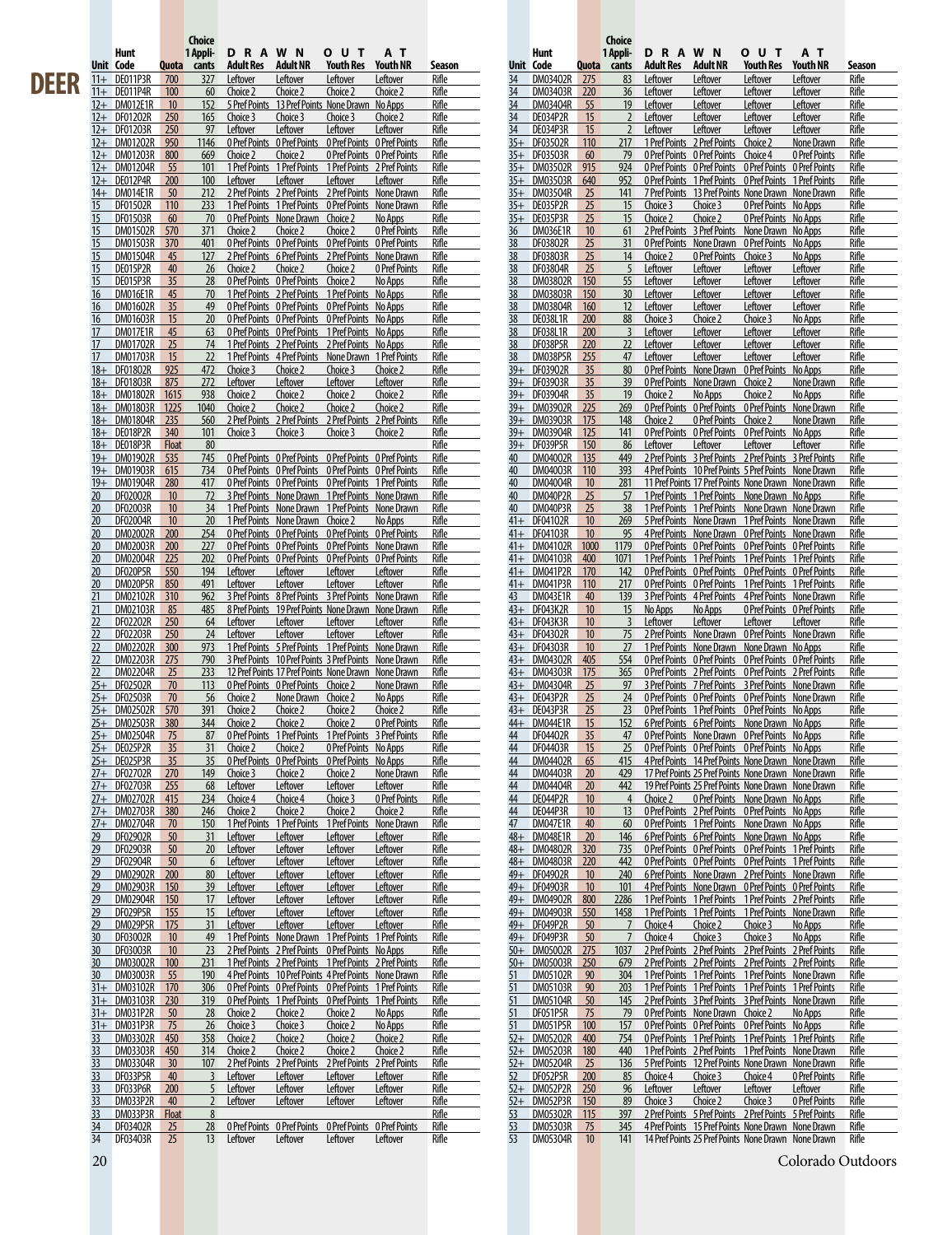|                |                              |                 | Choice             |                                    |                                          |                                                                                                                    |                             |                       |                 |                              |                                 | Choice               |                                    |                                               |                                                                                                                    |                           |                       |
|----------------|------------------------------|-----------------|--------------------|------------------------------------|------------------------------------------|--------------------------------------------------------------------------------------------------------------------|-----------------------------|-----------------------|-----------------|------------------------------|---------------------------------|----------------------|------------------------------------|-----------------------------------------------|--------------------------------------------------------------------------------------------------------------------|---------------------------|-----------------------|
| Unit Code      | Hunt                         | Quota           | 1 Appli-<br>cants  | <b>DRAWN</b><br>Adult Res Adult NR |                                          | o u t<br>Youth Res                                                                                                 | AТ<br>Youth NR              | Season                |                 | Hunt<br>Unit Code            | Quota                           | 1 Appli-<br>cants    | <b>DRAWN</b><br>Adult Res Adult NR |                                               | <b>OUT</b><br>Youth Res                                                                                            | AТ<br>Youth NR            | Season                |
| 53             | DF053P5R                     | 40              | 56                 |                                    | O Pref Points None Drawn Choice 2        |                                                                                                                    | No Apps                     | Rifle                 | 72+             | DM072P3R                     | 95                              | 86                   |                                    |                                               | O Pref Points O Pref Points O Pref Points O Pref Points                                                            |                           | Rifle                 |
| 53             | DM053P2R                     | 50              | 17                 | Leftover                           | Leftover                                 | Leftover                                                                                                           | Leftover                    | Rifle                 | 74              | DM074E1R                     | 35                              | 190                  |                                    |                                               | 5 Pref Points 15 Pref Points None Drawn None Drawn                                                                 |                           | Rifle                 |
| 53<br>54       | DM053P3R<br>DM05402R         | 30<br>400       | 41<br>765          |                                    |                                          | 1 Pref Points 1 Pref Points 1 Pref Points No Apps<br>O Pref Points 2 Pref Points 0 Pref Points 2 Pref Points       |                             | Rifle<br>Rifle        | 74<br>74        | DM07402R<br>DM07403R         | 110<br>65                       | 172<br>105           |                                    |                                               | O Pref Points O Pref Points O Pref Points None Drawn<br>O Pref Points O Pref Points O Pref Points 1 Pref Points    |                           | Rifle<br>Rifle        |
| 54             | DM05403R                     | 60              | 389                |                                    |                                          | 5 Pref Points 16 Pref Points None Drawn None Drawn                                                                 |                             | Rifle                 | $\overline{74}$ | DM07404R                     | 15                              | 15                   |                                    |                                               | O Pref Points O Pref Points None Drawn None Drawn                                                                  |                           | Rifle                 |
| 54             | DM05404R                     | 15              | 138                |                                    |                                          | 12 Pref Points 19 Pref Points None Drawn None Drawn                                                                |                             | Rifle                 | 74              | DM074P2R                     | 10                              | $\mathbf{0}$         | Leftover                           | Leftover                                      | Leftover                                                                                                           | Leftover                  | Rifle                 |
| 55<br>55       | DF05502R<br>DF05503R         | 160<br>80       | 109<br>58          | Choice 2<br>Choice 2               | Choice 2<br>Choice 2                     | Choice 2<br>Choice 2                                                                                               | None Drawn<br>0 Pref Points | Rifle<br><b>Rifle</b> | 74<br>$75+$     | DM074P3R<br>DF07502R         | <b>Float</b><br>10 <sup>°</sup> | $\overline{2}$<br>97 |                                    |                                               | 1 Pref Points None Drawn None Drawn 1 Pref Points                                                                  |                           | Rifle<br>Rifle        |
| 55             | DM05502R                     | 245             | 629                |                                    |                                          | 1 Pref Points 4 Pref Points 1 Pref Points 5 Pref Points                                                            |                             | Rifle                 |                 | 75+ DF07503R                 | 10                              | 51                   |                                    |                                               | 1 Pref Points 2 Pref Points 1 Pref Points 1 Pref Points                                                            |                           | Rifle                 |
| 55             | DM05503R                     | 100             | 531                |                                    |                                          | 5 Pref Points 16 Pref Points 6 Pref Points None Drawn                                                              |                             | Rifle                 |                 | 75+ DF07504R                 | 10                              | 21                   |                                    |                                               | 1 Pref Points None Drawn 0 Pref Points None Drawn                                                                  |                           | Rifle                 |
| 55<br>$56+$    | DM05504R<br>DF056L1R         | 20<br>20        | 189<br>44          |                                    |                                          | 13 Pref Points 22 Pref Points None Drawn None Drawn<br>1 Pref Points 2 Pref Points 0 Pref Points No Apps           |                             | Rifle<br>Rifle        |                 | 75+ DM07502R<br>75+ DM07503R | 510<br>400                      | 533<br>534           |                                    |                                               | O Pref Points O Pref Points O Pref Points O Pref Points<br>O Pref Points O Pref Points O Pref Points O Pref Points |                           | Rifle<br>Rifle        |
| 56             | DF056P2R                     | 10              | $\overline{7}$     | Choice 2                           |                                          | None Drawn None Drawn No Apps                                                                                      |                             | Rifle                 |                 | 75+ DM07504R                 | 80                              | 318                  |                                    |                                               | 1 Pref Points 2 Pref Points 1 Pref Points 2 Pref Points                                                            |                           | Rifle                 |
| 56             | DF056P3R                     | 10              | $\overline{3}$     | Choice 2                           | No Apps                                  | Choice 3                                                                                                           | No Apps                     | Rifle                 |                 | 75+ DF075P2R                 | 10 <sup>10</sup>                | 19                   |                                    |                                               | 0 Pref Points None Drawn None Drawn None Drawn                                                                     |                           | Rifle                 |
| $58+$<br>$58+$ | DF05802R<br>DF05803R         | 10<br>10        | 186<br>104         |                                    |                                          | 5 Pref Points None Drawn 2 Pref Points None Drawn<br>4 Pref Points None Drawn 1 Pref Points None Drawn             |                             | Rifle<br>Rifle        |                 | 75+ DF075P3R<br>75+ DF075P4R | 10<br>10 <sup>°</sup>           | 8<br>5               | Choice 2                           | Choice 2                                      | O Pref Points 2 Pref Points None Drawn Choice 3<br>Choice 2                                                        | None Drawn                | Rifle<br>Rifle        |
| $59+$          | DM05902R                     | 175             | 584                |                                    |                                          | 2 Pref Points 2 Pref Points 2 Pref Points None Drawn                                                               |                             | <b>Rifle</b>          |                 | 75+ DF075P5R                 | 150                             | 60                   | Leftover                           | Leftover                                      | Leftover                                                                                                           | Leftover                  | Rifle                 |
| $59+$          | DM05903R                     | 75              | 300                |                                    |                                          | 2 Pref Points 3 Pref Points 2 Pref Points None Drawn                                                               |                             | Rifle                 |                 | 75+ DM075P2R                 | 115                             | 36                   | Choice 2                           | Choice 2                                      | Choice 2                                                                                                           | 0 Pref Points             | Rifle                 |
| 60<br>60       | DM06002R<br>DM06003R         | 65<br>65        | 63<br>83           |                                    |                                          | O Pref Points O Pref Points O Pref Points O Pref Points<br>O Pref Points 1 Pref Points 0 Pref Points 2 Pref Points |                             | Rifle<br><b>Rifle</b> |                 | 75+ DM075P3R<br>75+ DM075P4R | <b>Float</b><br>30              | 51<br>76             |                                    |                                               | 1 Pref Points 1 Pref Points 1 Pref Points None Drawn                                                               |                           | Rifle<br>Rifle        |
| 60             | DM06004R                     | 5               | 39                 |                                    |                                          | 3 Pref Points 6 Pref Points None Drawn None Drawn                                                                  |                             | Rifle                 | 76              | DM07602R                     | 25                              | 263                  |                                    |                                               | 5 Pref Points 5 Pref Points 5 Pref Points None Drawn                                                               |                           | Rifle                 |
| 60             | DF060P2R                     | 5               | $\overline{2}$     | Leftover                           | Leftover                                 | Leftover                                                                                                           | Leftover                    | Rifle                 | 76              | DM07603R                     | 20                              | 157                  |                                    |                                               | 3 Pref Points 5 Pref Points None Drawn None Drawn                                                                  |                           | Rifle                 |
| 60<br>60       | DF060P3R<br>DM060P2R         | 5<br>30         | $\mathbf{1}$<br>11 | Leftover<br>Leftover               | Leftover<br>Leftover                     | Leftover<br>Leftover                                                                                               | Leftover<br>Leftover        | Rifle<br>Rifle        |                 | 77+ DF07702R<br>77+ DF07703R | 15<br>15                        | 129<br>48            |                                    | 1 Pref Points 1 Pref Points Choice 2          | 1 Pref Points 3 Pref Points 1 Pref Points None Drawn                                                               | None Drawn                | Rifle<br>Rifle        |
| 60             | DM060P3R                     | 30              | 9                  | Choice 3                           | Choice 2                                 | Choice 3                                                                                                           | 0 Pref Points               | Rifle                 |                 | 77+ DF07704R                 | 10                              | 11                   |                                    | 0 Pref Points 1 Pref Points Choice 3          |                                                                                                                    | None Drawn                | Rifle                 |
| 61             | DM06102R                     | 90              | 579                |                                    |                                          | 4 Pref Points 9 Pref Points None Drawn None Drawn                                                                  |                             | Rifle                 |                 | 77+ DM07702R                 | 870                             | 1869                 |                                    |                                               | O Pref Points 1 Pref Points 0 Pref Points 1 Pref Points                                                            |                           | Rifle                 |
| 61<br>62       | DM06103R<br>DM06202R 410     | - 90            | 495<br>933         |                                    |                                          | 5 Pref Points 14 Pref Points 6 Pref Points None Drawn<br>1 Pref Points 1 Pref Points 1 Pref Points 1 Pref Points   |                             | Rifle<br>Rifle        |                 | 77+ DM07703R<br>77+ DM07704R | 590<br>95                       | 1134<br>500          |                                    |                                               | O Pref Points 2 Pref Points 0 Pref Points 2 Pref Points<br>2 Pref Points 4 Pref Points 2 Pref Points None Drawn    |                           | Rifle<br>Rifle        |
| 62             | DM06203R                     | 370             | 919                |                                    |                                          | 1 Pref Points 4 Pref Points 1 Pref Points 4 Pref Points                                                            |                             | <b>Rifle</b>          |                 | 77+ DF077P5R                 | 75                              | 33                   | Choice 3                           | Choice 2                                      | Choice 4                                                                                                           | Choice 3                  | Rifle                 |
| 62             | DE062P6R                     | 100             | 41                 | Leftover                           | Leftover                                 | Leftover                                                                                                           | Leftover                    | Rifle                 |                 | 77+ DM077P2R                 | 100                             | 76                   |                                    |                                               | O Pref Points O Pref Points O Pref Points O Pref Points                                                            |                           | Rifle                 |
| 62<br>62       | <b>DF062P2R</b><br>DF062P3R  | 10<br>10        | 27<br>28           | 1 Pref Points No Apps              |                                          | 0 Pref Points None Drawn<br>1 Pref Points None Drawn 1 Pref Points None Drawn                                      |                             | Rifle<br><b>Rifle</b> |                 | 77+ DM077P3R<br>77+ DM077P4R | <b>Float</b><br>20              | 61<br>56             |                                    |                                               | 1 Pref Points 1 Pref Points 2 Pref Points No Apps                                                                  |                           | Rifle<br>Rifle        |
| 62             | DM062P2R                     | 100             | 78                 | Choice 2                           | Choice 2                                 | <b>O Pref Points O Pref Points</b>                                                                                 |                             | Rifle                 |                 | 79+ DM07902R                 | 100                             | 338                  |                                    |                                               | 2 Pref Points 2 Pref Points 2 Pref Points 4 Pref Points                                                            |                           | Rifle                 |
| 62             | DM062P3R                     | 90              | 77                 |                                    |                                          | O Pref Points O Pref Points O Pref Points O Pref Points                                                            |                             | Rifle                 |                 | 79+ DM07903R                 | 120                             | 380                  |                                    |                                               | 2 Pref Points 3 Pref Points 3 Pref Points 3 Pref Points                                                            |                           | Rifle                 |
| 63<br>63       | DM06302R<br>DM06303R         | 95<br>75        | 263<br>182         |                                    |                                          | 1 Pref Points 3 Pref Points 1 Pref Points 3 Pref Points<br>2 Pref Points 5 Pref Points 2 Pref Points None Drawn    |                             | Rifle<br>Rifle        | $79+$<br>79     | DM07904R<br>DF079P5R         | 10<br>50                        | 124<br>25            | Choice 2                           | 0 Pref Points Choice 2                        | 8 Pref Points 15 Pref Points None Drawn No Apps                                                                    | Choice 2                  | Rifle<br>Rifle        |
| 63             | <b>DM06304R</b>              | 10              | 49                 |                                    |                                          | 8 Pref Points 11 Pref Points None Drawn None Drawn                                                                 |                             | Rifle                 |                 | 80+ DM08002R                 | 300                             | 1228                 |                                    |                                               | 2 Pref Points 2 Pref Points 2 Pref Points 3 Pref Points                                                            |                           | Rifle                 |
| 63             | DF063P5R                     | 50              | 56                 |                                    |                                          | O Pref Points O Pref Points O Pref Points No Apps                                                                  |                             | Rifle                 |                 | 80+ DM08003R                 | 300                             | 757                  |                                    |                                               | 2 Pref Points 2 Pref Points 2 Pref Points 2 Pref Points                                                            |                           | Rifle                 |
| 63<br>63       | DM063P2R<br>DM063P3R         | 50<br>45        | 51<br>100          |                                    |                                          | O Pref Points O Pref Points O Pref Points None Drawn<br>2 Pref Points 2 Pref Points 3 Pref Points 2 Pref Points    |                             | Rifle<br>Rifle        | $82+$           | 80+ DM08004R<br>DM082E1R     | 50<br>40                        | 326<br>165           |                                    |                                               | 5 Pref Points 6 Pref Points 6 Pref Points None Drawn<br>5 Pref Points 10 Pref Points None Drawn None Drawn         |                           | Rifle<br>Rifle        |
| $64+$          | DM06402R                     | 450             | 409                |                                    |                                          | O Pref Points O Pref Points O Pref Points O Pref Points                                                            |                             | <b>Rifle</b>          | 82              | DM08202R                     | 170                             | 197                  |                                    |                                               | O Pref Points O Pref Points O Pref Points O Pref Points                                                            |                           | Rifle                 |
| $64+$          | DM06403R                     | 300             | 371                |                                    |                                          | O Pref Points O Pref Points O Pref Points O Pref Points                                                            |                             | Rifle                 | 82              | DM08203R                     | 125                             | 180                  |                                    |                                               | O Pref Points O Pref Points O Pref Points O Pref Points                                                            |                           | Rifle                 |
| $64+$<br>64+   | DM06404R<br>DE064P6R         | <b>20</b><br>50 | 101<br>20          | Leftover                           | Leftover                                 | 3 Pref Points 6 Pref Points None Drawn None Drawn<br>Leftover                                                      | Leftover                    | Rifle<br>Rifle        | 82<br>83        | DM08204R<br>DM083P2R         | 20<br>30                        | -77<br>230           |                                    |                                               | 3 Pref Points 4 Pref Points 5 Pref Points None Drawn<br>6 Pref Points 7 Pref Points None Drawn None Drawn          |                           | Rifle<br>Rifle        |
| 64+            | DM064P2R                     | 80              | 57                 | Choice 2                           | Choice 2                                 | <b>O Pref Points O Pref Points</b>                                                                                 |                             | Rifle                 | 83              | DM083P3R                     | 30                              | 227                  |                                    |                                               | 6 Pref Points 7 Pref Points None Drawn None Drawn                                                                  |                           | Rifle                 |
| $64+$          | DM064P3R<br>DM065E1R         | 80              | 81<br>101          |                                    | 5 Pref Points 5 Pref Points              | O Pref Points O Pref Points O Pref Points None Drawn<br>None Drawn None Drawn                                      |                             | Rifle                 | 83              | DM083P4R<br>DM08502R         | 5                               | 105                  |                                    |                                               | 9 Pref Points 15 Pref Points None Drawn None Drawn                                                                 |                           | Rifle                 |
| 65<br>66       | DF06602R                     | 25<br>85        | 97                 |                                    |                                          | O Pref Points 3 Pref Points 0 Pref Points 0 Pref Points                                                            |                             | Rifle<br>Rifle        | $85+$<br>$85+$  | <b>DM08503R</b>              | 400<br>225                      | 624<br>454           |                                    |                                               | O Pref Points O Pref Points O Pref Points O Pref Points<br>O Pref Points O Pref Points O Pref Points 1 Pref Points |                           | Rifle<br>Rifle        |
| 66             | DF06603R                     | 45              | 40                 |                                    | O Pref Points O Pref Points Choice 2     |                                                                                                                    | 0 Pref Points               | Rifle                 | 85              | DF085P5R                     | 125                             | 136                  |                                    |                                               | O Pref Points O Pref Points O Pref Points No Apps                                                                  |                           | Rifle                 |
| 66<br>66       | DM06602R<br>DM06603R 55      | 220             | 690<br>513         |                                    |                                          | 3 Pref Points 10 Pref Points 3 Pref Points None Drawn<br>13 Pref Points 23 Pref Points None Drawn None Drawn       |                             | Rifle<br>Rifle        | 87<br>87        | DF08701R<br>DM08701R         | 60<br>100                       | 24<br>53             | Leftover<br>Choice 3               | Leftover<br>Choice 2                          | Leftover<br>Choice 2                                                                                               | Leftover<br>No Apps       | Rifle<br>Rifle        |
| 66             | DM06604R 20                  |                 | 562                |                                    |                                          | 19 Pref Points 25 Pref Points None Drawn None Drawn                                                                |                             | Rifle                 | 87              | DF087L1R                     | 40                              | 16                   | Leftover                           | Leftover                                      | Leftover                                                                                                           | Leftover                  | Rifle                 |
| 67             | DF06702R 95                  |                 | 73                 |                                    | Choice 2 1 Pref Points Choice 2          |                                                                                                                    | None Drawn                  | Rifle                 | 87              | DM087L1R 115                 |                                 | 60                   | Choice 2                           | None Drawn Choice 2                           |                                                                                                                    | No Apps                   | Rifle                 |
| 67<br>67       | DF06703R 60<br>DM06702R 220  |                 | 50<br>594          |                                    | O Pref Points O Pref Points Choice 2     | 2 Pref Points 5 Pref Points 2 Pref Points None Drawn                                                               | None Drawn                  | Rifle<br>Rifle        | 88<br>88        | DF08801R<br>DM08801R         | 60<br>65                        | 23<br>80             | Choice 2                           | None Drawn Choice 2                           | O Pref Points O Pref Points O Pref Points No Apps                                                                  | No Apps                   | Rifle<br>Rifle        |
| 67             | DM06703R                     | 55              | 441                |                                    |                                          | 8 Pref Points 19 Pref Points None Drawn None Drawn                                                                 |                             | <b>Rifle</b>          | 88              | DF088L1R                     | 40                              | 14                   | Choice 3                           | None Drawn Choice 3                           |                                                                                                                    | No Apps                   | Rifle                 |
| 67             | DM06704R                     | 20              | 189                |                                    |                                          | 13 Pref Points 21 Pref Points None Drawn None Drawn                                                                |                             | Rifle                 | 88              | <b>DM088L1R</b>              | 75                              | 64                   |                                    |                                               | O Pref Points O Pref Points O Pref Points No Apps                                                                  |                           | Rifle                 |
| $68+$<br>$68+$ | DM06802R 320<br>DM06803R     | 220             | 1011<br>839        |                                    |                                          | 2 Pref Points 3 Pref Points 2 Pref Points 3 Pref Points<br>2 Pref Points 11 Pref Points 3 Pref Points None Drawn   |                             | Rifle<br>Rifle        | 89<br>89        | DF08901R<br>DM08901R         | 65<br>65                        | 15<br>87             | Leftover<br>0 Pref Points          | Leftover<br>0 Pref Points                     | Leftover<br>0 Pref Points                                                                                          | Leftover<br>0 Pref Points | Rifle<br>Rifle        |
|                | 68+ DM06804R                 | 15              | 220                |                                    |                                          | 11 Pref Points 23 Pref Points None Drawn None Drawn                                                                |                             | Rifle                 | 89              | DF089L1R                     | 65                              | 21                   | Choice 3                           | No Apps                                       | Choice 2                                                                                                           | No Apps                   | Rifle                 |
| $69+$          | DM06902R                     | 490             | 1136               |                                    |                                          | 1 Pref Points 1 Pref Points 1 Pref Points 2 Pref Points                                                            |                             | Rifle                 | 89              | DM089L1R                     | 85                              | 102                  |                                    |                                               | O Pref Points O Pref Points O Pref Points None Drawn                                                               |                           | Rifle                 |
| $69+$          | DM06903R<br>69+ DM06904R     | 300<br>40       | 770<br>379         |                                    |                                          | 1 Pref Points 1 Pref Points 1 Pref Points 1 Pref Points<br>4 Pref Points 4 Pref Points 4 Pref Points 4 Pref Points |                             | <b>Rifle</b><br>Rifle | 90<br>90        | DF09001R<br>DM09001R         | 25<br>20                        | 5<br>44              | Choice 2                           | Choice 2                                      | Choice 2<br>1 Pref Points 2 Pref Points 1 Pref Points No Apps                                                      | No Apps                   | Rifle<br>Rifle        |
|                | 69+ DF069L1R                 | 75              | 135                |                                    |                                          | O Pref Points 2 Pref Points 0 Pref Points None Drawn                                                               |                             | Rifle                 | 90              | DF090L1R                     | 25                              | 11                   | Choice 4                           | No Apps                                       | Choice 2                                                                                                           | No Apps                   | Rifle                 |
| $69+$          | DF069P2R                     | 100             | 129                |                                    | <b>O Pref Points</b> None Drawn Choice 2 |                                                                                                                    | None Drawn                  | <b>Rifle</b>          | 90              | DM090L1R                     | 25                              | 35                   |                                    | <b>O Pref Points None Drawn O Pref Points</b> |                                                                                                                    | 1 Pref Points             | <b>Rifle</b>          |
| $69+$          | 69+ DF069P3R<br>DM069P2R     | 100<br>540      | 62<br>222          | Choice 2<br>Choice 2               | 0 Pref Points Choice 3<br>Choice 2       | Choice 2                                                                                                           | None Drawn<br>Choice 2      | Rifle<br>Rifle        | 91<br>91        | DF09101R<br>DM09101R         | 60<br>25                        | 78<br>97             |                                    | <b>O Pref Points None Drawn Choice 2</b>      | 1 Pref Points 2 Pref Points 2 Pref Points No Apps                                                                  | No Apps                   | Rifle<br>Rifle        |
| $69+$          | DM069P3R                     | 330             | 206                | Choice 2                           | Choice 2                                 | Choice 2                                                                                                           | 0 Pref Points               | Rifle                 | 91              | DF091L1R                     | 60                              | 68                   |                                    |                                               | O Pref Points O Pref Points O Pref Points None Drawn                                                               |                           | <b>Rifle</b>          |
| 70<br>70       | DM07002R 405<br>DM07003R     | 405             | 809<br>952         |                                    |                                          | O Pref Points 1 Pref Points 0 Pref Points 1 Pref Points                                                            |                             | Rifle<br>Rifle        | 91<br>91        | <b>DM091L1R</b><br>DM091P5R  | 35<br>40                        | 72<br>25             | 1 Pref Points No Apps<br>Choice 2  |                                               | 1 Pref Points No Apps<br>0 Pref Points 0 Pref Points No Apps                                                       |                           | Rifle<br>Rifle        |
| 70             | DM07004R                     | 70              | 292                |                                    |                                          | O Pref Points 3 Pref Points 0 Pref Points 5 Pref Points<br>4 Pref Points 11 Pref Points 5 Pref Points None Drawn   |                             | Rifle                 | 92              | DF09201R                     | 50                              | 13                   | Leftover                           | Leftover                                      | Leftover                                                                                                           | Leftover                  | Rifle                 |
| 70             | DF070P2R                     | 10              | 8                  |                                    |                                          | O Pref Points None Drawn O Pref Points No Apps                                                                     |                             | Rifle                 | 92              | DM09201R                     | 25                              | 41                   |                                    |                                               | 0 Pref Points 1 Pref Points 0 Pref Points None Drawn                                                               |                           | Rifle                 |
| 70             | DF070P3R<br>DM070P2R         | 10<br>150       | 13<br>111          | O Pref Points Choice 2             |                                          | 0 Pref Points None Drawn 0 Pref Points None Drawn<br>Choice 2                                                      | 0 Pref Points               | Rifle<br>Rifle        | 92<br>92        | DF092L1R<br>DM092L1R         | 50<br>35                        | 14<br>24             | Leftover<br>Choice 2               | Leftover<br>None Drawn                        | Leftover<br>Choice 2                                                                                               | Leftover<br>No Apps       | Rifle<br>Rifle        |
| 70<br>70       | DM070P3R                     | 150             | 133                |                                    |                                          | O Pref Points O Pref Points O Pref Points O Pref Points                                                            |                             | Rifle                 | 92              | DM092P5R                     | 65                              | 15                   | Leftover                           | Leftover                                      | Leftover                                                                                                           | Leftover                  | Rifle                 |
|                | 71+ DM07102R                 | 360             | 943                |                                    |                                          | 1 Pref Points 1 Pref Points 1 Pref Points 1 Pref Points                                                            |                             | Rifle                 | 93              | DF09301R                     | 35                              | 21                   | Choice 2                           | No Apps                                       | Choice 2                                                                                                           | No Apps                   | Rifle                 |
|                | 71+ DM07103R<br>71+ DM07104R | 505<br>45       | 742<br>274         |                                    |                                          | O Pref Points 1 Pref Points 0 Pref Points 1 Pref Points<br>3 Pref Points 10 Pref Points None Drawn None Drawn      |                             | <b>Rifle</b><br>Rifle | 93<br>93        | DM09301R<br>DF093L1R         | 25<br>40                        | 97<br>12             | Choice 2                           | None Drawn Choice 2                           | 2 Pref Points 2 Pref Points None Drawn None Drawn                                                                  | No Apps                   | <b>Rifle</b><br>Rifle |
|                | 71+ DM071P2R                 | 35              | 55                 |                                    |                                          | O Pref Points O Pref Points O Pref Points None Drawn                                                               |                             | Rifle                 | 93              | DM093L1R                     | 30                              | 122                  |                                    |                                               | 3 Pref Points 3 Pref Points None Drawn No Apps                                                                     |                           | Rifle                 |
|                | 71+ DM071P3R                 | 25              | 48                 |                                    |                                          | 1 Pref Points 0 Pref Points 1 Pref Points None Drawn                                                               |                             | <b>Rifle</b>          | 94              | DF09401R                     | 50                              | 17                   | Leftover                           | Leftover                                      | Leftover                                                                                                           | Leftover                  | Rifle                 |
|                | 72+ DM07202R<br>72+ DM07203R | 300<br>380      | 489<br>388         |                                    |                                          | O Pref Points O Pref Points O Pref Points O Pref Points<br>O Pref Points O Pref Points O Pref Points O Pref Points |                             | Rifle<br>Rifle        | 94<br>94        | DM09401R<br>DF094L1R         | 40<br>60                        | 37<br>18             | 0 Pref Points No Apps<br>Leftover  | Leftover                                      | <b>O Pref Points</b> No Apps<br>Leftover                                                                           | Leftover                  | Rifle<br>Rifle        |
|                | 72+ DM07204R                 | 60              | 222                |                                    |                                          | 2 Pref Points 4 Pref Points 2 Pref Points 5 Pref Points                                                            |                             | <b>Rifle</b>          | 94              | <b>DM094L1R</b>              | 55                              | <u>39</u>            | Choice 2                           | No Apps                                       | Choice 2                                                                                                           | No Apps                   | Rifle                 |
|                | 72+ DF072P5R                 | 60              | 136                |                                    |                                          | 1 Pref Points None Drawn 0 Pref Points No Apps                                                                     |                             | Rifle                 | 95              | DF09501R                     | 65                              | 45                   | Choice 2                           | No Apps                                       | 0 Pref Points No Apps                                                                                              |                           | Rifle                 |
|                | 72+ DM072P2R                 | 80              | 83                 |                                    |                                          | O Pref Points O Pref Points 1 Pref Points No Apps                                                                  |                             | Rifle                 | 95              | DM09501R                     | 80                              | 123                  |                                    |                                               | O Pref Points O Pref Points O Pref Points None Drawn                                                               |                           | Rifle                 |

January/February 2022 21

**DEER**

- Leftover = licenses remained available after the draw was completed<br>- No Apps = no applicants participated<br>- No Apps = no applications were dram<br>- None Drawn = no applications were dram<br>- Noat = Quotas marked with "Float

# Pref Pts = the minimum preference point used when the last license was dawn as a Choice 1; does not include licenses ... Leftover = licenses remained available after the draw was completed<br>drawn in the hybrid draw<br>- Choi

- # Pref Pts = the minimum preference point used when the last license was drawn as a Choice 1; does not include licenses<br>drawn in the hybrid draw<br>- Choice # = the last license was drawn as a 2nd, 3rd or 4th choice hunt<br>-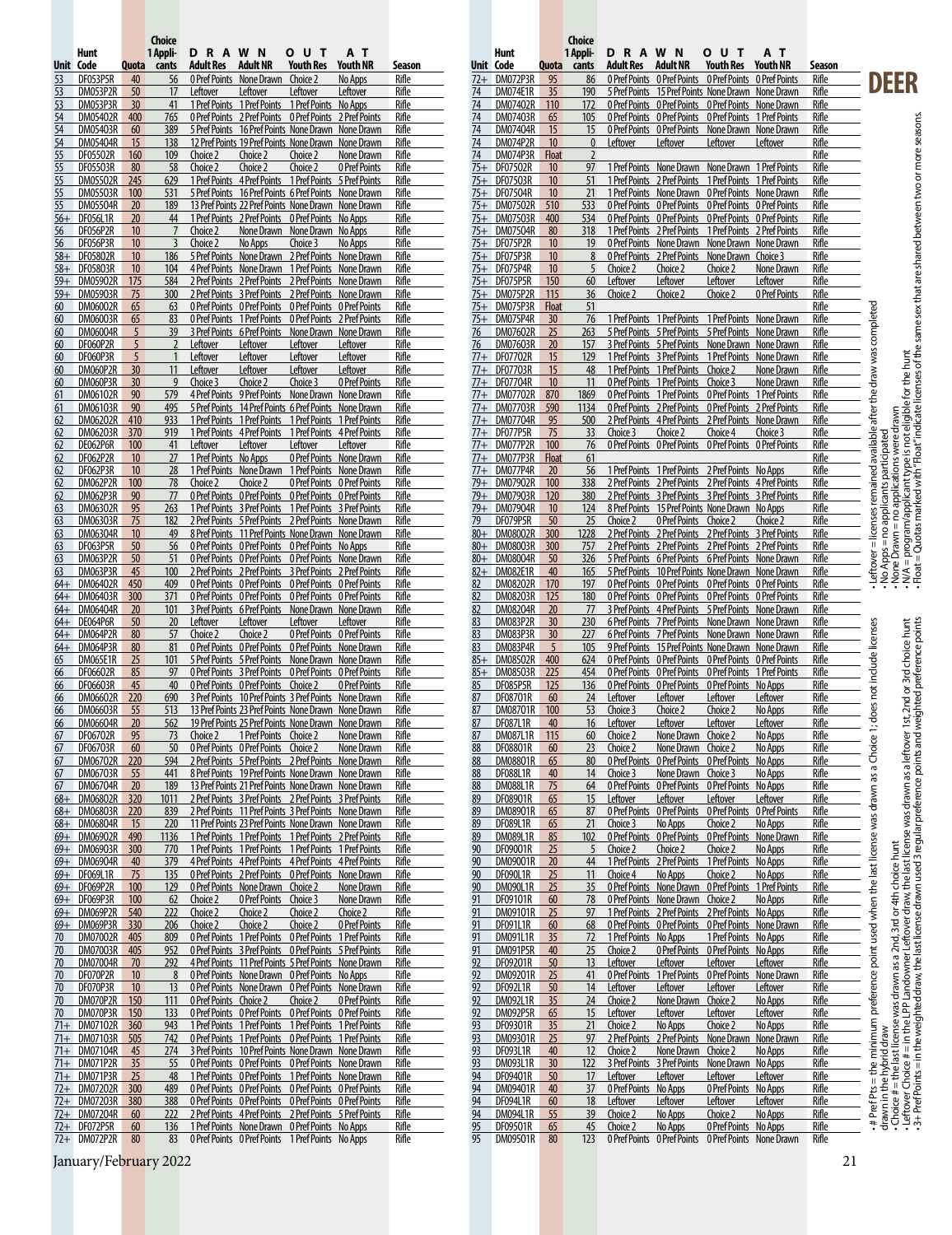|                                                                                                                                                                                                                                                         |            |                                |             | <b>Choice</b>                    |                                             |                                  |                                          |                            |                       |                   |                                  |                 | Choice               |                                                             |                                  |                                              |                                  |                   |
|---------------------------------------------------------------------------------------------------------------------------------------------------------------------------------------------------------------------------------------------------------|------------|--------------------------------|-------------|----------------------------------|---------------------------------------------|----------------------------------|------------------------------------------|----------------------------|-----------------------|-------------------|----------------------------------|-----------------|----------------------|-------------------------------------------------------------|----------------------------------|----------------------------------------------|----------------------------------|-------------------|
|                                                                                                                                                                                                                                                         |            | Hunt                           |             | 1 Appli-                         | <b>DRAWN</b>                                |                                  | o u t                                    | AТ                         |                       |                   | Hunt                             |                 | 1 Appli-             | <b>DRAWN</b>                                                |                                  | <b>OUT</b>                                   | ΑT                               |                   |
|                                                                                                                                                                                                                                                         | Unit<br>95 | Code<br>DF095L1R               | Quota<br>65 | cants<br>24                      | <b>Adult Res</b><br>Choice 2                | <b>Adult NR</b><br>None Drawn    | <b>Youth Res</b><br>Choice 2             | <b>Youth NR</b><br>No Apps | Season<br>Rifle       |                   | Unit Code<br>114+ DF11401R       | Quota<br>80     | cants<br>12          | <b>Adult Res</b><br>Leftover                                | <b>Adult NR</b><br>Leftover      | <b>Youth Res</b><br>Leftover                 | Youth NR<br>Leftover             | Season<br>Rifle   |
| DEER                                                                                                                                                                                                                                                    | 95         | <b>DM095L1R</b>                | 100         | 140                              | 0 Pref Points 0 Pref Points                 |                                  | <b>O Pref Points None Drawn</b>          |                            | Rifle                 |                   | 114+ DM11401R                    | 125             | 58                   | Leftover                                                    | Leftover                         | <u>Leftover</u>                              | <u>Leftover</u>                  | Rifle             |
|                                                                                                                                                                                                                                                         | 96         | DF09601R                       | 60          | 84                               | <b>O Pref Points</b> No Apps                |                                  | <b>O Pref Points</b> No Apps             |                            | Rifle                 |                   | 116+ DE11602R                    | 100             | $\overline{4}$       | Leftover                                                    | Leftover                         | Leftover                                     | Leftover                         | Rifle             |
|                                                                                                                                                                                                                                                         | 96         | DM09601R                       | 85          | 146                              | 0 Pref Points 1 Pref Points                 |                                  | 1 Pref Points No Apps                    |                            | Rifle                 | 116               | DF11601R                         | 20              | 20                   | 0 Pref Points                                               | No Apps                          | 0 Pref Points                                | No Apps                          | Rifle             |
|                                                                                                                                                                                                                                                         | 96<br>96   | DF096L1R<br><b>DM096L1R</b>    | 60<br>80    | 61<br>105                        | 0 Pref Points None Drawn                    |                                  | Choice 2<br>0 Pref Points                | No Apps<br>No Apps         | Rifle<br>Rifle        |                   | 116+ DF11602R<br>DM11601R        | 25<br>85        | $\mathbf{0}$<br>91   | Leftover<br>0 Pref Points                                   | Leftover<br>0 Pref Points        | <u>Leftover</u>                              | Leftover<br>No Apps              | Rifle<br>Rifle    |
| sex that are shared between two or more seasons.                                                                                                                                                                                                        | 96         | DM096P5R                       | 125         | 77                               | <b>O Pref Points</b> None Drawn<br>Choice 2 | Choice 2                         | Choice 2                                 | No Apps                    | Rifle                 | 116               | 116+ DE116L2R                    | 85              | 13                   | Leftover                                                    | Leftover                         | <b>O</b> Pref Points<br>Leftover             | Leftover                         | Rifle             |
|                                                                                                                                                                                                                                                         | 97         | DF09701R                       | 30          | $6 \overline{6}$                 | Choice 4                                    | No Apps                          | <u>Choice 3</u>                          | No Apps                    | Rifle                 |                   | 116 DF116L1R                     | 10              | 5                    | Choice 2                                                    | No Apps                          | Choice 2                                     | No Apps                          | Rifle             |
|                                                                                                                                                                                                                                                         | 97         | DM09701R                       | 20          | 54                               | 1 Pref Points                               | 1 Pref Points                    | 2 Pref Points                            | No Apps                    | Rifle                 |                   | 116+ DF116L2R                    | 15              | $\mathbf{0}$         | Leftover                                                    | Leftover                         | Leftover                                     | Leftover                         | Rifle             |
|                                                                                                                                                                                                                                                         | 97         | <b>DF097L1R</b>                | 30          | 5                                | Choice 3                                    | No Apps                          | Choice 2                                 | No Apps                    | Rifle                 | 116               | <b>DM116L1R</b>                  | 80              | 112                  | 0 Pref Points                                               | 0 Pref Points                    | 0 Pref Points                                | None Drawn                       | Rifle             |
|                                                                                                                                                                                                                                                         | 97<br>98   | <b>DM097L1R</b><br>DF09801R    | 25<br>100   | 58<br>21                         | 1 Pref Points None Drawn<br>Choice 3        | Choice 2                         | 1 Pref Points<br>Choice 2                | None Drawn<br>No Apps      | Rifle<br>Rifle        | 117<br>117        | DF11701R<br><b>DM11701R</b>      | 20<br>50        | 38                   | Leftover<br><b>O</b> Pref Points                            | Leftover<br>0 Pref Points        | <u>Leftover</u><br>O Pref Points             | Leftover<br>No Apps              | Rifle<br>Rifle    |
|                                                                                                                                                                                                                                                         | 98         | DM09801R                       | 110         | 200                              | 1 Pref Points                               | 1 Pref Points                    | 1 Pref Points                            | 1 Pref Points              | Rifle                 | 117               | <b>DF117L1R</b>                  | 15              |                      | Choice 3                                                    | No Apps                          | 0 Pref Points                                | No Apps                          | Rifle             |
|                                                                                                                                                                                                                                                         | 98         | <b>DF098L1R</b>                | 100         | 34                               | Choice 2                                    | Choice 2                         | Choice 2                                 | No Apps                    | Rifle                 | 117               | DM117L1R                         | 60              | 49                   | 0 Pref Points                                               | 0 Pref Points                    | 0 Pref Points                                | None Drawn                       | Rifle             |
|                                                                                                                                                                                                                                                         | 98         | <b>DM098L1R</b>                | 125         | 251                              | 2 Pref Points                               | 2 Pref Points                    | 2 Pref Points                            | 2 Pref Points              | Rifle                 |                   | 118+ DF11801R                    | 80              | 28                   | Leftover                                                    | Leftover                         | Leftover                                     | Leftover                         | Rifle             |
|                                                                                                                                                                                                                                                         | 99<br>99   | DF09901R<br>DM09901R           | 140<br>90   | 66<br>213                        | Choice 2<br>1 Pref Points 1 Pref Points     | No Apps                          | Choice 2<br>1 Pref Points                | No Apps<br>No Apps         | Rifle<br>Rifle        | 119               | 118+ DM11801R<br>DF11901R        | 120<br>25       | 75<br>14             | Choice 2<br>Choice 3                                        | Choice 2<br>None Drawn           | Choice 2<br>Choice 3                         | No Apps<br>No Apps               | Rifle<br>Rifle    |
|                                                                                                                                                                                                                                                         | 99         | DF099L1R                       | 140         | 61                               | Choice 2                                    | 1 Pref Points                    | Choice 2                                 | No Apps                    | Rifle                 | 119               | DM11901R                         | 65              | 45                   | Choice 2                                                    | 0 Pref Points                    | 0 Pref Points                                | 0 Pref Points                    | Rifle             |
|                                                                                                                                                                                                                                                         | 99         | DM099L1R                       | 110         | 272                              | 1 Pref Points                               | 1 Pref Points                    | 2 Pref Points                            | 3 Pref Points              | Rifle                 |                   | 120+ DF12001R                    | 70              | 36                   | Choice 2                                                    | No Apps                          | Choice 2                                     | No Apps                          | Rifle             |
| same                                                                                                                                                                                                                                                    | 100        | DF10001R                       | 60          | 15                               | Choice 3                                    | No Apps                          | <u>Choice 2</u>                          | No Apps                    | Rifle                 |                   | 120+ DM12001R                    | 100             | 123                  | 0 Pref Points                                               | 0 Pref Points                    | 0 Pref Points                                | No Apps                          | Rifle             |
|                                                                                                                                                                                                                                                         | 100<br>100 | DM10001R<br>DF100L1R           | 50<br>60    | 89<br>16                         | 1 Pref Points<br>Choice 2                   | None Drawn<br>No Apps            | 2 Pref Points<br>Choice 2                | None Drawn<br>No Apps      | Rifle<br>Rifle        | 122               | 122+ DE12202R<br>DF12201R        | 55<br>45        | 64<br>13             | 0 Pref Points<br>Choice 2                                   | 0 Pref Points<br>No Apps         | Choice 2<br>Choice 2                         | No Apps<br>No Apps               | Rifle<br>Rifle    |
| of the<br>İart                                                                                                                                                                                                                                          | 100        | <b>DM100L1R</b>                | 60          | 154                              | 2 Pref Points 3 Pref Points                 |                                  | 4 Pref Points                            | 2 Pref Points              | Rifle                 |                   | 122+ DF12202R                    | 35              | $\overline{4}$       | Leftover                                                    | Leftover                         | <u>Leftover</u>                              | <u>Leftover</u>                  | Rifle             |
|                                                                                                                                                                                                                                                         | 101        | DF10101R                       | 30          | q                                | Choice 2                                    | None Drawn                       | Choice 2                                 | No Apps                    | Rifle                 | 122               | DM12201R                         | 50              | 79                   | O Pref Points 1 Pref Points 0 Pref Points                   |                                  |                                              | No Apps                          | Rifle             |
|                                                                                                                                                                                                                                                         | 101        | DM10101R                       | 40          | 86                               | 1 Pref Points                               | 3 Pref Points                    | 2 Pref Points                            | No Apps                    | Rifle                 |                   | 122+ DE122L2R<br>122 DF122L1R    | 55              | 43<br>5              | 0 Pref Points                                               | 0 Pref Points                    | Choice 2                                     | None Drawn                       | Rifle             |
|                                                                                                                                                                                                                                                         | 101<br>101 | DF101L1R<br><b>DM101L1R</b>    | 30<br>55    | 99                               | Choice 2<br>1 Pref Points                   | No Apps<br>3 Pref Points         | Choice 2<br>1 Pref Points No Apps        | No Apps                    | Rifle<br>Rifle        |                   | 122+ DF122L2R                    | 25<br>40        | 5                    | Leftover<br>Leftover                                        | Leftover<br>Leftover             | <u>Leftover</u><br>Leftover                  | Leftover<br>Leftover             | Rifle<br>Rifle    |
| available after the draw was completed<br>pe is not eligible for the l'<br>"Float" indicate licenses<br>nigil<br>ᅙ                                                                                                                                      | 102        | DF10201R                       | 20          | 16                               | Choice 2                                    | No Apps                          | <b>O Pref Points No Apps</b>             |                            | Rifle                 | 122               | <b>DM122L1R</b>                  | 50              | 55                   | 0 Pref Points                                               | 1 Pref Points                    | 0 Pref Points                                | No Apps                          | Rifle             |
| = no applicants participated                                                                                                                                                                                                                            | 102        | DM10201R                       | 15          | 91                               | 2 Pref Points 3 Pref Points                 |                                  | None Drawn None Drawn                    |                            | Rifle                 | 124               | DF12401R                         | 40              |                      | Leftover                                                    | Leftover                         | <u>Leftover</u>                              | Leftover                         | Rifle             |
| no applications were                                                                                                                                                                                                                                    | 102        | DF102L1R                       | 20          | 14                               | <b>O Pref Points O Pref Points</b>          |                                  | Choice 2                                 | No Apps                    | Rifle                 | 124               | DM12401R                         | 65              | 73                   | O Pref Points O Pref Points O Pref Points                   |                                  |                                              | None Drawr                       | Rifle             |
| ge                                                                                                                                                                                                                                                      | 102<br>102 | DM102L1R<br>DF102P1R           | 20<br>65    | 131<br>$\overline{7}$            | 3 Pref Points<br>Leftover                   | 5 Pref Points<br><u>Leftover</u> | None Drawn<br><u>Leftover</u>            | No Apps<br>Leftover        | Rifle<br>Rifle        | 125               | 125+ DE12502R<br>DF12501R        | 25<br>15        | 27<br>18             | <b>O Pref Points O Pref Points</b><br>0 Pref Points No Apps |                                  | 0 Pref Points<br>0 Pref Points               | No Apps<br>No Apps               | Rifle<br>Rifle    |
| licenses remained<br>N/A = program appness<br>Float = Quotas marked with                                                                                                                                                                                | 102        | <b>DF102P5R</b>                | 55          | 5                                | Leftover                                    | Leftover                         | Leftover                                 | Leftover                   | Rifle                 |                   | 125+ DF12502R                    | 20              |                      | Leftover                                                    | Leftover                         | Leftover                                     | Leftover                         | Rifle             |
|                                                                                                                                                                                                                                                         | 102        | DM102P1R                       | 95          | 80                               | 0 Pref Points                               | 0 Pref Points                    | 0 Pref Points                            | No Apps                    | Rifle                 | 125               | DM12501R                         | 20              | 42                   | 1 Pref Points                                               | 1 Pref Points                    | 1 Pref Points                                | No Apps                          | Rifle             |
|                                                                                                                                                                                                                                                         | 102        | DM102P5R                       | 100         | 69                               | Choice 2                                    | <b>0 Pref Points</b>             | Choice 2                                 | No Apps                    | Rifle                 |                   | 125+ DE125L2R                    | 25              | 13                   | Choice 2                                                    | None Drawn                       | Choice 2                                     | No Apps                          | Rifle             |
|                                                                                                                                                                                                                                                         | 103<br>103 | DF10301R<br>DM10301R           | 90<br>50    | 62<br>111                        | Choice 2<br>1 Pref Points                   | Choice 2<br>2 Pref Points        | Choice 2<br>1 Pref Points                | No Apps<br>No Apps         | Rifle<br>Rifle        | 125               | DF125L1R<br>125+ DF125L2R        | 10<br>20        | 8                    | Choice 2<br>Leftover                                        | No Apps<br>Leftover              | 1 Pref Points<br>Leftover                    | No Apps<br>Leftover              | Rifle<br>Rifle    |
| - Leftover = lice<br>- No Apps = no<br>- None Drawn =                                                                                                                                                                                                   | 103        | DF103L1R                       | 35          | 30                               | Choice 2                                    | None Drawn                       | O Pref Points No Apps                    |                            | Rifle                 | 125               | <b>DM125L1R</b>                  | 10              | 31                   | 1 Pref Points                                               | None Drawn                       | 2 Pref Points                                | No Apps                          | Rifle             |
|                                                                                                                                                                                                                                                         |            | 103+ DF103L2R                  | 125         | 13                               | Leftover                                    | Leftover                         | Leftover                                 | Leftover                   | Rifle                 | 126               | DF12601R                         | 35              | 25                   | Choice 2                                                    | No Apps                          | <b>O</b> Pref Points                         | No Apps                          | Rifle             |
|                                                                                                                                                                                                                                                         | 103        | DM103L1R                       | 30          | 50                               | 1 Pref Points                               | 4 Pref Points                    | None Drawn                               | No Apps                    | Rifle                 | 126               | DM12601R                         | 30              | 88                   | 1 Pref Points                                               | 5 Pref Points                    | 1 Pref Points                                | No Apps                          | Rifle             |
|                                                                                                                                                                                                                                                         | 103<br>103 | DF103P5R<br>DM103P5R           | 100<br>50   | $\overline{1}$<br>$\overline{5}$ | Leftover<br>Leftover                        | <u>Leftover</u><br>Leftover      | <u>Leftover</u><br>Leftover              | Leftover<br>Leftover       | Rifle<br>Rifle        | 126<br>126        | DF126L1R<br>DM126L1R             | 25<br>40        | 8<br>38              | Leftover<br><b>O</b> Pref Points                            | Leftover<br>None Drawn           | <u>Leftover</u><br>O Pref Points             | <u>Leftover</u><br>0 Pref Points | Rifle<br>Rifle    |
|                                                                                                                                                                                                                                                         | 104        | DE10402R                       | 10          | 5                                | Leftover                                    | Leftover                         | Leftover                                 | Leftover                   | Rifle                 | 127               | DF12701R                         | 35              | 15                   | Choice 2                                                    | No Apps                          | Choice 2                                     | No Apps                          | Rifle             |
| 1; does not include licenses<br>r 3rd choice hunt<br>preference points                                                                                                                                                                                  | 104        | DF10401R                       | 55          | 18                               | Leftover                                    | <u>Leftover</u>                  | <u>Leftover</u>                          | Leftover                   | Rifle                 | 127               | DM12701R                         | 50              | 65                   | 0 Pref Points                                               | 0 Pref Points                    | 0 Pref Points                                | No Apps                          | Rifle             |
|                                                                                                                                                                                                                                                         | 104        | DF10402R                       | 50          | $\mathbf{0}$                     | Leftover                                    | Leftover                         | Leftover                                 | Leftover                   | Rifle                 | 127               | <b>DF127L1R</b>                  | 30              | 10                   | Choice 2                                                    | No Apps                          | Choice 2                                     | No Apps                          | Rifle             |
|                                                                                                                                                                                                                                                         | 104<br>104 | DM10401R<br>DE104L2R           | 165<br>10   | 158<br>5                         | 0 Pref Points<br>Choice 2                   | 0 Pref Points<br>No Apps         | 0 Pref Points<br>Choice 2                | No Apps<br>No Apps         | Rifle<br>Rifle        | 127               | <b>DM127L1R</b><br>128+ DE12802R | 45<br>65        | 65<br>53             | 0 Pref Points<br>0 Pref Points                              | 0 Pref Points<br>0 Pref Points   | 0 Pref Points<br>Choice 2                    | No Apps<br>No Apps               | Rifle<br>Rifle    |
|                                                                                                                                                                                                                                                         | 104        | DF104L1R                       | 100         | 19                               | Leftover                                    | Leftover                         | Leftover                                 | Leftover                   | Rifle                 |                   | 128+DF12801R                     | 50              | 17                   | Choice 3                                                    | Choice 2                         | Choice 2                                     | No Apps                          | Rifle             |
| ŏ                                                                                                                                                                                                                                                       | 104        | DF104L2R                       | 45          | 0                                | Leftover                                    | Leftover                         | Leftover                                 | Leftover                   | Rifle                 |                   | 128+ DF12802R                    | 75              | $\overline{4}$       | Leftover                                                    | Leftover                         | Leftover                                     | Leftover                         | Rifle             |
| r 1st, 2nd o<br>Iweighted                                                                                                                                                                                                                               | 104        | DF104L3R                       | 600         | 73                               | Leftover                                    | <u>Leftover</u>                  | <u>Leftover</u>                          | Leftover                   | Rifle                 |                   | 128+ DM12801R                    | 90              | 133                  | 0 Pref Points                                               | None Drawn                       | 0 Pref Points                                | None Drawn                       | Rifle             |
|                                                                                                                                                                                                                                                         | 104        | DM104L1R<br>105+ DE10502R      | 75<br>30    | 97<br>8                          | 0 Pref Points<br>Choice 4                   | 0 Pref Points<br>Choice 2        | 0 Pref Points<br>0 Pref Points No Apps   | No Apps                    | Rifle<br>Rifle        | 129<br>129        | <b>DE129L2R</b><br>DF129L1R      | 10<br>20        | 9<br>6               | Choice 2<br>Leftover                                        | No Apps<br>Leftover              | 0 Pref Points<br>Leftover                    | No Apps<br>Leftover              | Rifle<br>Rifle    |
| 空夏<br>ප                                                                                                                                                                                                                                                 |            | 105+ DF10501R                  | 135         | 81                               | Choice 2                                    | None Drawn                       | Choice 2                                 | No Apps                    | Rifle                 | 129               | <b>DF129L2R</b>                  | 25              | $\mathbf{0}$         | <b>Leftover</b>                                             | <b>Leftover</b>                  | <u>Leftover</u>                              | <u>Leftover</u>                  | Rifle             |
| Ğ<br>lefto<br>πš                                                                                                                                                                                                                                        |            | 105+ DF10502R                  | 60          | 3                                | Leftover                                    | Leftover                         | Leftover                                 | Leftover                   | Rifle                 | 129               | DM129L1R                         | 10              | 21                   | 1 Pref Points                                               | No Apps                          | 1 Pref Points None Drawn                     |                                  | Rifle             |
| ō<br>as a<br>ā                                                                                                                                                                                                                                          |            | 105+ DM10501R                  | 450         | 374                              | 0 Pref Points                               | 0 Pref Points                    | 0 Pref Points                            | No Apps                    | Rifle                 | 130               | DF13001R                         | 15              | $\overline{3}$       | Choice 4                                                    | No Apps                          | Choice 2                                     | No Apps                          | Rifle             |
| ಜ                                                                                                                                                                                                                                                       |            | 105+ DE105L2R<br>105+ DF105L1R | 30<br>105   | 9<br>70                          | Choice 2<br>Choice 2                        | Choice 2<br>None Drawn           | <u>Choice 2</u><br>Choice 2              | No Apps<br>No Apps         | Rifle<br>Rifle        | 130<br>130        | DM13001R<br>DF130L1R             | 30<br>10        | 28<br>$\overline{2}$ | Choice 2<br>Choice 3                                        | 0 Pref Points<br>No Apps         | O Pref Points No Apps<br>None Drawn No Apps  |                                  | Rifle<br>Rifle    |
| ference                                                                                                                                                                                                                                                 |            | 105+ DF105L2R                  | 60          |                                  | Leftover                                    | Leftover                         | Leftover                                 | Leftover                   | Rifle                 | 130               | <b>DM130L1R</b>                  | 30              | 23                   | 0 Pref Points                                               | Choice 2                         | <b>O Pref Points</b> No Apps                 |                                  | Rifle             |
|                                                                                                                                                                                                                                                         |            | 105+ DM105L1R                  | 105         | 240                              | 1 Pref Points                               | 1 Pref Points                    | 1 Pref Points                            | No Apps                    | Rifle                 |                   | 131+ DM13102R                    | 70              | 91                   | 0 Pref Points                                               |                                  | 0 Pref Points 0 Pref Points None Drawn       |                                  | Rifle             |
| - # Pref Pts = the minimum preference point used when the last license was drawn<br>drawn in the hybrid draw<br>- Choice # = the last line was drawn as a 2nd, 3rd or 4th choice hunt<br>- Choice # = the last line the LPP Landowner L<br>regular pret |            | 107+ DE10702R                  | 200         | 17                               | Leftover                                    | Leftover                         | Leftover                                 | Leftover                   | Rifle                 |                   | 131+ DM13103R                    | 35              | 20                   | Choice 2                                                    | 0 Pref Points                    | 1 Pref Points 0 Pref Points                  |                                  | Rifle             |
|                                                                                                                                                                                                                                                         | 107        | DF10701R<br>107+ DF10702R      | 60<br>75    | 30<br>$\overline{3}$             | Choice 3<br><b>Leftover</b>                 | None Drawn<br><b>Leftover</b>    | Choice 3<br><u>Leftover</u>              | 0 Pref Points<br>Leftover  | Rifle<br>Rifle        |                   | 131+ DE131P2R<br>131+ DE131P3R   | 40<br>25        | 27<br>$\overline{2}$ | Choice 2<br><b>Leftover</b>                                 | 0 Pref Points<br><b>Leftover</b> | 0 Pref Points<br><u>Leftover</u>             | No Apps<br>Leftover              | Rifle<br>Rifle    |
|                                                                                                                                                                                                                                                         | 107        | DM10701R                       | 125         | 127                              | <b>O</b> Pref Points                        | <b>O</b> Pref Points             | <b>O</b> Pref Points                     | None Drawn                 | Rifle                 |                   | 132+ DE13202R                    | 35              | 26                   | Choice 2                                                    | O Pref Points                    | O Pref Points                                | None Drawn                       | Rifle             |
|                                                                                                                                                                                                                                                         | 107        | <b>DE107L2R</b>                | 100         | $\overline{4}$                   | Leftover                                    | Leftover                         | Leftover                                 | Leftover                   | Rifle                 |                   | 132 DF13201R                     | 20              | 6                    | Choice 2                                                    | No Apps                          | Choice 2                                     | No Apps                          | Rifle             |
|                                                                                                                                                                                                                                                         | 107        | DF107L1R                       | 40          | 15                               | Choice 2                                    | No Apps                          | Choice 2                                 | No Apps                    | Rifle                 |                   | 132+ DF13202R                    | 10              | $\mathbf{0}$         | Choice 4                                                    | No Apps                          | None Drawn No Apps                           |                                  | Rifle             |
|                                                                                                                                                                                                                                                         | 107<br>107 | DF107L2R<br>DM107L1R           | 80<br>90    | 0<br>109                         | Leftover<br>0 Pref Points                   | Leftover<br>0 Pref Points        | Leftover<br>0 Pref Points                | Leftover<br>No Apps        | Rifle<br>Rifle        |                   | 132 DM13201R<br>132+ DE132L2R    | 40<br>45        | 64<br>42             | <b>O</b> Pref Points<br>0 Pref Points                       | 0 Pref Points                    | 1 Pref Points 0 Pref Points<br>1 Pref Points | 0 Pref Points<br>No Apps         | Rifle<br>Rifle    |
|                                                                                                                                                                                                                                                         | 109        | DE10902R                       | 75          | 11                               | Leftover                                    | <b>Leftover</b>                  | Leftover                                 | Leftover                   | Rifle                 |                   | 132 DF132L1R                     | 15              | 8                    | Choice 2                                                    | No Apps                          | Choice 2                                     | No Apps                          | Rifle             |
|                                                                                                                                                                                                                                                         | 109        | DF10901R                       | 50          | 15                               | Leftover                                    | Leftover                         | Leftover                                 | Leftover                   | Rifle                 |                   | 132+ DF132L2R                    | 10              | $\overline{2}$       | Choice 2                                                    | No Apps                          | None Drawn                                   | No Apps                          | Rifle             |
|                                                                                                                                                                                                                                                         | 109        | DF10902R                       | 60          | $\bf{0}$                         | Leftover                                    | Leftover                         | Leftover                                 | Leftover                   | Rifle                 | 132               | <b>DM132L1R</b>                  | 35              | 82                   | 1 Pref Points                                               | 1 Pref Points                    | 1 Pref Points                                | None Drawn                       | Rifle             |
|                                                                                                                                                                                                                                                         | 109<br>109 | DM10901R<br>DE109L2R           | 70<br>60    | 122<br>14                        | 0 Pref Points<br>Leftover                   | 1 Pref Points<br>Leftover        | 1 Pref Points<br>Leftover                | None Drawn<br>Leftover     | <b>Rifle</b><br>Rifle | <u>133</u><br>133 | DF13301R<br>DM13301R             | 10<br>20        | $\overline{3}$<br>26 | Choice 2<br><b>0 Pref Points</b>                            | No Apps<br>O Pref Points         | Choice 2<br>None Drawn                       | No Apps<br>None Drawn            | Rifle<br>Rifle    |
|                                                                                                                                                                                                                                                         | 109        | DF109L1R                       | 50          | 17                               | Choice 3                                    | Choice 2                         | Choice 3                                 | No Apps                    | Rifle                 | 134               | DF13401R                         | 15              |                      | Leftover                                                    | Leftover                         | Leftover                                     | Leftover                         | Rifle             |
|                                                                                                                                                                                                                                                         | 109        | DF109L2R                       | 35          | $\mathbf{0}$                     | <b>Leftover</b>                             | <u>Leftover</u>                  | <b>Leftover</b>                          | <b>Leftover</b>            | Rifle                 | 134               | DM13401R                         | 30              | 26                   |                                                             |                                  | O Pref Points O Pref Points O Pref Points    | No Apps                          | Rifle             |
| the LPP Landowner<br>weighted draw, the l                                                                                                                                                                                                               | 109        | DM109L1R                       | 95          | 103                              | <b>O</b> Pref Points                        | <b>O</b> Pref Points             | <b>O</b> Pref Points                     | <b>O</b> Pref Points       | Rifle                 | 135               | DF13501R                         | 25              | 20                   | Choice 2                                                    | None Drawn                       | Choice 2                                     | No Apps                          | Rifle             |
|                                                                                                                                                                                                                                                         | 110        | 110+ DE11002R<br>DF11001R      | 110<br>65   | 46<br>38                         | Leftover                                    | Leftover                         | Leftover                                 | Leftover                   | Rifle<br>Rifle        | 135               | <b>DM13501R</b><br>136+ DF13601R | 30<br>10        | 103<br>$\mathbf{0}$  | 1 Pref Points                                               | 1 Pref Points                    | 1 Pref Points                                | No Apps                          | Rifle<br>Rifle    |
|                                                                                                                                                                                                                                                         |            | 110+ DF11002R                  | 30          | २                                | Choice 2<br>Leftover                        | No Apps<br>Leftover              | Choice 2<br>Leftover                     | No Apps<br>Leftover        | Rifle                 |                   | 136+ DM13601R                    | 85              | 31                   | Choice 4<br>Choice 2                                        | No Apps<br>Choice 2              | <u>Choice 2</u><br>Choice 2                  | No Apps<br>No Apps               | Rifle             |
|                                                                                                                                                                                                                                                         | 110        | DM11001R                       | 85          | 113                              | 0 Pref Points                               | 0 Pref Points                    | O Pref Points No Apps                    |                            | Rifle                 |                   | 136+ DE136L2R                    | 10 <sup>°</sup> | 5                    | Choice 2                                                    | No Apps                          | Choice 2                                     | No Apps                          | Rifle             |
|                                                                                                                                                                                                                                                         | 111        | DF11101R                       | 30          | 22                               | Choice 2                                    | None Drawn                       | O Pref Points No Apps                    |                            | Rifle                 |                   | 136 DF136L1R                     | 10              | $\mathbf{0}$         | <b>Leftover</b>                                             | Leftover                         | <u>Leftover</u>                              | Leftover                         | Rifle             |
|                                                                                                                                                                                                                                                         | 111<br>112 | DM11101R<br>DF11201R           | 60<br>35    | 86<br>3                          | <b>0 Pref Points</b><br>Leftover            | <b>O</b> Pref Points             | <b>O Pref Points</b> No Apps<br>Leftover | Leftover                   | Rifle<br>Rifle        |                   | 136+ DF136L2R<br>136+ DM136L1R   | 10<br>15        | 25                   | Leftover<br>1 Pref Points                                   | Leftover<br>3 Pref Points        | Leftover<br>None Drawn                       | Leftover<br>No Apps              | Rifle<br>Rifle    |
|                                                                                                                                                                                                                                                         | 112        | DM11201R                       | 50          | 28                               | Choice 2                                    | Leftover<br>Choice 2             | 0 Pref Points                            | No Apps                    | Rifle                 |                   | 137+ DE13702R                    | 10              | $\overline{4}$       | <b>Leftover</b>                                             | Leftover                         | <u>Leftover</u>                              | Leftover                         | Rifle             |
|                                                                                                                                                                                                                                                         | 113        | DF11301R                       | 25          | 9                                | Leftover                                    | Leftover                         | Leftover                                 | Leftover                   | Rifle                 |                   | 137 DF13701R                     | 10 <sup>°</sup> |                      | Leftover                                                    | Leftover                         | Leftover                                     | Leftover                         | Rifle             |
|                                                                                                                                                                                                                                                         | 113        | DM11301R                       | 40          | 17                               | Choice 3                                    | Choice 2                         | Choice 3                                 | No Apps                    | Rifle                 |                   | 137+ DF13702R                    | 10 <sup>°</sup> | $\boldsymbol{0}$     | Leftover                                                    | Leftover                         | Leftover                                     | Leftover                         | Rifle             |
|                                                                                                                                                                                                                                                         | 22         |                                |             |                                  |                                             |                                  |                                          |                            |                       |                   |                                  |                 |                      |                                                             |                                  |                                              |                                  | Colorado Outdoors |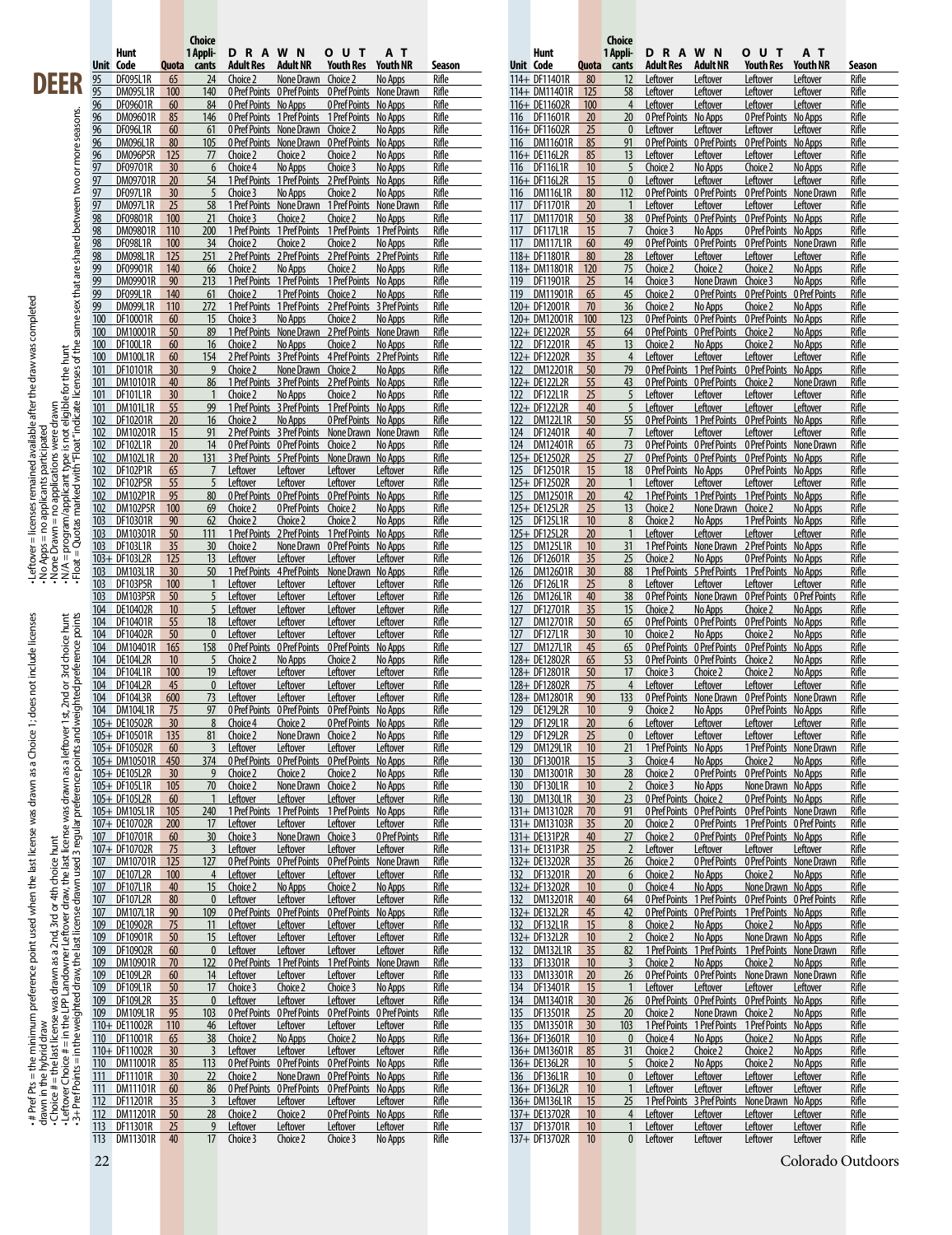|                   |                                |             | Choice               |                       |                                                |                                                                                                            |                             |                       |              |                                |                                  | Choice               |                                                        |                                                                                                              |                                                |                           |                    |      |
|-------------------|--------------------------------|-------------|----------------------|-----------------------|------------------------------------------------|------------------------------------------------------------------------------------------------------------|-----------------------------|-----------------------|--------------|--------------------------------|----------------------------------|----------------------|--------------------------------------------------------|--------------------------------------------------------------------------------------------------------------|------------------------------------------------|---------------------------|--------------------|------|
|                   | Hunt                           |             | 1 Appli-             | <b>DRAWN</b>          |                                                | <b>OUT</b>                                                                                                 | A T                         |                       |              | Hunt                           |                                  | 1 Appli-             | <b>DRAWN</b>                                           |                                                                                                              | <b>OUT</b>                                     | A T                       |                    |      |
| 137               | Unit Code<br>DM13701R          | Quota<br>30 | cants<br>13          | Adult Res<br>Leftover | <b>Adult NR</b><br>Leftover                    | Youth Res<br>Leftover                                                                                      | <b>Youth NR</b><br>Leftover | Season<br>Rifle       | 741          | Unit Code<br>DF741P2R          | 20                               | Quota cants<br>21    | Adult Res                                              | <b>Adult NR</b><br>0 Pref Points None Drawn 0 Pref Points                                                    | Youth Res                                      | Youth NR<br>0 Pref Points | Season<br>Rifle    |      |
|                   | 137+ DE137L2R                  | 40          | 5                    | <b>Leftover</b>       | Leftover                                       | Leftover                                                                                                   | Leftover                    | Rifle                 | 741          | <b>DF741P3R</b>                | 10                               | 16                   |                                                        | O Pref Points 1 Pref Points 0 Pref Points                                                                    |                                                | None Drawn                | Rifle              | DEER |
|                   | 137 DF137L1R                   | 10          | $\overline{4}$       | Choice 2              | No Apps                                        | <b>O Pref Points</b> No Apps                                                                               |                             | Rifle                 | 741          | <b>DF741P4R</b>                | 10                               | 8                    |                                                        | O Pref Points None Drawn None Drawn O Pref Points                                                            |                                                |                           | Rifle              |      |
|                   | 137+ DF137L2R                  | 10          | $\mathbf 0$          | Leftover              | Leftover                                       | Leftover                                                                                                   | Leftover                    | Rifle                 | 741          | DM741P2R                       | 145                              | 74                   | Leftover                                               | Leftover                                                                                                     | Leftover                                       | Leftover                  | Rifle              |      |
| 137               | <b>DM137L1R</b>                | 25          | 27                   |                       | 0 Pref Points 7 Pref Points                    | None Drawn No Apps                                                                                         |                             | Rifle                 | 741          | <b>DM741P3R</b>                | 90                               | 60                   | Choice 2                                               | Choice 2                                                                                                     | <b>O Pref Points O Pref Points</b>             |                           | Rifle              |      |
|                   | 138+ DF13801R                  | 15          | 12                   | O Pref Points No Apps |                                                | O Pref Points No Apps                                                                                      |                             | Rifle                 | 741          | DM741P4R                       | 40                               | 72                   |                                                        | 1 Pref Points 0 Pref Points 0 Pref Points 1 Pref Points                                                      |                                                |                           | Rifle              |      |
|                   | 138+ DM13801R<br>138+ DF138L1R | 35          | 61<br>$\overline{4}$ |                       | 0 Pref Points 0 Pref Points<br>No Apps         | 0 Pref Points None Drawn                                                                                   |                             | Rifle<br>Rifle        | 791          | DF791P5R<br>DM85101R           | 25<br>5                          | $\overline{4}$<br>43 | Leftover                                               | Leftover<br>8 Pref Points 15 Pref Points None Drawn                                                          | Leftover                                       | Leftover<br>No Apps       | Rifle              |      |
|                   | 138+ DM138L1R                  | 10<br>35    | 44                   | Choice 2              |                                                | Choice 2<br>O Pref Points O Pref Points 1 Pref Points No Apps                                              | No Apps                     | Rifle                 | 851<br>851   | DM85102R                       | 5                                | 28                   |                                                        | 8 Pref Points 8 Pref Points None Drawn None Drawn                                                            |                                                |                           | Rifle<br>Rifle     |      |
| 139               | DF13901R                       | 10          | 22                   | 0 Pref Points No Apps |                                                | 1 Pref Points No Apps                                                                                      |                             | Rifle                 | 951          | DF95101R                       | 50                               | 27                   | Choice 2                                               | No Apps                                                                                                      | <b>O Pref Points</b> No Apps                   |                           | Rifle              |      |
| 139               | DM13901R                       | 35          | 63                   |                       | <b>O Pref Points O Pref Points</b>             | 1 Pref Points No Apps                                                                                      |                             | Rifle                 | 951          | DM95101R                       | 75                               | 87                   |                                                        | 0 Pref Points None Drawn                                                                                     | 0 Pref Points No Apps                          |                           | Rifle              |      |
| 139               | DF139L1R                       | 10          | 14                   |                       |                                                | 0 Pref Points None Drawn 0 Pref Points No Apps                                                             |                             | Rifle                 | 951          | <b>DF951L1R</b>                | 70                               | 26                   | Choice 4                                               | No Apps                                                                                                      | Choice 3                                       | No Apps                   | Rifle              |      |
| 139               | DM139L1R                       | 35          | 79                   |                       |                                                | 1 Pref Points 2 Pref Points 2 Pref Points No Apps                                                          |                             | Rifle                 | 951          | <b>DM951L1R</b>                | 85                               | 77                   |                                                        | <b>O Pref Points O Pref Points</b>                                                                           | O Pref Points No Apps                          |                           | Rifle              |      |
| 140               | DM14002R                       | 145         | 38                   | <b>Leftover</b>       | Leftover                                       | Leftover                                                                                                   | Leftover                    | Rifle                 | 951          | <b>DM951P7R</b>                | 30                               | 33                   | O Pref Points No Apps                                  |                                                                                                              | 0 Pref Points                                  | No Apps                   | Rifle              |      |
| 140               | DM14003R                       | 100         | 39                   | Leftover              | Leftover                                       | Leftover                                                                                                   | Leftover                    | Rifle                 | $3+$<br>3    | DF003W1R                       | 24<br>8                          | 15<br>36             | Choice 2                                               | No Apps                                                                                                      | Choice 2                                       | No Apps                   | <b>RFW</b><br>RFW  |      |
| 141<br>141        | DF14101R<br>DM14101R           | 20<br>15    | $\overline{2}$<br>18 | Leftover              | Leftover<br><b>OPrefPoints OPrefPoints</b>     | Leftover<br>0 Pref Points                                                                                  | Leftover<br>No Apps         | Rifle<br>Rifle        | $3+$         | DF003W2R<br><b>DM003W1R</b>    | 8                                | 47                   | 2 Pref Points No Apps<br>6 Pref Points No Apps         |                                                                                                              | 2 Pref Points No Apps<br>None Drawn No Apps    |                           | RFW                |      |
| 141               | DF141L1R                       | 10          | $\mathbf{0}$         | Leftover              | Leftover                                       | Leftover                                                                                                   | Leftover                    | Rifle                 | 3            | DM003W2R                       | 5                                | 28                   | 6 Pref Points No Apps                                  |                                                                                                              | None Drawn No Apps                             |                           | <b>RFW</b>         |      |
| 141               | DM141L1R                       | 10          | 18                   |                       |                                                | O Pref Points O Pref Points None Drawn No Apps                                                             |                             | Rifle                 | $4+$         | DE004W1R                       | $\overline{2}$                   | 26                   | 15 Pref Points No Apps                                 |                                                                                                              | None Drawn No Apps                             |                           | RFW                |      |
| 142               | <b>DF142L1R</b>                | 20          | 28                   |                       |                                                | O Pref Points None Drawn O Pref Points No Apps                                                             |                             | Rifle                 | $4+$         | DE004W2R                       | 9                                | 103                  | 7 Pref Points No Apps                                  |                                                                                                              | None Drawn No Apps                             |                           | RFW                |      |
| 142               | <b>DM142L1R</b>                | 20          | 170                  |                       |                                                | 13 Pref Points 23 Pref Points None Drawn None Drawn                                                        |                             | Rifle                 | $4+$         | DE004W3R                       | $\overline{3}$                   | 37                   | 12 Pref Points No Apps                                 |                                                                                                              | None Drawn No Apps                             |                           | <b>RFW</b>         |      |
|                   | 143+ DE14302R                  | 30          | $\overline{1}$       | Leftover              | Leftover                                       | Leftover                                                                                                   | Leftover                    | Rifle                 | 4+           | DF004W1R                       | $6\phantom{.}6$                  | 17                   | 1 Pref Points No Apps                                  |                                                                                                              | None Drawn No Apps                             |                           | RFW                |      |
|                   | 143+ DF14301R                  | 15          | 5                    | Choice 2              | None Drawn                                     | O Pref Points                                                                                              | No Apps                     | Rifle                 | $4+$         | DF004W2R                       | 13                               | 43                   | 2 Pref Points No Apps                                  |                                                                                                              | 4 Pref Points No Apps                          |                           | RFW                |      |
|                   | 143+ DF14302R<br>143+ DM14301R | 15<br>50    | $\mathbf{0}$<br>82   | Leftover              | Leftover<br><b>O Pref Points O Pref Points</b> | Leftover<br>0 Pref Points                                                                                  | Leftover<br>No Apps         | Rifle<br>Rifle        | $4+$<br>$5+$ | DF004W3R<br>DE005W2R           | $\overline{7}$<br>5              | 22<br>55             | 1 Pref Points No Apps<br>11 Pref Points No Apps        |                                                                                                              | 2 Pref Points No Apps<br>None Drawn No Apps    |                           | <b>RFW</b><br>RFW  |      |
|                   | 143+ DE143L2R                  | 25          | 13                   | Choice 2              | Choice 2                                       | Choice 2                                                                                                   | No Apps                     | Rifle                 | 5            | DF005W1R                       | 8                                | 22                   | 2 Pref Points No Apps                                  |                                                                                                              | None Drawn No Apps                             |                           | RFW                |      |
|                   | 143 DF143L1R                   | 10          | $\mathbf{0}$         | Leftover              | Leftover                                       | Leftover                                                                                                   | Leftover                    | Rifle                 | $5+$         | DF005W2R                       | 5                                | 12                   | 2 Pref Points No Apps                                  |                                                                                                              | No Apps                                        | No Apps                   | <b>RFW</b>         |      |
|                   | 143+ DF143L2R                  | 25          | $\overline{1}$       | Leftover              | Leftover                                       | Leftover                                                                                                   | Leftover                    | Rifle                 | $5+$         | DF005W4R                       | 5                                | $\overline{4}$       | Choice 3                                               | No Apps                                                                                                      | No Apps                                        | No Apps                   | RFW                |      |
| 143               | <b>DM143L1R</b>                | 20          | 25                   | 1 Pref Points         | 1 Pref Points                                  | None Drawn                                                                                                 | None Drawn                  | Rifle                 | $5+$         | DF005W6R                       | $\overline{3}$                   |                      | 1 Pref Points No Apps                                  |                                                                                                              | None Drawn No Apps                             |                           | RFW                |      |
|                   | 143+ DF143P1R                  | 25          | $\mathbf{0}$         | Leftover              | Leftover                                       | Leftover                                                                                                   | Leftover                    | Rifle                 | 5            | <b>DM005W1R</b>                | $\overline{3}$                   | 133                  | 22 Pref Points No Apps                                 |                                                                                                              | None Drawn No Apps                             |                           | <b>RFW</b>         |      |
|                   | 143+ DM143P1R                  | 80          | 27                   | Choice 3              | Choice 2                                       | Choice 3                                                                                                   | 0 Pref Points               | Rifle                 | $6+$         | DM006W1R                       | $\overline{2}$                   | 54                   | 17 Pref Points No Apps                                 |                                                                                                              | None Drawn No Apps                             |                           | RFW                |      |
|                   | 144 DF144L1R<br>144 DM144L1R   | 10<br>20    | 14<br>72             |                       |                                                | 0 Pref Points None Drawn 0 Pref Points<br>4 Pref Points 4 Pref Points None Drawn No Apps                   | No Apps                     | Rifle<br>Rifle        | 10           | DM010W1R<br>11+ DE011W1R       |                                  | 40<br>43             | 18 Pref Points No Apps<br>19 Pref Points No Apps       |                                                                                                              | None Drawn No Apps<br>None Drawn No Apps       |                           | RFW<br><b>RFW</b>  |      |
| 145               | <b>DF145L1R</b>                | 10          | $\overline{1}$       | Leftover              | Leftover                                       | Leftover                                                                                                   | Leftover                    | Rifle                 | 11           | DE011W2R                       | $\overline{2}$                   | 28                   | 8 Pref Points No Apps                                  |                                                                                                              | None Drawn No Apps                             |                           | RFW                |      |
| 145               | <b>DM145L1R</b>                | 20          | $\overline{7}$       | Choice 2              | Choice 2                                       | 0 Pref Points                                                                                              | No Apps                     | Rifle                 | $11+$        | DF011W1R                       |                                  | $\overline{4}$       | 4 Pref Points No Apps                                  |                                                                                                              | None Drawn No Apps                             |                           | RFW                |      |
| 147               | DF147L1R                       | 10          | $\overline{1}$       | Leftover              | Leftover                                       | Leftover                                                                                                   | Leftover                    | Rifle                 | 11           | DF011W2R                       | 5                                | $\overline{4}$       | Choice 2                                               | No Apps                                                                                                      | 1 Pref Points No Apps                          |                           | <b>RFW</b>         |      |
| 161               | DM161E1R                       | 50          | 181                  |                       |                                                | 2 Pref Points 3 Pref Points 2 Pref Points 6 Pref Points                                                    |                             | Rifle                 |              | 12+ DE012W1R                   | 5                                | 19                   | 7 Pref Points No Apps                                  |                                                                                                              | None Drawn No Apps                             |                           | RFW                |      |
| 161               | DM16102R                       | 50          | 183                  |                       |                                                | 2 Pref Points 2 Pref Points 3 Pref Points None Drawn                                                       |                             | Rifle                 | $12+$        | DF012W1R                       |                                  |                      | O Pref Points No Apps                                  |                                                                                                              | None Drawn No Apps                             |                           | RFW                |      |
| 161               | DM16103R<br>DM171E1R           | 25<br>40    | 140<br>77            |                       |                                                | 3 Pref Points 6 Pref Points None Drawn None Drawn                                                          |                             | Rifle<br>Rifle        | 23<br>23     | DE023W1R<br>DF023W1R           | $\overline{2}$<br>$\overline{2}$ | 41<br>6              | 23 Pref Points No Apps                                 |                                                                                                              | None Drawn No Apps<br>No Apps                  | No Apps                   | <b>RFW</b><br>RFW  |      |
| 171<br>171        | DM17102R                       | 30          | 70                   |                       |                                                | 1 Pref Points 1 Pref Points 1 Pref Points No Apps<br>1 Pref Points 2 Pref Points 3 Pref Points No Apps     |                             | Rifle                 | $25+$        | DE025W1R                       | 5                                | 98                   | 5 Pref Points No Apps<br>17 Pref Points No Apps        |                                                                                                              | None Drawn No Apps                             |                           | RFW                |      |
| 171               | <b>DM17103R</b>                | 25          | 37                   |                       |                                                | O Pref Points None Drawn O Pref Points No Apps                                                             |                             | Rifle                 | $25+$        | DF025W1R                       | 10                               | 38                   | 2 Pref Points No Apps                                  |                                                                                                              | None Drawn No Apps                             |                           | <b>RFW</b>         |      |
| 201               | DM20102R                       | 25          | 160                  |                       |                                                | 10 Pref Points 20 Pref Points None Drawn None Drawn                                                        |                             | Rifle                 | 40           | DM040W1R                       | $\overline{2}$                   | 68                   | 21 Pref Points No Apps                                 |                                                                                                              | None Drawn No Apps                             |                           | RFW                |      |
| 201               | DM20103R                       | 20          | 140                  |                       |                                                | 15 Pref Points 22 Pref Points None Drawn None Drawn                                                        |                             | Rifle                 | 83           | DF083W1R                       | 5                                | 216                  | 4 Pref Points No Apps                                  |                                                                                                              | None Drawn No Apps                             |                           | RFW                |      |
| 201               | DM20104R                       | 5           | 134                  |                       |                                                | 20 Pref Points 25 Pref Points None Drawn No Apps                                                           |                             | Rifle                 | 83           | DF083W2R                       | 5                                | 11                   | 1 Pref Points No Apps                                  |                                                                                                              | None Drawn No Apps                             |                           | <b>RFW</b>         |      |
| 211               | DF211S4R                       | 50          | 9                    | Leftover              | Leftover                                       | Leftover                                                                                                   | Leftover                    | Rifle                 | 83           | DF083W3R                       | 5                                | 8                    | 1 Pref Points No Apps                                  |                                                                                                              | 2 Pref Points No Apps                          |                           | RFW                |      |
|                   | 391+ DM39102R<br>391+ DM39103R | 10<br>10    | $\overline{4}$<br>10 | Choice 2              | None Drawn Choice 2                            | O Pref Points O Pref Points O Pref Points No Apps                                                          | No Apps                     | Rifle<br>Rifle        | 83<br>83     | DF083W4R<br>DF083W5R           | 5<br>5                           | 10                   | 3 Pref Points No Apps<br>1 Pref Points No Apps         |                                                                                                              | 2 Pref Points No Apps<br>1 Pref Points No Apps |                           | RFW<br><b>RFW</b>  |      |
|                   | 391+ DM39104R                  | 10          | $\overline{2}$       | Choice 4              |                                                | O Pref Points O Pref Points No Apps                                                                        |                             | Rifle                 | 83           | DM083W1R                       | 6                                | 303                  | 20 Pref Points No Apps                                 |                                                                                                              | None Drawn No Apps                             |                           | RFW                |      |
|                   | 391+ DF391P5R                  | 250         | 55                   | Leftover              | Leftover                                       | Leftover                                                                                                   | <b>Leftover</b>             | Rifle                 | 85           | <b>DM085W1R</b>                |                                  | 65                   | 23 Pref Points No Apps                                 |                                                                                                              | None Drawn No Apps                             |                           | RFW                |      |
|                   | 391+ DM391P5R                  | 545         | 120                  | Leftover              | Leftover                                       | Leftover                                                                                                   | Leftover                    | Rifle                 |              | 104+ DE104W1R                  | $\overline{2}$                   | 270                  | 25 Pref Points No Apps                                 |                                                                                                              | None Drawn No Apps                             |                           | <b>RFW</b>         |      |
| 411               | <b>DE411P6R</b>                | 30          | $\overline{1}$       | Leftover              | Leftover                                       | Leftover                                                                                                   | Leftover                    | Rifle                 |              | 104+ DF104W1R                  | 10                               | 43                   | 4 Pref Points No Apps                                  |                                                                                                              | 4 Pref Points No Apps                          |                           | RFW                |      |
|                   | 411 DF411P5R                   | 175         | 44                   | Leftover              | Leftover                                       | Leftover                                                                                                   | Leftover                    | Rifle                 |              | 136+ DE136W2A                  | $\overline{2}$                   | 11                   | 7 Pref Points No Apps                                  |                                                                                                              | None Drawn No Apps                             |                           | RFW                |      |
| <u>444</u><br>444 | DF44402R<br>DF44403R           | 40<br>40    | 54<br>15             | Choice 4              | O Pref Points O Pref Points Choice 2           |                                                                                                            | No Apps<br>No Apps          | Rifle<br>Rifle        |              | 136+ DF136W2R                  | 25<br>6                          | <u>36</u><br>55      | O Pref Points No Apps                                  |                                                                                                              | <b>O Pref Points</b> No Apps                   |                           | RFW<br>RFW         |      |
| 444               | DM44402R                       | 240         | 247                  |                       | Choice 3                                       | Choice 2<br>O Pref Points O Pref Points O Pref Points O Pref Points                                        |                             | Rifle                 |              | 136+ DM136W2R<br>140+ DF140W1R | 8                                | 13                   | 17 Pref Points No Apps<br><b>O Pref Points</b> No Apps |                                                                                                              | None Drawn No Apps<br>O Pref Points No Apps    |                           | RFW                |      |
| 444               | DM44403R                       | 100         | 149                  |                       |                                                | O Pref Points 1 Pref Points 0 Pref Points 2 Pref Points                                                    |                             | Rifle                 |              | 140+ DM140W1R                  | $\overline{2}$                   | 15                   | 15 Pref Points No Apps                                 |                                                                                                              | None Drawn No Apps                             |                           | RFW                |      |
| 444               | DM44404R                       | 30          | 67                   |                       |                                                | 1 Pref Points 3 Pref Points None Drawn 5 Pref Points                                                       |                             | Rifle                 |              | 211+ DE211W1R                  | 5                                | 46                   | 16 Pref Points No Apps                                 |                                                                                                              | None Drawn No Apps                             |                           | RFW                |      |
| 444               | DE444P2R                       | 100         | 22                   | Leftover              | Leftover                                       | <b>Leftover</b>                                                                                            | <b>Leftover</b>             | <b>Rifle</b>          |              | 211+ DF211W1R                  | 6                                | 9                    | 1 Pref Points No Apps                                  |                                                                                                              | None Drawn No Apps                             |                           | RFW                |      |
| 444               | <b>DE444P3R</b>                | 50          | 11                   | Leftover              | Leftover                                       | Leftover                                                                                                   | Leftover                    | Rifle                 |              | 214+ DE214W2R                  | $\overline{z}$                   | 53                   | 14 Pref Points No Apps                                 |                                                                                                              | None Drawn No Apps                             |                           | RFW                |      |
| 471               | DM471E1R                       | 35          | 78                   |                       |                                                | O Pref Points O Pref Points 1 Pref Points None Drawn                                                       |                             | Rifle                 |              | 214+ DF214W2R                  | 3                                | 20                   | 4 Pref Points No Apps                                  |                                                                                                              | None Drawn No Apps                             |                           | RFW                |      |
| 481<br>481        | <b>DF481P2R</b><br>DF481P3R    | 25<br>25    | 15<br>16             | Choice 2<br>Choice 2  | No Apps<br>Choice 2                            | Choice 2<br>Choice 2                                                                                       | No Apps<br>No Apps          | <b>Rifle</b><br>Rifle |              | 214+ DF214W4R<br>301 DF301W1R  | 3<br>$\overline{4}$              | 17<br>9              | 3 Pref Points No Apps<br>2 Pref Points No Apps         |                                                                                                              | None Drawn No Apps<br>None Drawn No Apps       |                           | RFW<br>RFW         |      |
| 481               | <b>DF481P5R</b>                | 20          | 15                   | Choice 3              | Choice 3                                       | <b>O Pref Points</b> No Apps                                                                               |                             | Rifle                 |              | 301+ DF301W2R                  | 9                                | 29                   | 2 Pref Points No Apps                                  |                                                                                                              | None Drawn No Apps                             |                           | RFW                |      |
| 501               | DF50102R                       | 60          | 165                  |                       |                                                | 1 Pref Points 1 Pref Points 0 Pref Points No Apps                                                          |                             | Rifle                 | 301          | DF301W3R                       | $6\phantom{.}6$                  | $\overline{4}$       | Choice 2                                               | No Apps                                                                                                      | 1 Pref Points No Apps                          |                           | RFW                |      |
| 501               | DF50103R                       | 60          | 102                  |                       |                                                | 1 Pref Points None Drawn 0 Pref Points No Apps                                                             |                             | Rifle                 | 301          | <b>DM301W1R</b>                | 9                                | 35                   | 7 Pref Points No Apps                                  |                                                                                                              | None Drawn No Apps                             |                           | RFW                |      |
| 501               | DM50104R                       | 30          | 149                  |                       |                                                | 5 Pref Points 8 Pref Points 6 Pref Points No Apps                                                          |                             | Rifle                 |              | 301+ DM301W2R                  | $\overline{3}$                   | 30 <sup>°</sup>      | 13 Pref Points No Apps                                 |                                                                                                              | None Drawn No Apps                             |                           | RFW                |      |
| 511               | DF51102R                       | 20          | 131                  |                       |                                                | 2 Pref Points None Drawn 1 Pref Points 1 Pref Points                                                       |                             | Rifle                 |              | 441+ DE441W1R                  |                                  | 40                   | 19 Pref Points No Apps                                 |                                                                                                              | None Drawn No Apps                             |                           | RFW                |      |
| 511               | DF51103R                       | 20          | 62                   |                       |                                                | 1 Pref Points None Drawn 1 Pref Points None Drawn                                                          |                             | Rifle                 |              | 441+ DF441W1R                  |                                  | $\overline{7}$       | 1 Pref Points No Apps                                  |                                                                                                              | None Drawn No Apps                             |                           | RFW                |      |
| 511<br>511        | DM51104R<br>DF511P2R           | 35<br>40    | 137<br>13            | Leftover              |                                                | 3 Pref Points 3 Pref Points 3 Pref Points 3 Pref Points                                                    |                             | <u>Rifle</u><br>Rifle | 851<br>851   | DM851W1R<br><b>DM851W2R</b>    | $\mathbf{1}$<br>$\mathbf{1}$     | 122<br>59            | 28 Pref Points No Apps<br>24 Pref Points No Apps       |                                                                                                              | None Drawn No Apps<br>None Drawn No Apps       |                           | RFW<br>RFW         |      |
| 511               | <b>DF511P3R</b>                | 40          | 10                   | Leftover              | <u>Leftover</u><br>Leftover                    | <b>Leftover</b><br>Leftover                                                                                | <b>Leftover</b><br>Leftover | Rifle                 |              |                                |                                  |                      |                                                        |                                                                                                              |                                                |                           |                    |      |
| 511               | DM511P4R                       | 70          | 38                   | Choice 2              | Choice 2                                       | Choice 2                                                                                                   | No Apps                     | Rifle                 |              | EE00101A                       | $\overline{2}$                   | 126                  |                                                        | 16 Pref Points None Drawn None Drawn None Drawn                                                              |                                                |                           | Archery            |      |
| 512               | <b>DF512S1R</b>                | 10          | 51                   |                       |                                                | 3 Pref Points None Drawn None Drawn No Apps                                                                |                             | Rifle                 | 2            | EE00201A                       | 10                               | 536                  |                                                        | 22 Pref Points 28 Pref Points None Drawn None Drawn                                                          |                                                |                           | Archery            | ELK  |
| 512               | <b>DM512S1R</b>                | 20          | 145                  |                       |                                                | 10 Pref Points 13 Pref Points None Drawn No Apps                                                           |                             | Rifle                 | $4+$         | EE00401A                       | 500                              | 1291                 |                                                        | O Pref Points 2 Pref Points 1 Pref Points 3 Pref Points                                                      |                                                |                           | Archery            |      |
| 551               | DF55102R                       | 100         | 75                   | Choice 2              | O Pref Points Choice 2                         |                                                                                                            | No Apps                     | Rifle                 | $7+$         | EE00701A                       | 1110                             | 1430                 |                                                        | O Pref Points O Pref Points O Pref Points O Pref Points                                                      |                                                |                           | Archery            |      |
| 551               | <b>DF55103R</b>                | 45          | 29                   | Choice 2              | Choice 2                                       | 1 Pref Points No Apps                                                                                      |                             | Rifle                 | 10           | EE01001A                       | 15                               | 493                  |                                                        | 21 Pref Points 27 Pref Points None Drawn None Drawn                                                          |                                                |                           | Archery            |      |
| 551<br>551        | <b>DM55102R</b>                | 180         | 367                  |                       |                                                | 2 Pref Points 2 Pref Points 2 Pref Points 2 Pref Points<br>4 Pref Points 11 Pref Points None Drawn No Apps |                             | Rifle                 | $12+$        | EE01201A                       | 650                              | 1254                 |                                                        | O Pref Points 2 Pref Points 0 Pref Points 3 Pref Points                                                      |                                                |                           | Archery            |      |
| 551               | DM55103R<br><b>DM55104R</b>    | 45<br>15    | 165<br>87            |                       |                                                | 7 Pref Points 17 Pref Points None Drawn None Drawn                                                         |                             | Rifle<br>Rifle        | 20<br>20     | EE02001A<br>EF02001A           | 105<br>10                        | 286<br>15            |                                                        | 2 Pref Points 3 Pref Points None Drawn 3 Pref Points<br>O Pref Points O Pref Points O Pref Points None Drawn |                                                |                           | Archery<br>Archery |      |
| 591               | DF591L1R                       | 35          | 61                   |                       |                                                | O Pref Points O Pref Points O Pref Points No Apps                                                          |                             | Rifle                 | 20           | EM02001A                       | 10                               | 95                   |                                                        | 3 Pref Points 6 Pref Points None Drawn No Apps                                                               |                                                |                           | Archery            |      |
| 591               | DM591L1R                       | 100         | 307                  |                       |                                                | 1 Pref Points 2 Pref Points 1 Pref Points None Drawn                                                       |                             | Rifle                 | 29           | EE02901A                       | 30                               | 92                   |                                                        | 2 Pref Points 3 Pref Points None Drawn No Apps                                                               |                                                |                           | Archery            |      |
| 741               | DM74102R                       | 85          | 49                   | Choice 4              | Choice 4                                       | Choice 4                                                                                                   | 0 Pref Points               | Rifle                 | $33 +$       | EE03301A                       | 1000                             | 1573                 |                                                        | O Pref Points 1 Pref Points 0 Pref Points 1 Pref Points                                                      |                                                |                           | Archery            |      |
| 741               | DM74103R                       | 40          | 45                   |                       |                                                | O Pref Points O Pref Points O Pref Points None Drawn                                                       |                             | Rifle                 | 39           | EE03901A                       | 80                               | 219                  |                                                        | 2 Pref Points 2 Pref Points 2 Pref Points No Apps                                                            |                                                |                           | <b>Archery</b>     |      |
| 741               | DM74104R                       | 20          | 24                   |                       |                                                | O Pref Points 1 Pref Points 0 Pref Points None Drawn                                                       |                             | Rifle                 | 40           | EE04001A                       | 65                               | 442                  |                                                        | 8 Pref Points 14 Pref Points None Drawn None Drawn                                                           |                                                |                           | Archery            |      |
|                   | January/February 2022          |             |                      |                       |                                                |                                                                                                            |                             |                       |              |                                |                                  |                      |                                                        |                                                                                                              |                                                |                           | 23                 |      |
|                   |                                |             |                      |                       |                                                |                                                                                                            |                             |                       |              |                                |                                  |                      |                                                        |                                                                                                              |                                                |                           |                    |      |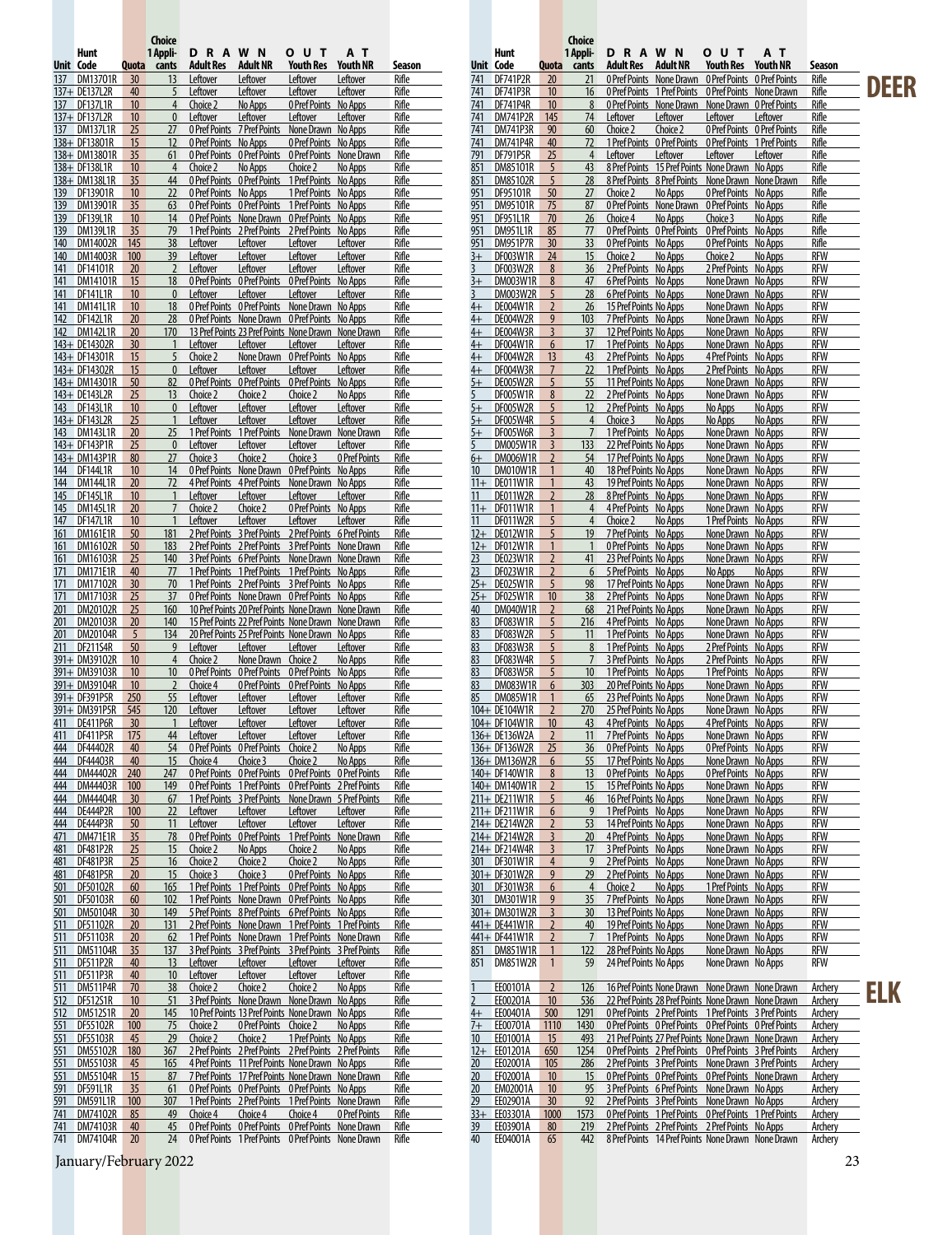|     |                 | Hunt<br>Unit Code            | Quota          | Choice<br>1 Appli-<br>cants | <b>DRAWN</b><br>Adult Res                                                                                          | <b>Adult NR</b>             | <b>OUT</b><br>Youth Res                 | AТ<br>Youth NR                  | Season                    |          | Hunt<br>Unit Code |                              | Quota      | Choice<br>1 Appli-<br>cants | <b>DRAWN</b><br>Adult Res      | <b>Adult NR</b>                                | <b>OUT</b><br>Youth Res                                                                                         | A T<br><b>Youth NR</b>                                   | Season           |
|-----|-----------------|------------------------------|----------------|-----------------------------|--------------------------------------------------------------------------------------------------------------------|-----------------------------|-----------------------------------------|---------------------------------|---------------------------|----------|-------------------|------------------------------|------------|-----------------------------|--------------------------------|------------------------------------------------|-----------------------------------------------------------------------------------------------------------------|----------------------------------------------------------|------------------|
| ELK | $44+$           | EM04401A                     | 700            | 366                         | Choice 2                                                                                                           | Choice 2                    | Choice 2                                | Choice 2                        | Archery                   |          |                   | 12+ EF012P1M                 | 100        |                             | Leftover                       | Leftover                                       | Leftover                                                                                                        | Leftover                                                 | Muzzle           |
|     | 46              | EE04601A                     | 60             | 140                         | 1 Pref Points 1 Pref Points                                                                                        |                             | 1 Pref Points No Apps                   |                                 | <b>Archery</b>            |          |                   | 14+ EE01401M                 | 200        | 341                         |                                | <b>OPrefPoints 1PrefPoints</b>                 | 0 Pref Points 2 Pref Points                                                                                     |                                                          | Muzzle           |
|     | 48              | EE04801A                     | 100            | 237                         | 1 Pref Points 1 Pref Points 1 Pref Points None Drawn                                                               |                             |                                         |                                 | Archery                   |          |                   | 14+ EF01401M                 | 40         | 23                          | Choice 2                       | Choice 2                                       | Choice 2                                                                                                        | No Apps                                                  | Muzzle           |
|     | 49              | EE04901A<br>EE05001A         | 170<br>80      | 911<br>186                  | 6 Pref Points 7 Pref Points None Drawn None Drawn                                                                  |                             |                                         |                                 | Archery                   |          |                   | 15+ EE01501M<br>15+ EF01501M | 350        | 370                         |                                | <b>O Pref Points O Pref Points</b>             | <b>O Pref Points O Pref Points</b>                                                                              |                                                          | Muzzle           |
|     | 50<br>51        | EE05101A                     | 100            | 176                         | O Pref Points O Pref Points O Pref Points No Apps<br>1 Pref Points 1 Pref Points 2 Pref Points No Apps             |                             |                                         |                                 | <b>Archery</b><br>Archery |          |                   | 18+ EE01801M                 | 100<br>485 | 34<br>293                   | Leftover<br>Leftover           | <u>Leftover</u><br>Leftover                    | Leftover<br>Leftover                                                                                            | Leftover<br>Leftover                                     | Muzzle<br>Muzzle |
|     | 54              | EE05401A                     | 200            | 462                         | O Pref Points 1 Pref Points 0 Pref Points 2 Pref Points                                                            |                             |                                         |                                 | Archery                   |          |                   | 18+ EF01801M                 | 80         | 16                          | Leftover                       | Leftover                                       | Leftover                                                                                                        | Leftover                                                 | Muzzle           |
|     | 55              | EE05501A                     | 335            | 604                         | O Pref Points O Pref Points O Pref Points None Drawn                                                               |                             |                                         |                                 | Archery                   | 20       |                   | EF02001M                     | 10         | 21                          |                                |                                                | O Pref Points None Drawn O Pref Points None Drawn                                                               |                                                          | Muzzle           |
|     | 56              | EE05601A                     | 100            | 100                         | O Pref Points O Pref Points O Pref Points None Drawn                                                               |                             |                                         |                                 | Archery                   | 20       |                   | EM02001M                     | 30         | 100                         |                                |                                                | 3 Pref Points 11 Pref Points 3 Pref Points None Drawn                                                           |                                                          | Muzzle           |
|     | $57+$           | EE05701A                     | 180            | 435                         | 1 Pref Points 1 Pref Points 1 Pref Points 2 Pref Points                                                            |                             |                                         |                                 | Archery                   |          |                   | 21+ EE02101M                 | 175        | 340                         |                                |                                                | O Pref Points 3 Pref Points 0 Pref Points 4 Pref Points                                                         |                                                          | Muzzle           |
|     | 61<br>66        | EE06101A<br>EE06601A         | 90<br>150      | 1079<br>683                 | 15 Pref Points 24 Pref Points None Drawn None Drawn<br>3 Pref Points 8 Pref Points 5 Pref Points None Drawn        |                             |                                         |                                 | Archery                   |          |                   | 21+ EF02101M<br>25+ EE02501M | 150<br>150 | 19<br>299                   | Leftover                       | <b>Leftover</b><br>0 Pref Points 1 Pref Points | <b>Leftover</b><br>0 Pref Points None Drawn                                                                     | Leftover                                                 | Muzzle<br>Muzzle |
|     | 67              | EE06701A                     | 100            | 355                         | 2 Pref Points 5 Pref Points 2 Pref Points None Drawn                                                               |                             |                                         |                                 | Archery<br>Archery        |          |                   | 25+ EF02501M                 | 150        | 24                          | Choice 2                       | Choice 2                                       | Choice 2                                                                                                        | No Apps                                                  | Muzzle           |
|     | $69+$           | EE06901A                     | 105            | 508                         | 3 Pref Points 3 Pref Points                                                                                        |                             | 3 Pref Points None Drawn                |                                 | Archery                   |          |                   | 28+ EE02801M                 | 520        | 439                         | Choice 2                       | Choice 2                                       | Choice 2                                                                                                        | 0 Pref Points                                            | Muzzle           |
|     | 70              | EE070P1A                     | 250            | 136                         | Leftover                                                                                                           | Leftover                    | Leftover                                | Leftover                        | Archery                   |          |                   | 28+ EF02801M                 | 85         | 41                          | Choice 3                       | Choice 2                                       | Choice 2                                                                                                        | 0 Pref Points                                            | Muzzle           |
|     | 70              | EF07001A                     | 180            | 49                          | Leftover                                                                                                           | Leftover                    | Leftover                                | Leftover                        | Archery                   | 29       |                   | EF02901M                     | 20         | 16                          | Choice 2                       | Choice 2                                       | O Pref Points No Apps                                                                                           |                                                          | Muzzle           |
|     | 70              | <b>EM07001A</b>              | 565            | 234                         | Leftover                                                                                                           | <b>Leftover</b>             | Leftover                                | Leftover                        | <b>Archery</b>            | 29       |                   | EM02901M                     | 30         | 52                          | <b>OPrefPoints OPrefPoints</b> |                                                | O Pref Points No Apps                                                                                           |                                                          | Muzzle           |
|     |                 | 71+ EE071P1A<br>71+ EF07101A | 130<br>100     | 100<br>106                  | Leftover<br>0 Pref Points 0 Pref Points                                                                            | Leftover                    | Leftover<br>0 Pref Points 0 Pref Points | Leftover                        | Archery<br>Archery        |          |                   | 33+ EE03301M<br>33+ EF03301M | 100<br>100 | 327<br>86                   | Choice 2                       | 1 Pref Points 5 Pref Points<br>Choice 2        | 1 Pref Points None Drawn<br>Choice 2                                                                            | Choice 2                                                 | Muzzle<br>Muzzle |
|     |                 | 71+ EM07101A                 | 1000           | 650                         | Choice 3                                                                                                           | Choice 3                    | Choice 3                                | Choice 2                        | <b>Archery</b>            |          |                   | 35+ EF03501M                 | 100        | 45                          | Leftover                       | <b>Leftover</b>                                | Leftover                                                                                                        | Leftover                                                 | Muzzle           |
|     |                 | 74+ EE074P1A                 | 100            | 31                          | Leftover                                                                                                           | Leftover                    | Leftover                                | Leftover                        | Archery                   |          |                   | 35+ EM03501M                 | 185        | 128                         | Choice 2                       | Choice 2                                       | Choice 2                                                                                                        | 0 Pref Points                                            | Muzzle           |
|     |                 | 74+ EF07401A                 | 40             | 26                          | Choice 2                                                                                                           | Choice 2                    | Choice 2                                | No Apps                         | Archery                   | 38       |                   | EF03801M                     | 10         | 15                          |                                |                                                | <b>OPref Points None Drawn OPref Points No Apps</b>                                                             |                                                          | Muzzle           |
|     |                 | 74+ EM07401A                 | 550            | 287                         | Leftover                                                                                                           | <b>Leftover</b>             | <b>Leftover</b>                         | Leftover                        | <b>Archery</b>            | 38       |                   | EM03801M                     | 30         | 40                          |                                |                                                | O Pref Points 1 Pref Points 0 Pref Points No Apps                                                               |                                                          | Muzzle           |
|     |                 | 75+ EE075P1A                 | 100            | 8                           | Leftover                                                                                                           | Leftover                    | Leftover                                | Leftover                        | Archery                   | 39       |                   | EF03901M                     | 15         | 19                          |                                | 0 Pref Points None Drawn Choice 2              |                                                                                                                 | None Drawn                                               | Muzzle           |
|     |                 | 75+ EF07501A<br>75+ EM07501A | 70<br>500      | 48<br>241                   | Choice 4<br>Leftover                                                                                               | Choice 3<br><b>Leftover</b> | Choice 2<br>Leftover                    | Choice 2<br>Leftover            | Archery<br><b>Archery</b> | 39<br>40 |                   | EM03901M<br>EE04001M         | 70<br>35   | 158<br>183                  |                                |                                                | 1 Pref Points 2 Pref Points 1 Pref Points None Drawn<br>9 Pref Points 22 Pref Points None Drawn None Drawn      |                                                          | Muzzle<br>Muzzle |
|     | 76              | EE07601A                     | 160            | 1195                        | 8 Pref Points 15 Pref Points None Drawn None Drawn                                                                 |                             |                                         |                                 | Archery                   | 40       |                   | EF04001M                     | 10         | 21                          |                                |                                                | O Pref Points 1 Pref Points 0 Pref Points None Drawn                                                            |                                                          | Muzzle           |
|     |                 | 77+ EE077P1A                 | 180            | 135                         | Leftover                                                                                                           | Leftover                    | Leftover                                | Leftover                        | Archery                   |          |                   | 41+ EF04101M                 | 315        | 228                         | Choice 2                       | Choice 2                                       | Choice 2                                                                                                        | Choice 2                                                 | Muzzle           |
|     |                 | 77+ EF07701A                 | 130            | 109                         | Choice 2                                                                                                           | Choice 2                    | Choice 2                                | None Drawn                      | Archery                   |          |                   | 41+ EM04101M                 | 500        | 723                         |                                | <b>O Pref Points O Pref Points</b>             | 0 Pref Points 1 Pref Points                                                                                     |                                                          | Muzzle           |
|     |                 | 77+ EM07701A                 | 1300           | 593                         | Leftover                                                                                                           | Leftover                    | Leftover                                | Leftover                        | Archery                   |          |                   | 43+ EF04301M                 | 40         | 44                          | Choice 2                       |                                                | O Pref Points O Pref Points None Drawn                                                                          |                                                          | Muzzle           |
|     | 104             | EE10401A<br>EE20101A         | 25<br>10       | 10<br>590                   | Choice 3<br>24 Pref Points 29 Pref Points None Drawn None Drawn                                                    | Choice 2                    | None Drawn No Apps                      |                                 | Archery                   |          |                   | 43+ EM04301M<br>44+ EF04401M | 175<br>10  | 172<br>50                   | Choice 2                       | Choice 2                                       | <b>O Pref Points O Pref Points</b><br>2 Pref Points 3 Pref Points 0 Pref Points No Apps                         |                                                          | Muzzle<br>Muzzle |
|     | 201<br>391      | EE39101A                     | 50             | 21                          | Leftover                                                                                                           | Leftover                    | Leftover                                | Leftover                        | Archery<br>Archery        |          |                   | 44+ EM04401M                 | 200        | 265                         |                                |                                                | O Pref Points O Pref Points O Pref Points O Pref Points                                                         |                                                          | Muzzle           |
|     | 461             | EE46101A                     | 50             | 14                          | Leftover                                                                                                           | Leftover                    | Leftover                                | Leftover                        | Archery                   | 46       |                   | EF04601M                     | 15         | 9                           | Choice 2                       |                                                | O Pref Points O Pref Points No Apps                                                                             |                                                          | Muzzle           |
|     | 481             | EE48101A                     | 100            | 210                         | <b>O Pref Points O Pref Points</b>                                                                                 |                             | 1 Pref Points None Drawn                |                                 | Archery                   | 46       |                   | EM04601M                     | 30         | 64                          |                                |                                                | 1 Pref Points 2 Pref Points 1 Pref Points No Apps                                                               |                                                          | Muzzle           |
|     | 500             | EE50001A                     | 90             | 314                         | 2 Pref Points 2 Pref Points 2 Pref Points None Drawn                                                               |                             |                                         |                                 | Archery                   | 48       |                   | EF04801M                     | 30         | 35                          |                                |                                                | <b>OPrefPoints OPrefPoints OPrefPoints No Apps</b>                                                              |                                                          | Muzzle           |
|     | 501             | EE50101A                     | 70             | 294                         | 3 Pref Points 3 Pref Points None Drawn No Apps                                                                     |                             |                                         |                                 | Archery                   | 48       |                   | EM04801M                     | 35         | 118                         |                                |                                                | 2 Pref Points 8 Pref Points None Drawn None Drawn                                                               |                                                          | Muzzle           |
|     | 551<br>561      | EE55101A<br>EE56101A         | 190<br>70      | 316<br>71                   | O Pref Points O Pref Points O Pref Points O Pref Points<br>O Pref Points O Pref Points O Pref Points O Pref Points |                             |                                         |                                 | Archery<br>Archery        | 49<br>49 |                   | EF04901M<br>EM04901M         | 70<br>70   | 141<br>295                  |                                |                                                | 1 Pref Points 1 Pref Points 0 Pref Points None Drawn<br>7 Pref Points 13 Pref Points None Drawn None Drawn      |                                                          | Muzzle<br>Muzzle |
|     | 851             | EE85101A                     | 8              | 93                          | 11 Pref Points 13 Pref Points None Drawn No Apps                                                                   |                             |                                         |                                 | Archery                   | 50       |                   | EF05001M                     | 40         | 32                          | Choice 2                       | Choice 2                                       | Choice 2                                                                                                        | No Apps                                                  | Muzzle           |
|     |                 | EF00101M                     | 5              | $\overline{3}$              | 0 Pref Points Choice 2                                                                                             |                             |                                         | <b>O Pref Points None Drawn</b> | Muzzle                    | 50       |                   | EM05001M                     | 30         | 48                          |                                |                                                | O Pref Points O Pref Points None Drawn No Apps                                                                  |                                                          | Muzzle           |
|     |                 | EM00101M                     | $\overline{4}$ | 53                          | 12 Pref Points None Drawn None Drawn None Drawn                                                                    |                             |                                         |                                 | Muzzle                    | 51       |                   | EF05101M                     | 40         | 28                          | Choice 2                       | O Pref Points Choice 2                         |                                                                                                                 | No Apps                                                  | Muzzle           |
|     |                 | EF00201M                     | 5              | 14                          | 1 Pref Points 9 Pref Points Choice 2                                                                               |                             |                                         | No Apps                         | Muzzle                    | 51       |                   | EM05101M                     | 30         | 77                          |                                |                                                | 2 Pref Points 2 Pref Points 2 Pref Points No Apps                                                               |                                                          | Muzzle           |
|     | $3+$            | EM00201M<br>EE00301M         | 10<br>10       | 223<br>34                   | 23 Pref Points 29 Pref Points None Drawn None Drawn<br>1 Pref Points 4 Pref Points None Drawn None Drawn           |                             |                                         |                                 | Muzzle<br>Muzzle          | 53<br>53 |                   | EF05301M<br>EM05301M         | 20<br>85   | 23<br>84                    | Choice 2                       | Choice 2                                       | O Pref Points O Pref Points O Pref Points None Drawn<br><b>O Pref Points O Pref Points</b>                      |                                                          | Muzzle<br>Muzzle |
|     |                 | EF00301M                     | 10             | $\overline{2}$              | Choice 2                                                                                                           | None Drawn Choice 2         |                                         | Choice 4                        | Muzzle                    | 54       |                   | EF05401M                     | 25         | 35                          |                                | O Pref Points O Pref Points Choice 2           |                                                                                                                 | No Apps                                                  | Muzzle           |
|     |                 | EE00401M                     | 130            | 506                         | 1 Pref Points 6 Pref Points                                                                                        |                             | 1 Pref Points None Drawn                |                                 | Muzzle                    | 54       |                   | EM05401M                     | 60         | 163                         |                                | <b>O Pref Points 3 Pref Points</b>             | None Drawn None Drawn                                                                                           |                                                          | Muzzle           |
|     | 4+              | EE004P1M                     | 50             | 52                          | O Pref Points O Pref Points None Drawn O Pref Points                                                               |                             |                                         |                                 | Muzzle                    | 55       |                   | EF05501M                     | 125        | 94                          | Choice 2                       | Choice 2                                       | Choice 2                                                                                                        | 1 Pref Points                                            | Muzzle           |
|     |                 | EF00401M                     | 130            | 179                         | O Pref Points O Pref Points Choice 2                                                                               |                             |                                         | Choice 2                        | Muzzle                    | 55       |                   | EM05501M                     | 60         | 221                         |                                |                                                | 1 Pref Points 4 Pref Points 1 Pref Points 4 Pref Points                                                         |                                                          | Muzzle           |
|     |                 | EF004P1M                     | 50             | 9                           | Leftover                                                                                                           | Leftover                    | Leftover                                | Leftover                        | Muzzle                    | 56       |                   | EF05601M                     | 35         | 24                          | Choice 2                       | Choice 2                                       | Choice 2                                                                                                        | No Apps                                                  | Muzzle           |
|     | $6+$            | EE00601M<br>EF00601M 150     | 400            | 658<br>50                   | O Pref Points O Pref Points O Pref Points 3 Pref Points<br>Choice 2                                                | Choice 2                    | Choice 2                                | Choice 2                        | Muzzle<br>Muzzle          | 56       |                   | EM05601M<br>57+ EF05701M     | 35<br>90   | 55<br>79                    | Choice 2                       | 0 Pref Points Choice 4                         | O Pref Points O Pref Points O Pref Points None Drawn                                                            | No Apps                                                  | Muzzle<br>Muzzle |
|     |                 | 7+ EF00701M 375              |                |                             | 201 Choice 2 Choice 2 Choice 2 Choice 2                                                                            |                             |                                         |                                 | Muzzle                    |          |                   | 57+ EM05701M 100             |            |                             |                                |                                                |                                                                                                                 | 246 1 Pref Points 3 Pref Points 2 Pref Points None Drawn | Muzzle           |
|     |                 | 7+ EM00701M 375              |                |                             | 582 O Pref Points 1 Pref Points 0 Pref Points 1 Pref Points                                                        |                             |                                         |                                 | Muzzle                    |          |                   | 59+ EF05901M                 | 120        |                             | 77 Choice 2                    | Choice 2                                       |                                                                                                                 | Choice 2 0 Pref Points                                   | Muzzle           |
|     |                 | 10 EF01001M                  | $5^{\circ}$    | 15                          | 1 Pref Points None Drawn None Drawn 0 Pref Points                                                                  |                             |                                         |                                 | Muzzle                    |          |                   | 59+ EM05901M                 | 100        | 150                         |                                |                                                | O Pref Points O Pref Points O Pref Points No Apps                                                               |                                                          | Muzzle           |
|     | 10 <sup>°</sup> | EM01001M                     | $-5$           | 188                         | 23 Pref Points 28 Pref Points None Drawn None Drawn                                                                |                             |                                         |                                 | Muzzle                    | 60       |                   | EF06001M                     | 15         | $\mathbf{0}$                | Leftover                       | Leftover                                       | Leftover                                                                                                        | Leftover                                                 | Muzzle           |
|     |                 | 11+ EE01101M 100             |                |                             | 182 OPref Points 2 Pref Points OPref Points 6 Pref Points                                                          |                             |                                         |                                 | Muzzle                    | 60       |                   | EM06001M                     | 15         |                             | 13 Choice 2                    |                                                | O Pref Points O Pref Points No Apps                                                                             |                                                          | Muzzle           |
|     |                 | 11+ EF01101M<br>12+ EE01201M | 100<br>100     | 11<br>377                   | Leftover<br>2 Pref Points 6 Pref Points 2 Pref Points None Drawn                                                   | Leftover                    | Leftover                                | Leftover                        | Muzzle<br>Muzzle          | 61<br>61 |                   | EF06101M<br>EM06101M         | 45<br>45   | 608                         |                                |                                                | 120 3 Pref Points 4 Pref Points 0 Pref Points None Drawn<br>16 Pref Points 25 Pref Points None Drawn None Drawn |                                                          | Muzzle<br>Muzzle |
|     |                 | 12+ EE012P1M                 | 50             | 53                          | O Pref Points O Pref Points O Pref Points No Apps                                                                  |                             |                                         |                                 | Muzzle                    | 62       |                   | EF06201M                     | 75         | 62                          | Choice 2                       | Choice 2                                       | Choice 2                                                                                                        | 0 Pref Points                                            | Muzzle           |
|     |                 | 12+ EF01201M                 | 100            | 133                         | O Pref Points O Pref Points Choice 3                                                                               |                             |                                         | 0 Pref Points                   | Muzzle                    | 62       |                   | EM06201M                     | 115        | 221                         |                                |                                                | O Pref Points 3 Pref Points 0 Pref Points 3 Pref Points                                                         |                                                          | Muzzle           |
|     |                 |                              |                |                             |                                                                                                                    |                             |                                         |                                 |                           | 63       |                   | EF06301M                     | 25         | 30 <sup>°</sup>             |                                |                                                | O Pref Points O Pref Points O Pref Points None Drawn                                                            |                                                          | Muzzle           |
|     |                 |                              |                |                             |                                                                                                                    |                             |                                         |                                 |                           | 63       |                   | EM06301M                     | 35         |                             |                                |                                                |                                                                                                                 | 65 OPref Points 1 Pref Points 0 Pref Points None Drawn   | Muzzle           |
|     |                 |                              |                |                             |                                                                                                                    |                             |                                         |                                 | <b>Bull elk</b>           |          |                   | 64+ EF06401M 120             |            |                             | 22 Leftover                    | Leftover                                       | Leftover                                                                                                        | Leftover                                                 | Muzzle           |



*© BOB KARCZ*

**KARCZ**  $BOB$  $\circ$ 

Points 2 Pref Points Muzzle 14+ EF014O1M 40 23 Choice 2 Choice 2 Choice 2 No Apps Muzzle Points OPref Points Muzzle 15+ EF015O1M 100 34 Leftover Leftover Leftover Leftover Muzzle 18+ EE018O1M 485 293 Leftover Leftover Leftover Leftover Muzzle 18+ EF018O1M 80 16 Leftover Leftover Leftover Leftover Muzzle 20 Points None Drawn Muzzle<br>Points None Drawn Muzzle 20 Points None Drawn Muzzle<br>Points 4 Pref Points Muzzle 21 Points 4 Pref Points 2 Muzzle<br>21 Points 2 Perfover 2 Prezzle 21+ EF021O1M 150 19 Leftover Leftover Leftover Leftover Muzzle 25+ EE025O1M 150 299 0 Pref Points 1 Pref Points 0 Pref Points None Drawn Muzzle 25+ EF025O1M 150 24 Choice 2 Choice 2 Choice 2 No Apps Muzzle 0 Pref Points Muzzle<br>0 Pref Points Muzzle 28+ EF02801M 85 41 Choice 3 Choice 2 Choice 2 0 Pref Points Muzzle Points No Apps Muzzle Points No Apps Muzzle 33+ EE033O1M 100 327 1 Pref Points 5 Pref Points 1 Pref Points None Drawn Muzzle <u>33+ EF03301M 100 86 Choice 2 Choice 2 Choice 2 Muzzle</u> 35+ EF035O1M 100 45 Leftover Leftover Leftover Leftover Muzzle 2 O Pref Points Muzzle<br>Points No Apps Muzzle 3 No Apps Muzzle<br>30 No Apps Muzzle 3 Employee No Apps Muzzle<br>12 None Drawn Muzzle 39 None Drawn Muzzle<br>39 None Drawn Muzzle <u>Points None Drawn Muzzle</u><br>Drawn None Drawn Muzzle <u>Drawn None Drawn Muzzle</u><br>Points None Drawn Muzzle 40 EF040O1M 10 21 0 Pref Points 1 Pref Points 0 Pref Points None Drawn Muzzle 41+ EF041O1M 315 228 Choice 2 Choice 2 Choice 2 Choice 2 Muzzle 41 Pref Points Muzzle<br>Points None Drawn Muzzle Points None Drawn Points 0.Pref.Points - Muzzle<br>Points No.Apps - Muzzle Points No Apps Points 0.Pref Points - Muzzle<br>Points No.Apps - Muzzle Points No Apps 46 Points No Apps Muzzle<br>Points No Apps Muzzle eroints No Apps Muzzle<br>Drawn None Drawn Muzzle <u>Drawn None Drawn Muzzle</u><br>Points None Drawn Muzzle Points None Drawn Muzzle<br>Drawn None Drawn Muzzle 49 EM049O1M 70 295 7 Pref Points 13 Pref Points None Drawn None Drawn Muzzle 50 EF050O1M 40 32 Choice 2 Choice 2 Choice 2 No Apps Muzzle 3<br><u>2 No Apps Muzzle No</u> Apps Muzzle 51 EF051O1M 40 28 Choice 2 0 Pref Points Choice 2 No Apps Muzzle 51 Points No Apps Muzzle<br>Points None Drawn Muzzle 53 Points None Drawn Muzzle<br>Points 0 Pref Points Muzzle 53 Points O Pref Points Muzzle<br>2 No Apps Muzzle 54 EF054O1M 25 35 0 Pref Points 0 Pref Points Choice 2 No Apps Muzzle **Drawn None Drawn Muzzle** 1 Pref Points Muzzle<br>4 Pref Points Muzzle Points 4 Pref Points 56 EF056O1M 35 24 Choice 2 Choice 2 Choice 2 No Apps Muzzle 55 Employee None Drawn Muzzle<br>14 No Apps Muzzle 57+ EF057O1M 90 79 Choice 2 0 Pref Points Choice 4 No Apps Muzzle 57 Points None Drawn Muzzle<br>-2 0 Pref Points Muzzle 0 Pref Points Muzzle<br>No Apps Muzzle 59 - Points No Apps 100 Muzzle<br>1995 - Muzzle Points No Apple 60 EF060O1M 15 0 Leftover Leftover Leftover Leftover Muzzle Foints No Apps Muzzle<br>Points None Drawn Muzzle Points None Drawn Muzzle<br>Drawn None Drawn Muzzle Frawn None Drawn Muzzle<br>12 O Pref Points Muzzle 62 EF062O1M 75 62 Choice 2 Choice 2 Choice 2 0 Pref Points Muzzle Points 3 Pref Points - Muzzle<br>Points None Drawn - Muzzle Points None Drawn Muzzle<br>Points None Drawn Muzzle Points None Drawn 64+ EF064O1M 120 22 Leftover Leftover Leftover Leftover Muzzle 64+ EM064O1M 110 113 0 Pref Points 0 Pref Points 0 Pref Points 0 Pref Points Muzzle 64 EM06401M 110 113 OPref Points OPref Points Choice 4 Muzzle<br>66 EF06601M 40 59 1 Pref Points 1 Pref Points Choice 2 Choice 4 Muzzle<br>66 EM06601M 35 158 5 Pref Points 15 Pref Points None Drawn No Apps Muzzle 66 EM066O1M 35 158 5 Pref Points 15 Pref Points None Drawn No Apps Muzzle EF06701M 40 36 Choice 2 Choice 2 Choice 2 No Apps Muzzle<br>EM06701M 35 136 3 Pref Points 11 Pref Points None Drawn None Drawn Muzzle 67 EM067O1M 35 136 3 Pref Points 11 Pref Points None Drawn None Drawn Muzzle 68+ EF068O1M 10 47 2 Pref Points 6 Pref Points 1 Pref Points No Apps Muzzle 68+ EM068O1M 85 143 0 Pref Points 0 Pref Points 0 Pref Points None Drawn Muzzle EF06901M 30 53 1 Pref Points 1 Pref Points 0 Pref Points None Drawn Muzzle<br>EM06901M 50 242 4 Pref Points 5 Pref Points 4 Pref Points None Drawn Muzzle 69+ EM069O1M 50 242 4 Pref Points 5 Pref Points 4 Pref Points None Drawn Muzzle 70 EF070O1M 20 66 0 Pref Points 1 Pref Points 1 Pref Points 0 Pref Points Muzzle 70 EM070O1M 85 207 0 Pref Points 2 Pref Points 0 Pref Points None Drawn Muzzle 71+ EF071O1M 30 173 2 Pref Points 2 Pref Points 1 Pref Points None Drawn Muzzle 71+ EM07101M 350 453 0 Pref Points 0 Pref Points 0 Pref Points 0 Pref Points <br>74+ EF07401M 15 33 1 Pref Points 1 Pref Points 0 Pref Points None Drawn 33 1 Pref Points 1 Pref Points 0 Pref Points None Drawn Muzzle 74+ EM074O1M 180 231 0 Pref Points 0 Pref Points 0 Pref Points 0 Pref Points Muzzle 75+ EF075O1M 15 32 0 Pref Points 1 Pref Points 0 Pref Points None Drawn Muzzle EM07501M 120 135 0 Pref Points 0 Pref Points 0 Pref Points Muzzle<br>EF07601M 15 26 1 Pref Points 3 Pref Points None Drawn 0 Pref Points Muzzle 76 EF076O1M 15 26 1 Pref Points 3 Pref Points None Drawn 0 Pref Points Muzzle 76 EM07601M 70 476 10 Pref Points 22 Pref Points None Drawn None Drawn<br>77+ EF07701M 30 68 0 Pref Points 1 Pref Points Choice 2 0 Pref Points 77+ EF077O1M 30 68 0 Pref Points 1 Pref Points Choice 2 0 Pref Points Muzzle 405 OPref Points OPref Points OPref Points OPref Points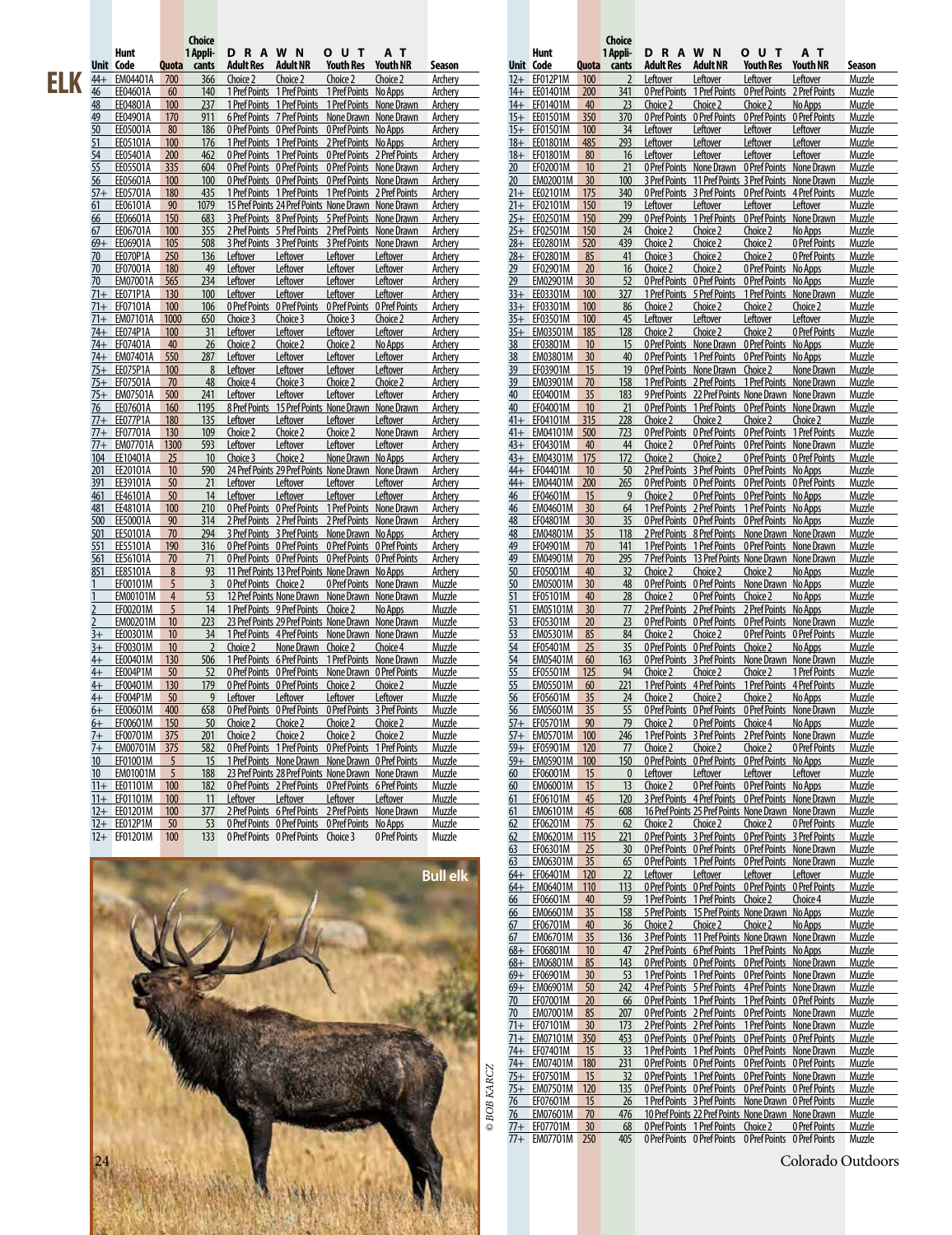|                      |                                    |                       | Choice                         |                                                       |                             |                                                                                                          |                           |                  |                 |                             |                       | Choice                   |                                                                   |                                  |                                                                                                        |                                 |                 |                                                                                                                                                                                                                                                                                   |
|----------------------|------------------------------------|-----------------------|--------------------------------|-------------------------------------------------------|-----------------------------|----------------------------------------------------------------------------------------------------------|---------------------------|------------------|-----------------|-----------------------------|-----------------------|--------------------------|-------------------------------------------------------------------|----------------------------------|--------------------------------------------------------------------------------------------------------|---------------------------------|-----------------|-----------------------------------------------------------------------------------------------------------------------------------------------------------------------------------------------------------------------------------------------------------------------------------|
|                      | Hunt                               |                       | 1 Appli-                       | <b>DRAWN</b>                                          |                             | <b>OUT</b>                                                                                               | AТ                        |                  |                 | Hunt                        |                       | 1 Appli-                 | <b>DRAWN</b>                                                      |                                  | <b>OUT</b>                                                                                             | AТ                              |                 |                                                                                                                                                                                                                                                                                   |
| Unit Code<br>79      | EF07901M                           | Quota<br>25           | cants<br>9                     | <b>Adult Res</b><br>Choice 2                          | <b>Adult NR</b><br>Choice 2 | Youth Res<br>Choice 2                                                                                    | Youth NR<br>Choice 2      | Season<br>Muzzle | 7+              | Unit Code<br>EF007P5R       | Quota<br>200          | cants<br>186             | <b>Adult Res</b><br>0 Pref Points                                 | <b>Adult NR</b><br>0 Pref Points | <b>Youth Res</b><br>Choice 2                                                                           | <b>Youth NR</b><br>No Apps      | Season<br>Rifle |                                                                                                                                                                                                                                                                                   |
| 79                   | EM07901M                           | 15                    | 42                             |                                                       |                             | 1 Pref Points 2 Pref Points None Drawn None Drawn                                                        |                           | Muzzle           |                 | EM00901R                    | 50                    | 8                        | Leftover                                                          | Leftover                         | Leftover                                                                                               | Leftover                        | Rifle           | ELK                                                                                                                                                                                                                                                                               |
| $80 +$               | EF08001M                           | 50                    | 153                            |                                                       |                             | 1 Pref Points 1 Pref Points 0 Pref Points None Drawn                                                     |                           | Muzzle           |                 | <b>EM00902R</b>             | 120                   | 15                       | Leftover                                                          | Leftover                         | Leftover                                                                                               | Leftover                        | Rifle           |                                                                                                                                                                                                                                                                                   |
| $80 +$               | <b>EM08001M</b>                    | 115                   | 357                            | 1 Pref Points 4 Pref Points                           |                             | 1 Pref Points                                                                                            | None Drawn                | Muzzle           |                 | EM00903R                    | <b>Float</b>          | 13                       |                                                                   |                                  |                                                                                                        |                                 | Rifle           |                                                                                                                                                                                                                                                                                   |
| 82                   | EE08201M                           | 75                    | 106                            |                                                       |                             | O Pref Points O Pref Points O Pref Points None Drawn                                                     |                           | Muzzle           |                 | <b>EM00904R</b>             | Float                 | $\overline{4}$           |                                                                   |                                  |                                                                                                        |                                 | Rifle           |                                                                                                                                                                                                                                                                                   |
| 82<br>83             | EF08201M<br>EE08301M               | 30<br>50              | 9<br>58                        | Choice 2<br>O Pref Points O Pref Points O Pref Points | Choice 2                    | 2 Pref Points No Apps                                                                                    | 0 Pref Points             | Muzzle<br>Muzzle |                 | EF009L1R<br>EF009P5R        | 45<br>145             | 8<br>22                  | Leftover<br>Leftover                                              | Leftover<br>Leftover             | Leftover<br>Leftover                                                                                   | Leftover<br>Leftover            | Rifle<br>Rifle  |                                                                                                                                                                                                                                                                                   |
| 83                   | EF08301M                           | 10                    | $\overline{4}$                 | Choice 3                                              | 1 Pref Points               | Choice 2                                                                                                 | No Apps                   | Muzzle           |                 | EE010E1R                    | 32                    | 1475                     |                                                                   |                                  | 23 Pref Points 29 Pref Points None Drawn None Drawn                                                    |                                 | Rifle           |                                                                                                                                                                                                                                                                                   |
| $85+$                | EE08501M                           | 130                   | 229                            | <b>O Pref Points 1 Pref Points</b>                    |                             | O Pref Points                                                                                            | None Drawn                | Muzzle           | 10              | EF01001R                    | 65                    | 102                      |                                                                   | 1 Pref Points 1 Pref Points      | 1 Pref Points No Apps                                                                                  |                                 | Rifle           |                                                                                                                                                                                                                                                                                   |
| $85+$                | EF08501M                           | 130                   | 24                             | Leftover                                              | Leftover                    | Leftover                                                                                                 | Leftover                  | Muzzle           | 10              | EF01002R                    | 70                    | 87                       | 0 Pref Points                                                     | 0 Pref Points                    | <b>O</b> Pref Points                                                                                   | 0 Pref Points                   | Rifle           |                                                                                                                                                                                                                                                                                   |
| $86+$<br>$86+$       | EE08601M<br>EF08601M               | 115<br>80             | 133<br>12                      | <b>O Pref Points O Pref Points</b><br>Leftover        | Leftover                    | 0 Pref Points<br>Leftover                                                                                | 0 Pref Points<br>Leftover | Muzzle<br>Muzzle | 10              | EF01003R<br>EF01004R        | 75<br>85              | 80<br>40                 | <b>O Pref Points O Pref Points</b><br>Choice 2                    | Choice 2                         | Choice 3<br>Choice 2                                                                                   | 0 Pref Points<br>0 Pref Points  | Rifle<br>Rifle  |                                                                                                                                                                                                                                                                                   |
| 104                  | EF10401M                           | 30                    | $\mathbf 0$                    | Leftover                                              | Leftover                    | Leftover                                                                                                 | Leftover                  | Muzzle           | 10              | <b>EF010L1R</b>             | 175                   | 286                      | O Pref Points                                                     | 1 Pref Points                    | Choice 2                                                                                               | 0 Pref Points                   | Rifle           |                                                                                                                                                                                                                                                                                   |
| 104                  | EM10401M                           | 25                    | 9                              | Leftover                                              | Leftover                    | Leftover                                                                                                 | Leftover                  | Muzzle           | 10              | EF010P5R                    | 150                   | 40                       | Leftover                                                          | Leftover                         | Leftover                                                                                               | Leftover                        | Rifle           |                                                                                                                                                                                                                                                                                   |
| 128                  | EE12801M                           | 25                    | $\overline{2}$                 | Leftover                                              | Leftover                    | Leftover                                                                                                 | Leftover                  | Muzzle           | $11+$           | EF01101R                    | 2500                  | 1739                     | Choice 2                                                          | Choice 2                         | Choice 3                                                                                               | Choice 2                        | Rifle           |                                                                                                                                                                                                                                                                                   |
|                      | 133+ EE13301M<br>133+ EF13301M     | 10<br>10              | 14<br>$\overline{2}$           | <b>O Pref Points</b><br>Leftover                      | Leftover                    | O Pref Points O Pref Points No Apps<br>Leftover                                                          | Leftover                  | Muzzle<br>Muzzle | $11+$           | 11+ EF01102R<br>EF01103R    | 500<br>800            | 203<br>351               | Leftover<br>Leftover                                              | Leftover<br>Leftover             | Leftover<br>Leftover                                                                                   | Leftover<br>Leftover            | Rifle<br>Rifle  |                                                                                                                                                                                                                                                                                   |
| 201                  | EF20101M                           | 5                     | 12                             | 3 Pref Points None Drawn None Drawn                   |                             |                                                                                                          | 1 Pref Points             | Muzzle           |                 | 11+ EF01104R                | 2000                  | 131                      | Leftover                                                          | <u>Leftover</u>                  | Leftover                                                                                               | Leftover                        | Rifle           |                                                                                                                                                                                                                                                                                   |
| 201                  | EM20101M                           | 10                    | 307                            |                                                       |                             | 25 Pref Points 30 Pref Points None Drawn                                                                 | None Drawn                | Muzzle           |                 | 11+ EM01101R                | 5000                  | 2179                     | Leftover                                                          | Leftover                         | Leftover                                                                                               | Leftover                        | Rifle           |                                                                                                                                                                                                                                                                                   |
| 391                  | EF39101M                           | 40                    | $\mathbf{0}$                   | Leftover                                              | Leftover                    | Leftover                                                                                                 | Leftover                  | Muzzle           | $11+$           | EM01104R                    | 420                   | 126                      | Leftover                                                          | Leftover                         | Leftover                                                                                               | Leftover                        | Rifle           |                                                                                                                                                                                                                                                                                   |
| 391                  | EM39101M<br>EF46101M               | 40                    | $\overline{3}$                 | Leftover                                              | Leftover                    | Leftover                                                                                                 | Leftover                  | Muzzle           | 11              | EF011L1R<br>EE011P1R        | 300<br>700            | 422                      | 0 Pref Points                                                     | <b>O</b> Pref Points             | Choice 4                                                                                               | Choice 2                        | Rifle           | No Apps = no applicants participated<br>None Drawn = no applications were dawn<br>Mone Drawn = no applications were digible for the hunt<br>Float = Quotas marked with "Float" indicate licenses of the same sex that are shared betwee<br>available after the draw was completed |
| 461<br>461           | EM46101M                           | 10<br>20              | $\mathbf{1}$<br>6              | Leftover<br>Leftover                                  | Leftover<br>Leftover        | Leftover<br>Leftover                                                                                     | Leftover<br>Leftover      | Muzzle<br>Muzzle | $11+$<br>$11+$  | EF011P5R                    | 1100                  | 402<br>442               | Leftover<br>Leftover                                              | Leftover<br>Leftover             | Leftover<br>Leftover                                                                                   | Leftover<br>Leftover            | Rifle<br>Rifle  |                                                                                                                                                                                                                                                                                   |
| 481                  | EF48101M                           | 30                    | 24                             | Choice 2                                              |                             | 0 Pref Points 0 Pref Points No Apps                                                                      |                           | Muzzle           | $12+$           | EF01202R                    | 3000                  | 823                      | Leftover                                                          | Leftover                         | Leftover                                                                                               | Leftover                        | Rifle           |                                                                                                                                                                                                                                                                                   |
| 481                  | EM48101M                           | 35                    | 52                             | 0 Pref Points                                         | 1 Pref Points               | None Drawn                                                                                               | 1 Pref Points             | Muzzle           |                 | 12+ EF01203R                | <b>Float</b>          | 531                      |                                                                   |                                  |                                                                                                        |                                 | Rifle           |                                                                                                                                                                                                                                                                                   |
| 500                  | EF50001M                           | 65                    | 86                             | <b>O Pref Points O Pref Points</b>                    |                             | Choice 2                                                                                                 | No Apps                   | Muzzle           | $12+$           | <b>EM01204R</b>             | 500                   | 190                      | Leftover                                                          | Leftover                         | Leftover                                                                                               | Leftover                        | Rifle           |                                                                                                                                                                                                                                                                                   |
| 500<br>501           | EM50001M<br>EF50101M               | 45<br>40              | 172<br>48                      | <b>O Pref Points O Pref Points O Pref Points</b>      |                             | 2 Pref Points 5 Pref Points None Drawn No Apps                                                           | None Drawn                | Muzzle<br>Muzzle | 13<br>14        | EF013L1R<br>EF01401R        | 175<br>50             | 203<br>103               | 0 Pref Points<br>O Pref Points O Pref Points                      | 0 Pref Points                    | Choice 2<br>0 Pref Points                                                                              | 0 Pref Points<br>0 Pref Points  | Rifle<br>Rifle  |                                                                                                                                                                                                                                                                                   |
| 501                  | EM50101M                           | 30                    | 130                            |                                                       |                             | 4 Pref Points 7 Pref Points 5 Pref Points None Drawn                                                     |                           | Muzzle           | 14              | EF01402R                    | 125                   | 222                      | <b>O Pref Points O Pref Points</b>                                |                                  | Choice 2                                                                                               | Choice 2                        | Rifle           |                                                                                                                                                                                                                                                                                   |
| 521                  | EF52101M                           | 60                    | 80                             |                                                       |                             | 0 Pref Points 0 Pref Points 0 Pref Points None Drawn                                                     |                           | Muzzle           | 14              | EF01403R                    | Float                 | 63                       |                                                                   |                                  |                                                                                                        |                                 | Rifle           |                                                                                                                                                                                                                                                                                   |
| 551                  | EF55101M                           | 60                    | 61                             | Choice 2                                              | Choice 2                    | Choice 2                                                                                                 | 1 Pref Points             | Muzzle           | 14              | EF01404R                    | <b>Float</b>          | 16                       |                                                                   |                                  |                                                                                                        |                                 | Rifle           |                                                                                                                                                                                                                                                                                   |
| 551<br>561           | EM55101M<br>EF56101M               | 30<br>20              | 124<br>13                      | Choice 2                                              |                             | 2 Pref Points 3 Pref Points 2 Pref Points None Drawn<br>Choice 2                                         |                           | Muzzle<br>Muzzle | 14<br>14        | EM01401R<br>EM01404R        | 150<br>75             | 235<br>11                | <b>OPrefPoints OPrefPoints</b><br>Leftover                        |                                  | 0 Pref Points                                                                                          | 0 Pref Points                   | Rifle<br>Rifle  | remained                                                                                                                                                                                                                                                                          |
| 561                  | EM56101M                           | 30                    | 35                             | <b>O Pref Points</b>                                  | Choice 2                    | O Pref Points O Pref Points No Apps                                                                      | No Apps                   | Muzzle           | $14+$           | EF014P5R                    | 150                   | 18                       | Leftover                                                          | <u>Leftover</u><br>Leftover      | Leftover<br>Leftover                                                                                   | Leftover<br>Leftover            | Rifle           |                                                                                                                                                                                                                                                                                   |
|                      | 682+ EF68201M                      | 10                    | $\overline{2}$                 | Choice 2                                              |                             | None Drawn None Drawn None Drawn                                                                         |                           | Muzzle           | 15              | EE01501R                    | 300                   | 376                      | <b>OPrefPoints OPrefPoints</b>                                    |                                  | 0 Pref Points                                                                                          | 0 Pref Points                   | Rifle           |                                                                                                                                                                                                                                                                                   |
| 851                  | EF85101M                           | 5                     | $\mathbf{1}$                   | Choice 2                                              | None Drawn                  | Choice 2                                                                                                 | No Apps                   | Muzzle           | 15              | EE01504R                    | 150                   | 50                       | Leftover                                                          | <u>Leftover</u>                  | Leftover                                                                                               | Leftover                        | Rifle           | licen                                                                                                                                                                                                                                                                             |
| 851                  | EM85101M                           | 5                     | 18                             | 4 Pref Points 13 Pref Points No Apps                  |                             |                                                                                                          | No Apps                   | Muzzle           | 15              | EF01501R                    | 175                   | 34                       | Leftover                                                          | Leftover                         | Leftover                                                                                               | Leftover                        | Rifle           | $\mathbf{H}$                                                                                                                                                                                                                                                                      |
|                      | <b>EE001E1R</b><br>EF00101R        | 11<br>10              | 415<br>13                      |                                                       |                             | 19 Pref Points 28 Pref Points None Drawn None Drawn<br>O Pref Points O Pref Points None Drawn None Drawn |                           | Rifle<br>Rifle   | 15<br>15        | EF01502R<br>EF01503R        | 1500<br>Float         | 296<br>155               | Leftover                                                          | Leftover                         | Leftover                                                                                               | Leftover                        | Rifle<br>Rifle  |                                                                                                                                                                                                                                                                                   |
|                      | EF00102R                           | 25                    | $6\phantom{.}6$                | Leftover                                              | Leftover                    | Leftover                                                                                                 | Leftover                  | Rifle            | 15              | EF01504R                    | <b>Float</b>          | $\overline{4}$           |                                                                   |                                  |                                                                                                        |                                 | Rifle           | Leftover                                                                                                                                                                                                                                                                          |
|                      | EF00103R                           | 20                    | 15                             | Choice 2                                              | Choice 2                    | Choice 2                                                                                                 | No Apps                   | Rifle            | 15              | EE015P1R                    | 75                    | 17                       | Leftover                                                          | Leftover                         | Leftover                                                                                               | Leftover                        | Rifle           |                                                                                                                                                                                                                                                                                   |
|                      | EF00104R                           | 25                    | $\overline{1}$                 | Leftover                                              | Leftover                    | Leftover                                                                                                 | Leftover                  | Rifle            | 15              | EE015P2R                    | 75                    | 14                       | Leftover                                                          | <u>Leftover</u>                  | Leftover                                                                                               | Leftover                        | Rifle           |                                                                                                                                                                                                                                                                                   |
|                      | EF001L1R<br>EF001P5R               | 10<br>10              | 14<br>$\overline{3}$           | <b>O Pref Points</b><br>Choice 4                      | None Drawn<br>Choice 2      | None Drawn No Apps<br>Choice 4                                                                           | No Apps                   | Rifle<br>Rifle   | 15<br>15        | EE015P3R<br>EE015P4R        | 75<br>75              | 15<br>$\overline{3}$     | Leftover<br>Leftover                                              | Leftover<br>Leftover             | Leftover<br>Leftover                                                                                   | Leftover<br>Leftover            | Rifle<br>Rifle  |                                                                                                                                                                                                                                                                                   |
|                      | EE002E1R                           | 32                    | 1891                           |                                                       |                             | 24 Pref Points 29 Pref Points None Drawn None Drawn                                                      |                           | Rifle            | 15              | EF015P5R                    | 300                   | 41                       | Leftover                                                          | <u>Leftover</u>                  | Leftover                                                                                               | Leftover                        | Rifle           | licenses<br>1st, 2nd or 3rd choice hunt<br>weighted preference points                                                                                                                                                                                                             |
|                      | EF00201R                           | 35                    | 87                             | 1 Pref Points 2 Pref Points                           |                             | 1 Pref Points                                                                                            | None Drawn                | Rifle            | 16              | EE01604R                    | 75                    | 12                       | Leftover                                                          | Leftover                         | Leftover                                                                                               | Leftover                        | Rifle           |                                                                                                                                                                                                                                                                                   |
|                      | EF00202R                           | 25                    | 75                             |                                                       |                             | 2 Pref Points 2 Pref Points 0 Pref Points None Drawn                                                     |                           | Rifle            | 16              | EF01603R                    | 160                   | 27                       | Leftover                                                          | Leftover                         | Leftover                                                                                               | Leftover                        | Rifle           | does not include                                                                                                                                                                                                                                                                  |
|                      | EF00203R<br>EF00204R               | 30<br>25              | 67<br>26                       | <b>O Pref Points 1 Pref Points</b>                    |                             | 1 Pref Points 2 Pref Points 0 Pref Points 0 Pref Points<br>0 Pref Points                                 | 0 Pref Points             | Rifle<br>Rifle   | 16<br>16        | EF01604R<br>EF016P3R        | 80<br>10              | $\overline{\phantom{0}}$ | Leftover<br>Leftover                                              | Leftover<br>Leftover             | Leftover<br>Leftover                                                                                   | Leftover<br>Leftover            | Rifle<br>Rifle  |                                                                                                                                                                                                                                                                                   |
|                      | EF002L1R                           | 25                    | 102                            |                                                       |                             | 2 Pref Points 3 Pref Points 0 Pref Points None Drawn                                                     |                           | Rifle            | 16              | EF016P4R                    | 10 <sup>°</sup>       | $\mathbf{0}$             | Leftover                                                          | Leftover                         | Leftover                                                                                               | Leftover                        | Rifle           |                                                                                                                                                                                                                                                                                   |
| $3+$                 | EF003E1R                           | 25                    | 114                            |                                                       |                             | 1 Pref Points 2 Pref Points 1 Pref Points None Drawn                                                     |                           | Rifle            | 17              | EE01704R                    | 65                    | 29                       | Leftover                                                          | <u>Leftover</u>                  | Leftover                                                                                               | Leftover                        | Rifle           |                                                                                                                                                                                                                                                                                   |
|                      | EE00301R                           | 1000                  | 2755                           |                                                       |                             | O Pref Points 1 Pref Points 0 Pref Points 1 Pref Points                                                  |                           | Rifle            | $17+$           | EF01703R                    | 340                   | 105                      | Leftover                                                          | Leftover                         | Leftover                                                                                               | Leftover                        | Rifle           |                                                                                                                                                                                                                                                                                   |
| $3+$                 | EE00304R                           | 650                   | 249                            | Leftover                                              | Leftover                    | Leftover                                                                                                 | Leftover                  | Rifle<br>Rifle   | $17+$<br>17     | EF01704R                    | 185<br>10             | 14<br>$\mathbf{1}$       | Leftover                                                          | Leftover                         | Leftover                                                                                               | Leftover                        | Rifle<br>Rifle  |                                                                                                                                                                                                                                                                                   |
| $rac{3+}{2}$<br>$3+$ | EF00301R<br>EF00302R               | 500<br>800            | 565<br>238                     | O Pref Points O Pref Points Choice 3<br>Choice 2      | Choice 2                    | Choice 2                                                                                                 | Choice 2<br>Choice 2      | Rifle            | 17              | EF017P3R<br><b>EF017P4R</b> | 10                    | $\pmb{0}$                | Leftover<br>Leftover                                              | Leftover<br>Leftover             | Leftover<br>Leftover                                                                                   | Leftover<br>Leftover            | Rifle           |                                                                                                                                                                                                                                                                                   |
| $3+$                 | EF00303R                           | Float                 | 421                            |                                                       |                             |                                                                                                          |                           | Rifle            | $18+$           | EE01801R                    | 840                   | 396                      | Leftover                                                          | Leftover                         | Leftover                                                                                               | Leftover                        | Rifle           |                                                                                                                                                                                                                                                                                   |
| $3+$                 | EF00304R                           | 700                   | 82                             | Leftover                                              | Leftover                    | Leftover                                                                                                 | Leftover                  | Rifle            | $18+$           | EE01804R                    | 840                   | 116                      | Leftover                                                          | Leftover                         | Leftover                                                                                               | Leftover                        | Rifle           |                                                                                                                                                                                                                                                                                   |
| $3+$                 | EF003L1R                           | 150                   | 1011                           | 2 Pref Points 2 Pref Points                           |                             | 0 Pref Points                                                                                            | 0 Pref Points             | Rifle            | $18+$           | EF01801R                    | 480                   | 54                       | Leftover                                                          | Leftover                         | Leftover                                                                                               | Leftover                        | Rifle           |                                                                                                                                                                                                                                                                                   |
| $3+$<br>$3+$         | EE003P1R<br>EF003P5R               | 400<br>700            | 203<br>672                     | Leftover<br>Choice 2                                  | Leftover<br>Choice 2        | Leftover<br>Choice 3                                                                                     | Leftover<br>Choice 2      | Rifle<br>Rifle   | 18<br><u>18</u> | EF01802R<br>EF01803R        | 485<br>610            | 164<br>119               | Leftover<br>Leftover                                              | Leftover<br>Leftover             | Leftover<br>Leftover                                                                                   | Leftover<br>Leftover            | Rifle<br>Rifle  |                                                                                                                                                                                                                                                                                   |
| $4+$                 | EE00404R                           | 350                   | 182                            | Leftover                                              | Leftover                    | Leftover                                                                                                 | Leftover                  | Rifle            | 18              | EF01804R                    | 710                   | 17                       | Leftover                                                          | Leftover                         | Leftover                                                                                               | Leftover                        | Rifle           |                                                                                                                                                                                                                                                                                   |
| $4+$                 | EF00402R                           | 800                   | 642                            | 0 Pref Points 0 Pref Points Choice 3                  |                             |                                                                                                          | Choice 2                  | Rifle            | 18              | <b>EF018L1R</b>             | 180                   | 77                       | Choice 4                                                          | Choice 2                         | Choice 2                                                                                               | No Apps                         | Rifle           |                                                                                                                                                                                                                                                                                   |
| $4+$                 | EF00403R                           | Float                 | 314                            |                                                       |                             |                                                                                                          |                           | Rifle            | $18+$           | EE018P1R                    | 360                   | $\overline{2}$           | Leftover                                                          | Leftover                         | Leftover                                                                                               | Leftover                        | Rifle           |                                                                                                                                                                                                                                                                                   |
| 5                    | EE00504R<br>EF00502R               | 10<br>150             | $\overline{\mathbf{3}}$<br>123 | Choice 2<br>0 Pref Points 0 Pref Points Choice 2      | Choice 2                    | None Drawn No Apps                                                                                       | 0 Pref Points             | Rifle<br>Rifle   | $18+$<br>18     | EE018P4R<br>EF018P5R        | 360<br>300            | 5<br>78                  | Leftover<br>Leftover                                              | Leftover<br>Leftover             | Leftover<br>Leftover                                                                                   | Leftover<br>Leftover            | Rifle<br>Rifle  |                                                                                                                                                                                                                                                                                   |
| $\overline{5}$       | EF00503R                           | Float                 | 51                             |                                                       |                             |                                                                                                          |                           | Rifle            | 19              | EF01902R                    | 180                   | 62                       | Leftover                                                          | Leftover                         | Leftover                                                                                               | Leftover                        | Rifle           |                                                                                                                                                                                                                                                                                   |
| $6+$                 | EE00601R                           | 780                   | 1153                           | O Pref Points O Pref Points                           |                             | 0 Pref Points                                                                                            | 0 Pref Points             | Rifle            | 19              | EF01903R                    | Float                 | 27                       |                                                                   |                                  |                                                                                                        |                                 | Rifle           |                                                                                                                                                                                                                                                                                   |
| 6                    | EE00604R                           | 80                    | 62                             | Choice 2                                              | Choice 2                    | Choice 2                                                                                                 | 0 Pref Points             | Rifle            | 19              | EF01904R                    | Float                 | $\overline{4}$           |                                                                   |                                  |                                                                                                        |                                 | Rifle           |                                                                                                                                                                                                                                                                                   |
| $6+$                 | EF00601R<br>EF00602R               | 1510                  | 116                            | Leftover<br>Leftover                                  | Leftover<br>Leftover        | Leftover<br>Leftover                                                                                     | Leftover                  | Rifle<br>Rifle   | 19              | EM01901R<br>EM01902R        | 110<br>550            | 172<br>89                |                                                                   |                                  | O Pref Points O Pref Points O Pref Points 1 Pref Points                                                |                                 | Rifle<br>Rifle  |                                                                                                                                                                                                                                                                                   |
| $6+$<br>6            | EF00603R                           | 1580<br>225           | 436<br>67                      | Leftover                                              | Leftover                    | Leftover                                                                                                 | Leftover<br>Leftover      | Rifle            | 19<br>19        | EM01903R                    | Float                 | 36                       | Leftover                                                          | Leftover                         | Leftover                                                                                               | Leftover                        | Rifle           |                                                                                                                                                                                                                                                                                   |
| 6                    | EF00604R                           | 130                   | 10                             | Leftover                                              | Leftover                    | Leftover                                                                                                 | Leftover                  | Rifle            | 19              | EM01904R                    | <b>Float</b>          | 16                       |                                                                   |                                  |                                                                                                        |                                 | Rifle           |                                                                                                                                                                                                                                                                                   |
| $6+$                 | EE006P1R                           | 70                    | 60                             | Choice 2                                              | Choice 2                    | 0 Pref Points                                                                                            | No Apps                   | Rifle            | 19              | EF019L1R                    | 50                    | 32                       | Leftover                                                          | Leftover                         | Leftover                                                                                               | Leftover                        | Rifle           | - # Pref Pts = the minimum preference point used when the last license was drawn as a Choice 1<br>drawn in the hybrid draw<br>- Lehove # choice # in line LPP Landowner Leftover draw the last license was drawn as a leftover<br>- Leh                                           |
| $6+$                 | EF006P2R                           | 50                    | $6 \overline{6}$               | Leftover                                              | Leftover                    | Leftover                                                                                                 | Leftover                  | Rifle            | 19              | EF019P5R                    | 150                   | 84                       | Leftover                                                          | Leftover                         | Leftover                                                                                               | Leftover                        | Rifle           |                                                                                                                                                                                                                                                                                   |
| 6                    | EF006P3R<br>EF006P4R               | 10<br>10 <sup>°</sup> | $\overline{2}$<br>$\mathbf 0$  | Leftover<br>Leftover                                  | Leftover<br>Leftover        | Leftover<br>Leftover                                                                                     | Leftover<br>Leftover      | Rifle<br>Rifle   | 20              | EF02002R<br>EF02003R        | 30<br>$20\,$          | 57<br>31                 | <b>O Pref Points None Drawn</b><br><b>OPrefPoints 1PrefPoints</b> |                                  | 0 Pref Points<br>Choice 2                                                                              | <b>O Pref Points</b><br>No Apps | Rifle<br>Rifle  |                                                                                                                                                                                                                                                                                   |
| 6<br>$6+$            | EF006P5R                           | 300                   | 35                             | Leftover                                              | Leftover                    | Leftover                                                                                                 | Leftover                  | Rifle            | 20<br>20        | EF02004R                    | 20                    | 15                       | Choice 2                                                          | Choice 2                         | Choice 2                                                                                               | No Apps                         | Rifle           |                                                                                                                                                                                                                                                                                   |
| $7+$                 | EF00702R                           | 400                   | 553                            | 1 Pref Points 1 Pref Points Choice 2                  |                             |                                                                                                          | Choice 2                  | Rifle            | 20              | EM02001R                    | 20                    | 161                      |                                                                   |                                  | 4 Pref Points 6 Pref Points 4 Pref Points None Drawn                                                   |                                 | Rifle           |                                                                                                                                                                                                                                                                                   |
| $7+$                 | EF00703R                           | Float                 | 250                            |                                                       |                             |                                                                                                          |                           | Rifle            | 20              | EM02002R                    | 20                    | 145                      | <b>4 Pref Points</b>                                              |                                  | 12 Pref Points 4 Pref Points None Drawn                                                                |                                 | Rifle           |                                                                                                                                                                                                                                                                                   |
| $7+$                 | EF00704R                           | Float                 | 60                             |                                                       |                             |                                                                                                          |                           | Rifle            | 20              | EM02003R                    | 20                    | 116                      |                                                                   |                                  | 4 Pref Points 6 Pref Points 5 Pref Points None Drawn                                                   |                                 | Rifle           |                                                                                                                                                                                                                                                                                   |
| $7+$<br>$7+$         | <b>EM00701R</b><br><b>EM00702R</b> | 300<br>1425           | 528<br>441                     | Choice 2                                              | Choice 2                    | O Pref Points O Pref Points O Pref Points O Pref Points<br>Choice 2                                      | Choice 2                  | Rifle<br>Rifle   | 20<br>20        | EM02004R<br>EF020L1R        | 20<br>30 <sup>°</sup> | 104<br>32                |                                                                   |                                  | 4 Pref Points 6 Pref Points None Drawn None Drawn<br>O Pref Points None Drawn O Pref Points None Drawn |                                 | Rifle<br>Rifle  |                                                                                                                                                                                                                                                                                   |
| $7+$                 | <b>EM00703R</b>                    | Float                 | 217                            |                                                       |                             |                                                                                                          |                           | Rifle            | 20              | EF020L3R                    | 400                   | 127                      | Choice 4                                                          | Choice 2                         | Choice 4                                                                                               | No Apps                         | Rifle           |                                                                                                                                                                                                                                                                                   |
| $7+$                 | <b>EM00704R</b>                    | Float                 | 76                             |                                                       |                             |                                                                                                          |                           | Rifle            | 20              | <b>EM020L1R</b>             | 55                    | 252                      |                                                                   |                                  | 5 Pref Points 7 Pref Points 5 Pref Points None Drawn                                                   |                                 | Rifle           |                                                                                                                                                                                                                                                                                   |
| $7+$                 | EF007L1R                           | 50                    | 102                            | 0 Pref Points 1 Pref Points                           |                             | Choice 2                                                                                                 | No Apps                   | Rifle            | 20              | EM020L2R                    | 55                    | 295                      |                                                                   |                                  | 6 Pref Points 10 Pref Points 6 Pref Points None Drawn                                                  |                                 | Rifle           |                                                                                                                                                                                                                                                                                   |

January/Fe<mark>brua</mark>ry 2022 25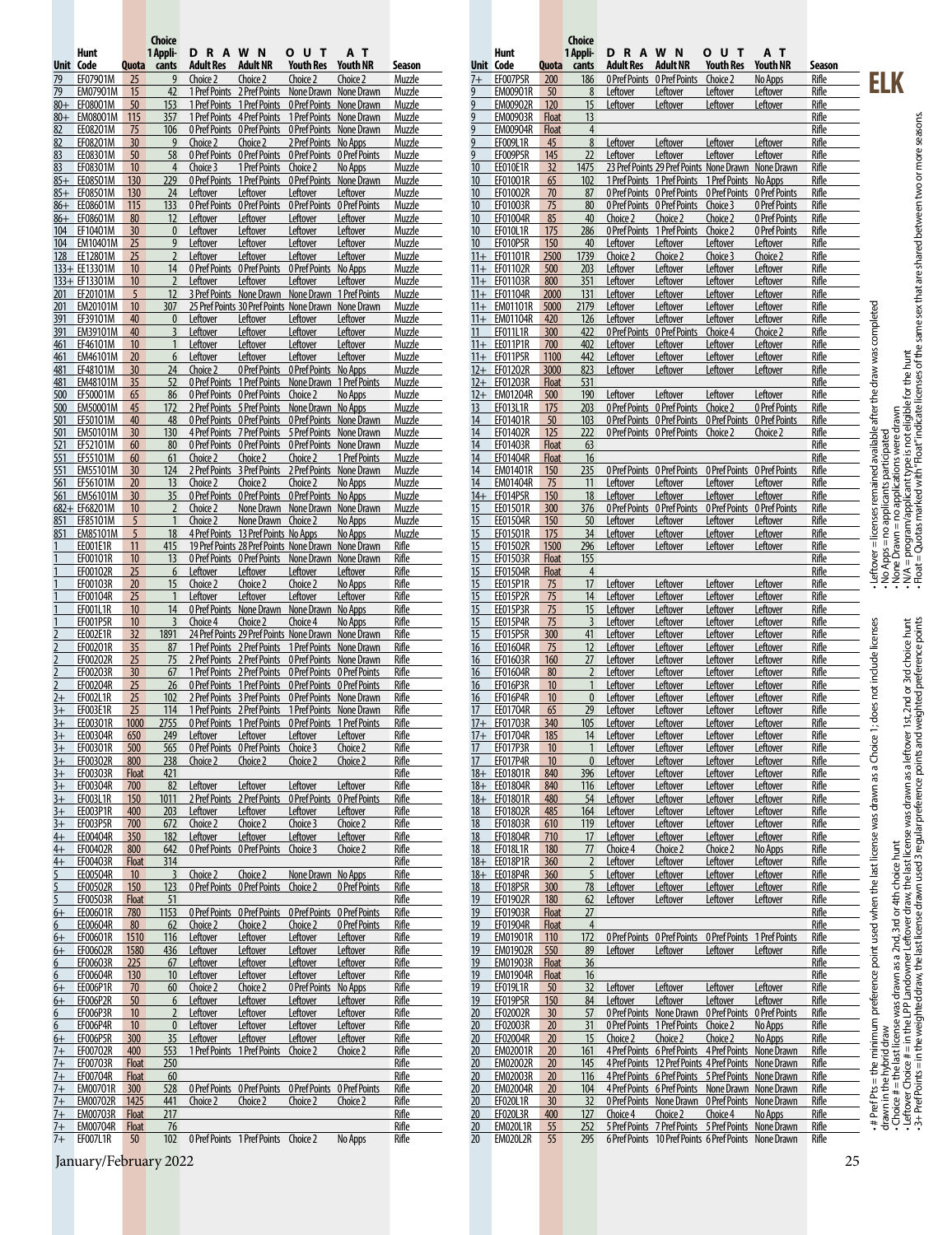|     |                  |                              |                              | Choice                |                                                                     |                                                |                                                                                                           |                                |                       |                       |                                 |                              | Choice                        |                                      |                                      |                                                                                                  |                                                      |                 |
|-----|------------------|------------------------------|------------------------------|-----------------------|---------------------------------------------------------------------|------------------------------------------------|-----------------------------------------------------------------------------------------------------------|--------------------------------|-----------------------|-----------------------|---------------------------------|------------------------------|-------------------------------|--------------------------------------|--------------------------------------|--------------------------------------------------------------------------------------------------|------------------------------------------------------|-----------------|
|     |                  | Hunt                         |                              | 1 Appli-              | <b>DRAWN</b>                                                        |                                                | <b>OUT</b>                                                                                                | AТ                             |                       |                       | Hunt                            |                              | 1 Appli-                      | <b>DRAWN</b>                         |                                      | <b>OUT</b>                                                                                       | AТ                                                   |                 |
|     | 20               | Unit Code<br>EF020P5R        | Quota<br>375                 | cants<br>512          | Adult Res                                                           | <b>Adult NR</b><br>0 Pref Points 0 Pref Points | Youth Res<br>Choice 2                                                                                     | <b>Youth NR</b><br>Choice 2    | Season<br>Rifle       | 38                    | Unit Code<br>EF03802R           | 30                           | Quota cants<br>49             | Adult Res Adult NR                   |                                      | Youth Res Youth NR<br>1 Pref Points None Drawn 1 Pref Points No Apps                             |                                                      | Season<br>Rifle |
| ELK |                  | 21+ EF02101R                 | 100                          | 243                   |                                                                     | 0 Pref Points 0 Pref Points                    | 0 Pref Points                                                                                             | 0 Pref Points                  | Rifle                 | 38                    | EF03803R                        | <b>Float</b>                 | 27                            |                                      |                                      |                                                                                                  |                                                      | Rifle           |
|     |                  | 21+ EF02102R                 | 200                          | 136                   | Choice 2                                                            | Choice 2                                       | Choice 2                                                                                                  | Choice 2                       | Rifle                 | 38                    | EF03804R                        | Float                        | 5                             |                                      |                                      |                                                                                                  |                                                      | Rifle           |
|     |                  | 21+ EF02103R                 | 275<br>175                   | 75<br>26              | Leftover<br>Leftover                                                | Leftover                                       | Leftover                                                                                                  | Leftover                       | Rifle<br>Rifle        | 38<br>38              | EM03801R<br>EM03804R            | 10<br>10                     | 50<br>12                      |                                      |                                      | 1 Pref Points None Drawn 1 Pref Points No Apps<br>O Pref Points O Pref Points None Drawn No Apps |                                                      | Rifle<br>Rifle  |
|     |                  | 21+ EF02104R<br>21+ EM02101R | 900                          | 369                   | Leftover                                                            | Leftover<br>Leftover                           | Leftover<br>Leftover                                                                                      | Leftover<br>Leftover           | Rifle                 | 38                    | EF038L1R                        | 200                          | 55                            | Leftover                             | Leftover                             | Leftover                                                                                         | Leftover                                             | Rifle           |
|     |                  | 21+ EM02104R                 | 360                          | 73                    | Leftover                                                            | Leftover                                       | Leftover                                                                                                  | Leftover                       | Rifle                 | 38                    | EF038P5R                        | 10                           | 75                            |                                      |                                      | 2 Pref Points None Drawn 1 Pref Points No Apps                                                   |                                                      | Rifle           |
|     |                  | 21+ EE021P1R                 | 125                          | 64                    | Leftover                                                            | Leftover                                       | Leftover                                                                                                  | Leftover                       | Rifle                 | 39                    | EF03901R                        | 10                           | 30 <sup>°</sup>               |                                      |                                      | 1 Pref Points 2 Pref Points 1 Pref Points No Apps                                                |                                                      | Rifle           |
|     | 22<br>22         | EF02202R<br>EF02203R         | 400                          | 353                   |                                                                     | 0 Pref Points 0 Pref Points                    | Choice 2                                                                                                  | 0 Pref Points                  | Rifle<br>Rifle        | $\overline{39}$       | EF03902R                        | 30                           | 31                            |                                      | 0 Pref Points 1 Pref Points Choice 3 |                                                                                                  | No Apps                                              | Rifle<br>Rifle  |
|     | 22               | EF02204R                     | Float<br>100                 | 188<br>24             | Leftover                                                            | Leftover                                       | Leftover                                                                                                  | Leftover                       | Rifle                 | $\frac{39}{2}$<br>39  | EF03903R<br>EF03904R            | <b>Float</b><br><b>Float</b> | 15<br>$\overline{\mathbf{3}}$ |                                      |                                      |                                                                                                  |                                                      | Rifle           |
|     | 22               | EF022L1R                     | 100                          | 175                   |                                                                     | 0 Pref Points 0 Pref Points                    | 0 Pref Points                                                                                             | 0 Pref Points                  | Rifle                 | 39                    | EM03901R                        | 60                           | 167                           |                                      |                                      | 1 Pref Points 1 Pref Points 1 Pref Points None Drawn                                             |                                                      | Rifle           |
|     |                  | 22+ EF022P5R                 | 350                          | 154                   | Leftover                                                            | Leftover                                       | Leftover                                                                                                  | Leftover                       | Rifle                 | $\frac{39}{2}$        | EM03902R                        | 50                           | 92                            |                                      |                                      | 1 Pref Points 1 Pref Points 1 Pref Points None Drawn                                             |                                                      | Rifle           |
|     |                  | 23+ EF023P5R                 | 150                          | 55                    | Leftover                                                            | Leftover                                       | Leftover                                                                                                  | Leftover                       | Rifle                 | 39                    | EM03903R                        | 50                           | 32                            | Choice 2                             | Choice 2                             | <b>O Pref Points No Apps</b>                                                                     |                                                      | Rifle           |
|     | $25+$            | EF02501R<br>25+ EF02502R     | 150<br>200                   | 140<br>264            | Choice 2                                                            | Choice 2<br>0 Pref Points 0 Pref Points        | Choice 2<br>Choice 2                                                                                      | 0 Pref Points<br>0 Pref Points | Rifle<br>Rifle        | 39<br>$\frac{39}{2}$  | EM03904R<br>EF039P5R            | 20<br>25                     | 19<br>60                      |                                      |                                      | O Pref Points 1 Pref Points 0 Pref Points No Apps<br>1 Pref Points None Drawn None Drawn No Apps |                                                      | Rifle<br>Rifle  |
|     |                  | 25+ EF02503R                 | <b>Float</b>                 | 122                   |                                                                     |                                                |                                                                                                           |                                | Rifle                 | 40                    | EE04001R                        | 28                           | 350                           |                                      |                                      | 11 Pref Points 25 Pref Points None Drawn None Drawn                                              |                                                      | Rifle           |
|     | $25+$            | EF02504R                     | <b>Float</b>                 | $6 \overline{6}$      |                                                                     |                                                |                                                                                                           |                                | Rifle                 | 40                    | EE04002R                        | 26                           | 220                           |                                      |                                      | 9 Pref Points 19 Pref Points None Drawn None Drawn                                               |                                                      | Rifle           |
|     | 25               | <b>EM02504R</b>              | 40                           | 9                     | Leftover                                                            | Leftover                                       | Leftover                                                                                                  | Leftover                       | Rifle                 | 40                    | EE04003R                        | 26                           | 236                           |                                      |                                      | 9 Pref Points 16 Pref Points None Drawn None Drawn                                               |                                                      | Rifle           |
|     | 26               | 25+ EF025P5R<br>EM02604R     | 250<br>100                   | 181<br>9              | Leftover<br>Leftover                                                | Leftover<br>Leftover                           | Leftover<br>Leftover                                                                                      | Leftover<br>Leftover           | Rifle<br>Rifle        | 40<br>40              | EE04004R<br>EF04001R            | 20<br>36                     | 137<br>36                     |                                      | 0 Pref Points 1 Pref Points Choice 2 | 9 Pref Points 16 Pref Points None Drawn None Drawn                                               | None Drawn                                           | Rifle<br>Rifle  |
|     | 26               | EF026L1R                     | 40                           | 56                    |                                                                     | 0 Pref Points 1 Pref Points                    | Choice 2                                                                                                  | No Apps                        | Rifle                 | 40                    | EF04002R                        | 31                           | 51                            |                                      |                                      | O Pref Points O Pref Points O Pref Points O Pref Points                                          |                                                      | Rifle           |
|     | 27               | EE02701R                     | 100                          | 103                   |                                                                     | 0 Pref Points 0 Pref Points                    | 0 Pref Points                                                                                             | None Drawn                     | Rifle                 | 40                    | EF04003R                        | 31                           | 30 <sup>°</sup>               |                                      | O Pref Points O Pref Points Choice 3 |                                                                                                  | 1 Pref Points                                        | Rifle           |
|     | 27               | EE02704R                     | 50                           | 11                    | Leftover                                                            | Leftover                                       | Leftover                                                                                                  | Leftover                       | Rifle                 | 40                    | EF04004R                        | 36                           | 16                            | Choice 2                             | 0 Pref Points Choice 4               |                                                                                                  | 1 Pref Points                                        | Rifle           |
|     | 27<br>27         | EF02701R<br>EF02702R         | 90<br>300                    | 10 <sup>°</sup><br>63 | Leftover<br>Leftover                                                | Leftover<br>Leftover                           | Leftover<br>Leftover                                                                                      | Leftover<br>Leftover           | Rifle<br>Rifle        | 40<br>$41+$           | EF040P5R<br>EF04101R            | 100<br>250                   | 105<br>454                    |                                      | O Pref Points O Pref Points Choice 2 | O Pref Points O Pref Points O Pref Points O Pref Points                                          | None Drawn                                           | Rifle<br>Rifle  |
|     | 27               | EF02703R                     | 200                          | 31                    | Leftover                                                            | Leftover                                       | Leftover                                                                                                  | Leftover                       | Rifle                 | 41                    | EF04102R                        | 340                          | 82                            | Choice 4                             | Choice 3                             | Choice 4                                                                                         | Choice 2                                             | Rifle           |
|     | 27               | EF02704R                     | 100                          | $\overline{0}$        | Leftover                                                            | Leftover                                       | Leftover                                                                                                  | Leftover                       | Rifle                 | 41                    | EF04103R                        | <b>Float</b>                 | 62                            |                                      |                                      |                                                                                                  |                                                      | Rifle           |
|     | 27               | EF027L1R                     | 100                          | $\overline{2}$        | Leftover                                                            | Leftover                                       | Leftover                                                                                                  | Leftover                       | Rifle                 | 41                    | EF04104R                        | Float                        | 14                            |                                      |                                      |                                                                                                  |                                                      | Rifle           |
|     | 27<br>27         | EE027P1R<br>EE027P4R         | 100<br>100                   | 8<br>$\overline{1}$   | Leftover<br>Leftover                                                | Leftover<br>Leftover                           | Leftover<br>Leftover                                                                                      | Leftover<br>Leftover           | Rifle<br>Rifle        | $41 +$<br>$41+$       | EM04101R<br><b>EM04104R</b>     | 950<br>250                   | 877<br>65                     | Choice 2<br>Leftover                 | Choice 2<br>Leftover                 | Choice 2<br>Leftover                                                                             | 0 Pref Points<br>Leftover                            | Rifle<br>Rifle  |
|     | 27               | EF027P5R                     | 125                          | 19                    | Leftover                                                            | Leftover                                       | Leftover                                                                                                  | Leftover                       | Rifle                 | $41+$                 | <b>EE041P1R</b>                 | 200                          | 212                           | 0 Pref Points                        | 0 Pref Points                        | O Pref Points O Pref Points                                                                      |                                                      | Rifle           |
|     | $28+$            | EE02801R                     | 545                          | 523                   | Choice 2                                                            | Choice 2                                       | Choice 2                                                                                                  | 0 Pref Points                  | Rifle                 | $41+$                 | EE041P4R                        | 150                          | 73                            | Leftover                             | Leftover                             | Leftover                                                                                         | Leftover                                             | Rifle           |
|     | $28+$            | EE02804R                     | 440                          | 120                   | Leftover                                                            | Leftover                                       | Leftover                                                                                                  | Leftover                       | Rifle                 | 41                    | EF041P5R                        | 200                          | 108                           | Choice 3                             | Choice 2                             | Choice 3                                                                                         | Choice 2                                             | Rifle           |
|     | $28+$            | 28+ EF02801R<br>EF02802R     | 195<br>350                   | 82<br>432             | Choice 2<br>0 Pref Points                                           | Choice 2<br>0 Pref Points                      | Choice 2<br>Choice 2                                                                                      | Choice 2<br>0 Pref Points      | Rifle<br>Rifle        | 42<br>42              | EF04202R<br>EF04203R            | 300<br>425                   | 208<br>144                    | Choice 2<br>Leftover                 | Choice 2<br>Leftover                 | Choice 3<br>Leftover                                                                             | 0 Pref Points<br>Leftover                            | Rifle<br>Rifle  |
|     |                  | 28+ EF02803R                 | 565                          | 273                   | Leftover                                                            | Leftover                                       | Leftover                                                                                                  | Leftover                       | Rifle                 | 42                    | EF04204R                        | Float                        | 26                            |                                      |                                      |                                                                                                  |                                                      | Rifle           |
|     |                  | 28+ EF02804R                 | 580                          | 14                    | Leftover                                                            | Leftover                                       | Leftover                                                                                                  | Leftover                       | Rifle                 | 42                    | EF042P5R                        | 275                          | 140                           | Leftover                             | Leftover                             | Leftover                                                                                         | Leftover                                             | Rifle           |
|     | $28+$            | EF028L1R                     | 250                          | 131                   | Choice 2                                                            | Choice 2                                       | Choice 2                                                                                                  | Choice 2                       | Rifle                 | $43+$                 | EE04301R                        | 225                          | 319                           | 0 Pref Points                        | 0 Pref Points                        | 0 Pref Points                                                                                    | 0 Pref Points                                        | Rifle           |
|     |                  | 28+ EE028P1R<br>28+ EE028P4R | 200<br>200                   | 11<br>9               | Leftover<br>Leftover                                                | Leftover<br>Leftover                           | Leftover<br>Leftover                                                                                      | Leftover<br>Leftover           | Rifle<br>Rifle        | 43<br>$43+$           | EE04304R<br>EF04301R            | 75<br>75                     | 68<br>55                      | Choice 2<br>Choice 2                 | Choice 2<br>Choice 2                 | Choice 2<br>Choice 2                                                                             | 0 Pref Points<br>None Drawn                          | Rifle<br>Rifle  |
|     | $28+$            | <b>EF028P5R</b>              | 225                          | 179                   | Choice 2                                                            | Choice 2                                       | Choice 2                                                                                                  | 0 Pref Points                  | Rifle                 | 43                    | EF04302R                        | 795                          | 210                           | Leftover                             | Leftover                             | Leftover                                                                                         | Leftover                                             | Rifle           |
|     | 29               | EF02901R                     | 10                           | 12                    |                                                                     | 1 Pref Points None Drawn                       | 1 Pref Points No Apps                                                                                     |                                | Rifle                 | 43                    | EF04303R                        | <b>Float</b>                 | 136                           |                                      |                                      |                                                                                                  |                                                      | Rifle           |
|     | 29               | EF02902R                     | 65                           | 32                    |                                                                     |                                                | 0 Pref Points 2 Pref Points None Drawn None Drawn                                                         |                                | <b>Rifle</b>          | 43                    | EF04304R                        | <b>Float</b>                 | 13                            |                                      |                                      |                                                                                                  |                                                      | Rifle           |
|     | 29<br>29         | EF02903R<br>EF02904R         | <b>Float</b><br><b>Float</b> | 31<br>$\mathbf{0}$    |                                                                     |                                                |                                                                                                           |                                | Rifle<br>Rifle        | $43+$<br>43           | EE043P1R<br>EF043P5R            | 10<br>125                    | 6<br>167                      | Choice 2                             | 0 Pref Points 0 Pref Points Choice 2 | 0 Pref Points None Drawn                                                                         | No Apps<br>None Drawn                                | Rifle<br>Rifle  |
|     | 29               | EM02901R                     | 10                           | 28                    |                                                                     |                                                | 1 Pref Points None Drawn 3 Pref Points No Apps                                                            |                                | Rifle                 | $44+$                 | EF04401R                        | 10                           | 118                           |                                      |                                      | 4 Pref Points 9 Pref Points 3 Pref Points None Drawn                                             |                                                      | Rifle           |
|     | 29               | EM02902R                     | 20                           | 31                    |                                                                     |                                                | 2 Pref Points 2 Pref Points None Drawn None Drawn                                                         |                                | Rifle                 | $44+$                 | EF04402R                        | Float                        | 289                           |                                      |                                      |                                                                                                  |                                                      | Rifle           |
|     | 29               | EM02903R                     | <b>Float</b>                 | 21                    |                                                                     |                                                |                                                                                                           |                                | Rifle                 |                       | 44+ EF04403R                    | <b>Float</b>                 | 135                           |                                      |                                      |                                                                                                  |                                                      | Rifle           |
|     |                  | EM02904R<br>EF029P5R         | <b>Float</b><br>90           | 13<br>54              | Choice 3                                                            | 0 Pref Points Choice 2                         |                                                                                                           | No Apps                        | Rifle<br>Rifle        | $44+$                 | 44+ EF04404R<br><b>EM04401R</b> | Float<br>100                 | 37<br>280                     |                                      |                                      | O Pref Points O Pref Points O Pref Points None Drawn                                             |                                                      | Rifle<br>Rifle  |
|     | 30               | EF030L1R                     | 100                          | 158                   |                                                                     | O Pref Points O Pref Points Choice 2           |                                                                                                           | No Apps                        | Rifle                 | 44                    | EM04404R                        | 30                           | 14                            | Choice 2                             | O Pref Points Choice 2               |                                                                                                  | None Drawn                                           | Rifle           |
|     | $\underline{31}$ | EF03102R                     | 375                          |                       | 31 Leftover Leftover Leftover Leftover                              |                                                |                                                                                                           |                                | Rifle                 |                       | 45 EM04504R 30                  |                              |                               |                                      |                                      |                                                                                                  | 10 Leftover Leftover Leftover Leftover               | Rifle           |
|     | 31               | EF03103R                     | <b>Float</b>                 | 19                    |                                                                     |                                                |                                                                                                           |                                | Rifle                 | 46                    | EF04601R                        | 20                           | 21                            | O Pref Points O Pref Points Choice 2 |                                      |                                                                                                  | No Apps                                              | Rifle           |
|     | 31<br>31         | EF03104R<br>EF031L1R         | <b>Float</b><br>300          | 7                     | 56 Leftover                                                         | Leftover                                       | Leftover                                                                                                  | Leftover                       | Rifle<br>Rifle        | 46<br>46              | EF04602R<br>EF04603R            | 60<br>Float                  | 36<br>$\overline{7}$          | Choice 2                             | 1 Pref Points Choice 2               |                                                                                                  | No Apps                                              | Rifle<br>Rifle  |
|     | 32               | EF03202R                     | 150                          |                       | 25 Leftover                                                         | Leftover                                       | Leftover                                                                                                  | Leftover                       | Rifle                 | $\frac{46}{3}$        | EF04604R                        | <b>Float</b>                 | $\overline{3}$                |                                      |                                      |                                                                                                  |                                                      | Rifle           |
|     | 32               | EF03203R                     | Float                        | $\overline{4}$        |                                                                     |                                                |                                                                                                           |                                | Rifle                 | 46                    | <b>EM04601R</b>                 | 25                           | 49                            |                                      |                                      | O Pref Points 1 Pref Points 1 Pref Points No Apps                                                |                                                      | Rifle           |
|     | 32               | EF03204R                     | <b>Float</b>                 | $\overline{4}$        |                                                                     |                                                |                                                                                                           |                                | Rifle                 | 46                    | EM04602R                        | 60                           | 56                            |                                      |                                      | 0 Pref Points 0 Pref Points 0 Pref Points None Drawn                                             |                                                      | Rifle           |
|     | 33<br>33         | EF03302R<br>EF03303R         | 850<br>Float                 | 85                    | 154 Leftover                                                        | Leftover                                       | Leftover                                                                                                  | Leftover                       | Rifle<br>Rifle        | $\overline{46}$<br>46 | EM04603R<br>EM04604R            | Float<br><b>Float</b>        | 23<br>10 <sup>°</sup>         |                                      |                                      |                                                                                                  |                                                      | Rifle<br>Rifle  |
|     | 33               | EF03304R                     | <b>Float</b>                 | 12                    |                                                                     |                                                |                                                                                                           |                                | Rifle                 | 46                    | EF046P5R                        | 30 <sup>°</sup>              | 24                            | Choice 2                             | No Apps                              | <b>O Pref Points</b> No Apps                                                                     |                                                      | Rifle           |
|     | 33               | EM03304R                     | 115                          | 9                     | Leftover                                                            | Leftover                                       | Leftover                                                                                                  | Leftover                       | Rifle                 | $\overline{47}$       | <b>EM04704R</b>                 | 50                           | 6                             | Leftover                             | Leftover                             | Leftover                                                                                         | Leftover                                             | Rifle           |
|     | 33               | EE033P4R                     | 25                           | $\overline{2}$        | Leftover                                                            | Leftover                                       | Leftover                                                                                                  | Leftover                       | Rifle                 | 48                    | EF04802R                        | 75                           | 130 <sup>°</sup>              |                                      |                                      | 1 Pref Points 1 Pref Points 0 Pref Points 3 Pref Points                                          |                                                      | Rifle           |
|     | 33<br>34         | EF033P5R<br>EF03402R         | 100<br>25                    |                       | 28 Leftover<br>81 1 Pref Points 1 Pref Points 0 Pref Points No Apps | Leftover                                       | Leftover                                                                                                  | Leftover                       | Rifle<br>Rifle        | 48<br>$\frac{48}{3}$  | EF04803R<br>EF04804R            | <b>Float</b><br>30           | 77<br>13                      | Choice 2                             | No Apps                              | Choice 2                                                                                         | No Apps                                              | Rifle<br>Rifle  |
|     | 34               | EF03403R                     | Float                        | 29                    |                                                                     |                                                |                                                                                                           |                                | Rifle                 | $\overline{48}$       | EM04801R                        | 50                           | 236                           |                                      |                                      | 3 Pref Points 5 Pref Points None Drawn None Drawn                                                |                                                      | Rifle           |
|     | 34               | EF03404R                     | Float                        | 5 <sup>5</sup>        |                                                                     |                                                |                                                                                                           |                                | Rifle                 | 48                    | <b>EM04802R</b>                 | 40                           | 135                           |                                      |                                      | 1 Pref Points 2 Pref Points None Drawn None Drawn                                                |                                                      | Rifle           |
|     | 34               | EM03404R                     | 35                           | $6 \mid$              | Leftover                                                            | Leftover                                       | Leftover                                                                                                  | Leftover                       | Rifle                 | $\frac{48}{3}$        | EM04803R                        | Float                        | 41                            |                                      |                                      |                                                                                                  |                                                      | Rifle           |
|     | 34               | EF034P5R<br>35+ EE03501R     | 10<br>185                    | 19<br>353             |                                                                     |                                                | 0 Pref Points 0 Pref Points None Drawn No Apps<br>O Pref Points O Pref Points O Pref Points O Pref Points |                                | Rifle<br><b>Rifle</b> | $\overline{48}$<br>49 | <b>EM04804R</b><br>EF04902R     | <b>Float</b><br>100          | 5<br>396                      |                                      |                                      | 2 Pref Points 2 Pref Points 0 Pref Points 1 Pref Points                                          |                                                      | Rifle<br>Rifle  |
|     | 35               | EE03504R                     | 40                           | 33 <sup>2</sup>       | Choice 2                                                            | Choice 2                                       | 0 Pref Points Choice 2                                                                                    |                                | Rifle                 |                       | EF04903R                        | 100                          | 204                           |                                      | 1 Pref Points 1 Pref Points Choice 2 |                                                                                                  | No Apps                                              | Rifle           |
|     |                  | 35+ EF03501R                 | 100                          | 40                    | Choice 2                                                            | Choice 2                                       | Choice 2                                                                                                  | Choice 2                       | Rifle                 | $\frac{49}{49}$       | EF04904R                        | 100                          | 109                           |                                      | O Pref Points 1 Pref Points Choice 3 |                                                                                                  | No Apps                                              | Rifle           |
|     | 35               | EF03502R                     | 100                          |                       | 75 OPref Points OPref Points Choice 2                               |                                                |                                                                                                           | 0 Pref Points                  | <b>Rifle</b>          | $\frac{49}{3}$        | EF049S2R                        | 50                           | 74                            |                                      |                                      | O Pref Points None Drawn O Pref Points O Pref Points                                             |                                                      | Rifle           |
|     | 35               | EF03503R<br>EF03504R         | Float                        | 40<br>$\overline{2}$  |                                                                     |                                                |                                                                                                           |                                | Rifle<br>Rifle        | $\frac{49}{49}$       | EF049S3R<br>EF049S4R            | 50                           | 34<br>16                      | Choice 2                             | Choice 2                             | Choice 2                                                                                         | Choice 2<br>None Drawn 0 Pref Points                 | Rifle           |
|     | 35               | 35+ EF035L1R                 | <b>Float</b><br>10           | 137                   |                                                                     |                                                | 4 Pref Points None Drawn 1 Pref Points No Apps                                                            |                                | Rifle                 | 49                    | EM04901R                        | 40<br>80                     | 629                           | Choice 2                             | Choice 2                             | 9 Pref Points 13 Pref Points None Drawn None Drawn                                               |                                                      | Rifle<br>Rifle  |
|     |                  | 35+ EE035P1R                 | 30                           | 10 <sup>10</sup>      | Leftover                                                            | Leftover                                       | Leftover                                                                                                  | Leftover                       | Rifle                 |                       | EM04902R                        | 140                          | 447                           |                                      |                                      | 5 Pref Points 5 Pref Points 5 Pref Points None Drawn                                             |                                                      | Rifle           |
|     | 35               | EF035P5R                     | 75                           | 8 <sup>8</sup>        | Leftover                                                            | Leftover                                       | Leftover                                                                                                  | Leftover                       | Rifle                 | $\frac{49}{49}$       | EM04903R                        | <b>Float</b>                 | 132                           |                                      |                                      |                                                                                                  |                                                      | Rifle           |
|     |                  | 36+ EE03604R                 | 40                           |                       | 27 Choice 2                                                         |                                                | O Pref Points O Pref Points No Apps                                                                       |                                | Rifle                 | 49                    | EM04904R                        | <b>Float</b>                 | 49                            |                                      |                                      |                                                                                                  |                                                      | Rifle           |
|     |                  | 36+ EF03602R<br>36+ EF03603R | 200<br>Float                 | 131<br>54             | Choice 2                                                            | Choice 2                                       | Choice 2                                                                                                  | Choice 2                       | Rifle<br>Rifle        | $\overline{50}$<br>50 | EF05002R<br>EF05003R            | 350<br><b>Float</b>          | 212<br>142                    |                                      | 0 Pref Points 0 Pref Points Choice 2 |                                                                                                  | None Drawn                                           | Rifle<br>Rifle  |
|     |                  | 36+ EF03604R                 | <b>Float</b>                 | $\mathbf{0}$          |                                                                     |                                                |                                                                                                           |                                | Rifle                 | 50                    | EF05004R                        | <b>Float</b>                 | 50                            |                                      |                                      |                                                                                                  |                                                      | Rifle           |
|     |                  | 36+ EF036P5R                 | 65                           |                       | 6 Leftover                                                          | Leftover                                       | Leftover                                                                                                  | Leftover                       | Rifle                 | $\overline{50}$       | <b>EM05001R</b>                 | 30                           | 100                           |                                      |                                      | 1 Pref Points 2 Pref Points 1 Pref Points No Apps                                                |                                                      | Rifle           |
|     | 38               | EF03801R                     | 10                           | 28                    | 1 Pref Points 1 Pref Points Choice 3                                |                                                |                                                                                                           | No Apps                        | Rifle                 | 50                    | <b>EM05002R</b>                 | 160                          | 190                           |                                      |                                      |                                                                                                  | 1 Pref Points 1 Pref Points 1 Pref Points None Drawn | Rifle           |
|     | 26               |                              |                              |                       |                                                                     |                                                |                                                                                                           |                                |                       |                       |                                 |                              |                               |                                      |                                      |                                                                                                  | Colorado Outdoors                                    |                 |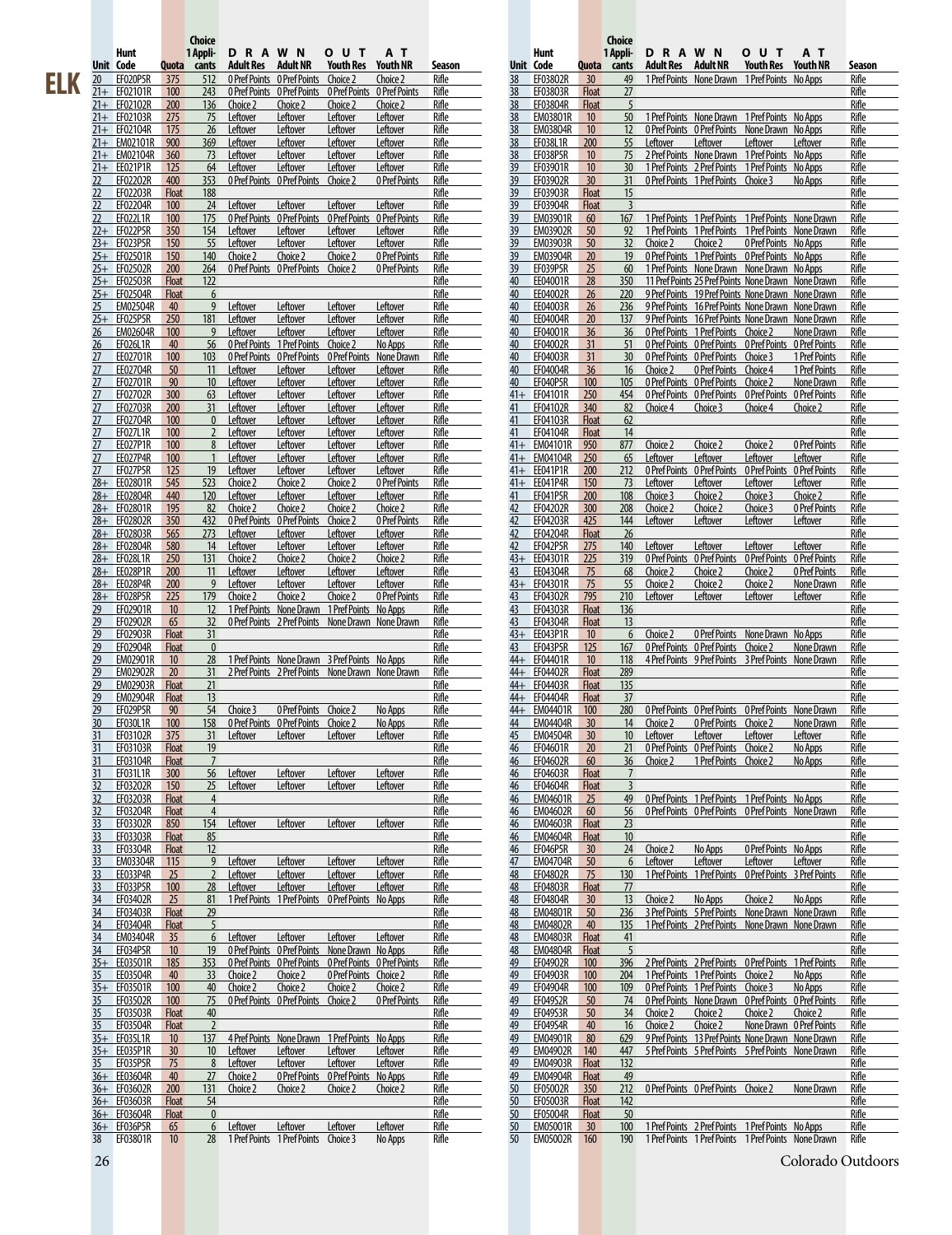|                |                              |                       | Choice                |                                |                                    |                                                                                     |                           |                 |
|----------------|------------------------------|-----------------------|-----------------------|--------------------------------|------------------------------------|-------------------------------------------------------------------------------------|---------------------------|-----------------|
|                | Hunt                         |                       | 1 Appli-              | R<br>A<br>D                    | W<br>N                             | υ<br>Т<br>Ο<br><b>Youth Res</b>                                                     | АΤ                        |                 |
| 50             | Unit Code<br><b>EM05003R</b> | Quota<br><b>Float</b> | cants<br>179          | Adult Res                      | Adult NR                           |                                                                                     | <b>Youth NR</b>           | Season<br>Rifle |
| 50             | <b>EM05004R</b>              | <b>Float</b>          | 72                    |                                |                                    |                                                                                     |                           | Rifle           |
| 50             | <b>EF050L1R</b>              | 10                    | 106                   | 3 Pref Points                  | None Drawn                         | <b>0 Pref Points</b>                                                                | No Apps                   | Rifle           |
| 50             | EF050P5R                     | 30                    | 86                    | 1 Pref Points                  | None Drawn                         | 0 Pref Points                                                                       | No Apps                   | Rifle           |
| 51             | EF05101R                     | 30                    | 26                    | Choice 2                       | None Drawn                         | Choice 2                                                                            | No Apps                   | Rifle           |
| 51             | EF05102R                     | 100                   | 37                    | Choice 2                       | <b>O</b> Pref Points               | Choice 2                                                                            | <b>O</b> Pref Points      | Rifle           |
| 51             | EF05103R                     | <b>Float</b>          | 19                    |                                |                                    |                                                                                     |                           | Rifle           |
| 51<br>51       | EF05104R<br><b>EM05101R</b>  | <b>Float</b><br>40    | $\overline{2}$<br>106 | 1 Pref Points                  | 1 Pref Points                      | 1 Pref Points                                                                       | None Drawn                | Rifle<br>Rifle  |
| 51             | EM05102R                     | 100                   | 68                    | 0 Pref Points                  | 0 Pref Points                      | 0 Pref Points                                                                       | No Apps                   | Rifle           |
| 51             | <b>EM05103R</b>              | Float                 | 34                    |                                |                                    |                                                                                     |                           | Rifle           |
| 51             | <b>EM05104R</b>              | <b>Float</b>          | 13                    |                                |                                    |                                                                                     |                           | Rifle           |
| 51             | EF051P5R                     | 200                   | 62                    | Leftover                       | Leftover                           | Leftover                                                                            | Leftover                  | Rifle           |
| 52             | EF05202R                     | 205                   | 135                   | Choice 2                       | Choice 2                           | Choice 2                                                                            | No Apps                   | Rifle           |
| 52<br>52       | EF05203R<br>EF05204R         | 130<br><b>Float</b>   | 74<br>7               | Choice 2                       | Choice 2                           | Choice 2                                                                            | Choice 2                  | Rifle<br>Rifle  |
| 52             | EF052P5R                     | 75                    | 37                    | Leftover                       | Leftover                           | Leftover                                                                            | Leftover                  | Rifle           |
| 53             | EF05301R                     | 20                    | 90                    | 1 Pref Points                  | 1 Pref Points                      | <b>0 Pref Points</b>                                                                | None Drawn                | Rifle           |
| 53             | EF05302R                     | 30                    | 81                    | 1 Pref Points                  | 1 Pref Points                      | 0 Pref Points                                                                       | None Drawn                | Rifle           |
| 53             | EF05303R                     | 35                    | 31                    | Choice 2                       | 0 Pref Points                      | Choice 2                                                                            | None Drawn                | Rifle           |
| 53             | EF05304R                     | 30                    | 15                    | Leftover                       | Leftover                           | Leftover                                                                            | Leftover                  | Rifle           |
| 53             | EM05301R                     | 80                    | 148                   | 0 Pref Points                  | 0 Pref Points                      | 0 Pref Points                                                                       | 0 Pref Points             | Rifle           |
| 53<br>$53+$    | <b>EM05304R</b>              | 25                    | 5                     | Leftover                       | Leftover                           | Leftover                                                                            | Leftover                  | Rifle           |
| $53+$          | EE053P1R<br>EE053P4R         | 85<br>65              | 61<br>6               | Leftover<br>Leftover           | Leftover<br>Leftover               | Leftover<br>Leftover                                                                | Leftover<br>Leftover      | Rifle<br>Rifle  |
| $53+$          | EF053P5R                     | 85                    | 95                    | 0 Pref Points                  | 0 Pref Points                      | Choice 4                                                                            | No Apps                   | Rifle           |
| 54             | EF05401R                     | 40                    | 105                   | 0 Pref Points                  | 0 Pref Points                      | 0 Pref Points                                                                       | None Drawn                | Rifle           |
| 54             | EF05402R                     | 50                    | 147                   | 1 Pref Points                  | 1 Pref Points                      | 0 Pref Points                                                                       | 0 Pref Points             | Rifle           |
| 54             | EF05403R                     | 35                    | 108                   | 1 Pref Points                  | 1 Pref Points                      | Choice 3                                                                            | 0 Pref Points             | Rifle           |
| 54             | EF05404R                     | 30                    | 32                    | 0 Pref Points                  | 0 Pref Points                      | None Drawn                                                                          | None Drawn                | Rifle           |
| 54             | EM05401R                     | 200                   | 359                   | 0 Pref Points                  | 0 Pref Points                      | 0 Pref Points                                                                       | 0 Pref Points             | Rifle           |
| 54             | <b>EM05404R</b>              | 125                   | 46                    | Choice 4                       | Choice 4                           | Choice 3                                                                            | 0 Pref Points             | Rifle           |
| 54<br>55       | <b>EF054P5R</b><br>EF05501R  | 75<br>175             | 41<br>296             | Leftover<br>0 Pref Points      | Leftover<br>0 Pref Points          | Leftover<br>Choice 2                                                                | Leftover<br>Choice 2      | Rifle<br>Rifle  |
| 55             | EF05502R                     | 200                   | 406                   | 0 Pref Points                  | 0 Pref Points                      | <b>0 Pref Points</b>                                                                | 1 Pref Points             | Rifle           |
| 55             | EF05503R                     | 100                   | 357                   | 2 Pref Points                  | 2 Pref Points                      | <b>O</b> Pref Points                                                                | 0 Pref Points             | Rifle           |
| 55             | EF05504R                     | 10                    | 87                    | 2 Pref Points                  | 2 Pref Points                      | 2 Pref Points                                                                       | None Drawn                | Rifle           |
| 55             | <b>EM05501R</b>              | 140                   | 356                   |                                | 0 Pref Points 1 Pref Points        | 1 Pref Points                                                                       | None Drawn                | Rifle           |
| 55             | <b>EM05504R</b>              | 40                    | 50                    | 0 Pref Points                  | 0 Pref Points                      | 0 Pref Points                                                                       | 0 Pref Points             | Rifle           |
| 56             | EF05602R                     | 50                    | 88                    | 0 Pref Points                  | 0 Pref Points                      | Choice 3                                                                            | No Apps                   | Rifle           |
| 56             | EF05603R                     | 50                    | 35                    | Choice 2                       | Choice 2                           | Choice 2                                                                            | No Apps                   | Rifle           |
| 56<br>56       | EF05604R<br>EM05601R         | 30<br>40              | 10<br>94              | Choice 4<br>0 Pref Points      | Choice 4<br>0 Pref Points          | Choice 2<br>1 Pref Points                                                           | No Apps<br>None Drawn     | Rifle<br>Rifle  |
| 56             | <b>EM05602R</b>              | 40                    | 100                   | 0 Pref Points                  | 1 Pref Points                      | <b>0 Pref Points</b>                                                                | None Drawn                | Rifle           |
| 56             | EM05603R                     | 40                    | 48                    | <b>0 Pref Points</b>           | 0 Pref Points                      | <b>O</b> Pref Points                                                                | 1 Pref Points             | Rifle           |
| 56             | <b>EM05604R</b>              | 20                    | 10                    | Choice 2                       | 0 Pref Points                      | 0 Pref Points                                                                       | No Apps                   | Rifle           |
| 56             | EF056P5R                     | 10                    | 56                    | 1 Pref Points                  | None Drawn                         | <b>0 Pref Points</b>                                                                | No Apps                   | Rifle           |
| $57+$          | EF05701R                     | 100                   | 157                   | 0 Pref Points                  | 0 Pref Points                      | 0 Pref Points                                                                       | 1 Pref Points             | Rifle           |
| $57+$          | EF05702R                     | 120                   | 281                   | 1 Pref Points                  | 1 Pref Points                      | Choice 2                                                                            | 0 Pref Points             | Rifle           |
| $57+$          | EF05703R                     | 120                   | 138                   | 0 Pref Points                  | 0 Pref Points                      | Choice 3                                                                            | 0 Pref Points             | Rifle           |
| $57+$<br>57+   | EF05704R                     | 100<br>80             | 107<br>360            | 0 Pref Points<br>3 Pref Points | 2 Pref Points<br>4 Pref Points     | Choice 2                                                                            | No Apps                   | Rifle<br>Rifle  |
| $57 +$         | <b>EM05701R</b><br>EM05702R  | 80                    | 418                   | 3 Pref Points                  | 3 Pref Points                      | 3 Pref Points<br>3 Pref Points                                                      | None Drawn<br>None Drawn  | <b>Rifle</b>    |
|                | 57+ EM05703R                 | 80                    | 258                   |                                | 2 Pref Points 2 Pref Points        | 2 Pref Points                                                                       | None Drawn                | Rifle           |
|                | 57+ EM05704R                 | 80                    | 159                   |                                | 1 Pref Points 2 Pref Points        | 2 Pref Points                                                                       | None Drawn                | Rifle           |
| $57+$          | EF057P5R                     | 250                   | 174                   | Choice 2                       | Choice 2                           | Choice 2                                                                            | Choice 2                  | Rifle           |
| $59+$          | EF05901R                     | 50                    | 55                    | 0 Pref Points                  | None Drawn                         | 0 Pref Points                                                                       | <b>O Pref Points</b>      | Rifle           |
| $59+$          | EF05902R                     | 150                   | 116                   | 0 Pref Points                  | 0 Pref Points                      | Choice 4                                                                            | <b>0 Pref Points</b>      | Rifle           |
| $59+$          | EF05903R                     | <b>Float</b>          | 54                    |                                |                                    |                                                                                     |                           | Rifle           |
| $59+$<br>$59+$ | EF05904R<br>EM05901R         | Float<br>100          | 12<br>121             | 0 Pref Points                  | 0 Pref Points                      | 0 Pref Points                                                                       | 0 Pref Points             | Rifle<br>Rifle  |
| $59+$          | <b>EM05904R</b>              | 180                   | 35                    | Leftover                       | Leftover                           | Leftover                                                                            | Leftover                  | Rifle           |
| 59             | EF059P5R                     | 20                    | 127                   | 2 Pref Points                  | None Drawn                         | <b>0 Pref Points</b>                                                                | None Drawn                | Rifle           |
| 60             | EE06004R                     | 50                    | <u>29</u>             | Choice 2                       | Choice 2                           | 0 Pref Points                                                                       | Choice 2                  | Rifle           |
| 60             | EF06001R                     | 10                    | 1                     | Leftover                       | Leftover                           | Leftover                                                                            | Leftover                  | Rifle           |
| 60             | EF06002R                     | 10                    | 8                     | Choice 3                       | None Drawn                         | 0 Pref Points                                                                       | <b>0 Pref Points</b>      | Rifle           |
| 60             | EF06003R                     | 20                    | 2                     | Choice 4                       | Choice 4                           | Choice 2                                                                            | Choice 2                  | Rifle           |
| 60             | EF06004R<br>EM06001R         | <b>Float</b>          | 0                     |                                | Choice 2                           |                                                                                     |                           | Rifle           |
| 60<br>60       | EE060P1R                     | 45<br>10              | 40<br>1               | Choice 2<br>Leftover           | Leftover                           | None Drawn<br>Leftover                                                              | 2 Pref Points<br>Leftover | Rifle<br>Rifle  |
| 60             | <b>EE060P4R</b>              | 10                    | 3                     | Leftover                       | Leftover                           | Leftover                                                                            | Leftover                  | Rifle           |
| 60             | EF060P5R                     | 80                    | 20                    | Leftover                       | Leftover                           | Leftover                                                                            | Leftover                  | Rifle           |
| 61             | EE061E1R                     | 30                    | 952                   |                                |                                    | 20 Pref Points 27 Pref Points None Drawn                                            | None Drawn                | Rifle           |
| 61             | EF06101R                     | 50                    | 197                   |                                | 3 Pref Points 4 Pref Points        | 1 Pref Points                                                                       | 2 Pref Points             | Rifle           |
| <u>61</u>      | EF06102R                     | 170                   | 444                   | 2 Pref Points                  | 2 Pref Points                      | <b>0 Pref Points</b>                                                                | <b>O Pref Points</b>      | Rifle           |
| 61             | EF06103R                     | 190                   | 279                   | 1 Pref Points                  | 1 Pref Points                      | 0 Pref Points                                                                       | <b>O Pref Points</b>      | Rifle           |
| 61             | EF06104R                     | 215                   | 204                   |                                | <b>0 Pref Points 0 Pref Points</b> | Choice 4                                                                            | 0 Pref Points             | Rifle           |
| <u>61</u>      | EM06101R<br>EM06102R         | 130<br>180            | 1009<br>875           |                                |                                    | 12 Pref Points 23 Pref Points None Drawn<br>9 Pref Points 22 Pref Points None Drawn | None Drawn<br>None Drawn  | Rifle<br>Rifle  |
| 61<br>61       | EM06103R                     | <b>Float</b>          | 388                   |                                |                                    |                                                                                     |                           | Rifle           |
| <u>61</u>      | EM06104R                     | <b>Float</b>          | 162                   |                                |                                    |                                                                                     |                           | Rifle           |
| 61             | EF061P5R                     | 50                    | 78                    | 1 Pref Points                  | 1 Pref Points                      | 0 Pref Points                                                                       | None Drawn                | Rifle           |
| 62             | EE06204R                     | 100                   | 123                   | 0 Pref Points                  | 0 Pref Points                      | 0 Pref Points                                                                       | 0 Pref Points             | Rifle           |
| 62             | EF06201R                     | 60                    | 192                   | 1 Pref Points                  | 1 Pref Points                      | <b>0 Pref Points</b>                                                                | 1 Pref Points             | Rifle           |
| 62             | EF06202R                     | 100                   | 326                   | 1 Pref Points                  | 1 Pref Points                      | 0 Pref Points                                                                       | 0 Pref Points             | Rifle           |

|                | Hunt                        |                     | 1 Appli-       | A<br>R<br>D                           | W N                                                 | υ<br>т<br>Ο                                  | ΑТ                               |                       |                                                                                                                                                     |
|----------------|-----------------------------|---------------------|----------------|---------------------------------------|-----------------------------------------------------|----------------------------------------------|----------------------------------|-----------------------|-----------------------------------------------------------------------------------------------------------------------------------------------------|
|                | Unit Code                   | Quota               | cants          | <b>Adult Res</b>                      | <b>Adult NR</b>                                     | <b>Youth Res</b>                             | <b>Youth NR</b>                  | Season                |                                                                                                                                                     |
| 62             | EF06203R                    | 100                 | 161            | <b>0 Pref Points</b>                  | <b>O Pref Points</b>                                | Choice 4                                     | 0 Pref Points                    | Rifle                 | ELK                                                                                                                                                 |
| 62             | EF06204R<br>EM06201R        | <b>Float</b>        | 11             | <b>0 Pref Points</b>                  | 0 Pref Points                                       | <b>0 Pref Points</b>                         | <b>OPrefPoints</b>               | Rifle                 |                                                                                                                                                     |
| 62<br>62       | EE062P1R                    | 285<br>75           | 460<br>68      | Choice 2                              | Choice 2                                            | Choice 2                                     | <b>O Pref Points</b>             | Rifle<br>Rifle        |                                                                                                                                                     |
| 62             | EE062P4R                    | 75                  | 33             | <u>Leftover</u>                       | <u>Leftover</u>                                     | Leftover                                     | Leftover                         | Rifle                 |                                                                                                                                                     |
| 62             | EF062P2R                    | 170                 | 19             | Leftover                              | Leftover                                            | Leftover                                     | Leftover                         | Rifle                 |                                                                                                                                                     |
| 62             | EF062P3R                    | <b>Float</b>        | 20             |                                       |                                                     |                                              |                                  | Rifle                 |                                                                                                                                                     |
| 62             | EF062P4R                    | <b>Float</b>        | 6              |                                       |                                                     |                                              |                                  | Rifle                 |                                                                                                                                                     |
| 63             | EF06301R                    | 70                  | 105            | 0 Pref Points                         | <b>0 Pref Points</b>                                | Choice 2                                     | <b>O Pref Points</b>             | Rifle                 |                                                                                                                                                     |
| 63             | EF06302R                    | 80                  | 132            | <b>0 Pref Points</b>                  | 0 Pref Points                                       | <b>0 Pref Points</b>                         | <b>O Pref Points</b>             | Rifle                 |                                                                                                                                                     |
| 63             | EF06303R                    | 45                  | 66             | 0 Pref Points                         | 0 Pref Points                                       | Choice 2                                     | <b>0 Pref Points</b>             | Rifle                 |                                                                                                                                                     |
| 63             | EF06304R<br>EM06301R        | 30<br>150           | 14<br>82       | Leftover                              | <u>Leftover</u><br>Choice 4                         | Leftover                                     | Leftover<br><b>0 Pref Points</b> | Rifle<br>Rifle        |                                                                                                                                                     |
| 63<br>63       | EM06304R                    | 15                  | 10             | Choice 3<br>Leftover                  | Leftover                                            | Choice 2<br><u>Leftover</u>                  | Leftover                         | Rifle                 |                                                                                                                                                     |
| 63             | EF063P5R                    | 200                 | 27             | Leftover                              | Leftover                                            | Leftover                                     | Leftover                         | Rifle                 |                                                                                                                                                     |
| $64+$          | EE06401R                    | 400                 | 576            | <b>0 Pref Points</b>                  | 0 Pref Points                                       | 0 Pref Points                                | <b>0 Pref Points</b>             | Rifle                 |                                                                                                                                                     |
| $64+$          | EE06404R                    | 75                  | 112            | <b>0 Pref Points</b>                  | 0 Pref Points                                       | <b>0 Pref Points</b>                         | 1 Pref Points                    | Rifle                 |                                                                                                                                                     |
| $64+$          | EF06401R                    | 180                 | 15             | Leftover                              | <b>Leftover</b>                                     | Leftover                                     | Leftover                         | Rifle                 |                                                                                                                                                     |
| $64+$          | EF06402R                    | 300                 | 103            | Leftover                              | Leftover                                            | Leftover                                     | Leftover                         | Rifle                 |                                                                                                                                                     |
| $64+$          | EF06403R                    | 360                 | 77             | <b>Leftover</b>                       | Leftover                                            | <u>Leftover</u>                              | Leftover                         | Rifle                 |                                                                                                                                                     |
| $64+$          | EF06404R                    | <b>Float</b>        | 8              |                                       |                                                     |                                              |                                  | Rifle                 |                                                                                                                                                     |
| $64+$<br>$64+$ | EE064P1R<br><b>EE064P4R</b> | 130<br>85           | 69<br>34       | Leftover<br>Leftover                  | Leftover<br>Leftover                                | Leftover                                     | Leftover<br><b>Leftover</b>      | Rifle<br>Rifle        |                                                                                                                                                     |
| $64+$          | EF064P1R                    | 100                 | 10             | Leftover                              | <u>Leftover</u>                                     | <u>Leftover</u><br>Leftover                  | Leftover                         | Rifle                 |                                                                                                                                                     |
| $64+$          | EF064P2R                    | 300                 | 44             | Leftover                              | Leftover                                            | Leftover                                     | Leftover                         | Rifle                 |                                                                                                                                                     |
| $64+$          | EF064P3R                    | <b>Float</b>        | 42             |                                       |                                                     |                                              |                                  | Rifle                 |                                                                                                                                                     |
| $64+$          | EF064P4R                    | <b>Float</b>        | 7              |                                       |                                                     |                                              |                                  | Rifle                 |                                                                                                                                                     |
| 64             | EF064P5R                    | 25                  | 21             | Choice 2                              | <b>0 Pref Points</b>                                | Choice 2                                     | No Apps                          | Rifle                 | Leftover = licenses remained available after the draw was completed<br>None Drawn = no applications were drawn                                      |
| 66             | EF06601R                    | 115                 | 192            | <b>0 Pref Points</b>                  | 0 Pref Points                                       | <b>0 Pref Points</b>                         | <b>OPrefPoints</b>               | Rifle                 |                                                                                                                                                     |
| 66             | EF06602R                    | 140                 | 242            | 0 Pref Points                         | <b>0 Pref Points</b>                                | Choice 3                                     | <b>O Pref Points</b>             | Rifle                 | No Apps = no applicants participated                                                                                                                |
| 66             | EF06603R                    | 150                 | 195            | 0 Pref Points                         | 0 Pref Points                                       | Choice 2                                     | <b>O Pref Points</b>             | Rifle                 |                                                                                                                                                     |
| 66<br>66       | EF06604R<br>EM06601R        | 100<br>230          | 97<br>755      | 0 Pref Points<br>1 Pref Points        | 0 Pref Points<br>3 Pref Points                      | <b>O Pref Points</b><br>1 Pref Points        | <b>OPrefPoints</b><br>None Drawn | Rifle<br><b>Rifle</b> |                                                                                                                                                     |
| 66             | <b>EM06602R</b>             | 190                 | 401            | <b>0 Pref Points</b>                  | 1 Pref Points                                       | <b>0 Pref Points</b>                         | 1 Pref Points                    | Rifle                 |                                                                                                                                                     |
| 66             | EM06603R                    | 125                 | 246            | <b>0 Pref Points</b>                  | 1 Pref Points                                       | <b>O Pref Points</b>                         | 2 Pref Points                    | Rifle                 |                                                                                                                                                     |
| 66             | EM06604R                    | 35                  | 92             | <b>0 Pref Points</b>                  | 2 Pref Points                                       | <b>0 Pref Points</b>                         | 2 Pref Points                    | <b>Rifle</b>          |                                                                                                                                                     |
| 67             | EF06701R                    | 85                  | 134            | 0 Pref Points                         | 0 Pref Points                                       | 0 Pref Points                                | 0 Pref Points                    | Rifle                 |                                                                                                                                                     |
| 67             | EF06702R                    | 130                 | 273            | <b>O Pref Points</b>                  | 0 Pref Points                                       | Choice 3                                     | <b>None Drawn</b>                | Rifle                 |                                                                                                                                                     |
| 67             | EF06703R                    | 150                 | 268            | 0 Pref Points                         | <b>0 Pref Points</b>                                | Choice 2                                     | <b>None Drawn</b>                | Rifle                 |                                                                                                                                                     |
| 67             | EF06704R                    | 100                 | 114            | 0 Pref Points                         | 0 Pref Points                                       | Choice 2                                     | <b>O Pref Points</b>             | Rifle                 |                                                                                                                                                     |
| 67             | EM06701R                    | 190                 | 411            | <b>0 Pref Points</b>                  | 1 Pref Points                                       | <b>O Pref Points</b>                         | None Drawn                       | Rifle                 |                                                                                                                                                     |
| 67             | EM06702R                    | 180                 | 327<br>234     | 0 Pref Points                         | <b>0 Pref Points</b>                                | <b>O</b> Pref Points                         | 1 Pref Points                    | Rifle                 |                                                                                                                                                     |
| 67<br>67       | <b>EM06703R</b><br>EM06704R | 110<br>35           | 64             | 1 Pref Points<br>0 Pref Points        | 1 Pref Points<br>1 Pref Points                      | 1 Pref Points<br>None Drawn                  | None Drawn<br>1 Pref Points      | Rifle<br><u>Rifle</u> |                                                                                                                                                     |
| 68             | EF06802R                    | 10                  | 283            | 3 Pref Points                         | <b>4 Pref Points</b>                                | 2 Pref Points                                | <b>None Drawn</b>                | Rifle                 |                                                                                                                                                     |
| 68             | EF06803R                    | 10                  | 142            | 2 Pref Points                         | None Drawn                                          | 1 Pref Points                                | No Apps                          | Rifle                 |                                                                                                                                                     |
| 68             | EF06804R                    | 10                  | <u>29</u>      | 2 Pref Points                         | None Drawn                                          | <b>O Pref Points</b>                         | No Apps                          | Rifle                 |                                                                                                                                                     |
| $68+$          | EM06801R                    | 375                 | 326            | Choice 2                              | Choice 2                                            | Choice 2                                     | <b>OPrefPoints</b>               | Rifle                 |                                                                                                                                                     |
| $68+$          | EM06804R                    | 130                 | 55             | Choice 2                              | Choice 2                                            | Choice 2                                     | 0 Pref Points                    | Rifle                 |                                                                                                                                                     |
| 68             | EF068P5R                    | 10                  | 18             | 1 Pref Points                         | None Drawn                                          | 1 Pref Points                                | No Apps                          | Rifle                 |                                                                                                                                                     |
| $69+$          | EF06902R                    | 75                  | 154            | 1 Pref Points                         | 1 Pref Points<br><b>0 Pref Points</b>               | <b>O</b> Pref Points                         | 0 Pref Points                    | Rifle                 |                                                                                                                                                     |
| $69+$<br>$69+$ | EF06903R<br>EF06904R        | 35<br>30            | 64<br>26       | 0 Pref Points<br><b>0 Pref Points</b> | None Drawn                                          | Choice 2<br>Choice 2                         | No Apps<br>No Apps               | Rifle<br><u>Rifle</u> |                                                                                                                                                     |
| $69+$          | EM06901R                    | 70                  | 445            | 5 Pref Points                         | 5 Pref Points                                       | <b>None Drawn</b>                            | <b>None Drawn</b>                | Rifle                 |                                                                                                                                                     |
|                | 69+ EM06902R                | 75                  | 316            |                                       | 3 Pref Points 3 Pref Points                         |                                              | 3 Pref Points None Drawn         | Rifle                 |                                                                                                                                                     |
| $69+$          | EM06903R                    | 40                  | 204            |                                       | 3 Pref Points 3 Pref Points                         |                                              | 3 Pref Points None Drawn         | Rifle                 |                                                                                                                                                     |
| $69+$          | EM06904R                    | 40                  | 129            | 2 Pref Points                         | 2 Pref Points                                       | 3 Pref Points                                | No Apps                          | Rifle                 |                                                                                                                                                     |
| $69+$          | EF069P5R                    | 125                 | 346            |                                       | 1 Pref Points 1 Pref Points                         | 0 Pref Points                                | 1 Pref Points                    | Rifle                 |                                                                                                                                                     |
| 70             | EF07001R                    | 50                  | 198            |                                       | 1 Pref Points 1 Pref Points                         |                                              | <b>OPrefPoints 1PrefPoints</b>   | Rifle                 |                                                                                                                                                     |
| 70             | EF07002R                    | 100                 | 234            | <b>0 Pref Points</b>                  | 1 Pref Points                                       |                                              | <b>OPrefPoints OPrefPoints</b>   | Rifle                 |                                                                                                                                                     |
| 70             | EF07003R                    | 100                 | 185            |                                       | <b>O Pref Points O Pref Points</b>                  | Choice 2                                     | <b>0 Pref Points</b>             | Rifle                 |                                                                                                                                                     |
| 70<br>70       | EF07004R<br>EM07001R        | 20<br>150           | 50<br>282      | <b>0 Pref Points</b>                  | 1 Pref Points 1 Pref Points<br><b>O Pref Points</b> | <b>O Pref Points</b><br><b>0 Pref Points</b> | 1 Pref Points<br>1 Pref Points   | Rifle<br>Rifle        |                                                                                                                                                     |
| 70             | <b>EM07004R</b>             | 40                  | 75             | <b>0 Pref Points</b>                  | 1 Pref Points                                       |                                              | None Drawn 2 Pref Points         | Rifle                 |                                                                                                                                                     |
| 70             | EE070P1R                    | 140                 | 148            |                                       | <b>O Pref Points O Pref Points</b>                  |                                              | <b>OPrefPoints OPrefPoints</b>   | Rifle                 |                                                                                                                                                     |
| 70             | EE070P4R                    | 60                  | 68             | <b>O Pref Points</b>                  | <b>O Pref Points</b>                                | <b>O</b> Pref Points                         | <b>O Pref Points</b>             | Rifle                 |                                                                                                                                                     |
| 70             | EF070P2R                    | 125                 | 78             |                                       | <b>OPrefPoints OPrefPoints</b>                      | Choice 2                                     | Choice 2                         | Rifle                 |                                                                                                                                                     |
| 70             | EF070P3R                    | Float               | 75             |                                       |                                                     |                                              |                                  | Rifle                 |                                                                                                                                                     |
| 70             | EF070P4R                    | <b>Float</b>        | 10             |                                       |                                                     |                                              |                                  | Rifle                 |                                                                                                                                                     |
| 70             | EF070P5R                    | 20 <sub>2</sub>     | 116            | 1 Pref Points                         | 1 Pref Points                                       |                                              | <b>OPrefPoints OPrefPoints</b>   | Rifle                 |                                                                                                                                                     |
| $71+$          | EF07101R                    | 40                  | 438            |                                       | 3 Pref Points 3 Pref Points                         |                                              | 2 Pref Points 3 Pref Points      | Rifle                 |                                                                                                                                                     |
| 71             | EF07102R                    | 10                  | 271            | <b>4 Pref Points</b>                  | <b>4 Pref Points</b>                                | 2 Pref Points                                | 2 Pref Points                    | Rifle                 |                                                                                                                                                     |
| 71             | EF07103R<br>EF07104R        | Float               | 160            |                                       |                                                     |                                              |                                  | Rifle<br>Rifle        |                                                                                                                                                     |
| 71<br>$71+$    | EM07101R                    | <b>Float</b><br>550 | 46<br>645      | <b>0 Pref Points</b>                  | 0 Pref Points                                       | <b>O</b> Pref Points                         | 0 Pref Points                    | Rifle                 |                                                                                                                                                     |
| $71+$          | EM07104R                    | 75                  | 126            |                                       | <b>OPrefPoints OPrefPoints</b>                      |                                              | <b>OPrefPoints OPrefPoints</b>   | Rifle                 |                                                                                                                                                     |
| $71+$          | EF071P1R                    | 10                  | 21             |                                       | 1 Pref Points 2 Pref Points                         |                                              | 1 Pref Points None Drawn         | Rifle                 |                                                                                                                                                     |
| $71+$          | EF071P4R                    | 20                  | 45             | 1 Pref Points                         | 1 Pref Points                                       | Choice 2                                     | None Drawn                       | Rifle                 |                                                                                                                                                     |
| $71+$          | <b>EM071P1R</b>             | 75                  | 59             | Choice 3                              | Choice 2                                            | 1 Pref Points                                | No Apps                          | Rifle                 |                                                                                                                                                     |
| $71+$          | <b>EM071P4R</b>             | 30                  | 17             | Choice 2                              | Choice 2                                            | None Drawn No Apps                           |                                  | Rifle                 |                                                                                                                                                     |
| <u>72</u>      | EF07202R                    | 10                  | 18             | 1 Pref Points                         | 2 Pref Points                                       | <b>0 Pref Points</b>                         | None Drawn                       | Rifle                 |                                                                                                                                                     |
| 72             | EF07203R                    | Float               | 12             |                                       |                                                     |                                              |                                  | Rifle                 | Choice $#$ = the last license was drawn as a 2nd, 3rd or 4th choice hunt                                                                            |
| 72             | EF07204R                    | <b>Float</b>        | $\overline{7}$ |                                       |                                                     |                                              |                                  | Rifle                 | # Pref Pts = the minimum preference point used when the last license was drawn as a Choice 1; does not include licenses<br>drawn in the hybrid draw |
| $72+$          | EF072P5R                    | 20                  | 64             | 1 Pref Points                         | None Drawn                                          | 1 Pref Points                                | No Apps                          | Rifle                 |                                                                                                                                                     |
| 73             | EF07302R                    | 10                  | 109            | 4 Pref Points                         | <b>4 Pref Points</b>                                | 2 Pref Points                                | 2 Pref Points                    | Rifle                 |                                                                                                                                                     |

 **Choice**

January/February 2022 27

- No Apps = no applicants participated<br>- None Drawn = no applicants were drawn<br>- None Drawn = no applications were drawn<br>- Float = Quotas marked with "Float" indicate licenses of the same sex that are shared between two or • Float = Quotas marked with "Float" indicate licenses of the same sex that are shared between two or more seasons.• N/A = program/applicant type is not eligible for the hunt • None Drawn = no applications were drawn • No Apps = no applicants participated

drawn in the hybrid draw<br>• Choice # = the last license was drawn as a 2nd, 3rd or 4th choice hunt<br>• Leftover Choice # = in the LPP Landowner Leftover draw, the last license was drawn as a leftover 1 st, 2nd or 3rd choice h # Pref Pts = the minimum preference point used when the last license was drawn as a Choice 1; does not include licenses<br>drawn in the hybrid draw<br>Leftover Choice # = in the LPP Landowner Leftover draw, the last license was • 3+ Pref Points = in the weighted draw, the last license drawn used 3 regular preference points and weighted preference points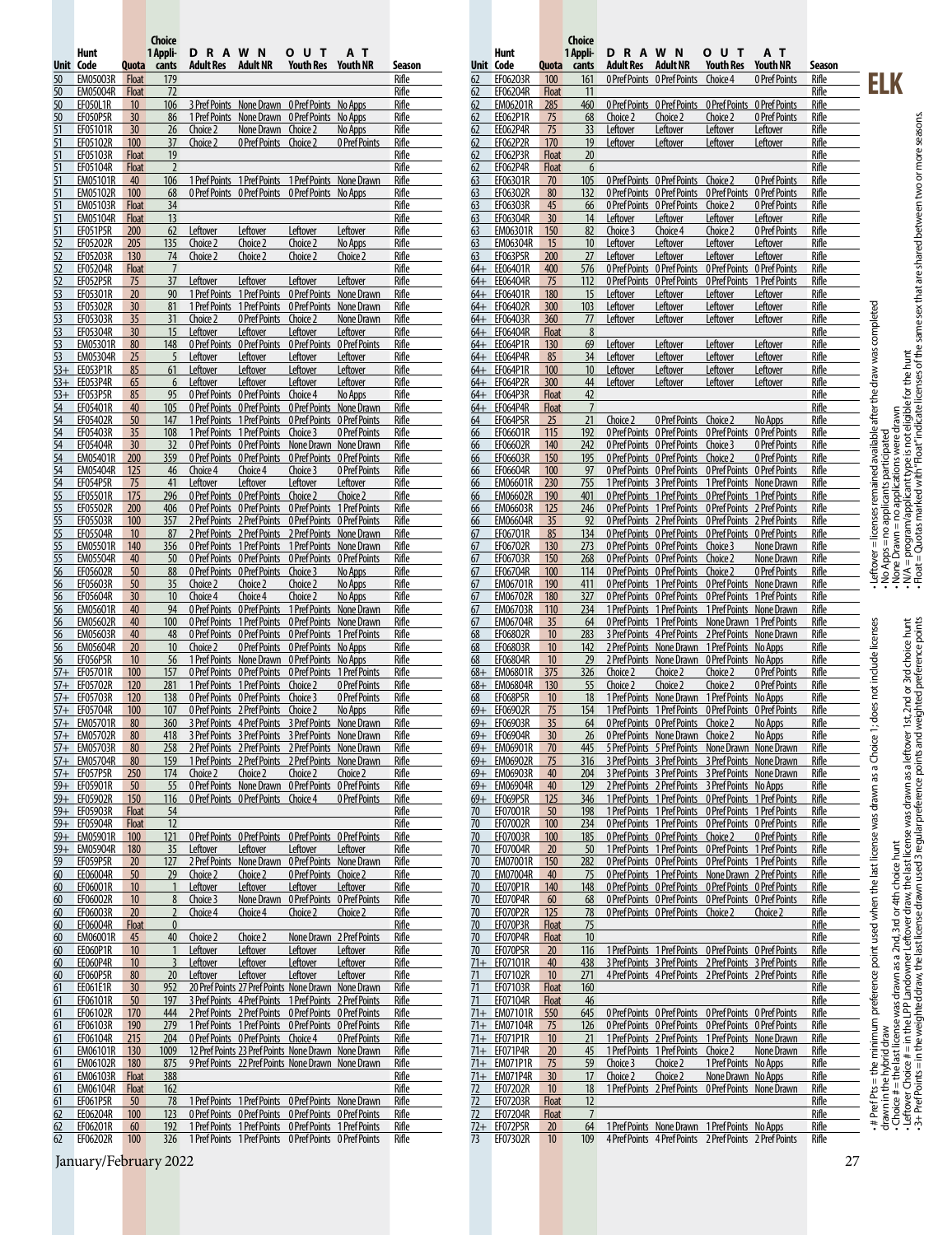Choice<br>Hunt 1Appli-<br><u>Unit Code Quota cants</u>

**Hunt 1 Appli- D**<br>**P** Adult Res Adult NR **Unit Code Quota cants Adult Res Adult NR Youth Res Youth NR Season**  **Choice**

| 73              | EF07303R             | <b>Float</b> | 44             |                                              |                                |                                              |                             | Rifle          |
|-----------------|----------------------|--------------|----------------|----------------------------------------------|--------------------------------|----------------------------------------------|-----------------------------|----------------|
| 73              | EF07304R             | <b>Float</b> | 8              |                                              |                                |                                              |                             | Rifle          |
| 73              | EF073P5R             | 10           | 12             | 0 Pref Points                                | No Apps                        | Choice 2                                     | No Apps                     | Rifle          |
| $74+$           | EF07401R             | 15           | 83             | 1 Pref Points                                | 1 Pref Points                  | 0 Pref Points                                | None Drawn                  | Rifle          |
| 74              | EF07402R             | 20           | 99             | 2 Pref Points                                | 2 Pref Points                  | 1 Pref Points                                | 1 Pref Points               | Rifle          |
| 74              | EF07403R             | <b>Float</b> | 42             |                                              |                                |                                              |                             | Rifle          |
| 74              | EF07404R             | <b>Float</b> | 5              |                                              |                                |                                              |                             | Rifle          |
| $74+$           | EM07401R             | 275          | 285            | 0 Pref Points                                | 0 Pref Points                  | <b>0 Pref Points</b>                         | 0 Pref Points               | Rifle          |
| $74+$           | <b>EM07404R</b>      | 40           | 19             | Choice 2                                     | Choice 2                       | Choice 2                                     | None Drawn                  | Rifle          |
| $74+$           | EF074P1R             | 10           | 3              | Choice 2                                     | <b>0 Pref Points</b>           | Choice 4                                     | None Drawn                  | Rifle          |
| $74+$           | EF074P4R             | 10           | 8              | Choice 2                                     | No Apps                        | Choice 2                                     | None Drawn                  | Rifle          |
| $74+$           | <b>EM074P1R</b>      | 15           | 13             | Leftover                                     | Leftover                       | Leftover                                     | Leftover                    | Rifle          |
| $74+$           | EM074P4R             | 10           | 4              | Choice 3                                     | Choice 2                       | None Drawn                                   | No Apps                     | Rifle          |
| $75+$           | EF07501R             | 20           | 120            | 1 Pref Points                                | 1 Pref Points                  | 1 Pref Points                                | None Drawn                  | Rifle          |
| $75+$           | EF07502R             | 90           | 181            | 1 Pref Points                                | 1 Pref Points                  | 0 Pref Points                                | 0 Pref Points               | Rifle          |
| $75+$           | EF07503R             | <b>Float</b> | 175            |                                              |                                |                                              |                             | Rifle          |
| $75+$           | EF07504R             | <b>Float</b> | 80             |                                              |                                |                                              |                             | Rifle          |
| $75+$           | EM07501R             | 350          | 312            | Choice 2                                     | Choice 2                       | Choice 2                                     | Choice 2                    | Rifle          |
| $75+$           | <b>EM07504R</b>      | 80           | 77             | Choice 2                                     | Choice 2                       | 0 Pref Points                                | <b>0 Pref Points</b>        | Rifle          |
| $75+$           | EF075P4R             | 10           | 34             | 1 Pref Points                                | None Drawn                     | <b>0 Pref Points</b>                         | None Drawn                  | Rifle          |
| $75+$           | EM075P4R             | 25           | <u>21</u>      | Choice 2                                     | 0 Pref Points                  | <b>0 Pref Points</b>                         | <b>None Drawn</b>           | Rifle          |
| 76              | <b>EM076E1R</b>      | 20           | 814            |                                              | 18 Pref Points 25 Pref Points  | None Drawn                                   | None Drawn                  | Rifle          |
| $\frac{76}{9}$  | EF07602R             | 200          | 298            | <b>0 Pref Points 0 Pref Points</b>           |                                | <b>0 Pref Points</b>                         | 0 Pref Points               | Rifle          |
| <u>76</u>       | EF07603R             | 200          | 167            | Choice 2                                     | Choice 2                       | Choice 2                                     | Choice 2                    | Rifle          |
| 76              | EF07604R             | 180          | 19             | Choice 3                                     | Choice 2                       | Choice 3                                     | Choice 2                    | Rifle          |
| $\frac{76}{9}$  | EM07601R             | 190          | 1202           | 7 Pref Points                                | 16 Pref Points None Drawn      |                                              | None Drawn                  | Rifle          |
| 76              | EM07602R             | 60           | 399            | 5 Pref Points                                | 13 Pref Points 6 Pref Points   |                                              | None Drawn                  | Rifle          |
| 76              | EM07603R             | 30           | 199            | 5 Pref Points                                | 10 Pref Points None Drawn      |                                              | None Drawn                  | Rifle          |
| $77+$           | EF07701R             | 30           | 226            | 2 Pref Points                                | 3 Pref Points                  | 1 Pref Points                                | None Drawn                  | Rifle          |
| $77+$           | EF07702R             | 60           | 556            | 2 Pref Points                                | 3 Pref Points                  | 1 Pref Points                                | 1 Pref Points               | Rifle          |
| $77+$           | EF07703R             | 35           | 437            | 3 Pref Points                                | 5 Pref Points                  | 1 Pref Points                                | 1 Pref Points               | Rifle          |
| $77+$           | EF07704R             | 10           | 111            | 3 Pref Points                                | 3 Pref Points                  | 2 Pref Points                                | None Drawn                  | Rifle          |
| $77+$           | EM07701R             | 690          | 806            | <b>0 Pref Points</b>                         | <b>0 Pref Points</b>           | <b>0 Pref Points</b>                         | <b>0 Pref Points</b>        | Rifle          |
| $77+$           | <b>EM07704R</b>      | 80           | 157            | <b>0 Pref Points</b>                         | <b>0 Pref Points</b>           | 0 Pref Points                                | 0 Pref Points               | Rifle          |
| $77+$           | <b>EF077P1R</b>      | 10           | 5              | Choice 2                                     | <b>0 Pref Points</b>           | 0 Pref Points                                | 0 Pref Points               | Rifle          |
| $77+$           | <b>EF077P4R</b>      | 10           | 26             | 1 Pref Points                                | 1 Pref Points                  | <b>0 Pref Points</b>                         | None Drawn                  | Rifle          |
| $77+$           | EF077P5R             | 20           | 20             | 0 Pref Points                                | <b>0 Pref Points</b>           | 0 Pref Points                                | No Apps                     | Rifle          |
| $77+$           | <b>EM077P1R</b>      | 60           | 68             | 0 Pref Points                                | 0 Pref Points                  | None Drawn                                   | 0 Pref Points               | Rifle          |
| $77+$           | EM077P4R             | 25           | 27             | <b>O</b> Pref Points                         | <b>0 Pref Points</b>           | None Drawn                                   | <b>0 Pref Points</b>        | Rifle          |
| 79              | EF07901R             | 50           | 30             | Choice 3                                     | Choice 3                       | Choice 2                                     | None Drawn                  | Rifle          |
| $\overline{79}$ | EF07902R             | 100          | 49             | Choice 3                                     | Choice 2                       | Choice 4                                     | None Drawn                  | Rifle          |
|                 |                      |              |                |                                              |                                |                                              |                             |                |
| 79              | EF07903R             | 100          | 53             | Choice 3                                     | Choice 3                       | Choice 3                                     | None Drawn                  | Rifle          |
| $\overline{79}$ | EF07904R             | 125          | 19             | Leftover                                     | Leftover                       | Leftover                                     | Leftover                    | Rifle          |
| $\overline{79}$ | EM07901R             | 165          | 65             | Choice 3                                     | Choice 3                       | Choice 3                                     | None Drawn                  | Rifle          |
| 79              | <b>EM07902R</b>      | 100          | 98             | <b>O</b> Pref Points                         | <b>0 Pref Points</b>           | <b>O</b> Pref Points                         | <b>0 Pref Points</b>        | Rifle          |
| $\overline{79}$ | <b>EM07903R</b>      | 100          | 91             | 0 Pref Points                                | 0 Pref Points                  | <b>0 Pref Points</b>                         | None Drawn                  | Rifle          |
| 80              | EF08002R             | 50           | 316            | 2 Pref Points                                | 2 Pref Points                  | 1 Pref Points                                | 2 Pref Points               | Rifle          |
| 80              | EF08003R             | 50           | 143            | <b>O</b> Pref Points                         | <b>0 Pref Points</b>           | <b>0 Pref Points</b>                         | 1 Pref Points               | Rifle          |
| 80              | EF08004R             | 50           | 47             | Choice 2                                     | <b>0 Pref Points</b>           | 0 Pref Points                                | None Drawn                  | Rifle          |
| $80+$           | <b>EM08001R</b>      | 450          | 1072           | <b>0 Pref Points</b>                         | 1 Pref Points                  | <b>0 Pref Points</b>                         | 1 Pref Points               | Rifle          |
| $80 +$          | <b>EM08004R</b>      | 40           | 63             | <b>0 Pref Points</b>                         | <b>0 Pref Points</b>           | <b>0 Pref Points</b>                         | None Drawn                  | Rifle          |
| 80              | EF080P5R             | 20           | 40             | <b>0 Pref Points</b>                         | 1 Pref Points                  | 0 Pref Points                                | 1 Pref Points               | Rifle          |
| 81              | EF08102R             | 50           | 368            | 3 Pref Points                                | 3 Pref Points                  | 2 Pref Points                                | None Drawn                  | Rifle          |
| 81              | EF08103R             | 50           | 208            | 2 Pref Points                                | 2 Pref Points                  | 1 Pref Points                                | 1 Pref Points               | Rifle          |
| 81              | EF08104R             | 50           | 46             | Choice 2                                     | 0 Pref Points                  | Choice 2                                     | No Apps                     | Rifle          |
| 81              | <b>EF081P5R</b>      | 20           | 44             | 1 Pref Points                                | 1 Pref Points                  | 1 Pref Points                                | No Apps                     | Rifle          |
| <u>82</u>       | EE08201R             | 300          | 192            | <u>Choice 2</u>                              | Choice 2                       | <u>Choice 2</u>                              | <u>O Pret Points</u>        | <u>Rifle</u>   |
| 82              | EE08204R             | 75           | 42             | Choice 4                                     | Choice 4                       | Choice 2                                     | 0 Pref Points               | Rifle          |
| 82              | EF08201R             | 25           | 32             | <b>0 Pref Points</b>                         | None Drawn                     | Choice 2                                     | No Apps                     | Rifle          |
| 82              | EF08202R             | 200          | 66             | <b>Leftover</b>                              | Leftover                       | Leftover                                     | Leftover                    | Rifle          |
| 82              | EF08203R             | 200          | 68             | Leftover                                     | Leftover                       | Leftover                                     | Leftover                    | Rifle          |
| 82              | EF08204R             | 40           | 4              | Choice 4                                     | None Drawn                     | Choice 2                                     | No Apps                     | Rifle          |
| 83              | EE08301R             | 175          | <u>211</u>     | <b>O</b> Pref Points                         | <b>0 Pref Points</b>           | <b>0 Pref Points</b>                         | <b>0 Pref Points</b>        | Rifle          |
| 83              | EE08302R             | 175          | 240            | <b>0 Pref Points</b>                         | 0 Pref Points                  | <b>0 Pref Points</b>                         | None Drawn                  | Rifle          |
| 83              | EE08303R             | 200          | 319            | <b>0 Pref Points</b>                         | 0 Pref Points                  | <b>0 Pref Points</b>                         | None Drawn                  | Rifle          |
| 83              | EE08304R             | 125<br>10    | 155            | <b>O</b> Pref Points                         | <b>0 Pref Points</b>           | <b>0 Pref Points</b>                         | None Drawn                  | Rifle<br>Rifle |
| 83              | EF08304R<br>EE08501R |              | 16             | <b>0 Pref Points</b><br><b>0 Pref Points</b> | 1 Pref Points<br>0 Pref Points | <b>0 Pref Points</b><br><b>0 Pref Points</b> | 0 Pref Points<br>None Drawn | Rifle          |
| $85+$           | EE08504R             | 100          | 274            |                                              |                                |                                              |                             | Rifle          |
| $85+$<br>$85+$  | EF08502R             | 150<br>50    | 87<br>120      | Choice 2<br><b>0 Pref Points</b>             | Choice 2<br>1 Pref Points      | Choice 2<br>0 Pref Points                    | Choice 2<br>None Drawn      | Rifle          |
| $85+$           | EF08503R             |              | 52             | <b>0 Pref Points</b>                         | 0 Pref Points                  | Choice 3                                     | No Apps                     | Rifle          |
| $85+$           | EF08504R             | 50<br>50     | 4              | Choice 4                                     | Choice 3                       | Choice 2                                     | None Drawn                  | Rifle          |
| $85+$           | EF085L1R             | 40           | 76             | 0 Pref Points                                | None Drawn                     | 0 Pref Points                                | 1 Pref Points               | Rifle          |
| $85+$           | EE085P1R             | 300          | 227            | Choice 2                                     | Choice 2                       | Choice 2                                     | <b>0 Pref Points</b>        | Rifle          |
| $85+$           | EF085P5R             | 175          | 296            | <b>0 Pref Points</b>                         | <b>0 Pref Points</b>           | Choice 2                                     | <b>0 Pref Points</b>        | Rifle          |
| $85+$           | EF085P6R             | 190          | 274            | <b>0 Pref Points</b>                         | <b>0 Pref Points</b>           | Choice 2                                     | 0 Pref Points               | Rifle          |
| $86+$           | EE08601R             | 170          | 260            | <b>0 Pref Points</b>                         | 0 Pref Points                  | <b>0 Pref Points</b>                         | 1 Pref Points               | Rifle          |
| $86+$           | EE08604R             | 90           | 32             | Choice 3                                     | Choice 2                       | Choice 3                                     | No Apps                     | Rifle          |
| $86+$           | EF08602R             | 200          | 103            | Choice 2                                     | Choice 2                       | Choice 2                                     | None Drawn                  | Rifle          |
| $86+$           | EF08603R             | <b>Float</b> | 80             |                                              |                                |                                              |                             | Rifle          |
| $86+$           | EF08604R             | <b>Float</b> | 3              |                                              |                                |                                              |                             | Rifle          |
| $86+$           | EE086P1R             | 55           | 21             | Leftover                                     | Leftover                       | Leftover                                     | Leftover                    | Rifle          |
| $86+$           | EF086P5R             | 300          | 132            | Leftover                                     | Leftover                       | Leftover                                     | Leftover                    | Rifle          |
| 104<br>104      | EM10401R<br>EM10402R | 30<br>85     | <u>12</u><br>4 | Choice 3<br>Leftover                         | Choice 3<br>Leftover           | Choice 2<br>Leftover                         | Choice 2<br>Leftover        | Rifle<br>Rifle |

|                          | Hunt<br>Unit Code           | Quota                        | 1 Appli-<br>cants | R<br>A<br>D<br><b>Adult Res</b> | N<br>W<br>Adult NR                       | U<br>Ο<br>Т<br><b>Youth Res</b> | A<br>Т<br><b>Youth NR</b>          | Season         |
|--------------------------|-----------------------------|------------------------------|-------------------|---------------------------------|------------------------------------------|---------------------------------|------------------------------------|----------------|
| 104                      | EM10403R                    | <b>Float</b>                 | 2                 |                                 |                                          |                                 |                                    | Rifle          |
| <u>104</u>               | EM10404R                    | <b>Float</b>                 | $\overline{3}$    |                                 |                                          |                                 |                                    | Rifle          |
| 104                      | EF104P5R                    | 300                          | 25                | Leftover                        | Leftover                                 | Leftover                        | Leftover                           | Rifle          |
| 128                      | EF128L1R                    | 200                          | 25                | Leftover                        | Leftover                                 | Leftover                        | Leftover                           | Rifle          |
| <u>131</u>               | EF13102R                    | 200                          | 24                | Leftover                        | Leftover                                 | Leftover                        | Leftover                           | Rifle          |
| 131                      | EF13103R                    | <b>Float</b>                 | 9                 |                                 |                                          |                                 |                                    | Rifle          |
| 131                      | EF13104R                    | Float                        | 7                 |                                 |                                          |                                 |                                    | Rifle          |
| <u>131</u><br>131        | EM13104R<br>EF131P2R        | 60<br>200                    | 5<br>8            | Leftover<br>Leftover            | Leftover<br>Leftover                     | Leftover<br>Leftover            | Leftover<br>Leftover               | Rifle<br>Rifle |
| 131                      | EF131P3R                    | <b>Float</b>                 | 6                 |                                 |                                          |                                 |                                    | Rifle          |
| 131                      | EF131P4R                    | <b>Float</b>                 | 1                 |                                 |                                          |                                 |                                    | Rifle          |
| 131                      | EF131P5R                    | 100                          | 10                | <b>Leftover</b>                 | Leftover                                 | Leftover                        | Leftover                           | Rifle          |
|                          | 133+ EM13304R               | 30                           | 15                | Choice 2                        | 0 Pref Points                            | Choice 2                        | Choice 2                           | Rifle          |
|                          | 133+ EF133L1R               | 45                           | 36                | Choice 2                        | Choice 2                                 | Choice 2                        | <b>None Drawn</b>                  | Rifle          |
| 142                      | EF142L1R                    | 25                           | 32                | <b>0 Pref Points</b>            | <b>O</b> Pref Points                     | Choice 2                        | None Drawn                         | Rifle          |
| 161                      | EE16104R                    | 100                          | 85                | Choice 2                        | Choice 2                                 | Choice 2                        | 0 Pref Points                      | Rifle          |
| <u>161</u>               | EF16103R                    | 260                          | 146               | Leftover                        | <u>Leftover</u>                          | <b>Leftover</b>                 | <u>Leftover</u>                    | Rifle          |
| 161<br>161               | EF16104R                    | 150                          | 6                 | Leftover                        | Leftover                                 | Leftover                        | <b>Leftover</b>                    | Rifle<br>Rifle |
|                          | EF161P3R                    | 10<br>10                     | 0<br>0            | Leftover                        | Leftover                                 | Leftover                        | Leftover                           | Rifle          |
| <u>161</u><br>171        | <u>EF161P4R</u><br>EE17104R | 60                           | 37                | <b>Leftover</b><br>Leftover     | <u>Leftover</u><br>Leftover              | <b>Leftover</b><br>Leftover     | <u>Leftover</u><br><b>Leftover</b> | Rifle          |
| 171                      | EF171P3R                    | 10                           | 1                 | Leftover                        | Leftover                                 | Leftover                        | Leftover                           | Rifle          |
| 171                      | EF171P4R                    | 10                           | 0                 | <b>Leftover</b>                 | <u>Leftover</u>                          | <b>Leftover</b>                 | <u>Leftover</u>                    | Rifle          |
| 181                      | EF18102R                    | 160                          | 62                | Leftover                        | Leftover                                 | Leftover                        | <b>Leftover</b>                    | Rifle          |
| 181                      | EF18103R                    | 205                          | 52                | Leftover                        | Leftover                                 | Leftover                        | Leftover                           | Rifle          |
| <u>181</u>               | EF18104R                    | 235                          | 9                 | Leftover                        | <u>Leftover</u>                          | <b>Leftover</b>                 | Leftover                           | Rifle          |
| 181                      | EF181L1R                    | 60                           | 75                | 0 Pref Points                   | 0 Pref Points                            | Choice 2                        | No Apps                            | Rifle          |
| 181                      | EF181P5R                    | 200                          | 14                | Leftover                        | Leftover                                 | Leftover                        | Leftover                           | Rifle          |
| <u>191</u>               | EF19102R                    | 100                          | 24                | Choice 3                        | Choice 3                                 | Choice 3                        | No Apps                            | Rifle          |
| 191                      | EF19103R                    | <b>Float</b>                 | 28                |                                 |                                          |                                 |                                    | Rifle          |
| 191                      | EF19104R                    | <b>Float</b>                 | 3                 |                                 |                                          |                                 |                                    | Rifle          |
| <u>191</u>               | EM19101R                    | 50                           | 36                | Choice 2                        | <b>0 Pref Points</b>                     | 0 Pref Points                   | No Apps                            | Rifle          |
| 191                      | EM19102R                    | 330                          | 70<br>59          | Leftover                        | Leftover                                 | Leftover                        | Leftover                           | Rifle          |
| 191<br><u>191</u>        | EM19103R<br>EM19104R        | <b>Float</b><br><b>Float</b> | 17                |                                 |                                          |                                 |                                    | Rifle<br>Rifle |
| 191                      | EF191L1R                    | 45                           | 24                | Choice 2                        | No Apps                                  | Choice 2                        | No Apps                            | Rifle          |
| 191                      | EF191P5R                    | 100                          | 54                | Leftover                        | Leftover                                 | Leftover                        | Leftover                           | Rifle          |
| 201                      | EE201E1R                    | 28                           | 2080              |                                 | 26 Pref Points 30 Pref Points None Drawn |                                 | <b>None Drawn</b>                  | Rifle          |
| 201                      | EF20101R                    | 30                           | 65                | 2 Pref Points                   | 2 Pref Points                            | 1 Pref Points                   | <b>None Drawn</b>                  | Rifle          |
| 201                      | EF20102R                    | 55                           | 90                | 1 Pref Points                   | 1 Pref Points                            | Choice 2                        | 0 Pref Points                      | Rifle          |
| 201                      | EF20103R                    | 30                           | 48                | <b>0 Pref Points</b>            | <b>0 Pref Points</b>                     | Choice 3                        | <b>None Drawn</b>                  | Rifle          |
| <u> 201</u>              | EF20104R                    | 40                           | 8                 | Choice 2                        | Choice 2                                 | Choice 2                        | Choice 2                           | Rifle          |
| <u>211</u>               | EF211L1R                    | 50                           | 190               | 1 Pref Points                   | 1 Pref Points                            | <b>0 Pref Points</b>            | 0 Pref Points                      | Rifle          |
| 214                      | EF21402R                    | 400                          | 57                | Leftover                        | Leftover                                 | Leftover                        | Leftover                           | Rifle          |
| 214                      | EF21403R                    | <b>Float</b>                 | 14                |                                 |                                          |                                 |                                    | Rifle          |
| 214                      | EF21404R                    | <b>Float</b><br>100          | 3                 |                                 |                                          |                                 |                                    | Rifle          |
| 214<br>214               | EM21401R<br>EM21404R        | 10                           | 48<br>13          | Leftover<br>Choice 2            | Leftover<br><b>0 Pref Points</b>         | Leftover<br>1 Pref Points       | Leftover<br>No Apps                | Rifle<br>Rifle |
| 231                      | EF23102R                    | 200                          | 90                | Choice 2                        | Choice 2                                 | Choice 2                        | Choice 2                           | Rifle          |
| <u>231</u>               | EF23103R                    | <b>Float</b>                 | 44                |                                 |                                          |                                 |                                    | Rifle          |
| <u>231</u>               | EF23104R                    | Float                        | 10                |                                 |                                          |                                 |                                    | Rifle          |
| 231                      | EM23104R                    | 60                           | 2                 | Leftover                        | Leftover                                 | Leftover                        | Leftover                           | Rifle          |
| <u>231</u>               | EE231P2R                    | 75                           | 1                 | Leftover                        | Leftover                                 | Leftover                        | Leftover                           | Rifle          |
| <u>231</u>               | EE231P3R                    | <b>Float</b>                 | 1                 |                                 |                                          |                                 |                                    | Rifle          |
| 231                      | EE231P4R                    | <b>Float</b>                 | 0                 |                                 |                                          |                                 |                                    | Rifle          |
| <u>361</u>               | <u>EF361L1R</u>             | 10                           | 12                | Leftover                        | Leftover                                 | <b>Leftover</b>                 | <b>Leftover</b>                    | Rifle          |
| 371                      | EE37101R                    | 180                          | <u> 102</u>       | Choice 3                        | Choice 3                                 | Choice 2                        | Choice 2                           | Rifle          |
| 371                      | EE37104R                    | 110                          | 8                 | Leftover                        | Leftover                                 | Leftover                        | Leftover                           | Rifle          |
| <u>371</u><br><u>371</u> | <u>EF37101R</u><br>EF37102R | 65<br>120                    | 8<br>24           | Leftover<br>Leftover            | <u>Leftover</u><br>Leftover              | <b>Leftover</b><br>Leftover     | <u>Leftover</u><br><b>Leftover</b> | Rifle<br>Rifle |
| <u>371</u>               | EF37103R                    | 140                          | 9                 | Leftover                        | Leftover                                 | Leftover                        | Leftover                           | Rifle          |
| <u>371</u>               | EF37104R                    | 145                          | 1                 | <b>Leftover</b>                 | <u>Leftover</u>                          | <b>Leftover</b>                 | <u>Leftover</u>                    | Rifle          |
| <u>371</u>               | EF371L1R                    | 45                           | 7                 | Leftover                        | Leftover                                 | Leftover                        | <b>Leftover</b>                    | Rifle          |
| <u>371</u>               | <b>EE371P1R</b>             | 100                          | 0                 | Leftover                        | Leftover                                 | Leftover                        | Leftover                           | Rifle          |
| <u>371</u>               | EE371P4R                    | 100                          | 1                 | Leftover                        | <u>Leftover</u>                          | <b>Leftover</b>                 | <u>Leftover</u>                    | Rifle          |
| <u>371</u>               | EF371P5R                    | 90                           | 12                | Leftover                        | Leftover                                 | Leftover                        | <b>Leftover</b>                    | Rifle          |
| <u>391</u>               | EM39101R                    | 60                           | 8                 | Leftover                        | Leftover                                 | Leftover                        | Leftover                           | Rifle          |
| <u>391</u>               | <u>EM39102R</u>             | <b>Float</b>                 | $\overline{1}$    |                                 |                                          |                                 |                                    | Rifle          |
| $\frac{1}{391}$          | EM39103R                    | <b>Float</b>                 | $\overline{6}$    |                                 |                                          |                                 |                                    | Rifle          |
| <u>391</u>               | EM39104R                    | <b>Float</b>                 | 2                 |                                 |                                          |                                 |                                    | Rifle          |
|                          | <u>391+ EF391P5R</u>        | 175                          | 99                | Choice 2                        | Choice 2                                 | Choice 2                        | No Apps                            | Rifle          |
| 411                      | EF41102R                    | 65<br>65                     | 38                | Choice 2<br>Leftover            | Choice 2                                 | Choice 3                        | <u>None Drawn</u>                  | Rifle<br>Rifle |
| 411                      | EF41103R<br>EF41104R        | <b>Float</b>                 | 20<br>5           |                                 | Leftover                                 | Leftover                        | Leftover                           | Rifle          |
| <u>411</u><br>411        | EF411P5R                    | 100                          | 39                | Leftover                        | Leftover                                 | Leftover                        | Leftover                           | Rifle          |
| 421                      | EF42102R                    | 490                          | 212               | Choice 3                        | Choice 2                                 | Choice 3                        | 0 Pref Points                      | Rifle          |
| <u>421</u>               | EF42103R                    | <b>Float</b>                 | <u>59</u>         |                                 |                                          |                                 |                                    | Rifle          |
| $\frac{4}{21}$           | EF42104R                    | <b>Float</b>                 | 15                |                                 |                                          |                                 |                                    | Rifle          |
| 421                      | EF421P5R                    | 350                          | 226               | Choice 2                        | Choice 2                                 | Choice 2                        | Choice 2                           | Rifle          |
| 444                      | <u>EM44404R</u>             | 50                           | <u> 12</u>        | <b>Leftover</b>                 | <u>Leftover</u>                          | <b>Leftover</b>                 | <u>Leftover</u>                    | Rifle          |
| 461                      | EF46101R                    | 10                           | 2                 | Leftover                        | <u>Leftover</u>                          | Leftover                        | <u>Leftover</u>                    | Rifle          |
| 461                      | EF46102R                    | <b>Float</b>                 | 0                 |                                 |                                          |                                 |                                    | Rifle          |
| <u>461</u>               | EF46103R                    | <b>Float</b>                 | $\bf{0}$          |                                 |                                          |                                 |                                    | Rifle          |
| 461                      | EF46104R                    | <b>Float</b>                 | $\bf{0}$          |                                 |                                          |                                 |                                    | Rifle          |
| 461                      | EM46101R                    | 50                           | 5                 | Leftover                        | Leftover                                 | Leftover                        | Leftover                           | Rifle          |

28 Colorado Outdoors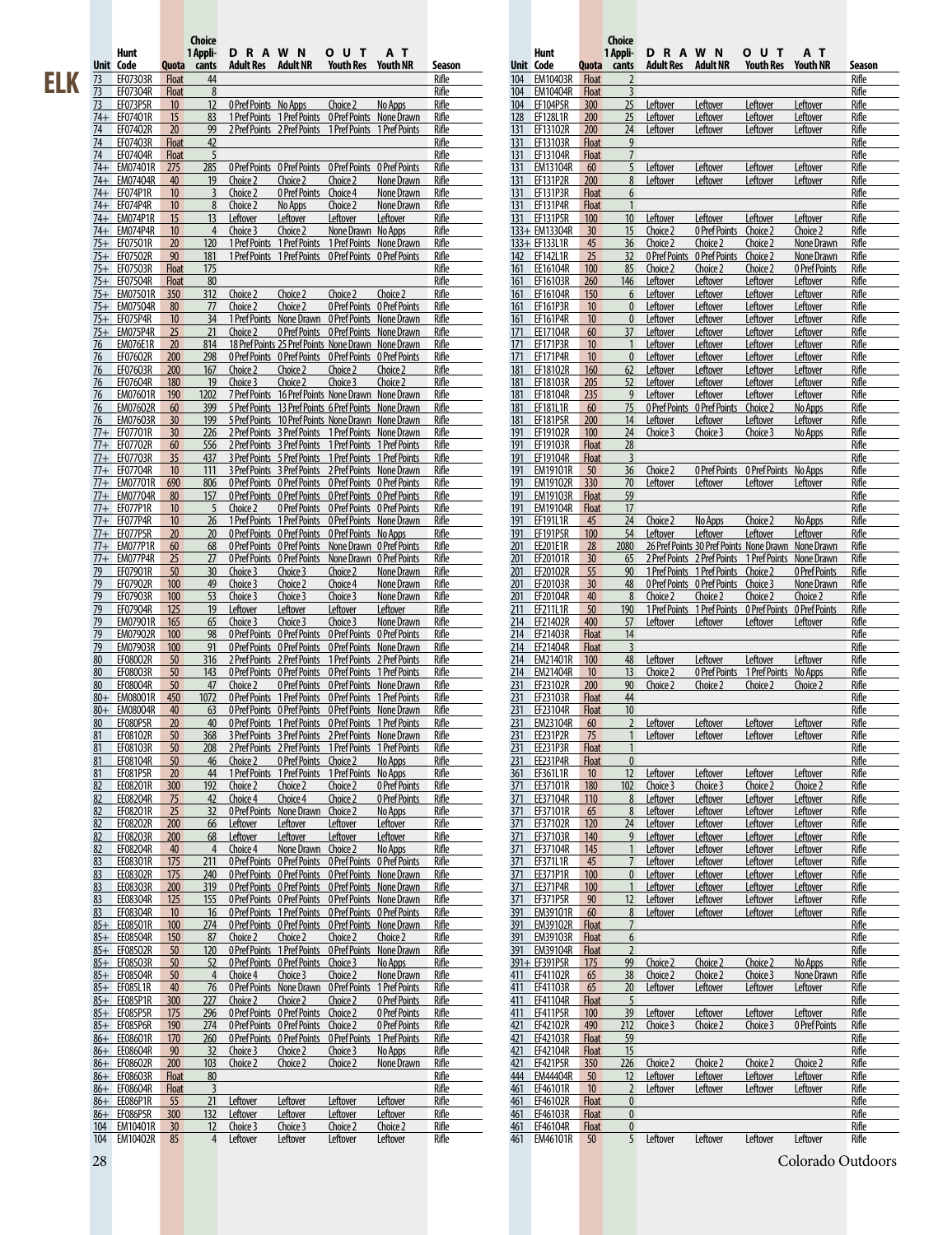| Hunt<br>1 Appli-<br>R<br>w<br>N<br>D<br>A<br>Ο<br><b>Adult NR</b><br>Unit Code<br><b>Adult Res</b><br>Quota<br>cants<br>461<br>EM46102R<br><b>Float</b><br>8<br>461<br>5<br>EM46103R<br><b>Float</b><br>461<br>EM46104R<br>$\overline{2}$<br><b>Float</b><br>EF461P5R<br>26<br>0 Pref Points<br>Choice 2<br>461<br>25<br>No Apps<br>EE47104R<br>25<br>471<br>Leftover<br>Leftover<br>Leftover<br>2<br>471<br>EF47102R<br>60<br>6<br>Leftover<br>Leftover<br>Leftover<br>EF47103R<br>471<br><b>Float</b><br>2<br>471<br>EF47104R<br><b>Float</b><br>0<br>$\mathbf{1}$<br>471<br><b>EF471P5R</b><br>10<br>Leftover<br>Leftover<br>Leftover<br>481<br>EF48102R<br>150<br>108<br>0 Pref Points<br><b>O</b> Pref Points<br>Choice 4<br>481<br><b>Float</b><br>41<br>EF48103R<br>10<br>481<br>EF48104R<br><b>Float</b><br>EM48101R<br>160<br>0 Pref Points<br>1 Pref Points<br>481<br>60<br>481<br>140<br><b>0 Pref Points</b><br>EM48102R<br>111<br><b>O Pref Points</b><br>481<br>35<br>EM48103R<br><b>Float</b><br>13<br>481<br><b>EM48104R</b><br><b>Float</b><br>EF481P5R<br>50<br>64<br><b>0 Pref Points</b><br>1 Pref Points<br>481<br>Choice 2<br>500<br>EF50002R<br>300<br>243<br>0 Pref Points<br><b>O</b> Pref Points<br>Choice 3<br>500<br>83<br>EF50003R<br><b>Float</b><br>500<br>EF50004R<br>3<br><b>Float</b><br>500<br>70<br>236<br>2 Pref Points<br><b>EM50001R</b><br>2 Pref Points<br>500<br>0 Pref Points<br><b>O</b> Pref Points<br><b>EM50002R</b><br>100<br>142<br>500<br><b>EM50003R</b><br>Float<br>33<br>500<br>15<br><b>EM50004R</b><br><b>Float</b><br><b>O Pref Points</b><br>500<br>Choice 2<br>Choice 2<br>EF500L1R<br>10<br>7<br>500<br>20<br>29<br><b>0 Pref Points</b><br>2 Pref Points<br>EF500P5R<br>No Apps<br>501<br>150<br>150<br>1 Pref Points<br>EF50102R<br>0 Pref Points<br>Choice 2<br>114<br>501<br>EF50103R<br><b>Float</b><br>501<br>21<br>EF50104R<br><b>Float</b><br>501<br>25<br>201<br>5 Pref Points<br><b>EM50101R</b><br>5 Pref Points<br>2 Pref Points 2 Pref Points<br>501<br><b>EM50102R</b><br>85<br>197<br>501<br>Float<br>149<br>EM50103R<br>501<br>42<br><b>EM50104R</b><br><b>Float</b><br>EF501L1R<br>52<br>3 Pref Points<br>None Drawn<br>501<br>10<br>501<br>30<br><b>0 Pref Points</b><br>EF501P5R<br>35<br>0 Pref Points<br>Choice 2<br>511<br>30<br>54<br><b>0 Pref Points</b><br>1 Pref Points<br><b>0 Pref Points</b><br>EF51101R | U<br>Т<br>AТ<br>Youth Res<br><b>Youth NR</b><br>Season<br>Rifle<br>Rifle<br>Rifle<br>No Apps<br>Rifle<br>Rifle<br>Leftover<br>Rifle<br>Leftover<br>Rifle<br>Rifle<br>Leftover<br>Rifle<br>0 Pref Points<br>Rifle<br>Rifle<br>Rifle<br><b>O Pref Points</b><br>None Drawn<br>Rifle<br><b>0 Pref Points</b><br>Rifle<br>None Drawn<br>Rifle<br>Rifle |
|---------------------------------------------------------------------------------------------------------------------------------------------------------------------------------------------------------------------------------------------------------------------------------------------------------------------------------------------------------------------------------------------------------------------------------------------------------------------------------------------------------------------------------------------------------------------------------------------------------------------------------------------------------------------------------------------------------------------------------------------------------------------------------------------------------------------------------------------------------------------------------------------------------------------------------------------------------------------------------------------------------------------------------------------------------------------------------------------------------------------------------------------------------------------------------------------------------------------------------------------------------------------------------------------------------------------------------------------------------------------------------------------------------------------------------------------------------------------------------------------------------------------------------------------------------------------------------------------------------------------------------------------------------------------------------------------------------------------------------------------------------------------------------------------------------------------------------------------------------------------------------------------------------------------------------------------------------------------------------------------------------------------------------------------------------------------------------------------------------------------------------------------------------------------------------------------------------------------------------------------------------------------------------------------------------------------------------------------------------------------------------------------------|----------------------------------------------------------------------------------------------------------------------------------------------------------------------------------------------------------------------------------------------------------------------------------------------------------------------------------------------------|
|                                                                                                                                                                                                                                                                                                                                                                                                                                                                                                                                                                                                                                                                                                                                                                                                                                                                                                                                                                                                                                                                                                                                                                                                                                                                                                                                                                                                                                                                                                                                                                                                                                                                                                                                                                                                                                                                                                                                                                                                                                                                                                                                                                                                                                                                                                                                                                                                   |                                                                                                                                                                                                                                                                                                                                                    |
|                                                                                                                                                                                                                                                                                                                                                                                                                                                                                                                                                                                                                                                                                                                                                                                                                                                                                                                                                                                                                                                                                                                                                                                                                                                                                                                                                                                                                                                                                                                                                                                                                                                                                                                                                                                                                                                                                                                                                                                                                                                                                                                                                                                                                                                                                                                                                                                                   |                                                                                                                                                                                                                                                                                                                                                    |
|                                                                                                                                                                                                                                                                                                                                                                                                                                                                                                                                                                                                                                                                                                                                                                                                                                                                                                                                                                                                                                                                                                                                                                                                                                                                                                                                                                                                                                                                                                                                                                                                                                                                                                                                                                                                                                                                                                                                                                                                                                                                                                                                                                                                                                                                                                                                                                                                   |                                                                                                                                                                                                                                                                                                                                                    |
|                                                                                                                                                                                                                                                                                                                                                                                                                                                                                                                                                                                                                                                                                                                                                                                                                                                                                                                                                                                                                                                                                                                                                                                                                                                                                                                                                                                                                                                                                                                                                                                                                                                                                                                                                                                                                                                                                                                                                                                                                                                                                                                                                                                                                                                                                                                                                                                                   |                                                                                                                                                                                                                                                                                                                                                    |
|                                                                                                                                                                                                                                                                                                                                                                                                                                                                                                                                                                                                                                                                                                                                                                                                                                                                                                                                                                                                                                                                                                                                                                                                                                                                                                                                                                                                                                                                                                                                                                                                                                                                                                                                                                                                                                                                                                                                                                                                                                                                                                                                                                                                                                                                                                                                                                                                   |                                                                                                                                                                                                                                                                                                                                                    |
|                                                                                                                                                                                                                                                                                                                                                                                                                                                                                                                                                                                                                                                                                                                                                                                                                                                                                                                                                                                                                                                                                                                                                                                                                                                                                                                                                                                                                                                                                                                                                                                                                                                                                                                                                                                                                                                                                                                                                                                                                                                                                                                                                                                                                                                                                                                                                                                                   |                                                                                                                                                                                                                                                                                                                                                    |
|                                                                                                                                                                                                                                                                                                                                                                                                                                                                                                                                                                                                                                                                                                                                                                                                                                                                                                                                                                                                                                                                                                                                                                                                                                                                                                                                                                                                                                                                                                                                                                                                                                                                                                                                                                                                                                                                                                                                                                                                                                                                                                                                                                                                                                                                                                                                                                                                   |                                                                                                                                                                                                                                                                                                                                                    |
|                                                                                                                                                                                                                                                                                                                                                                                                                                                                                                                                                                                                                                                                                                                                                                                                                                                                                                                                                                                                                                                                                                                                                                                                                                                                                                                                                                                                                                                                                                                                                                                                                                                                                                                                                                                                                                                                                                                                                                                                                                                                                                                                                                                                                                                                                                                                                                                                   |                                                                                                                                                                                                                                                                                                                                                    |
|                                                                                                                                                                                                                                                                                                                                                                                                                                                                                                                                                                                                                                                                                                                                                                                                                                                                                                                                                                                                                                                                                                                                                                                                                                                                                                                                                                                                                                                                                                                                                                                                                                                                                                                                                                                                                                                                                                                                                                                                                                                                                                                                                                                                                                                                                                                                                                                                   |                                                                                                                                                                                                                                                                                                                                                    |
|                                                                                                                                                                                                                                                                                                                                                                                                                                                                                                                                                                                                                                                                                                                                                                                                                                                                                                                                                                                                                                                                                                                                                                                                                                                                                                                                                                                                                                                                                                                                                                                                                                                                                                                                                                                                                                                                                                                                                                                                                                                                                                                                                                                                                                                                                                                                                                                                   |                                                                                                                                                                                                                                                                                                                                                    |
|                                                                                                                                                                                                                                                                                                                                                                                                                                                                                                                                                                                                                                                                                                                                                                                                                                                                                                                                                                                                                                                                                                                                                                                                                                                                                                                                                                                                                                                                                                                                                                                                                                                                                                                                                                                                                                                                                                                                                                                                                                                                                                                                                                                                                                                                                                                                                                                                   |                                                                                                                                                                                                                                                                                                                                                    |
|                                                                                                                                                                                                                                                                                                                                                                                                                                                                                                                                                                                                                                                                                                                                                                                                                                                                                                                                                                                                                                                                                                                                                                                                                                                                                                                                                                                                                                                                                                                                                                                                                                                                                                                                                                                                                                                                                                                                                                                                                                                                                                                                                                                                                                                                                                                                                                                                   |                                                                                                                                                                                                                                                                                                                                                    |
|                                                                                                                                                                                                                                                                                                                                                                                                                                                                                                                                                                                                                                                                                                                                                                                                                                                                                                                                                                                                                                                                                                                                                                                                                                                                                                                                                                                                                                                                                                                                                                                                                                                                                                                                                                                                                                                                                                                                                                                                                                                                                                                                                                                                                                                                                                                                                                                                   |                                                                                                                                                                                                                                                                                                                                                    |
|                                                                                                                                                                                                                                                                                                                                                                                                                                                                                                                                                                                                                                                                                                                                                                                                                                                                                                                                                                                                                                                                                                                                                                                                                                                                                                                                                                                                                                                                                                                                                                                                                                                                                                                                                                                                                                                                                                                                                                                                                                                                                                                                                                                                                                                                                                                                                                                                   |                                                                                                                                                                                                                                                                                                                                                    |
|                                                                                                                                                                                                                                                                                                                                                                                                                                                                                                                                                                                                                                                                                                                                                                                                                                                                                                                                                                                                                                                                                                                                                                                                                                                                                                                                                                                                                                                                                                                                                                                                                                                                                                                                                                                                                                                                                                                                                                                                                                                                                                                                                                                                                                                                                                                                                                                                   |                                                                                                                                                                                                                                                                                                                                                    |
|                                                                                                                                                                                                                                                                                                                                                                                                                                                                                                                                                                                                                                                                                                                                                                                                                                                                                                                                                                                                                                                                                                                                                                                                                                                                                                                                                                                                                                                                                                                                                                                                                                                                                                                                                                                                                                                                                                                                                                                                                                                                                                                                                                                                                                                                                                                                                                                                   |                                                                                                                                                                                                                                                                                                                                                    |
|                                                                                                                                                                                                                                                                                                                                                                                                                                                                                                                                                                                                                                                                                                                                                                                                                                                                                                                                                                                                                                                                                                                                                                                                                                                                                                                                                                                                                                                                                                                                                                                                                                                                                                                                                                                                                                                                                                                                                                                                                                                                                                                                                                                                                                                                                                                                                                                                   | Rifle<br>No Apps                                                                                                                                                                                                                                                                                                                                   |
|                                                                                                                                                                                                                                                                                                                                                                                                                                                                                                                                                                                                                                                                                                                                                                                                                                                                                                                                                                                                                                                                                                                                                                                                                                                                                                                                                                                                                                                                                                                                                                                                                                                                                                                                                                                                                                                                                                                                                                                                                                                                                                                                                                                                                                                                                                                                                                                                   | <b>0 Pref Points</b><br>Rifle                                                                                                                                                                                                                                                                                                                      |
|                                                                                                                                                                                                                                                                                                                                                                                                                                                                                                                                                                                                                                                                                                                                                                                                                                                                                                                                                                                                                                                                                                                                                                                                                                                                                                                                                                                                                                                                                                                                                                                                                                                                                                                                                                                                                                                                                                                                                                                                                                                                                                                                                                                                                                                                                                                                                                                                   | Rifle<br>Rifle                                                                                                                                                                                                                                                                                                                                     |
|                                                                                                                                                                                                                                                                                                                                                                                                                                                                                                                                                                                                                                                                                                                                                                                                                                                                                                                                                                                                                                                                                                                                                                                                                                                                                                                                                                                                                                                                                                                                                                                                                                                                                                                                                                                                                                                                                                                                                                                                                                                                                                                                                                                                                                                                                                                                                                                                   | 2 Pref Points<br>Rifle<br>None Drawn                                                                                                                                                                                                                                                                                                               |
|                                                                                                                                                                                                                                                                                                                                                                                                                                                                                                                                                                                                                                                                                                                                                                                                                                                                                                                                                                                                                                                                                                                                                                                                                                                                                                                                                                                                                                                                                                                                                                                                                                                                                                                                                                                                                                                                                                                                                                                                                                                                                                                                                                                                                                                                                                                                                                                                   | 1 Pref Points<br>None Drawn<br>Rifle                                                                                                                                                                                                                                                                                                               |
|                                                                                                                                                                                                                                                                                                                                                                                                                                                                                                                                                                                                                                                                                                                                                                                                                                                                                                                                                                                                                                                                                                                                                                                                                                                                                                                                                                                                                                                                                                                                                                                                                                                                                                                                                                                                                                                                                                                                                                                                                                                                                                                                                                                                                                                                                                                                                                                                   | Rifle                                                                                                                                                                                                                                                                                                                                              |
|                                                                                                                                                                                                                                                                                                                                                                                                                                                                                                                                                                                                                                                                                                                                                                                                                                                                                                                                                                                                                                                                                                                                                                                                                                                                                                                                                                                                                                                                                                                                                                                                                                                                                                                                                                                                                                                                                                                                                                                                                                                                                                                                                                                                                                                                                                                                                                                                   | Rifle                                                                                                                                                                                                                                                                                                                                              |
|                                                                                                                                                                                                                                                                                                                                                                                                                                                                                                                                                                                                                                                                                                                                                                                                                                                                                                                                                                                                                                                                                                                                                                                                                                                                                                                                                                                                                                                                                                                                                                                                                                                                                                                                                                                                                                                                                                                                                                                                                                                                                                                                                                                                                                                                                                                                                                                                   | No Apps<br>Rifle                                                                                                                                                                                                                                                                                                                                   |
|                                                                                                                                                                                                                                                                                                                                                                                                                                                                                                                                                                                                                                                                                                                                                                                                                                                                                                                                                                                                                                                                                                                                                                                                                                                                                                                                                                                                                                                                                                                                                                                                                                                                                                                                                                                                                                                                                                                                                                                                                                                                                                                                                                                                                                                                                                                                                                                                   | Rifle<br>No Apps                                                                                                                                                                                                                                                                                                                                   |
|                                                                                                                                                                                                                                                                                                                                                                                                                                                                                                                                                                                                                                                                                                                                                                                                                                                                                                                                                                                                                                                                                                                                                                                                                                                                                                                                                                                                                                                                                                                                                                                                                                                                                                                                                                                                                                                                                                                                                                                                                                                                                                                                                                                                                                                                                                                                                                                                   | 1 Pref Points<br>Rifle                                                                                                                                                                                                                                                                                                                             |
|                                                                                                                                                                                                                                                                                                                                                                                                                                                                                                                                                                                                                                                                                                                                                                                                                                                                                                                                                                                                                                                                                                                                                                                                                                                                                                                                                                                                                                                                                                                                                                                                                                                                                                                                                                                                                                                                                                                                                                                                                                                                                                                                                                                                                                                                                                                                                                                                   | Rifle<br>Rifle                                                                                                                                                                                                                                                                                                                                     |
|                                                                                                                                                                                                                                                                                                                                                                                                                                                                                                                                                                                                                                                                                                                                                                                                                                                                                                                                                                                                                                                                                                                                                                                                                                                                                                                                                                                                                                                                                                                                                                                                                                                                                                                                                                                                                                                                                                                                                                                                                                                                                                                                                                                                                                                                                                                                                                                                   | <b>6 Pref Points</b><br>5 Pref Points<br>Rifle                                                                                                                                                                                                                                                                                                     |
|                                                                                                                                                                                                                                                                                                                                                                                                                                                                                                                                                                                                                                                                                                                                                                                                                                                                                                                                                                                                                                                                                                                                                                                                                                                                                                                                                                                                                                                                                                                                                                                                                                                                                                                                                                                                                                                                                                                                                                                                                                                                                                                                                                                                                                                                                                                                                                                                   | 3 Pref Points<br>None Drawn<br>Rifle                                                                                                                                                                                                                                                                                                               |
|                                                                                                                                                                                                                                                                                                                                                                                                                                                                                                                                                                                                                                                                                                                                                                                                                                                                                                                                                                                                                                                                                                                                                                                                                                                                                                                                                                                                                                                                                                                                                                                                                                                                                                                                                                                                                                                                                                                                                                                                                                                                                                                                                                                                                                                                                                                                                                                                   | Rifle                                                                                                                                                                                                                                                                                                                                              |
|                                                                                                                                                                                                                                                                                                                                                                                                                                                                                                                                                                                                                                                                                                                                                                                                                                                                                                                                                                                                                                                                                                                                                                                                                                                                                                                                                                                                                                                                                                                                                                                                                                                                                                                                                                                                                                                                                                                                                                                                                                                                                                                                                                                                                                                                                                                                                                                                   | Rifle                                                                                                                                                                                                                                                                                                                                              |
|                                                                                                                                                                                                                                                                                                                                                                                                                                                                                                                                                                                                                                                                                                                                                                                                                                                                                                                                                                                                                                                                                                                                                                                                                                                                                                                                                                                                                                                                                                                                                                                                                                                                                                                                                                                                                                                                                                                                                                                                                                                                                                                                                                                                                                                                                                                                                                                                   | 1 Pref Points<br>No Apps<br>Rifle                                                                                                                                                                                                                                                                                                                  |
|                                                                                                                                                                                                                                                                                                                                                                                                                                                                                                                                                                                                                                                                                                                                                                                                                                                                                                                                                                                                                                                                                                                                                                                                                                                                                                                                                                                                                                                                                                                                                                                                                                                                                                                                                                                                                                                                                                                                                                                                                                                                                                                                                                                                                                                                                                                                                                                                   | Rifle<br>No Apps                                                                                                                                                                                                                                                                                                                                   |
|                                                                                                                                                                                                                                                                                                                                                                                                                                                                                                                                                                                                                                                                                                                                                                                                                                                                                                                                                                                                                                                                                                                                                                                                                                                                                                                                                                                                                                                                                                                                                                                                                                                                                                                                                                                                                                                                                                                                                                                                                                                                                                                                                                                                                                                                                                                                                                                                   | None Drawn<br>Rifle                                                                                                                                                                                                                                                                                                                                |
| 511<br>EF51102R<br>100<br>134<br>0 Pref Points<br>1 Pref Points<br>511<br><b>Float</b><br>EF51103R<br>66                                                                                                                                                                                                                                                                                                                                                                                                                                                                                                                                                                                                                                                                                                                                                                                                                                                                                                                                                                                                                                                                                                                                                                                                                                                                                                                                                                                                                                                                                                                                                                                                                                                                                                                                                                                                                                                                                                                                                                                                                                                                                                                                                                                                                                                                                          | <b>O Pref Points</b><br>1 Pref Points<br>Rifle<br>Rifle                                                                                                                                                                                                                                                                                            |
| 511<br>EF51104R<br>10<br><b>Float</b>                                                                                                                                                                                                                                                                                                                                                                                                                                                                                                                                                                                                                                                                                                                                                                                                                                                                                                                                                                                                                                                                                                                                                                                                                                                                                                                                                                                                                                                                                                                                                                                                                                                                                                                                                                                                                                                                                                                                                                                                                                                                                                                                                                                                                                                                                                                                                             | Rifle                                                                                                                                                                                                                                                                                                                                              |
| 511<br><b>EM51101R</b><br>100<br>0 Pref Points<br><b>O</b> Pref Points<br>75                                                                                                                                                                                                                                                                                                                                                                                                                                                                                                                                                                                                                                                                                                                                                                                                                                                                                                                                                                                                                                                                                                                                                                                                                                                                                                                                                                                                                                                                                                                                                                                                                                                                                                                                                                                                                                                                                                                                                                                                                                                                                                                                                                                                                                                                                                                      | <b>O Pref Points</b><br>No Apps<br>Rifle                                                                                                                                                                                                                                                                                                           |
| 511<br>100<br><b>EM51104R</b><br>11<br>Leftover<br>Leftover<br>Leftover                                                                                                                                                                                                                                                                                                                                                                                                                                                                                                                                                                                                                                                                                                                                                                                                                                                                                                                                                                                                                                                                                                                                                                                                                                                                                                                                                                                                                                                                                                                                                                                                                                                                                                                                                                                                                                                                                                                                                                                                                                                                                                                                                                                                                                                                                                                           | Rifle<br>Leftover                                                                                                                                                                                                                                                                                                                                  |
| 511<br><b>EF511P5R</b><br>50<br>78<br><b>0 Pref Points</b><br>None Drawn<br>Choice 2                                                                                                                                                                                                                                                                                                                                                                                                                                                                                                                                                                                                                                                                                                                                                                                                                                                                                                                                                                                                                                                                                                                                                                                                                                                                                                                                                                                                                                                                                                                                                                                                                                                                                                                                                                                                                                                                                                                                                                                                                                                                                                                                                                                                                                                                                                              | Rifle<br>No Apps                                                                                                                                                                                                                                                                                                                                   |
| 50<br>125<br>0 Pref Points<br>521<br>EF52101R<br>1 Pref Points                                                                                                                                                                                                                                                                                                                                                                                                                                                                                                                                                                                                                                                                                                                                                                                                                                                                                                                                                                                                                                                                                                                                                                                                                                                                                                                                                                                                                                                                                                                                                                                                                                                                                                                                                                                                                                                                                                                                                                                                                                                                                                                                                                                                                                                                                                                                    | <b>O Pref Points</b><br>0 Pref Points<br>Rifle                                                                                                                                                                                                                                                                                                     |
| 25<br>198<br>2 Pref Points<br>2 Pref Points<br>521<br>EF52102R                                                                                                                                                                                                                                                                                                                                                                                                                                                                                                                                                                                                                                                                                                                                                                                                                                                                                                                                                                                                                                                                                                                                                                                                                                                                                                                                                                                                                                                                                                                                                                                                                                                                                                                                                                                                                                                                                                                                                                                                                                                                                                                                                                                                                                                                                                                                    | 1 Pref Points<br>1 Pref Points<br>Rifle                                                                                                                                                                                                                                                                                                            |
| 521<br>EF52103R<br>106<br><b>Float</b>                                                                                                                                                                                                                                                                                                                                                                                                                                                                                                                                                                                                                                                                                                                                                                                                                                                                                                                                                                                                                                                                                                                                                                                                                                                                                                                                                                                                                                                                                                                                                                                                                                                                                                                                                                                                                                                                                                                                                                                                                                                                                                                                                                                                                                                                                                                                                            | Rifle                                                                                                                                                                                                                                                                                                                                              |
| 521<br>EF52104R<br><b>Float</b><br>31<br>551<br>106<br><b>0 Pref Points</b><br><b>0 Pref Points</b><br>Choice 2<br>EF55101R<br>60                                                                                                                                                                                                                                                                                                                                                                                                                                                                                                                                                                                                                                                                                                                                                                                                                                                                                                                                                                                                                                                                                                                                                                                                                                                                                                                                                                                                                                                                                                                                                                                                                                                                                                                                                                                                                                                                                                                                                                                                                                                                                                                                                                                                                                                                 | Rifle<br><b>0 Pref Points</b><br>Rifle                                                                                                                                                                                                                                                                                                             |
| 551<br>EF55102R<br>90<br>287<br>1 Pref Points<br>1 Pref Points                                                                                                                                                                                                                                                                                                                                                                                                                                                                                                                                                                                                                                                                                                                                                                                                                                                                                                                                                                                                                                                                                                                                                                                                                                                                                                                                                                                                                                                                                                                                                                                                                                                                                                                                                                                                                                                                                                                                                                                                                                                                                                                                                                                                                                                                                                                                    | <b>0 Pref Points</b><br><b>0 Pref Points</b><br>Rifle                                                                                                                                                                                                                                                                                              |
| 182<br>1 Pref Points<br>1 Pref Points<br>551<br>EF55103R<br>70                                                                                                                                                                                                                                                                                                                                                                                                                                                                                                                                                                                                                                                                                                                                                                                                                                                                                                                                                                                                                                                                                                                                                                                                                                                                                                                                                                                                                                                                                                                                                                                                                                                                                                                                                                                                                                                                                                                                                                                                                                                                                                                                                                                                                                                                                                                                    | <b>O Pref Points</b><br>No Apps<br>Rifle                                                                                                                                                                                                                                                                                                           |
| 551<br><b>0 Pref Points</b><br>EF55104R<br>10<br>25<br><b>O Pref Points</b>                                                                                                                                                                                                                                                                                                                                                                                                                                                                                                                                                                                                                                                                                                                                                                                                                                                                                                                                                                                                                                                                                                                                                                                                                                                                                                                                                                                                                                                                                                                                                                                                                                                                                                                                                                                                                                                                                                                                                                                                                                                                                                                                                                                                                                                                                                                       | None Drawn<br>No Apps<br>Rifle                                                                                                                                                                                                                                                                                                                     |
| 551<br>60<br>170<br>1 Pref Points<br>1 Pref Points<br><b>EM55101R</b>                                                                                                                                                                                                                                                                                                                                                                                                                                                                                                                                                                                                                                                                                                                                                                                                                                                                                                                                                                                                                                                                                                                                                                                                                                                                                                                                                                                                                                                                                                                                                                                                                                                                                                                                                                                                                                                                                                                                                                                                                                                                                                                                                                                                                                                                                                                             | 1 Pref Points<br>3 Pref Points<br>Rifle                                                                                                                                                                                                                                                                                                            |
| 34<br>2 Pref Points<br>2 Pref Points<br>551<br><b>EM55104R</b><br>10                                                                                                                                                                                                                                                                                                                                                                                                                                                                                                                                                                                                                                                                                                                                                                                                                                                                                                                                                                                                                                                                                                                                                                                                                                                                                                                                                                                                                                                                                                                                                                                                                                                                                                                                                                                                                                                                                                                                                                                                                                                                                                                                                                                                                                                                                                                              | 1 Pref Points<br>No Apps<br>Rifle                                                                                                                                                                                                                                                                                                                  |
| 30<br>57<br>561<br>EF56102R<br>0 Pref Points<br>1 Pref Points<br><u>Choice 4</u>                                                                                                                                                                                                                                                                                                                                                                                                                                                                                                                                                                                                                                                                                                                                                                                                                                                                                                                                                                                                                                                                                                                                                                                                                                                                                                                                                                                                                                                                                                                                                                                                                                                                                                                                                                                                                                                                                                                                                                                                                                                                                                                                                                                                                                                                                                                  | Rifle<br><u>No Apps</u>                                                                                                                                                                                                                                                                                                                            |
| 561<br>EF56103R<br>30<br>37<br>0 Pref Points<br><b>O Pref Points</b>                                                                                                                                                                                                                                                                                                                                                                                                                                                                                                                                                                                                                                                                                                                                                                                                                                                                                                                                                                                                                                                                                                                                                                                                                                                                                                                                                                                                                                                                                                                                                                                                                                                                                                                                                                                                                                                                                                                                                                                                                                                                                                                                                                                                                                                                                                                              | None Drawn<br>None Drawn<br>Rifle                                                                                                                                                                                                                                                                                                                  |
| 3<br>561<br>EF56104R<br>20<br><b>Leftover</b><br>Leftover<br>Leftover<br><b>EM56101R</b><br><b>O Pref Points</b><br><b>O Pref Points</b><br>42                                                                                                                                                                                                                                                                                                                                                                                                                                                                                                                                                                                                                                                                                                                                                                                                                                                                                                                                                                                                                                                                                                                                                                                                                                                                                                                                                                                                                                                                                                                                                                                                                                                                                                                                                                                                                                                                                                                                                                                                                                                                                                                                                                                                                                                    | Leftover<br>Rifle<br>1 Pref Points<br>No Apps<br>Rifle                                                                                                                                                                                                                                                                                             |
| 561<br>30<br>561<br><b>EM56102R</b><br>30<br>59<br><b>OPrefPoints</b><br>None Drawn                                                                                                                                                                                                                                                                                                                                                                                                                                                                                                                                                                                                                                                                                                                                                                                                                                                                                                                                                                                                                                                                                                                                                                                                                                                                                                                                                                                                                                                                                                                                                                                                                                                                                                                                                                                                                                                                                                                                                                                                                                                                                                                                                                                                                                                                                                               | None Drawn<br>No Apps<br>Rifle                                                                                                                                                                                                                                                                                                                     |
| 561<br>EM56103R<br>30<br>25<br>Choice 2<br><u>O Pref Points</u><br>Choice 2                                                                                                                                                                                                                                                                                                                                                                                                                                                                                                                                                                                                                                                                                                                                                                                                                                                                                                                                                                                                                                                                                                                                                                                                                                                                                                                                                                                                                                                                                                                                                                                                                                                                                                                                                                                                                                                                                                                                                                                                                                                                                                                                                                                                                                                                                                                       | 2 Pref Points<br>Rifle                                                                                                                                                                                                                                                                                                                             |
| 561<br>EM56104R<br>15<br>Leftover<br>Leftover<br>Leftover<br>0                                                                                                                                                                                                                                                                                                                                                                                                                                                                                                                                                                                                                                                                                                                                                                                                                                                                                                                                                                                                                                                                                                                                                                                                                                                                                                                                                                                                                                                                                                                                                                                                                                                                                                                                                                                                                                                                                                                                                                                                                                                                                                                                                                                                                                                                                                                                    | Leftover<br>Rifle                                                                                                                                                                                                                                                                                                                                  |
| 581<br>EF581P5R<br>300<br>265<br>Choice 2<br>Choice 2<br>Choice 2                                                                                                                                                                                                                                                                                                                                                                                                                                                                                                                                                                                                                                                                                                                                                                                                                                                                                                                                                                                                                                                                                                                                                                                                                                                                                                                                                                                                                                                                                                                                                                                                                                                                                                                                                                                                                                                                                                                                                                                                                                                                                                                                                                                                                                                                                                                                 | No Apps<br>Rifle                                                                                                                                                                                                                                                                                                                                   |
| 2 Pref Points<br>591<br>EF591L1R<br><u>35</u><br>202<br>None Drawn                                                                                                                                                                                                                                                                                                                                                                                                                                                                                                                                                                                                                                                                                                                                                                                                                                                                                                                                                                                                                                                                                                                                                                                                                                                                                                                                                                                                                                                                                                                                                                                                                                                                                                                                                                                                                                                                                                                                                                                                                                                                                                                                                                                                                                                                                                                                | <b>OPrefPoints</b><br>No Apps<br>Rifle                                                                                                                                                                                                                                                                                                             |
| 2 Pref Points<br>681<br>EF68102R<br>10<br>136<br>2 Pref Points                                                                                                                                                                                                                                                                                                                                                                                                                                                                                                                                                                                                                                                                                                                                                                                                                                                                                                                                                                                                                                                                                                                                                                                                                                                                                                                                                                                                                                                                                                                                                                                                                                                                                                                                                                                                                                                                                                                                                                                                                                                                                                                                                                                                                                                                                                                                    | 2 Pref Points<br>None Drawn<br>Rifle                                                                                                                                                                                                                                                                                                               |
| 681<br>EF68103R<br>10<br>110<br>2 Pref Points<br>3 Pref Points                                                                                                                                                                                                                                                                                                                                                                                                                                                                                                                                                                                                                                                                                                                                                                                                                                                                                                                                                                                                                                                                                                                                                                                                                                                                                                                                                                                                                                                                                                                                                                                                                                                                                                                                                                                                                                                                                                                                                                                                                                                                                                                                                                                                                                                                                                                                    | 1 Pref Points<br>Rifle<br>No Apps                                                                                                                                                                                                                                                                                                                  |
| 10<br>681<br>EF68104R<br>15<br>O Pref Points<br>1 Pref Points<br>5 Pref Points                                                                                                                                                                                                                                                                                                                                                                                                                                                                                                                                                                                                                                                                                                                                                                                                                                                                                                                                                                                                                                                                                                                                                                                                                                                                                                                                                                                                                                                                                                                                                                                                                                                                                                                                                                                                                                                                                                                                                                                                                                                                                                                                                                                                                                                                                                                    | None Drawn<br>No Apps<br>Rifle<br>2 Pref Points                                                                                                                                                                                                                                                                                                    |
| 711<br>EF71102R<br>10<br>271<br><b>4 Pref Points</b><br>711<br>EF71103R<br><b>Float</b><br>317                                                                                                                                                                                                                                                                                                                                                                                                                                                                                                                                                                                                                                                                                                                                                                                                                                                                                                                                                                                                                                                                                                                                                                                                                                                                                                                                                                                                                                                                                                                                                                                                                                                                                                                                                                                                                                                                                                                                                                                                                                                                                                                                                                                                                                                                                                    | 3 Pref Points<br>Rifle<br>Rifle                                                                                                                                                                                                                                                                                                                    |
| 3 Pref Points<br>None Drawn<br>711<br>EF71104R<br>10<br>121                                                                                                                                                                                                                                                                                                                                                                                                                                                                                                                                                                                                                                                                                                                                                                                                                                                                                                                                                                                                                                                                                                                                                                                                                                                                                                                                                                                                                                                                                                                                                                                                                                                                                                                                                                                                                                                                                                                                                                                                                                                                                                                                                                                                                                                                                                                                       | 0 Pref Points<br>None Drawn<br>Rifle                                                                                                                                                                                                                                                                                                               |
| 25<br>741<br>EF74102R<br>Choice 2<br>Choice 2<br>Choice 2<br>1                                                                                                                                                                                                                                                                                                                                                                                                                                                                                                                                                                                                                                                                                                                                                                                                                                                                                                                                                                                                                                                                                                                                                                                                                                                                                                                                                                                                                                                                                                                                                                                                                                                                                                                                                                                                                                                                                                                                                                                                                                                                                                                                                                                                                                                                                                                                    | Choice 2<br>Rifle                                                                                                                                                                                                                                                                                                                                  |
| 741<br>$\overline{7}$<br>EF74103R<br><b>Float</b>                                                                                                                                                                                                                                                                                                                                                                                                                                                                                                                                                                                                                                                                                                                                                                                                                                                                                                                                                                                                                                                                                                                                                                                                                                                                                                                                                                                                                                                                                                                                                                                                                                                                                                                                                                                                                                                                                                                                                                                                                                                                                                                                                                                                                                                                                                                                                 | Rifle                                                                                                                                                                                                                                                                                                                                              |
| 741<br>$\mathbf{1}$<br>EF74104R<br><b>Float</b>                                                                                                                                                                                                                                                                                                                                                                                                                                                                                                                                                                                                                                                                                                                                                                                                                                                                                                                                                                                                                                                                                                                                                                                                                                                                                                                                                                                                                                                                                                                                                                                                                                                                                                                                                                                                                                                                                                                                                                                                                                                                                                                                                                                                                                                                                                                                                   | Rifle                                                                                                                                                                                                                                                                                                                                              |
| $\pmb{0}$<br>Leftover<br>Leftover<br>Leftover<br>741<br><b>EM74104R</b><br>75                                                                                                                                                                                                                                                                                                                                                                                                                                                                                                                                                                                                                                                                                                                                                                                                                                                                                                                                                                                                                                                                                                                                                                                                                                                                                                                                                                                                                                                                                                                                                                                                                                                                                                                                                                                                                                                                                                                                                                                                                                                                                                                                                                                                                                                                                                                     | Leftover<br>Rifle                                                                                                                                                                                                                                                                                                                                  |
| 25<br>741<br>EF741P5R<br>140<br>1 Pref Points<br>1 Pref Points                                                                                                                                                                                                                                                                                                                                                                                                                                                                                                                                                                                                                                                                                                                                                                                                                                                                                                                                                                                                                                                                                                                                                                                                                                                                                                                                                                                                                                                                                                                                                                                                                                                                                                                                                                                                                                                                                                                                                                                                                                                                                                                                                                                                                                                                                                                                    | 1 Pref Points<br>None Drawn<br>Rifle                                                                                                                                                                                                                                                                                                               |
| 1 Pref Points<br>751<br>EF751P5R<br><u>25</u><br>65<br>No Apps                                                                                                                                                                                                                                                                                                                                                                                                                                                                                                                                                                                                                                                                                                                                                                                                                                                                                                                                                                                                                                                                                                                                                                                                                                                                                                                                                                                                                                                                                                                                                                                                                                                                                                                                                                                                                                                                                                                                                                                                                                                                                                                                                                                                                                                                                                                                    | <b>O</b> Pref Points<br>0 Pref Points<br>Rifle                                                                                                                                                                                                                                                                                                     |
| 851<br><b>EE851K2R</b><br>$\overline{2}$<br>36<br>No Apps<br>No Apps<br>$\overline{2}$<br>851<br><b>EE851K3R</b><br>45<br>No Apps<br>No Apps                                                                                                                                                                                                                                                                                                                                                                                                                                                                                                                                                                                                                                                                                                                                                                                                                                                                                                                                                                                                                                                                                                                                                                                                                                                                                                                                                                                                                                                                                                                                                                                                                                                                                                                                                                                                                                                                                                                                                                                                                                                                                                                                                                                                                                                      | <b>6 Pref Points</b><br>None Drawn<br>Rifle<br>5 Pref Points<br>None Drawn<br>Rifle                                                                                                                                                                                                                                                                |
| 5<br>5<br>851<br>EF85103R<br>Choice 2<br>None Drawn<br>Choice 2                                                                                                                                                                                                                                                                                                                                                                                                                                                                                                                                                                                                                                                                                                                                                                                                                                                                                                                                                                                                                                                                                                                                                                                                                                                                                                                                                                                                                                                                                                                                                                                                                                                                                                                                                                                                                                                                                                                                                                                                                                                                                                                                                                                                                                                                                                                                   | None Drawn<br>Rifle                                                                                                                                                                                                                                                                                                                                |
| $\overline{5}$<br><b>EM85101R</b><br>114<br>851<br>18 Pref Points 25 Pref Points None Drawn                                                                                                                                                                                                                                                                                                                                                                                                                                                                                                                                                                                                                                                                                                                                                                                                                                                                                                                                                                                                                                                                                                                                                                                                                                                                                                                                                                                                                                                                                                                                                                                                                                                                                                                                                                                                                                                                                                                                                                                                                                                                                                                                                                                                                                                                                                       | No Apps<br>Rifle                                                                                                                                                                                                                                                                                                                                   |
| $\overline{5}$<br>851<br><b>EM85102R</b><br>43<br>15 Pref Points 22 Pref Points None Drawn No Apps                                                                                                                                                                                                                                                                                                                                                                                                                                                                                                                                                                                                                                                                                                                                                                                                                                                                                                                                                                                                                                                                                                                                                                                                                                                                                                                                                                                                                                                                                                                                                                                                                                                                                                                                                                                                                                                                                                                                                                                                                                                                                                                                                                                                                                                                                                |                                                                                                                                                                                                                                                                                                                                                    |
| 5<br>851<br>EM85103R<br>119<br>20 Pref Points 26 Pref Points None Drawn No Apps                                                                                                                                                                                                                                                                                                                                                                                                                                                                                                                                                                                                                                                                                                                                                                                                                                                                                                                                                                                                                                                                                                                                                                                                                                                                                                                                                                                                                                                                                                                                                                                                                                                                                                                                                                                                                                                                                                                                                                                                                                                                                                                                                                                                                                                                                                                   | Rifle                                                                                                                                                                                                                                                                                                                                              |
| 5<br>851<br><b>EM85104R</b><br>57<br>19 Pref Points 26 Pref Points None Drawn                                                                                                                                                                                                                                                                                                                                                                                                                                                                                                                                                                                                                                                                                                                                                                                                                                                                                                                                                                                                                                                                                                                                                                                                                                                                                                                                                                                                                                                                                                                                                                                                                                                                                                                                                                                                                                                                                                                                                                                                                                                                                                                                                                                                                                                                                                                     | Rifle                                                                                                                                                                                                                                                                                                                                              |
| 851<br>EF851L1R<br>20<br>$\overline{9}$<br>Choice 2<br>1 Pref Points<br>Choice 2                                                                                                                                                                                                                                                                                                                                                                                                                                                                                                                                                                                                                                                                                                                                                                                                                                                                                                                                                                                                                                                                                                                                                                                                                                                                                                                                                                                                                                                                                                                                                                                                                                                                                                                                                                                                                                                                                                                                                                                                                                                                                                                                                                                                                                                                                                                  | None Drawn<br>Rifle                                                                                                                                                                                                                                                                                                                                |
| EF851L2R<br>851<br>20<br>9<br>Choice 2<br>4 Pref Points<br>Choice 2                                                                                                                                                                                                                                                                                                                                                                                                                                                                                                                                                                                                                                                                                                                                                                                                                                                                                                                                                                                                                                                                                                                                                                                                                                                                                                                                                                                                                                                                                                                                                                                                                                                                                                                                                                                                                                                                                                                                                                                                                                                                                                                                                                                                                                                                                                                               | Rifle<br>Choice 2                                                                                                                                                                                                                                                                                                                                  |
| EF851L3R<br>Choice 4<br>851<br>25<br>17<br>Choice 2<br><b>O Pref Points</b><br>$\overline{4}$<br>EE003W1R<br>39<br>7 Pref Points<br>No Apps                                                                                                                                                                                                                                                                                                                                                                                                                                                                                                                                                                                                                                                                                                                                                                                                                                                                                                                                                                                                                                                                                                                                                                                                                                                                                                                                                                                                                                                                                                                                                                                                                                                                                                                                                                                                                                                                                                                                                                                                                                                                                                                                                                                                                                                       | No Apps<br>Rifle                                                                                                                                                                                                                                                                                                                                   |
| $\frac{3+}{3}$<br>$\overline{7}$<br>34<br>EE003W2R<br>3 Pref Points<br>No Apps<br>2 Pref Points                                                                                                                                                                                                                                                                                                                                                                                                                                                                                                                                                                                                                                                                                                                                                                                                                                                                                                                                                                                                                                                                                                                                                                                                                                                                                                                                                                                                                                                                                                                                                                                                                                                                                                                                                                                                                                                                                                                                                                                                                                                                                                                                                                                                                                                                                                   | No Apps<br>Rifle<br>None Drawn<br>rfw<br>No Apps                                                                                                                                                                                                                                                                                                   |

**Hunt 1 Appli- DRAWN OUT AT Unit Code Quota cants Adult Res Adult NR Youth Res Youth NR Season ELK**3+ EE003W3R 10 53 4 Pref Points No Apps 4 Pref Points No Apps RFW 3+ EF003W1R 46 115 1 Pref Points No Apps 3 Pref Points No Apps RFW <u>EFOO3W2R 10 18 OPref Points No Apps OPref Points No Apps RFW</u><br>EFOO3W3R 46 13 Choice 3 No Apps Choice 3 No Apps RFW 3+ EF003W3R 46 13 Choice 3 No Apps Choice 3 No Apps EFOO3W4R 10 21 O Pref Points No Apps 0 Pref Points No Apps RFW<br>EFOO3W5R 47 72 O Pref Points No Apps 0 Pref Points No Apps RFW 3+ EF003W5R 47 72 0 Pref Points No Apps 0 Pref Points No Apps RFW EFOO3W6R 11 7 Choice 2 No Apps Choice 2 No Apps RFW<br>EEOO4W1R 2 28 17 Pref Points No Apps None Drawn No Apps RFW 4+ EE004W1R 2 28 17 Pref Points No Apps None Drawn No Apps RFW 4+ EE004W2R 12 122 5 Pref Points No Apps None Drawn No Apps RFW EE004W3R 8 79 8 Pref Points No Apps None Drawn No Apps RFW<br>EF004W1R 37 110 1 Pref Points No Apps 2 Pref Points No Apps RFW 4+ EF004W1R 37 110 1 Pref Points No Apps 2 Pref Points No Apps RFW EF004W2R 12 63 2 Pref Points No Apps 2 Pref Points No Apps RFW<br>EF004W3R 36 102 1 Pref Points No Apps 1 Pref Points No Apps RFW 4+ EF004W3R 36 102 1 Pref Points No Apps 1 Pref Points No Apps RFW 4+ EF004W4R 30 9 Choice 2 No Apps Choice 2 No Apps RFW 4+ EF004W5R 36 85 1 Pref Points No Apps 2 Pref Points No Apps RFW 4+ EF004W6R 30 23 Choice 2 No Apps 0 Pref Points No Apps RFW 12 256 17 Pref Points No Apps None Drawn No Apps RFW<br>11 66 9 Pref Points No Apps None Drawn No Apps RFW EE005W2R 11 66 9 Pref Points No Apps None Drawn No Apps RFW<br>EF005W1R 12 72 No Apps No Apps 1 Pref Points No Apps RFW 72 No Apps No Apps 1 Pref Points No Apps EFOOSW2R 35 108 1 Pref Points No Apps None Drawn No Apps RFW<br>EFOOSW3R 12 127 5 Pref Points No Apps None Drawn No Apps RFW EFOOSW3R 12 127 5 Pref Points No Apps None Drawn No Apps RFW<br>EFOOSW4R 35 81 1 Pref Points No Apps 1 Pref Points No Apps RFW EFOOSW4R 35 81 1 Pref Points No Apps 1 Pref Points No Apps RFW<br>EFOOSWSR 110 294 3 Pref Points No Apps 3 Pref Points No Apps RFW EFOOSWSR 110 294 3 Pref Points No Apps 3 Pref Points No Apps RFW<br>EFOOSW6R 18 22 OPref Points No Apps None Drawn No Apps RFW 5+ EF005W6R 18 22 0 Pref Points No Apps None Drawn No Apps RFW 6+ EE006W2R 9 118 11 Pref Points No Apps None Drawn No Apps RFW 6+ EF006W1R 15 47 1 Pref Points No Apps None Drawn No Apps RFW 6+ EF006W2R 15 17 0 Pref Points No Apps 0 Pref Points No Apps RFW 6+ EF006W3R 15 8 Choice 3 No Apps Choice 2 No Apps RFW 6+ EF006W4R 15 30 0 Pref Points No Apps 0 Pref Points No Apps RFW 10 EE010W1R 1 87 32 Pref Points No Apps 10 EF010W1R 15 40 3 Pref Points No Apps 4 Pref Points No Apps RFW 11+ EE011W1R 2 57 20 Pref Points No Apps None Drawn No Apps RFW 11 EE011W2R 9 89 8 Pref Points No Apps None Drawn No Apps RFW 1 Pref Points No Apps 11 EF011W2R 20 34 1 Pref Points No Apps 1 Pref Points No Apps RFW 11+ EF011W3R 15 62 3 Pref Points No Apps 3 Pref Points No Apps RFW 11 EF011W4R 20 105 1 Pref Points No Apps 1 Pref Points No Apps RFW 11 EF011W6R 20 57 1 Pref Points No Apps 1 Pref Points No Apps RFW<br>12+ EE012W1R 8 66 5 Pref Points No Apps 5 Pref Points No Apps RFW 12+ EE012W1R 8 66 5 Pref Points No Apps 5 Pref Points No Apps RFW 12+ EE012W2R 7 39 4 Pref Points No Apps 4 Pref Points No Apps RFW 12+ EF012W1R 30 65 1 Pref Points No Apps 1 Pref Points No Apps RFW 12+ EF012W2R 30 19 Choice 3 No Apps Choice 2 No Apps RFW 12+ EF012W3R 30 41 0 Pref Points No Apps 1 Pref Points No Apps RFW 23 EE023W1R 2 28 24 Pref Points No Apps None Drawn No Apps RFW<br>23 EF023W1R 6 20 4 Pref Points No Apps None Drawn No Apps RFW # Pref Pts = the minimum preference point used when the last license was drawn as a Choice 1; does not include licenses<br>drawn in the hybrid draw<br>Leftover Choice # = in the LPP Landowner Leftover draw, the last license was drawn as a Choice 1; does not include licenses 23 EF023W1R 6 20 4 Pref Points No Apps None Drawn No Apps RFW<br>23 EF023W2R 6 10 0 Pref Points No Apps None Drawn No Apps RFW 23 EF023W2R 6 10 0 Pref Points No Apps None Drawn No Apps RFW 23 EF023W3R 6 23 1 Pref Points No Apps None Drawn No Apps<br>25+ EE025W1R 8 95 9 Pref Points No Apps None Drawn No Apps 25+ EE025W1R 8 95 9 Pref Points No Apps None Drawn No Apps RFW 25+ EF025W1R 35 68 OPref Points No Apps 0 Pref Points No Apps RFW<br>25+ EF025W2R 35 24 Choice 2 No Apps Choice 2 No Apps RFW 25+ EF025W2R 35 24 Choice 2 No Apps Choice 2 No Apps RFW 40 EE040W1R 3 111 25 Pref Points No Apps None Drawn No Apps RFW 40 EF040W1R 18 83 3 Pref Points No Apps None Drawn No Apps RFW 2 Pref Points No Apps 2 Pref Points No Apps RFW<br>22 Pref Points No Apps None Drawn No Apps RFW 83 EE083W1R 7 388 22 Pref Points No Apps None Drawn No Apps RFW<br>83 EF083W1R 40 283 4 Pref Points No Apps None Drawn No Apps RFW 83 EF083W1R 40 283 4 Pref Points No Apps None Drawn No Apps RFW<br>83 EF083W2R 5 25 3 Pref Points No Apps None Drawn No Apps RFW 83 EF083W2R 5 25 3 Pref Points No Apps None Drawn No Apps RFW<br>83 EF083W3R 5 22 4 Pref Points No Apps 4 Pref Points No Apps RFW 83 EF083W3R 5 22 4 Pref Points No Apps 4 Pref Points No Apps RFW<br>83 EF083W4R 5 13 1 Pref Points No Apps 2 Pref Points No Apps RFW 83 EF083W4R 5 13 1 Pref Points No Apps 2 Pref Points No Apps RFW<br>83 EF083W5R 5 8 1 Pref Points No Apps None Drawn No Apps RFW 83 EF083W5R 5 8 1 Pref Points No Apps None Drawn No Apps RFW<br>84+ EE084W1R 1 138 31 Pref Points No Apps None Drawn No Apps RFW the last license was 84+ EE084W1R 1 138 31 Pref Points No Apps None Drawn No Apps RFW 84 EE084W2R 3 110 21 Pref Points No Apps None Drawn No Apps RFW EFO84W1R 5 29 3 Pref Points No Apps 4 Pref Points No Apps RFW<br>EFO84W2R 17 67 3 Pref Points No Apps None Drawn No Apps RFW 84 EF084W2R 17 67 3 Pref Points No Apps None Drawn No Apps 84+ EF084W3R 5 21 4 Pref Points No Apps None Drawn No Apps RFW 84+ EF084W5R 5 9 0 Pref Points No Apps 2 Pref Points No Apps RFW<br>85 EE085W1R 1 83 26 Pref Points No Apps None Drawn No Apps RFW 85 EE085W1R 1 83 26 Pref Points No Apps None Drawn No Apps RFW<br>85 EF085W1R 9 54 5 Pref Points No Apps None Drawn No Apps RFW used when 85 EF085W1R 9 54 5 Pref Points No Apps None Drawn No Apps RFW 85 EF085W2R 2 17 No Apps No Apps 4 Pref Points No Apps RFW<br>104+ EE104W1R 3 197 24 Pref Points No Apps None Drawn No Apps RFW 104+ EE104W1R 3 197 24 Pref Points No Apps None Drawn No Apps RFW 104+ EF104W1R 13 61 5 Pref Points No Apps 5 Pref Points No Apps RFW . # Pref Pts = the minimum preference point 104+ EF104W2R 13 40 4 Pref Points No Apps None Drawn No Apps RFW 211+ EE211W1R 7 61 14 Pref Points No Apps None Drawn No Apps RFW 211+ EF211W1R 50 140 0 Pref Points No Apps 1 Pref Points No Apps RFW *© LISA DENSMORE BALLARD* 214+ EE214W1R 10 29 8 Pref Points No Apps None Drawn No Apps RFW 21 13 284 5 Pref Points No Apps None Drawn No Apps RFW<br>214 68 3 Pref Points No Apps 4 Pref Points No Apps RFW 214+ EF214W1R 14 68 3 Pref Points No Apps 4 Pref Points No Apps RFW 214+ EF214W2R 55 115 1 Pref Points No Apps 1 Pref Points No Apps RFW 214+ EF214W3R 14 27 1 Pref Points No Apps 1 Pref Points No Apps RFW 214+ EF214W4R 55 73 0 Pref Points No Apps 0 Pref Points No Apps RFW 214+ EF214W5R 14 35 1 Pref Points No Apps None Drawn No Apps RFW 301 EE301W1R 9 32 2 Pref Points No Apps 3 Pref Points No Apps RFW 31 101 1 Pref Points No Apps None Drawn No Apps RFW<br>14 12 Choice 2 No Apps Choice 2 No Apps RFW 301 EF301W1R 14 7 Choice 2 No Apps Choice 2 No Apps RFW<br>301+ EF301W2R 7 26 2 Pref Points No Apps None Drawn No Apps RFW 301+ EF301W2R 7 26 2 Pref Points No Apps None Drawn No Apps RFW 301 EF301W3R

**The Choice**<br>**Hunt** 1 Appli-

January/February 2022 29

- Leftover = licenses remained available after the draw was completed<br>- No Apps = no applicants participated<br>- No Apps = no applications were digible for the hunt<br>- N/A = Davas marked with "Float" indicate licenses of the • Float = Quotas marked with "Float" indicate licenses of the same sex that are shared between two or more seasons. • Leftover = licenses remained available after the draw was completed • N/A = program/applicant type is not eligible for the hunt • None Drawn = no applications were drawn • No Apps = no applicants participated

• 3+ Pref Points = in the weighted draw, the last license drawn used 3 regular preference points and weighted preference points

drawn in the hybrid claw<br>- Choice # = the last license up and where Leftover draw the last license was drawn as a leftover 1st, 2nd or 3rd choice hunt<br>- Choice # = the last license upP Landowner Leftover draw, the last lic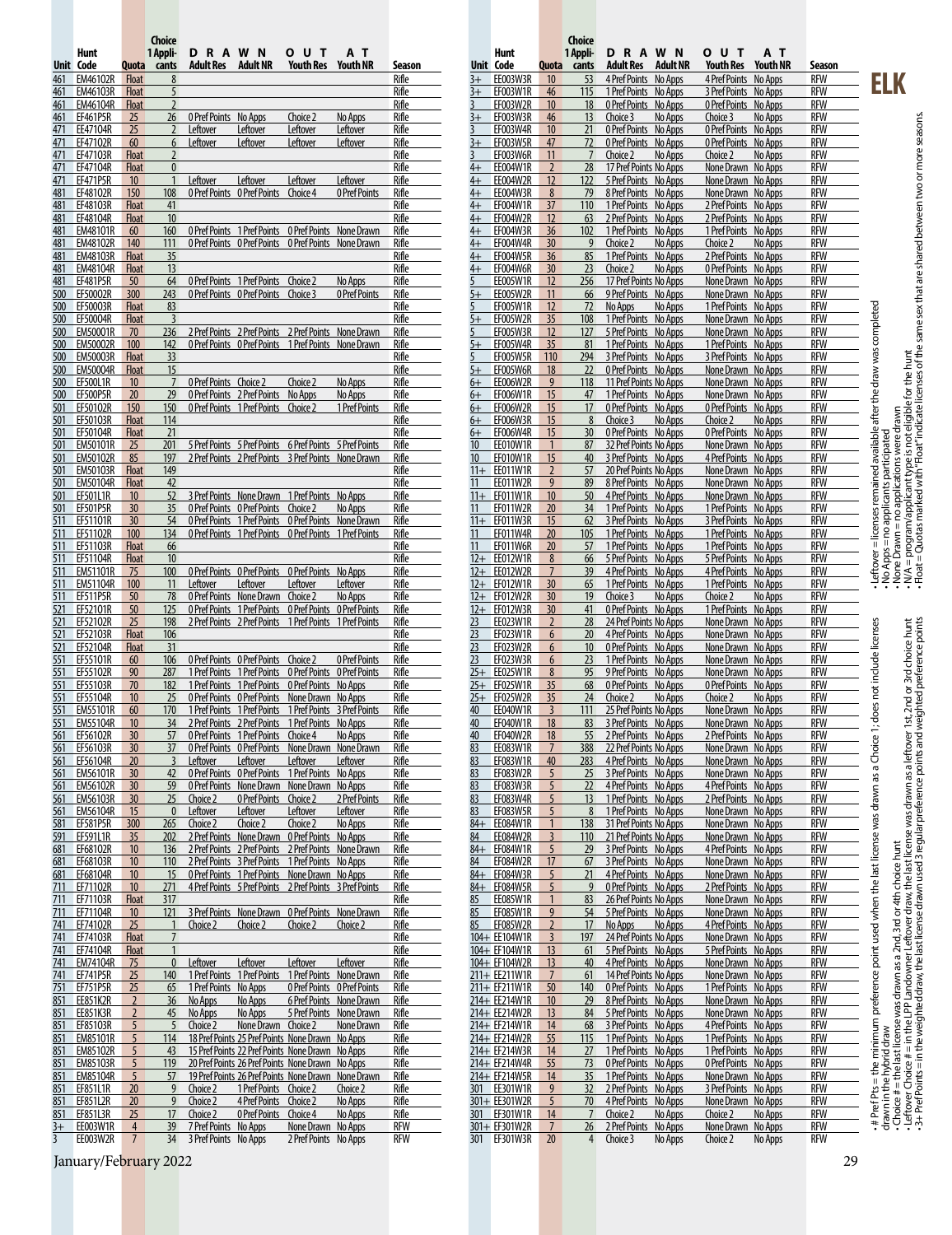|          |              | Hunt                           |                                  | Choice<br>1 Appli-               | <b>DRAWN</b>                                   |                                                                                                              | <b>OUT</b>                                            | AТ                   |                           |                    | Hunt             |                                    |                      | Choice<br>1 Appli-             | <b>DRAWN</b>                                         |                                           | <b>OUT</b>                                                                                                         | AТ                               |                   |
|----------|--------------|--------------------------------|----------------------------------|----------------------------------|------------------------------------------------|--------------------------------------------------------------------------------------------------------------|-------------------------------------------------------|----------------------|---------------------------|--------------------|------------------|------------------------------------|----------------------|--------------------------------|------------------------------------------------------|-------------------------------------------|--------------------------------------------------------------------------------------------------------------------|----------------------------------|-------------------|
|          |              | Unit Code<br>301+ EF301W4R     | Quota<br>- 9                     | cants<br>18                      | Adult Res<br>1 Pref Points No Apps             | <b>Adult NR</b>                                                                                              | Youth Res Youth NR<br>None Drawn                      | No Apps              | Season<br>RFW             | $9+$               | <b>Unit Code</b> | AM00901M 33                        |                      | Quota cants<br>20              | <b>Adult Res</b><br>Choice 3                         | <b>Adult NR</b><br>Choice 2               | <b>Youth Res</b><br>Choice 2                                                                                       | Youth NR<br>No Apps              | Season<br>Muzzle  |
| ELK      | 301          | <b>EF301W5R</b>                | 25                               | 22                               | Choice 2                                       | No Apps                                                                                                      | Choice 2                                              | No Apps              | RFW                       | 11                 |                  | AF01101M                           | $5^{\circ}$          | 17                             | 2 Pref Points No Apps                                |                                           | Choice 2                                                                                                           | No Apps                          | Muzzle            |
|          |              | 301+ EF301W6R<br>301 EF301W7R  | 9<br>30                          | $\overline{2}$<br>28             | Choice 2<br>Choice 2                           | No Apps<br>No Apps                                                                                           | Choice 2<br><b>O Pref Points</b> No Apps              | No Apps              | <b>RFW</b><br><b>RFW</b>  | 11                 |                  | AM01101M<br>12+ AF01201M           | 5<br>5               | 44<br>$\mathbf{1}$             | 8 Pref Points 8 Pref Points<br>Choice 2              | No Apps                                   | None Drawn None Drawn<br>Choice 2                                                                                  | No Apps                          | Muzzle<br>Muzzle  |
|          |              | 441+ EE441W1R                  | $\overline{4}$                   | 79                               | 14 Pref Points No Apps                         |                                                                                                              | None Drawn No Apps                                    |                      | RFW                       | $12+$              |                  | AM01201M                           | 5                    | 22                             | 4 Pref Points 5 Pref Points                          |                                           | None Drawn                                                                                                         | None Drawn                       | Muzzle            |
|          |              | 441+ EE441W3R<br>441+ EF441W1R | $\overline{7}$<br>15             | 33<br>24                         | 5 Pref Points No Apps<br>O Pref Points No Apps |                                                                                                              | None Drawn No Apps<br>2 Pref Points No Apps           |                      | <b>RFW</b><br><b>RFW</b>  | 13<br>13           |                  | AF01301M<br>AM01301M               | 10<br>10             | $\mathbf{0}$<br>$\mathbf{0}$   | Leftover                                             | Leftover                                  | Leftover                                                                                                           | Leftover                         | Muzzle            |
|          |              | 441+ EF441W3R                  | 15                               | 12                               | Choice 2                                       | No Apps                                                                                                      | <b>O Pref Points</b> No Apps                          |                      | RFW                       |                    |                  | 18+ AF01801M                       | 55                   | $\overline{7}$                 | Choice 2<br>Choice 3                                 | None Drawn No Apps<br>None Drawn Choice 3 |                                                                                                                    | No Apps<br>No Apps               | Muzzle<br>Muzzle  |
|          |              | 441+ EF441W5R                  | 33                               | 30                               | Choice 2                                       | No Apps                                                                                                      | <b>O Pref Points</b> No Apps                          |                      | <b>RFW</b>                |                    |                  | 18+ AM01801M                       | 55                   | 56                             |                                                      |                                           | O Pref Points O Pref Points O Pref Points O Pref Points                                                            |                                  | Muzzle            |
|          |              | 441+ EF441W7R<br>441+ EF441W9R | 31<br>25                         | 22<br>51                         | Choice 3<br>O Pref Points No Apps              | No Apps                                                                                                      | <b>O Pref Points No Apps</b><br>1 Pref Points No Apps |                      | <b>RFW</b><br>RFW         |                    |                  | 48+ AF04801M<br>48+ AM04801M       | 5<br>5               | 5<br>27                        | 3 Pref Points 3 Pref Points                          | 0 Pref Points None Drawn                  | O Pref Points No Apps<br>None Drawn                                                                                | No Apps                          | Muzzle<br>Muzzle  |
|          |              | 851+ EE851J2R                  | $\overline{2}$                   | 106                              | 25 Pref Points No Apps                         |                                                                                                              | None Drawn No Apps                                    |                      | <b>RFW</b>                |                    |                  | 49+ AF04901M                       | 20                   | 37                             | 1 Pref Points No Apps                                |                                           | Choice 2                                                                                                           | No Apps                          | Muzzle            |
|          | 851          | <b>EE851W1R</b>                | $\overline{3}$<br>$\overline{1}$ | 182<br>76                        | 26 Pref Points No Apps                         |                                                                                                              | None Drawn No Apps                                    |                      | RFW                       |                    |                  | 49+ AM04901M                       | 10<br>5              | 89<br>$\overline{2}$           | Choice 2                                             |                                           | 6 Pref Points None Drawn 6 Pref Points No Apps<br>None Drawn None Drawn                                            |                                  | Muzzle            |
|          | 851<br>851   | EE851W2R<br>EE851W4R           |                                  | 112                              | 25 Pref Points No Apps<br>No Apps              | No Apps                                                                                                      | None Drawn No Apps<br>6 Pref Points No Apps           |                      | RFW<br><b>RFW</b>         |                    |                  | 59+ AF05901M<br>59+ AM05901M       | 5                    | 9                              |                                                      |                                           | 1 Pref Points None Drawn None Drawn No Apps                                                                        | No Apps                          | Muzzle<br>Muzzle  |
|          | 851          | EF851W1R                       | 26                               | 110                              | 2 Pref Points No Apps                          |                                                                                                              | 2 Pref Points No Apps                                 |                      | RFW                       | 66                 |                  | AM06601M                           |                      | 17                             |                                                      | 9 Pref Points None Drawn No Apps          |                                                                                                                    | No Apps                          | Muzzle            |
|          | 851<br>851   | EF851W2R<br>EF851W4R           | 5<br>$\overline{4}$              | 70<br>59                         | 4 Pref Points No Apps<br>4 Pref Points No Apps |                                                                                                              | None Drawn No Apps<br>None Drawn No Apps              |                      | RFW<br>RFW                | 67                 |                  | AM06701M<br>68+ AM06801M           | $\overline{3}$<br>10 | 23<br>102                      |                                                      |                                           | 9 Pref Points None Drawn None Drawn<br>10 Pref Points 19 Pref Points None Drawn No Apps                            | No Apps                          | Muzzle<br>Muzzle  |
|          |              |                                |                                  |                                  |                                                |                                                                                                              |                                                       |                      |                           |                    |                  | 69+ AF06901M                       | 65                   | 9                              | Choice 4                                             | None Drawn Choice 3                       |                                                                                                                    | No Apps                          | Muzzle            |
|          | $3+$<br>$3+$ | AF00301A<br>AM00301A 110       | 25                               | 36<br>437                        |                                                | O Pref Points O Pref Points O Pref Points No Apps<br>4 Pref Points 4 Pref Points 5 Pref Points 6 Pref Points |                                                       |                      | Archery<br>Archery        |                    |                  | 69+ AM06901M<br>87+ AF08701M       | 80<br>55             | 84<br>56                       |                                                      | 0 Pref Points None Drawn                  | O Pref Points O Pref Points O Pref Points<br>Choice 2                                                              | None Drawn<br>No Apps            | Muzzle<br>Muzzle  |
| PRONGHOR | $4+$         | AF00401A                       | 10                               | 10                               | Choice 2                                       | None Drawn 0 Pref Points No Apps                                                                             |                                                       |                      | Archery                   |                    |                  | 87+ AM08701M                       | 100                  | 176                            |                                                      |                                           | 1 Pref Points 2 Pref Points 1 Pref Points None Drawn                                                               |                                  | Muzzle            |
|          | $4+$         | AM00401A                       | 40                               | 110                              |                                                | 1 Pref Points 2 Pref Points 2 Pref Points None Drawn                                                         |                                                       |                      | Archery                   |                    |                  | 93+ AM09301M                       | 10                   | 26                             |                                                      |                                           | 2 Pref Points None Drawn None Drawn No Apps                                                                        |                                  | Muzzle            |
|          | $6+$         | AF00601A<br>AM00601A           | 20<br>70                         | 13<br>270                        | Choice 2                                       | <b>OPrefPoints</b> Choice 3<br>2 Pref Points 3 Pref Points 3 Pref Points None Drawn                          |                                                       | No Apps              | Archery<br>Archery        |                    |                  | 99+ AF09901M<br>99+ AM09901M       | 20<br>15             | 34                             | Choice 2                                             | No Apps                                   | <b>O Pref Points</b> No Apps<br>1 Pref Points None Drawn 3 Pref Points No Apps                                     |                                  | Muzzle<br>Muzzle  |
|          |              | AF01101A                       | 5                                | 8                                | <b>O Pref Points No Apps</b>                   |                                                                                                              | None Drawn No Apps                                    |                      | Archery                   |                    |                  | 104+ AF10401M                      | 90                   | $\overline{2}$                 | Leftover                                             | Leftover                                  | Leftover                                                                                                           | Leftover                         | Muzzle            |
|          | 11<br>$12+$  | AM01101A<br>AF01201A           | 5<br>5                           | 52<br>$\mathbf{0}$               | Choice 2                                       | 10 Pref Points 10 Pref Points None Drawn None Drawn<br>No Apps                                               | Choice 2                                              | No Apps              | Archery<br>Archery        |                    |                  | 104+ AM10401M<br>106+ AF10601M     | 70<br>30             | 63<br>$\mathbf{0}$             | <b>O Pref Points O Pref Points</b><br>Leftover       | Leftover                                  | 0 Pref Points No Apps<br>Leftover                                                                                  | Leftover                         | Muzzle<br>Muzzle  |
|          | $12+$        | AM01201A                       | 5                                | 29                               |                                                | 3 Pref Points None Drawn None Drawn No Apps                                                                  |                                                       |                      | Archery                   |                    |                  | 106+ AM10601M                      | 30                   | 28                             | <b>O Pref Points O Pref Points</b>                   |                                           | 3 Pref Points                                                                                                      | No Apps                          | Muzzle            |
|          | 13           | AF01301A                       | 10                               | $\mathbf{0}$                     | Leftover                                       | Leftover                                                                                                     | Leftover                                              | Leftover             | Archery                   |                    |                  | 110+ AF11001M                      | 400                  | 3                              | Leftover                                             | Leftover                                  | Leftover                                                                                                           | <u>Leftover</u>                  | Muzzle            |
|          | 13           | AM01301A<br>18+ AF01801A       | 35<br>40                         | 5 <sup>5</sup><br>$\overline{3}$ | Leftover<br>Leftover                           | Leftover<br>Leftover                                                                                         | Leftover<br>Leftover                                  | Leftover<br>Leftover | Archery<br>Archery        |                    |                  | 110+ AM11001M 400<br>112+ AF11201M | 40                   | 82<br>$\overline{2}$           | Leftover<br>Leftover                                 | Leftover<br>Leftover                      | Leftover<br>Leftover                                                                                               | Leftover<br>Leftover             | Muzzle<br>Muzzle  |
|          |              | 18+ AM01801A                   | 35                               | 56                               |                                                | 1 Pref Points None Drawn None Drawn No Apps                                                                  |                                                       |                      | Archery                   |                    |                  | 112+ AM11201M                      | 60                   | $12 \overline{ }$              | Leftover                                             | Leftover                                  | Leftover                                                                                                           | Leftover                         | Muzzle            |
|          |              | 48+ AF04801A<br>48+ AM04801A   | 20<br>20                         | $\overline{2}$<br>26             | Leftover                                       | Leftover<br>0 Pref Points None Drawn 1 Pref Points No Apps                                                   | Leftover                                              | Leftover             | Archery<br>Archery        |                    |                  | 116+ AF11601M<br>116+ AM11601M     | 50<br>50             | $\overline{2}$<br>18           | Leftover<br>Choice 3                                 | Leftover<br>Choice 2                      | Leftover<br>Choice 3                                                                                               | Leftover<br>No Apps              | Muzzle<br>Muzzle  |
|          |              | 49+ AF04901A                   | 30                               | 10 <sup>°</sup>                  | Choice 2                                       | No Apps                                                                                                      | <b>O Pref Points</b> No Apps                          |                      | Archery                   |                    |                  | 120+ AF12001M                      | 50                   |                                | Leftover                                             | Leftover                                  | <b>Leftover</b>                                                                                                    | Leftover                         | Muzzle            |
|          |              | 49+ AM04901A                   | 20                               | 127                              |                                                | 3 Pref Points 6 Pref Points None Drawn No Apps                                                               |                                                       |                      | Archery                   |                    |                  | 120+ AM12001M                      | 50                   | 9                              | Leftover                                             | Leftover                                  | Leftover                                                                                                           | Leftover                         | Muzzle            |
|          |              | 55+ AM05501A<br>57+ AF05701A   | $\overline{2}$<br>30             | 21<br>12                         | Choice 2                                       | 11 Pref Points None Drawn None Drawn No Apps<br>No Apps                                                      | Choice 2                                              | No Apps              | Archery<br>Archery        |                    |                  | 128+ AF12801M<br>128+ AM12801M     | 80<br>90             | 10 <sup>°</sup><br>69          | Leftover<br>0 Pref Points                            | Leftover<br>0 Pref Points                 | Leftover<br>0 Pref Points None Drawn                                                                               | Leftover                         | Muzzle<br>Muzzle  |
|          |              | 57+ AM05701A                   | 20                               | 92                               |                                                | 3 Pref Points None Drawn None Drawn None Drawn                                                               |                                                       |                      | Archery                   |                    |                  | 130+ AF13001M                      | 50                   | $\mathbf{1}$                   | Leftover                                             | Leftover                                  | Leftover                                                                                                           | Leftover                         | Muzzle            |
|          | 66<br>67     | AM06601A<br>AM06701A           | $\overline{4}$<br>$\overline{3}$ | 20 <sup>°</sup><br>34            | 5 Pref Points No Apps                          | 6 Pref Points None Drawn None Drawn No Apps                                                                  | 5 Pref Points No Apps                                 |                      | <b>Archery</b><br>Archery | 131                |                  | 130+ AM13001M<br>AF13101M          | 50<br>5              | 46<br>$\mathbf{0}$             | 0 Pref Points<br>Leftover                            | 0 Pref Points<br>Leftover                 | 0 Pref Points<br>Leftover                                                                                          | 0 Pref Points<br><u>Leftover</u> | Muzzle<br>Muzzle  |
|          | $68+$        | AM06801A                       | 5                                | 38                               |                                                | 5 Pref Points 14 Pref Points None Drawn No Apps                                                              |                                                       |                      | Archery                   | 131                |                  | AM13101M                           | 5                    | $\mathbf{1}$                   | Leftover                                             | Leftover                                  | Leftover                                                                                                           | Leftover                         | Muzzle            |
|          | $79+$<br>80  | AM07901A<br>AM08001A           | - 5<br>5                         | 32<br>25                         |                                                | 3 Pref Points None Drawn None Drawn No Apps<br>3 Pref Points None Drawn None Drawn No Apps                   |                                                       |                      | Archery<br>Archery        |                    |                  | 132+ AF13201M<br>132+ AM13201M     | 20<br>20             | $\mathbf{0}$<br>$\overline{2}$ | Leftover<br>Leftover                                 | Leftover<br>Leftover                      | Leftover<br>Leftover                                                                                               | Leftover<br>Leftover             | Muzzle<br>Muzzle  |
|          | 81           | AM08101A                       | 10                               | 87                               |                                                | 6 Pref Points 9 Pref Points 6 Pref Points No Apps                                                            |                                                       |                      | Archery                   |                    |                  | 142 AF14201M                       | 30                   | $\overline{2}$                 | Leftover                                             | Leftover                                  | Leftover                                                                                                           | Leftover                         | Muzzle            |
|          |              | 82+ AF08201A                   | 10                               | 6                                | Choice 2                                       | None Drawn None Drawn No Apps                                                                                |                                                       |                      | Archery                   | 142                |                  | AM14201M                           | 25                   | 67                             | 1 Pref Points                                        | 1 Pref Points                             | 1 Pref Points                                                                                                      | 2 Pref Points                    | Muzzle            |
|          | $82+$<br>83  | AM08201A<br>AM083P1A           | 20<br>5                          | 94<br>15                         |                                                | 3 Pref Points None Drawn None Drawn No Apps<br>2 Pref Points None Drawn None Drawn No Apps                   |                                                       |                      | Archery<br>Archery        |                    |                  | 214+ AF21401M<br>214+ AM21401M     | 10<br>10             | $\mathbf{0}$<br>$\overline{7}$ | Leftover<br>Choice 2                                 | Leftover<br>0 Pref Points No Apps         | Leftover                                                                                                           | Leftover<br>0 Pref Points        | Muzzle<br>Muzzle  |
|          |              | AF08701A                       | 20                               | $\overline{2}$                   | Choice 2                                       | No Apps                                                                                                      | Choice 2                                              | No Apps              | Archery                   | 551                |                  | AM55101M                           | $\overline{1}$       | 11                             |                                                      | 9 Pref Points None Drawn No Apps          |                                                                                                                    | No Apps                          | Muzzle            |
|          | 88           | AM08701A 150<br>AF08801A       | 20                               | 223<br>$\overline{3}$            | Choice 3                                       | O Pref Points O Pref Points O Pref Points None Drawn<br>None Drawn Choice 3                                  |                                                       | No Apps              | Archery<br>Archery        | $3+$<br>$3+$       |                  | AF00301R<br>AM00301R               | 90<br>365            | 468<br>2169                    |                                                      |                                           | 3 Pref Points 4 Pref Points 1 Pref Points None Drawn<br>9 Pref Points 9 Pref Points None Drawn None Drawn          |                                  | Rifle<br>Rifle    |
|          | 88           | AM08801A                       | 85                               | 83                               |                                                | O Pref Points O Pref Points O Pref Points No Apps                                                            |                                                       |                      | <b>Archery</b>            | $3+$               |                  | AF003P5R                           | 250                  | 130                            | Choice 2                                             | Choice 2                                  | Choice 2                                                                                                           | <b>0 Pref Points</b>             | Rifle             |
|          | 131<br>131   | AF13101A<br>AM13101A           | 5<br>5                           | $\overline{0}$<br>$\mathbf{0}$   | Leftover<br>Leftover                           | Leftover<br>Leftover                                                                                         | Leftover<br>Leftover                                  | Leftover<br>Leftover | Archery<br>Archery        | $3+$<br>$4+$       |                  | AM003P5R<br>AF00401R               | 445<br>60            | 469<br>182                     |                                                      |                                           | O Pref Points O Pref Points O Pref Points O Pref Points<br>2 Pref Points 3 Pref Points 1 Pref Points 1 Pref Points |                                  | Rifle<br>Rifle    |
|          | 201          | AF20101A                       | 5                                | $6 \overline{6}$                 | O Pref Points No Apps                          |                                                                                                              | None Drawn No Apps                                    |                      | Archery                   | $\overline{4+}$    |                  | AM00401R 100                       |                      | 664                            |                                                      |                                           | 5 Pref Points 6 Pref Points 5 Pref Points None Drawn                                                               |                                  | Rifle             |
|          |              | 201+ AM20101A                  | 5                                | 123                              |                                                | 20 Pref Points 22 Pref Points None Drawn None Drawn                                                          |                                                       |                      | Archery                   | $4+$               |                  | AF004P5R                           | 90                   | 20 <sup>°</sup>                | Choice 3                                             | Choice 2                                  | Choice 2                                                                                                           | No Apps                          | Rifle             |
|          |              | 214+ AF21401A<br>214+ AM21401A | 10<br>10                         | $\mathbf{1}$<br>9                | Leftover                                       | Leftover<br>O Pref Points None Drawn None Drawn No Apps                                                      | Leftover                                              | Leftover             | Archery<br>Archery        | $4+$               |                  | AM004P5R<br>AF00601R               | 45<br>15             | 122<br>76                      |                                                      |                                           | 1 Pref Points 1 Pref Points 1 Pref Points No Apps<br>3 Pref Points None Drawn 1 Pref Points No Apps                |                                  | Rifle<br>Rifle    |
|          | $1+$         | AF00101M                       | 5                                | 19                               |                                                | 3 Pref Points None Drawn 0 Pref Points No Apps                                                               |                                                       |                      | Muzzle                    |                    |                  | AM00601R                           | 18                   | 296                            |                                                      |                                           | 17 Pref Points 17 Pref Points None Drawn None Drawn                                                                |                                  | Rifle             |
|          | $1+$<br>$3+$ | AM00101M<br>AF00301M           | 5<br>20                          | 70<br>49                         |                                                | 19 Pref Points 20 Pref Points None Drawn No Apps<br>1 Pref Points None Drawn 0 Pref Points 0 Pref Points     |                                                       |                      | Muzzle<br>Muzzle          |                    |                  | AF00701R<br>AM00701R               | 5<br>10              | 22<br>112                      | 2 Pref Points No Apps<br>8 Pref Points 9 Pref Points |                                           | 2 Pref Points No Apps<br>None Drawn None Drawn                                                                     |                                  | Rifle<br>Rifle    |
|          | $3+$         | AM00301M 30                    |                                  | 120                              |                                                | 5 Pref Points 5 Pref Points None Drawn None Drawn                                                            |                                                       |                      | Muzzle                    |                    |                  | AF007P1R                           | 15                   | $\overline{4}$                 | Leftover                                             | Leftover                                  | Leftover                                                                                                           | Leftover                         | Rifle             |
|          | 4+           | AF00401M                       | 10                               | 16                               | O Pref Points No Apps                          |                                                                                                              | O Pref Points No Apps                                 |                      | Muzzle                    |                    |                  | AM007P1R                           | 15                   | 9                              | Choice 2<br>2 Pref Points No Apps                    | No Apps                                   | O Pref Points No Apps                                                                                              |                                  | Rifle             |
|          | 4+<br>$6+$   | AM00401M 10<br>AF00601M        | 40                               | 55<br>31                         | Choice 2                                       | 3 Pref Points None Drawn None Drawn None Drawn<br>1 Pref Points 0 Pref Points No Apps                        |                                                       |                      | Muzzle<br>Muzzle          |                    |                  | AF00801R<br>AM00801R               | 5<br>10              | 29<br>87                       |                                                      |                                           | O Pref Points No Apps<br>5 Pref Points None Drawn None Drawn No Apps                                               |                                  | Rifle<br>Rifle    |
|          | 6+           | AM00601M 25                    |                                  | 147                              |                                                | 6 Pref Points 7 Pref Points None Drawn None Drawn                                                            |                                                       |                      | Muzzle                    |                    |                  | AF008P1R                           | 15                   | 11                             | Choice 2                                             | No Apps                                   | 1 Pref Points No Apps                                                                                              |                                  | Rifle             |
|          |              | AF00701M<br>AM00701M 10        | 5                                | 8 <sup>8</sup><br>21             | <b>O Pref Points</b> No Apps                   | 1 Pref Points None Drawn None Drawn No Apps                                                                  | 0 Pref Points No Apps                                 |                      | Muzzle<br>Muzzle          | $9+$               |                  | AM008P1R<br>AF009L1R               | 15<br>110            | 32<br>244                      |                                                      |                                           | 2 Pref Points None Drawn 2 Pref Points No Apps<br>0 Pref Points None Drawn 0 Pref Points No Apps                   |                                  | Rifle<br>Rifle    |
|          | $9+$         | AF00901M                       | 5                                | $\mathbf{0}$                     | Choice 2                                       | No Apps                                                                                                      | Choice 2                                              | No Apps              | Muzzle                    | $9+$               |                  | AF009P1R                           | 35                   | 36                             |                                                      |                                           | O Pref Points None Drawn O Pref Points None Drawn                                                                  |                                  | Rifle             |
|          |              |                                |                                  |                                  |                                                |                                                                                                              |                                                       |                      |                           | $9+$<br>10         |                  | AM009P1R<br>AM01001R               | 145<br>-5            | 253<br>235                     |                                                      |                                           | O Pref Points O Pref Points O Pref Points None Drawn<br>22 Pref Points None Drawn None Drawn None Drawn            |                                  | Rifle<br>Rifle    |
|          |              | Pronghorn herd                 |                                  |                                  |                                                |                                                                                                              |                                                       |                      |                           | 10                 |                  | AM010P5R                           | - 5                  | 23                             |                                                      |                                           | 12 Pref Points 14 Pref Points None Drawn No Apps                                                                   |                                  | Rifle             |
|          |              |                                |                                  |                                  |                                                |                                                                                                              |                                                       |                      |                           | 11                 |                  | AF01101R                           | 20                   | 132                            |                                                      |                                           | 5 Pref Points None Drawn 2 Pref Points No Apps                                                                     |                                  | Rifle             |
|          |              |                                |                                  |                                  |                                                |                                                                                                              |                                                       |                      |                           | © KEN ARCHER<br>11 |                  | AM01101R<br>12+ AF01201R           | 30<br>10             | 520<br>35                      |                                                      |                                           | 15 Pref Points 15 Pref Points None Drawn None Drawn<br>3 Pref Points None Drawn 0 Pref Points No Apps              |                                  | Rifle<br>Rifle    |
|          |              |                                |                                  |                                  |                                                |                                                                                                              |                                                       |                      |                           |                    |                  | 12+ AM01201R                       | 10                   | 184                            |                                                      |                                           | 11 Pref Points None Drawn None Drawn                                                                               | None Drawn                       | Rifle             |
|          |              |                                |                                  |                                  |                                                |                                                                                                              |                                                       |                      |                           |                    |                  | 12+ AF012P5R                       | 35                   | $\mathbf{0}$                   | Leftover                                             | Leftover                                  | <b>Leftover</b>                                                                                                    | Leftover<br>0 Pref Points        | Rifle<br>Rifle    |
|          |              |                                |                                  |                                  |                                                |                                                                                                              |                                                       |                      |                           | 13                 |                  | 12+ AM012P5R<br>AF01301R           | 30<br>25             | 11<br>12                       | Choice 2<br>Choice 2                                 | O Pref Points Choice 2<br>No Apps         | Choice 2                                                                                                           | No Apps                          | Rifle             |
|          |              |                                |                                  |                                  |                                                |                                                                                                              |                                                       |                      |                           | 13                 |                  | AM01301R                           | 30                   | 51                             |                                                      | <b>O Pref Points</b> None Drawn           | <b>O Pref Points</b> No Apps                                                                                       |                                  | Rifle             |
|          |              |                                |                                  |                                  |                                                |                                                                                                              |                                                       |                      |                           | 13<br>13           |                  | AF013P5R<br>AM013P5R               | 60<br>40             | 8<br>42                        | Leftover                                             | Leftover                                  | Leftover<br>O Pref Points O Pref Points O Pref Points No Apps                                                      | Leftover                         | Rifle<br>Rifle    |
|          |              |                                |                                  |                                  |                                                |                                                                                                              |                                                       |                      |                           |                    |                  | 15+ AF01501R                       | 15                   | 17                             |                                                      |                                           | O Pref Points None Drawn None Drawn No Apps                                                                        |                                  | Rifle             |
|          |              |                                |                                  |                                  |                                                |                                                                                                              |                                                       |                      |                           |                    |                  | 15+ AM01501R                       | 10                   | 45                             |                                                      |                                           | 2 Pref Points None Drawn None Drawn No Apps                                                                        |                                  | Rifle             |
|          |              |                                |                                  |                                  |                                                |                                                                                                              |                                                       |                      |                           |                    |                  |                                    |                      |                                |                                                      |                                           |                                                                                                                    |                                  | Colorado Outdoors |

**PRONGHORN**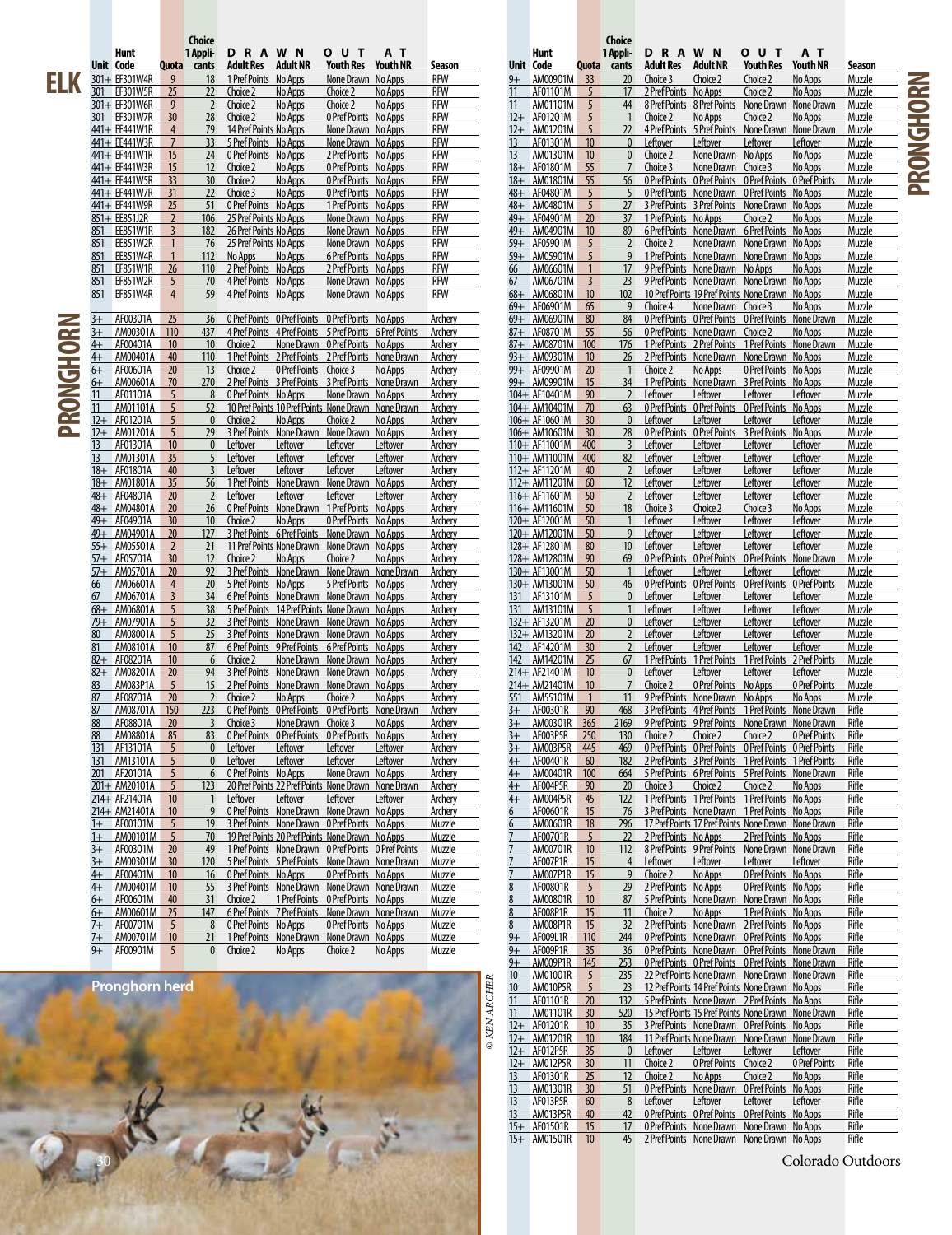|          |                                |                | Choice         |                           |                                         |                                                                                                              |                          |                |              |                                |                     | Choice                           |                                                                                                          |                                                   |                                                |                           |                          |                                                                                                                                                                                                                                                        |
|----------|--------------------------------|----------------|----------------|---------------------------|-----------------------------------------|--------------------------------------------------------------------------------------------------------------|--------------------------|----------------|--------------|--------------------------------|---------------------|----------------------------------|----------------------------------------------------------------------------------------------------------|---------------------------------------------------|------------------------------------------------|---------------------------|--------------------------|--------------------------------------------------------------------------------------------------------------------------------------------------------------------------------------------------------------------------------------------------------|
|          | Hunt                           |                | 1 Appli-       | <b>DRAWN</b>              |                                         | <b>OUT</b>                                                                                                   | AТ                       |                |              | Hunt                           |                     | 1 Appli-                         | <b>DRAWN</b>                                                                                             |                                                   | o u t                                          | A T                       |                          |                                                                                                                                                                                                                                                        |
|          | Unit Code                      |                | Quota cants    | Adult Res Adult NR        |                                         | Youth Res Youth NR<br>3 Pref Points None Drawn 0 Pref Points No Apps                                         |                          | Season         |              | Unit Code<br>AF12301R          | Quota               | cants                            | <b>Adult Res</b>                                                                                         | <b>Adult NR</b>                                   | Youth Res                                      | Youth NR                  | Season                   |                                                                                                                                                                                                                                                        |
|          | 16+ AF01601R<br>16+ AM01601R   | 30<br>40       | 83<br>306      |                           |                                         | 14 Pref Points 15 Pref Points None Drawn No Apps                                                             |                          | Rifle<br>Rifle | 123<br>123   | AM12301R                       | 125<br>115          | 19<br>147                        | Leftover<br><b>O Pref Points O Pref Points</b>                                                           | Leftover                                          | Leftover<br>0 Pref Points No Apps              | Leftover                  | Rifle<br>Rifle           | RONGHORN                                                                                                                                                                                                                                               |
|          | 18+ AF01801R                   | 125            | 179            |                           | 0 Pref Points 1 Pref Points Choice 2    |                                                                                                              | No Apps                  | Rifle          | 124          | AF12401R                       | 225                 | 43                               | Leftover                                                                                                 | Leftover                                          | Leftover                                       | Leftover                  | Rifle                    |                                                                                                                                                                                                                                                        |
|          | 18+ AM01801R                   | 70             | 438            |                           |                                         | 4 Pref Points 4 Pref Points 4 Pref Points None Drawn                                                         |                          | Rifle          | 124          | AM12401R                       | 240                 | 245                              | 0 Pref Points                                                                                            | 1 Pref Points                                     | 0 Pref Points None Drawn                       |                           | Rifle                    |                                                                                                                                                                                                                                                        |
|          | 18+ AF018P5R                   | 50             | 8              | Leftover                  | Leftover                                | Leftover                                                                                                     | Leftover                 | Rifle          | 128          | AF12801R                       | 225                 | 38                               | Choice 4                                                                                                 | Choice 3                                          | Choice 3                                       | No Apps                   | Rifle                    |                                                                                                                                                                                                                                                        |
|          | 18+ AM018P5R                   | 50             | 51             |                           |                                         | O Pref Points O Pref Points O Pref Points No Apps                                                            |                          | Rifle          | 128          | AM12801R                       | 230                 | 356                              | 0 Pref Points                                                                                            | 0 Pref Points                                     | 0 Pref Points 4 Pref Points                    |                           | Rifle                    |                                                                                                                                                                                                                                                        |
|          | 48+ AF04801R                   | 5              | 38             |                           |                                         | 4 Pref Points None Drawn 2 Pref Points No Apps                                                               |                          | Rifle          |              | 128+ AF128P5R                  | 680                 | 46                               | Leftover                                                                                                 | Leftover                                          | Leftover                                       | Leftover                  | Rifle                    |                                                                                                                                                                                                                                                        |
|          | 48+ AM04801R                   | 5              | 182            |                           |                                         | 8 Pref Points 20 Pref Points None Drawn No Apps                                                              |                          | Rifle          | 129          | AF129P1R                       | 60                  | 6                                | Leftover                                                                                                 | Leftover                                          | Leftover                                       | Leftover                  | Rifle                    |                                                                                                                                                                                                                                                        |
|          | 49+ AF04901R                   | 10             | 143            |                           |                                         | 6 Pref Points None Drawn 3 Pref Points No Apps                                                               |                          | Rifle          | 129          | <b>AM129P1R</b>                | 50                  | 25                               | Leftover                                                                                                 | Leftover                                          | Leftover                                       | Leftover                  | Rifle                    |                                                                                                                                                                                                                                                        |
|          | 49+ AM04901R                   | 30             | 569            |                           |                                         | 10 Pref Points 12 Pref Points None Drawn No Apps                                                             |                          | Rifle          |              | 130+ AF13001R                  | 10 <sup>°</sup>     | 23                               | 0 Pref Points None Drawn                                                                                 |                                                   | <b>O Pref Points</b> No Apps                   |                           | Rifle                    |                                                                                                                                                                                                                                                        |
|          | 57+ AF05701R                   | 55             | 207            |                           |                                         | 2 Pref Points None Drawn 1 Pref Points None Drawn                                                            |                          | Rifle          |              | 130+ AM13001R                  | 20                  | 101                              | 3 Pref Points 3 Pref Points<br>0 Pref Points                                                             |                                                   | None Drawn None Drawn                          |                           | Rifle                    |                                                                                                                                                                                                                                                        |
|          | 57+ AM05701R<br>59+ AF05901R   | 55<br>10       | 720<br>13      |                           |                                         | 10 Pref Points 10 Pref Points None Drawn None Drawn<br>O Pref Points None Drawn O Pref Points No Apps        |                          | Rifle<br>Rifle |              | 130+ AF130L1R<br>130+ AF130P1R | 10<br>175           | 13<br>10 <sup>°</sup>            | Leftover                                                                                                 | None Drawn<br>Leftover                            | Choice 2<br>Leftover                           | No Apps<br>Leftover       | Rifle<br>Rifle           |                                                                                                                                                                                                                                                        |
|          | 59+ AM05901R                   | 15             | 68             |                           |                                         | 1 Pref Points 1 Pref Points 4 Pref Points No Apps                                                            |                          | Rifle          |              | 130+ AF130P5R                  | 175                 | $6 \overline{6}$                 | Leftover                                                                                                 | Leftover                                          | Leftover                                       | Leftover                  | Rifle                    |                                                                                                                                                                                                                                                        |
| 66       | AM06601R                       | $\overline{2}$ | 92             |                           |                                         | 18 Pref Points None Drawn None Drawn No Apps                                                                 |                          | Rifle          |              | 130+ AM130P1R                  | 150                 | 97                               | Choice 2                                                                                                 | Choice 2                                          | Choice 2                                       | 0 Pref Points             | Rifle                    |                                                                                                                                                                                                                                                        |
| 67       | AM06701R                       | 8              | 236            |                           |                                         | 19 Pref Points 19 Pref Points None Drawn None Drawn                                                          |                          | Rifle          | 131          | AF131P1R                       | 5                   | $\mathbf{0}$                     | Leftover                                                                                                 | Leftover                                          | Leftover                                       | Leftover                  | Rifle                    |                                                                                                                                                                                                                                                        |
|          | 68+ AM06801R                   | 10             | 325            |                           |                                         | 18 Pref Points 19 Pref Points None Drawn None Drawn                                                          |                          | Rifle          | 131          | <b>AM131P1R</b>                | 5                   |                                  | Leftover                                                                                                 | Leftover                                          | Leftover                                       | Leftover                  | Rifle                    |                                                                                                                                                                                                                                                        |
|          | 69+ AF06901R                   | 275            | 180            | Choice 2                  | None Drawn Choice 4                     |                                                                                                              | No Apps                  | Rifle          |              | 132+ AF13201R                  | 10 <sup>°</sup>     | 18 <sup>2</sup>                  | 0 Pref Points None Drawn                                                                                 |                                                   | 0 Pref Points No Apps                          |                           | Rifle                    |                                                                                                                                                                                                                                                        |
|          | 69+ AM06901R                   | 225            | 1088           |                           |                                         | 2 Pref Points 3 Pref Points 3 Pref Points None Drawn                                                         |                          | Rifle          |              | 132+ AM13201R                  | 10 <sup>°</sup>     | 155                              | 3 Pref Points 5 Pref Points                                                                              |                                                   | 3 Pref Points None Drawn                       |                           | Rifle                    |                                                                                                                                                                                                                                                        |
|          | 79+ AM07901R                   | 20             | 387            |                           |                                         | 18 Pref Points 18 Pref Points None Drawn None Drawn                                                          |                          | Rifle          |              | 132+ AF132P1R                  | 400                 | $\overline{2}$                   | Leftover                                                                                                 | Leftover                                          | Leftover                                       | Leftover                  | Rifle                    |                                                                                                                                                                                                                                                        |
|          | 79+ AF079P5R                   | 20             | 19             |                           |                                         | O Pref Points O Pref Points O Pref Points No Apps                                                            |                          | Rifle          |              | 132+ AF132P5R                  | 400                 | 19                               | Leftover                                                                                                 | Leftover                                          | Leftover                                       | Leftover                  | Rifle                    |                                                                                                                                                                                                                                                        |
| 80<br>80 | AM08001R<br>AM080P1R           | 10<br>15       | 171<br>21      | 1 Pref Points No Apps     |                                         | 12 Pref Points 11 Pref Points None Drawn None Drawn<br>None Drawn No Apps                                    |                          | Rifle<br>Rifle | 133          | 132+ AM132P1R<br>AF13301R      | 200<br>225          | 48<br>17                         | Leftover<br>Leftover                                                                                     | Leftover<br>Leftover                              | Leftover<br>Leftover                           | Leftover<br>Leftover      | Rifle<br>Rifle           |                                                                                                                                                                                                                                                        |
| 81       | AM08101R                       | 35             | 533            |                           |                                         | 14 Pref Points 14 Pref Points None Drawn None Drawn                                                          |                          | Rifle          | 133          | AM13301R                       | 155                 | 135                              | 0 Pref Points                                                                                            | 0 Pref Points                                     | 0 Pref Points                                  | 2 Pref Points             | Rifle                    |                                                                                                                                                                                                                                                        |
|          | 82+ AF08201R                   | 5              | 97             |                           |                                         | 6 Pref Points None Drawn 3 Pref Points No Apps                                                               |                          | Rifle          | 134          | AF13401R                       | 185                 | 10 <sup>°</sup>                  | Leftover                                                                                                 | Leftover                                          | Leftover                                       | Leftover                  | Rifle                    |                                                                                                                                                                                                                                                        |
|          | 82+ AM08201R                   | 80             | 707            |                           |                                         | 7 Pref Points 8 Pref Points None Drawn None Drawn                                                            |                          | Rifle          | 134          | AM13401R                       | 165                 | 84                               | Leftover                                                                                                 | Leftover                                          | Leftover                                       | Leftover                  | Rifle                    |                                                                                                                                                                                                                                                        |
|          | 82+ AF082P5R                   | 10             | 23             |                           |                                         | 1 Pref Points None Drawn None Drawn 0 Pref Points                                                            |                          | Rifle          | 135          | AF13501R                       | 110                 | 198                              | 0 Pref Points 1 Pref Points                                                                              |                                                   | 0 Pref Points None Drawn                       |                           | Rifle                    |                                                                                                                                                                                                                                                        |
| 83       | AM083P1R                       | 20             | 122            |                           |                                         | 4 Pref Points 6 Pref Points 4 Pref Points None Drawn                                                         |                          | Rifle          | 135          | AM13501R                       | 110                 | 557                              | 4 Pref Points 4 Pref Points                                                                              |                                                   | 4 Pref Points 4 Pref Points                    |                           | Rifle                    |                                                                                                                                                                                                                                                        |
| 87       | AF08701R                       | 125            | 451            |                           |                                         | 1 Pref Points None Drawn 1 Pref Points None Drawn                                                            |                          | Rifle          | 135          | AF135P1R                       | 60                  | $\mathbf{0}$                     | Leftover                                                                                                 | Leftover                                          | Leftover                                       | Leftover                  | Rifle                    |                                                                                                                                                                                                                                                        |
| 87       | AM08701R                       | 435            | 2219           |                           |                                         | 4 Pref Points 4 Pref Points 4 Pref Points None Drawn                                                         |                          | Rifle          | 135          | <b>AM135P1R</b>                | 85                  | 32                               | Leftover                                                                                                 | Leftover                                          | Leftover                                       | Leftover                  | Rifle                    | : Drawn = no applications were drawn<br>= program/applicant type is not eligible for the hunt<br>= Quotas marked with "Float" indicate licenses of the same sex that are shared between two or more seasons.<br>available after the draw was completed |
| 87<br>87 | AF087P1R                       | 80             | 73             |                           |                                         | O Pref Points O Pref Points O Pref Points No Apps<br>O Pref Points O Pref Points O Pref Points O Pref Points |                          | Rifle          |              | 136+ AF13601R                  | 80                  | 38                               | Choice 3                                                                                                 | None Drawn                                        | Choice 2<br><b>O Pref Points O Pref Points</b> | 0 Pref Points             | Rifle                    |                                                                                                                                                                                                                                                        |
| 88       | AF087P5R<br>AF08801R           | 175<br>120     | 266<br>249     |                           |                                         | 1 Pref Points 1 Pref Points 0 Pref Points 3 Pref Points                                                      |                          | Rifle<br>Rifle |              | 136+ AM13601R<br>136+ AF136L1R | 80<br>50            | 100<br>12                        | 0 Pref Points<br>Choice 3                                                                                | 0 Pref Points<br>Choice 3                         | 0 Pref Points None Drawn                       |                           | Rifle<br>Rifle           | ou = incenses remained ava -<br>• No Apps = no applicants particip<br>• None Drawn = no applications<br>• N/A = program/applican+ + −<br>• Float = Cn → + −                                                                                            |
| 88       | AM08801R                       | 160            | 744            |                           |                                         | 4 Pref Points 4 Pref Points 4 Pref Points None Drawn                                                         |                          | Rifle          |              | 136+ AF136P1R                  | 140                 | $\overline{3}$                   | Leftover                                                                                                 | Leftover                                          | Leftover                                       | Leftover                  | Rifle                    |                                                                                                                                                                                                                                                        |
| 88       | AF088P1R                       | 55             | 41             | Choice 2                  |                                         | None Drawn 0 Pref Points No Apps                                                                             |                          | Rifle          |              | 136+ AF136P5R                  | 100                 | $\mathbf{0}$                     | Leftover                                                                                                 | Leftover                                          | Leftover                                       | Leftover                  | Rifle                    |                                                                                                                                                                                                                                                        |
| 88       | <b>AF088P5R</b>                | 85             | 85             |                           |                                         | O Pref Points None Drawn O Pref Points No Apps                                                               |                          | Rifle          |              | 136+ AM136P1R                  | 120                 | 38                               | Leftover                                                                                                 | Leftover                                          | Leftover                                       | Leftover                  | Rifle                    |                                                                                                                                                                                                                                                        |
| 89       | AF08901R                       | 60             | 116            |                           |                                         | O Pref Points None Drawn O Pref Points No Apps                                                               |                          | Rifle          |              | 137+ AF13701R                  | 50                  | 64                               | 0 Pref Points None Drawn                                                                                 |                                                   | O Pref Points No Apps                          |                           | Rifle                    |                                                                                                                                                                                                                                                        |
| 89       | AM08901R                       | 100            | 432            |                           |                                         | 2 Pref Points 3 Pref Points 3 Pref Points None Drawn                                                         |                          | Rifle          |              | 137+ AM13701R                  | 50                  | 294                              | 3 Pref Points 3 Pref Points                                                                              |                                                   | 3 Pref Points None Drawn                       |                           | Rifle                    |                                                                                                                                                                                                                                                        |
| 89       | AF089P5R                       | 60             | 45             |                           | 0 Pref Points None Drawn Choice 2       |                                                                                                              | No Apps                  | Rifle          |              | 137+ AF137L1R                  | 50                  | 73                               | 0 Pref Points                                                                                            | 0 Pref Points                                     | 0 Pref Points                                  | No Apps                   | Rifle                    |                                                                                                                                                                                                                                                        |
| 90       | AF09001R                       | 25             | 19             | Choice 2                  |                                         | None Drawn 0 Pref Points No Apps                                                                             |                          | Rifle          |              | 137+ AF137P1R                  | 110                 | $\overline{4}$<br>$\overline{3}$ | Leftover                                                                                                 | Leftover                                          | Leftover                                       | Leftover                  | Rifle                    |                                                                                                                                                                                                                                                        |
| 90<br>93 | AM09001R<br>AM09301R           | 30<br>10       | 89<br>28       |                           |                                         | 1 Pref Points None Drawn 2 Pref Points No Apps<br>2 Pref Points None Drawn None Drawn No Apps                |                          | Rifle<br>Rifle |              | 137+ AF137P5R<br>137+ AM137P1R | 100<br>100          | 77                               | Leftover<br>0 Pref Points 0 Pref Points                                                                  | Leftover                                          | Leftover<br>0 Pref Points                      | Leftover<br>0 Pref Points | Rifle<br>Rifle           |                                                                                                                                                                                                                                                        |
| 95       | AF09501R                       | 25             | 60             |                           |                                         | 1 Pref Points None Drawn 0 Pref Points No Apps                                                               |                          | Rifle          |              | 140+ AF14001R                  | 130                 | $\overline{3}$                   | Leftover                                                                                                 | Leftover                                          | Leftover                                       | Leftover                  | Rifle                    |                                                                                                                                                                                                                                                        |
| 95       | AM09501R                       | 40             | 293            |                           |                                         | 4 Pref Points 3 Pref Points 4 Pref Points None Drawn                                                         |                          | Rifle          |              | 140+ AM14001R                  | 140                 | 83                               | Choice 2                                                                                                 | Choice 2                                          | Choice 2                                       | 0 Pref Points             | Rifle                    |                                                                                                                                                                                                                                                        |
| 95       | AF095P5R                       | 20             | 53             |                           |                                         | 1 Pref Points None Drawn 0 Pref Points None Drawn                                                            |                          | Rifle          | 141          | AF141P1R                       | 70                  | 7                                | Leftover                                                                                                 | Leftover                                          | Leftover                                       | Leftover                  | Rifle                    |                                                                                                                                                                                                                                                        |
| 97       | AM09701R                       | 10             | 64             |                           |                                         | 4 Pref Points None Drawn 3 Pref Points No Apps                                                               |                          | Rifle          | 141          | <b>AM141P1R</b>                | 70                  | 71                               | <b>O Pref Points O Pref Points</b>                                                                       |                                                   | 0 Pref Points None Drawn                       |                           | Rifle                    |                                                                                                                                                                                                                                                        |
| 97       | AF097L1R                       | 20             | 22             | 0 Pref Points No Apps     |                                         | 0 Pref Points No Apps                                                                                        |                          | Rifle          | 142          | AF14201R                       | 25                  | 45                               | O Pref Points None Drawn O Pref Points No Apps                                                           |                                                   |                                                |                           | Rifle                    |                                                                                                                                                                                                                                                        |
| 98       | AM09801R                       | 10             | 87             |                           |                                         | 3 Pref Points None Drawn None Drawn No Apps                                                                  |                          | Rifle          | 142          | AM14201R                       | 25                  | 183                              | 11 Pref Points 11 Pref Points None Drawn No Apps                                                         |                                                   |                                                |                           | Rifle                    |                                                                                                                                                                                                                                                        |
| 99<br>99 | AF09901R<br>AM09901R           | 130<br>85      | 85<br>477      | Choice 2                  | None Drawn Choice 2                     | 3 Pref Points None Drawn 4 Pref Points No Apps                                                               | No Apps                  | Rifle<br>Rifle | 161<br>161   | AF16101R<br>AM16101R           | 25<br>25            | 91<br>384                        | 3 Pref Points 4 Pref Points 1 Pref Points No Apps<br>16 Pref Points 16 Pref Points None Drawn None Drawn |                                                   |                                                |                           | Rifle<br>Rifle           | 1; does not include licenses<br>ver 1st, 2nd or 3rd choice hunt<br>nd weighted preference points                                                                                                                                                       |
| 100      | AF10001R                       | 60             | 50             |                           | 0 Pref Points None Drawn Choice 2       |                                                                                                              | No Apps                  | Rifle          | 201          | AF20101R                       | 25                  | 94                               |                                                                                                          | 3 Pref Points 3 Pref Points 2 Pref Points No Apps |                                                |                           | Rifle                    |                                                                                                                                                                                                                                                        |
| 100      | AM10001R                       | 40             | 260            |                           |                                         | 3 Pref Points None Drawn None Drawn None Drawn                                                               |                          | Rifle          |              | 201+ AM20101R                  | 60                  | 1419                             | 21 Pref Points 22 Pref Points None Drawn None Drawn                                                      |                                                   |                                                |                           | Rifle                    |                                                                                                                                                                                                                                                        |
|          | 101 AF10101R                   | 10             | 6              | Choice 2                  | No Apps                                 | Choice 2                                                                                                     | No Apps                  | Rifle          |              | 214+ AF21401R                  | 10                  | 12                               | O Pref Points O Pref Points O Pref Points No Apps                                                        |                                                   |                                                |                           | Rifle                    | $\omega$                                                                                                                                                                                                                                               |
| 101      | AM10101R                       | 15             | 78             |                           |                                         | 2 Pref Points 3 Pref Points None Drawn No Apps                                                               |                          | Rifle          |              | 214+ AM21401R                  | 15                  | 42                               | 1 Pref Points 2 Pref Points 2 Pref Points No Apps                                                        |                                                   |                                                |                           | Rifle                    | Choic                                                                                                                                                                                                                                                  |
| 102      | AF10201R                       | 10             | $\overline{4}$ | Choice 2                  | No Apps                                 | 0 Pref Points No Apps                                                                                        |                          | Rifle          |              | 214+ AF214P5R                  | 25                  | 19                               | Choice 2                                                                                                 | No Apps                                           | Choice 2                                       | No Apps                   | Rifle                    | $\bar{\sigma}$                                                                                                                                                                                                                                         |
|          | 102 AM10201R                   | 15             | 64             |                           |                                         | 2 Pref Points None Drawn None Drawn No Apps                                                                  |                          | Rifle          |              | 214+ AM214P5R                  | 25                  | 35 <sup>5</sup>                  | 0 Pref Points 1 Pref Points                                                                              |                                                   | 1 Pref Points No Apps                          |                           | Rifle                    | æ                                                                                                                                                                                                                                                      |
| 104      | AF10401R                       | 100            | 57             | Choice 2                  | 0 Pref Points                           | Choice 2                                                                                                     | None Drawn               | Rifle          | 551          | AM55101R                       | $\overline{2}$      | 81                               | 14 Pref Points None Drawn                                                                                |                                                   | None Drawn No Apps                             |                           | Rifle                    |                                                                                                                                                                                                                                                        |
|          | 104 AM10401R<br>105 AF10501R   | 85<br>330      | 281<br>202     | 2 Pref Points<br>Choice 2 | 2 Pref Points<br>Choice 2               | 1 Pref Points<br>Choice 2                                                                                    | None Drawn<br>None Drawn | Rifle<br>Rifle | 951<br>951   | AF95101R<br>AM95101R           | 85<br>90            | 57<br>171                        | Choice 2<br>1 Pref Points None Drawn                                                                     | Choice 2                                          | Choice 2<br>1 Pref Points No Apps              | No Apps                   | Rifle<br>Rifle           | drawn in the hybrid draw<br>• Choice # = the last licente UPI Landowner Leftover draw the last license was drawn as a leftov<br>• 3 + Pref Points = in the weighted draw, the last license draw the last license was drawn as a left<br>was drawn      |
| 105      | AM10501R                       | 335            | 903            | 1 Pref Points             | 1 Pref Points                           | 1 Pref Points None Drawn                                                                                     |                          | Rifle          | 951          | AF951P5R                       | 40                  | 39                               | 0 Pref Points None Drawn                                                                                 |                                                   | 0 Pref Points No Apps                          |                           | Rifle                    |                                                                                                                                                                                                                                                        |
| 105      | AF105L1R                       | 90             | 145            | 0 Pref Points             | 0 Pref Points                           | 0 Pref Points No Apps                                                                                        |                          | Rifle          | 3+           | AF003W1R                       | 18                  | 48                               | 2 Pref Points No Apps                                                                                    |                                                   | None Drawn No Apps                             |                           | <b>RFW</b>               |                                                                                                                                                                                                                                                        |
|          | 106 AF10601R                   | 175            | 34             | Leftover                  | Leftover                                | Leftover                                                                                                     | Leftover                 | Rifle          |              | AF003W2R                       | 17                  | 43                               | 1 Pref Points No Apps                                                                                    |                                                   | 3 Pref Points No Apps                          |                           | <b>RFW</b>               | point used when the last license                                                                                                                                                                                                                       |
| 106      | AM10601R                       | 200            | 228            |                           |                                         | O Pref Points O Pref Points O Pref Points None Drawn                                                         |                          | Rifle          |              | AM003W1R                       | $\overline{4}$      | 67                               | 20 Pref Points No Apps                                                                                   |                                                   | None Drawn No Apps                             |                           | <b>RFW</b>               |                                                                                                                                                                                                                                                        |
|          | 107 AF10701R                   | 100            | 69             | Choice 2                  | None Drawn Choice 2                     |                                                                                                              | No Apps                  | Rifle          |              | AM003W2R                       | $6\phantom{1}$      | 81                               | 18 Pref Points No Apps                                                                                   |                                                   | None Drawn No Apps                             |                           | <b>RFW</b>               |                                                                                                                                                                                                                                                        |
|          | 107 AM10701R                   | 150            | 314            |                           |                                         | 1 Pref Points 1 Pref Points 1 Pref Points 1 Pref Points                                                      |                          | Rifle          | 4+           | AF004W1R                       | 21                  | 62                               | 2 Pref Points No Apps                                                                                    |                                                   | 3 Pref Points No Apps                          |                           | <b>RFW</b>               |                                                                                                                                                                                                                                                        |
| 109      | AF10901R                       | 30             | 7              | Choice 3                  | No Apps                                 | Choice <sub>2</sub>                                                                                          | Choice 2                 | Rifle          | 4+           | AF004W2R                       | 12                  | 35                               | 2 Pref Points No Apps                                                                                    |                                                   | 3 Pref Points No Apps                          |                           | <b>RFW</b>               |                                                                                                                                                                                                                                                        |
|          | 109 AM10901R<br>110 AF11001R   | 30<br>200      | 39             | 0 Pref Points<br>Leftover | 0 Pref Points<br>Leftover               | 1 Pref Points No Apps                                                                                        | Leftover                 | Rifle<br>Rifle | $4+$<br>$4+$ | AM004W1R<br>AM004W2R           | 4<br>3              | 63<br>54                         | 20 Pref Points No Apps<br>17 Pref Points No Apps                                                         |                                                   | None Drawn No Apps<br>None Drawn No Apps       |                           | <b>RFW</b><br><b>RFW</b> |                                                                                                                                                                                                                                                        |
|          | 110 AM11001R                   | 150            | 66<br>285      |                           | 0 Pref Points 0 Pref Points             | Leftover<br><b>O Pref Points</b> No Apps                                                                     |                          | Rifle          |              | AF005W1R                       | 11                  | 43                               | 4 Pref Points No Apps                                                                                    |                                                   | None Drawn No Apps                             |                           | <b>RFW</b>               |                                                                                                                                                                                                                                                        |
|          | 110+ AF110L1R                  | 1000           | 442            | Choice 3                  | Choice 2                                | Choice 3                                                                                                     | Choice 2                 | Rifle          | $5+$         | AF005W2R                       | 8                   | 20                               | 3 Pref Points No Apps                                                                                    |                                                   | None Drawn No Apps                             |                           | <b>RFW</b>               |                                                                                                                                                                                                                                                        |
|          | 111 AF11101R                   | 200            | 82             | Choice 2                  | Choice 2                                | Choice 2                                                                                                     | None Drawn               | Rifle          |              | AM005W1R                       |                     | 119                              | 22 Pref Points No Apps                                                                                   |                                                   | None Drawn No Apps                             |                           | <b>RFW</b>               |                                                                                                                                                                                                                                                        |
|          | 111 AM11101R                   | 200            | 408            | 1 Pref Points             | 1 Pref Points                           | 1 Pref Points 4 Pref Points                                                                                  |                          | Rifle          | $5+$         | AM005W2R                       | $\overline{2}$      | 48                               | 19 Pref Points No Apps                                                                                   |                                                   | None Drawn No Apps                             |                           | <b>RFW</b>               |                                                                                                                                                                                                                                                        |
|          | 112+ AF11201R                  | 750            | 85             | Leftover                  | Leftover                                | Leftover                                                                                                     | Leftover                 | Rifle          | $6+$         | AE006W1R                       | $\overline{2}$      | 165                              | 24 Pref Points No Apps                                                                                   |                                                   | None Drawn No Apps                             |                           | <b>RFW</b>               | preference                                                                                                                                                                                                                                             |
|          | 112+ AM11201R                  | 450            | 507            |                           | 0 Pref Points 0 Pref Points             | 0 Pref Points 0 Pref Points                                                                                  |                          | Rifle          | $6+$         | AF006W1R                       | 5                   | 26                               | 5 Pref Points No Apps                                                                                    |                                                   | 5 Pref Points No Apps                          |                           | <b>RFW</b>               |                                                                                                                                                                                                                                                        |
|          | 112+ AF112L1R                  | 450            | 18             | Leftover                  | Leftover                                | Leftover                                                                                                     | Leftover                 | Rifle          | 11           | AF011W2R                       | 14                  | 84                               | 2 Pref Points No Apps                                                                                    |                                                   | 4 Pref Points No Apps                          |                           | <b>RFW</b>               |                                                                                                                                                                                                                                                        |
|          | 116+ AF11601R                  | 150            | 69             | Choice 2                  | None Drawn                              | Choice 2                                                                                                     | No Apps                  | Rifle          | 11           | AM011W2R                       | $\overline{2}$<br>3 | 36                               | 23 Pref Points No Apps                                                                                   |                                                   | None Drawn No Apps                             |                           | <b>RFW</b>               | minimum                                                                                                                                                                                                                                                |
|          | 116+ AM11601R<br>116+ AF116L1R | 200<br>200     | 430<br>55      | Leftover                  | 0 Pref Points 1 Pref Points<br>Leftover | 1 Pref Points No Apps<br>Leftover                                                                            | Leftover                 | Rifle<br>Rifle |              | 104+ AE104W1R<br>104+ AF104W1R | 13                  | 354<br>50                        | 22 Pref Points No Apps<br>4 Pref Points No Apps                                                          |                                                   | None Drawn No Apps<br>5 Pref Points No Apps    |                           | <b>RFW</b><br><b>RFW</b> |                                                                                                                                                                                                                                                        |
|          | 118 AF11801R                   | 200            | 52             | Leftover                  | Leftover                                | Leftover                                                                                                     | Leftover                 | Rifle          |              | 136+ AF136W2R                  | 9                   | 25                               | 2 Pref Points No Apps                                                                                    |                                                   | None Drawn No Apps                             |                           | <b>RFW</b>               |                                                                                                                                                                                                                                                        |
|          | 118 AM11801R                   | 200            | 268            |                           | 0 Pref Points 0 Pref Points             | O Pref Points No Apps                                                                                        |                          | Rifle          |              | 136+ AM136W2R                  | 3                   | 144                              | 21 Pref Points No Apps                                                                                   |                                                   | None Drawn No Apps                             |                           | <b>RFW</b>               | $=$ the                                                                                                                                                                                                                                                |
|          | 119 AF11901R                   | 200            | 104            | Choice 2                  | Choice 2                                | Choice 2                                                                                                     | No Apps                  | Rifle          |              | 140+ AF140W1R                  | 12                  | 47                               | 2 Pref Points No Apps                                                                                    |                                                   | None Drawn No Apps                             |                           | <b>RFW</b>               |                                                                                                                                                                                                                                                        |
|          | 119 AM11901R                   | 200            | 465            | 1 Pref Points             | 1 Pref Points                           | 1 Pref Points                                                                                                | None Drawn               | Rifle          |              | 140+ AM140W1R                  | 8                   | 82                               | 17 Pref Points No Apps                                                                                   |                                                   | None Drawn No Apps                             |                           | <b>RFW</b>               |                                                                                                                                                                                                                                                        |
|          | 120+ AF12001R                  | 450            | 163            | Choice 2                  | Choice 2                                | Choice 2                                                                                                     | None Drawn               | Rifle          |              | 211+ AE211W1R                  |                     | 36                               | 20 Pref Points No Apps                                                                                   |                                                   | None Drawn No Apps                             |                           | <b>RFW</b>               | $\cdot$ # Pref Pts = t<br>drawn in the h                                                                                                                                                                                                               |
|          | 120+ AM12001R                  | 500            | 880            | <b>0 Pref Points</b>      | <b>O</b> Pref Points                    | O Pref Points                                                                                                | 1 Pref Points            | Rifle          |              | 211+ AF211W1R                  | $\overline{3}$      | 11                               | 1 Pref Points No Apps                                                                                    |                                                   | None Drawn No Apps                             |                           | <b>RFW</b>               |                                                                                                                                                                                                                                                        |
|          | 120+ AF120L1R                  | 350            | 50             | Leftover                  | Leftover                                | Leftover                                                                                                     | Leftover                 | Rifle          |              | 214+ AF214W2R                  | $\overline{7}$      | 41                               | 3 Pref Points No Apps                                                                                    |                                                   | None Drawn No Apps                             |                           | RFW                      |                                                                                                                                                                                                                                                        |

January/Feb<mark>rua</mark>ry 2022 31